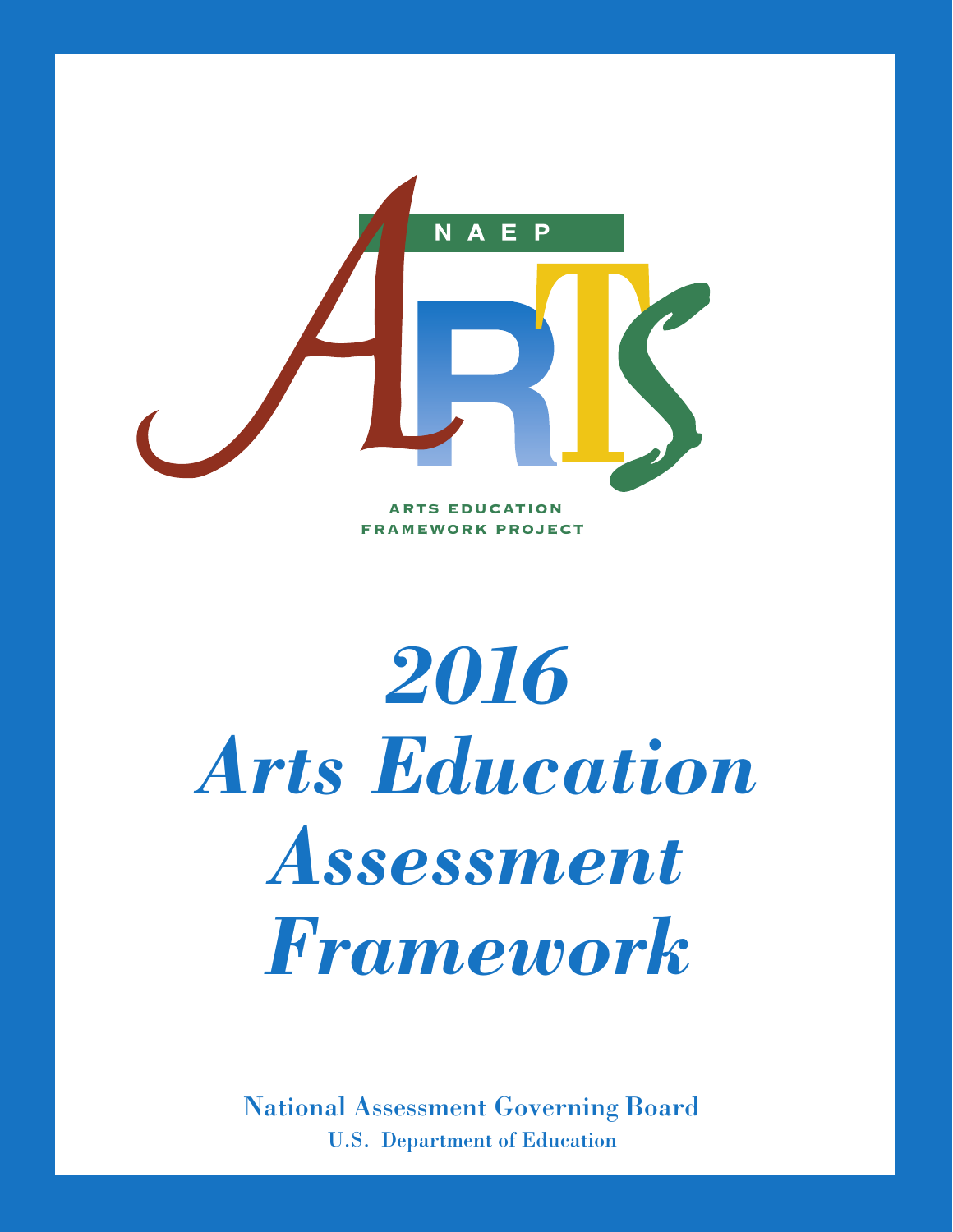# **WHAT IS NAEP?**

The National Assessment of Educational Progress (NAEP) is a continuing and nationally representative measure of trends in academic achievement of U.S. elementary and secondary students in various subjects. For nearly four decades, NAEP assessments have been conducted periodically in reading, mathematics, science, writing, U.S. history, civics, geography, and other subjects. By collecting and reporting information on student performance at the national, state, and local levels, NAEP is an integral part of our nation's evaluation of the condition and progress of education.

#### **THE 2015–2016 NATIONAL ASSESSMENT GOVERNING BOARD**

The National Assessment Governing Board was created by Congress to formulate policy for NAEP. Among the Governing Board's responsibilities are developing objectives and test specifications and designing the assessment methodology for NAEP.

#### **Members**

Superintendent Principal and Chief Executive Professor<br>
Miami-Dade County Public Schools Officer Lynch School of Education Miami-Dade County Public Schools Officer Lynch School of Lynch School of Education College Dr. Martin Luther King, Jr. Charter Boston College

#### **Honorable Mitchell D. Chester**

Commissioner of Elementary and **Andrew Dean Ho W. James Popham**<br>
Secondary Education<br>
Secondary Education<br> **Andrew Dean Ho Professor Emeritus** Secondary Education **Andrew Dean Ho** Professor Emeritus<br>
Massachusetts Denartment of Professor of Education **Professor Emeritus**<br>
Professor of Education **Professor Containers** Massachusetts Department of Professor of Education University of University of California, Los extending the C<br>Elementary and Secondary Harvard Graduate School of Angeles Elementary and Secondary Harvard Graduate School of Angeles School of Angeles School of Angeles School of Angeles School of Angeles School of Angeles School of Angeles School of Angeles School of Angeles School of Angeles Education Education Education Wilsonville, Oregon<br>Malden Massachusetts Harvard University Malden, Massachusetts

**Frank K. Fernandes**<br> **Carol Jago**<br> **Carol Jago**<br> **Carol Jago**<br> **Carol Jago**<br> **Carol Jago** Kaimuki Middle School

**Honorable Anitere Flores** Oak Park, Illinois Senator Change the Equation<br>
Florida State Senate **Senator**<br> **Senator**<br> **Senator**<br> **Senator**<br> **Senator**<br> **Senator**<br> **Senator**<br> **Senator**<br> **Senator**<br> **Senator**<br> **Senator**<br> **Senator**<br> **Senator**<br> **Senator**<br> **Senator**<br> **Senato** Florida State Senate **Tonya Matthews**<br>Miami Florida **Matthews** President and CEO Miami, Florida

School Board Member<br>
Minneapolis Public Schools<br> **Tonya Miles** Portland State University<br>
Portland, Oregon<br>
Portland, Oregon

Fourth-Grade Teacher **Honorable Ronnie Musgrove** Secondary Education<br>
Solano Avenue Elementary School Former Governor of Mississippi Rhode Island Department of Solano Avenue Elementary School Former Governor of Mississippi Rhode Isla<br>
Los Angeles California Madison, Mississippi Bducation Los Angeles, California

**Honorable James E. Geringer Dale Nowlin**<br> **Example 2 Date Nowling**<br> **Date Nowling**<br> **Date Nowling** Former Governor of Wyoming Twelfth-Grade Teacher **Chasidy White**<br>
Columbus North High School **Chasidy White**<br>
Columbus North High School **Chasidy White**<br>
Columbus North High School **Eighth-Grade Teacher** Cheyenne, Wyoming Columbus North High School Eighth-Grade Teachers North High School Eighth-Grade Teachers North High School Eighth-Grade Teachers North High School Eighth-Grade Teachers North High School Eighth-Grade Teac

**Alberto M. Carvalho Doris R. Hicks Joseph M. O'Keefe, S.J.** Miami, Florida **Dr. Martin Luther King, Jr. Charter** Boston College Boston College School for Science and Technology Chestnut Hill, Massachusetts School for Science and Technology<br>New Orleans, Louisiana

Cambridge, Massachusetts **B. Fielding Rolston**

Honolulu, Hawaii California Reading and Literature Project at UCLA<br>
Oak Park, Illinois<br>
Oak Park, Illinois<br>
Oak Park, Illinois<br> **Chief Executive Officer** 

Michigan Science Center **Cary Sneider**

Minneapolis Public Schools **Tonya Miles**<br>Minneapolis Minnesota **Public Representative** General Public Representative Minneapolis, Minnesota<br>Mitchellville, Maryland<br>Mitchellville, Maryland

Principal **Carol Jago Carol Tennessee State Board of Education**<br> **Carol Jago Carol Associate Director Carol Associate Director Carol Associate Director Carol Associate Director Carol Associate Director Carol** 

**Rebecca Gagnon Detroit, Michigan Associate Research Professor Detroit**, Michigan **Associate Research Professor** 

**Honorable Ken Wagner Shannon Garrison**<br> **Shannon Garrison**<br> **EQUE COMPTE COMPTE COMPTE CONTAINST COMPTE CONTRACTE CONTRACT CONTRACT CONTRACT CONTRACT CONTRACT CONTRACT CONTRACT CONTRACT CONTRACT CONTRACT CONTRACT CONTRACT CONTRACT CONTRACT CO** Providence, Rhode Island

> Brookwood Middle School Vance, Alabama

**Joseph L. Willhoft** Assessment Consultant Tacoma, Washington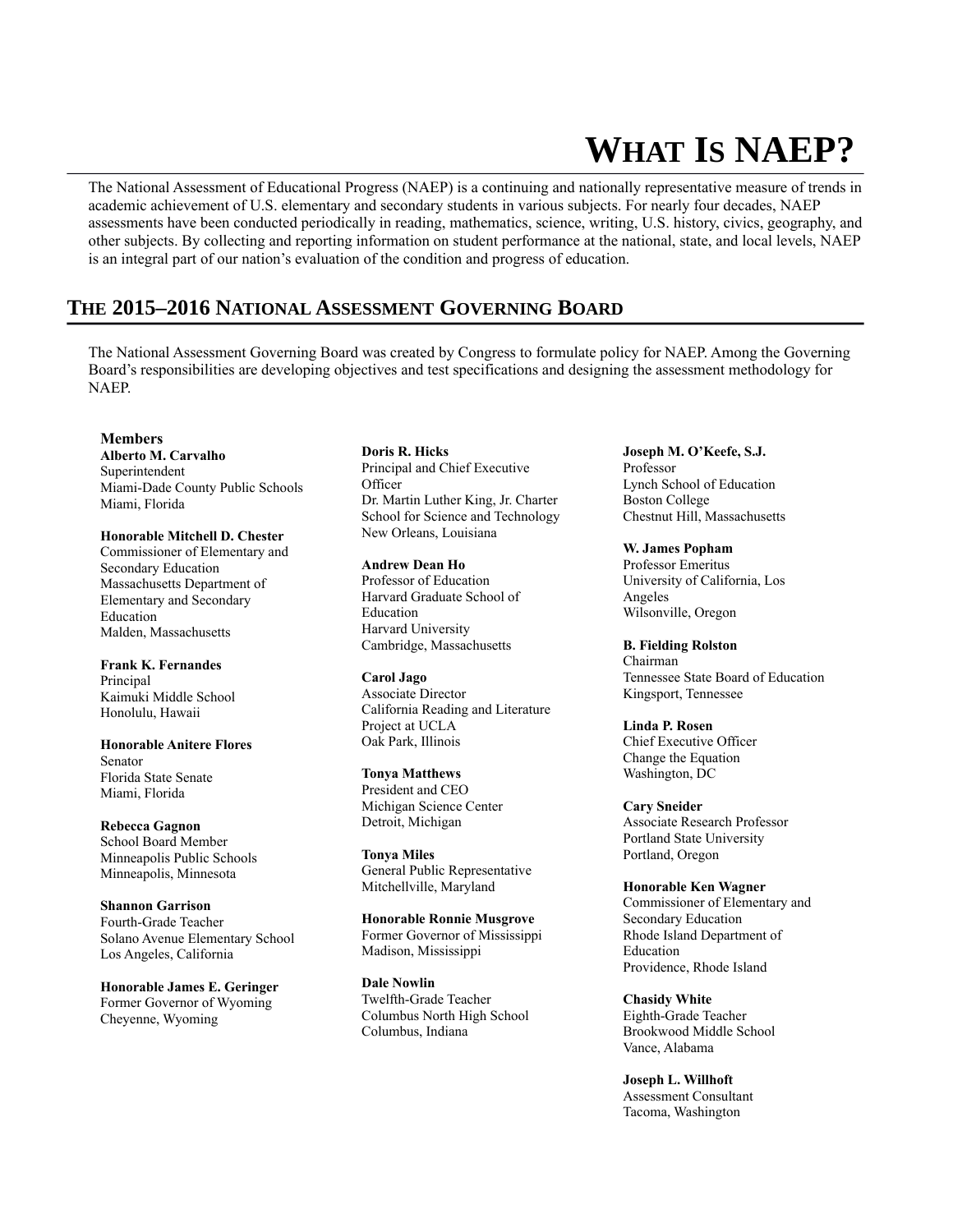

2016 **Arts Education** Assessment Framework

**National Assessment Governing Board U.S.** Department of Education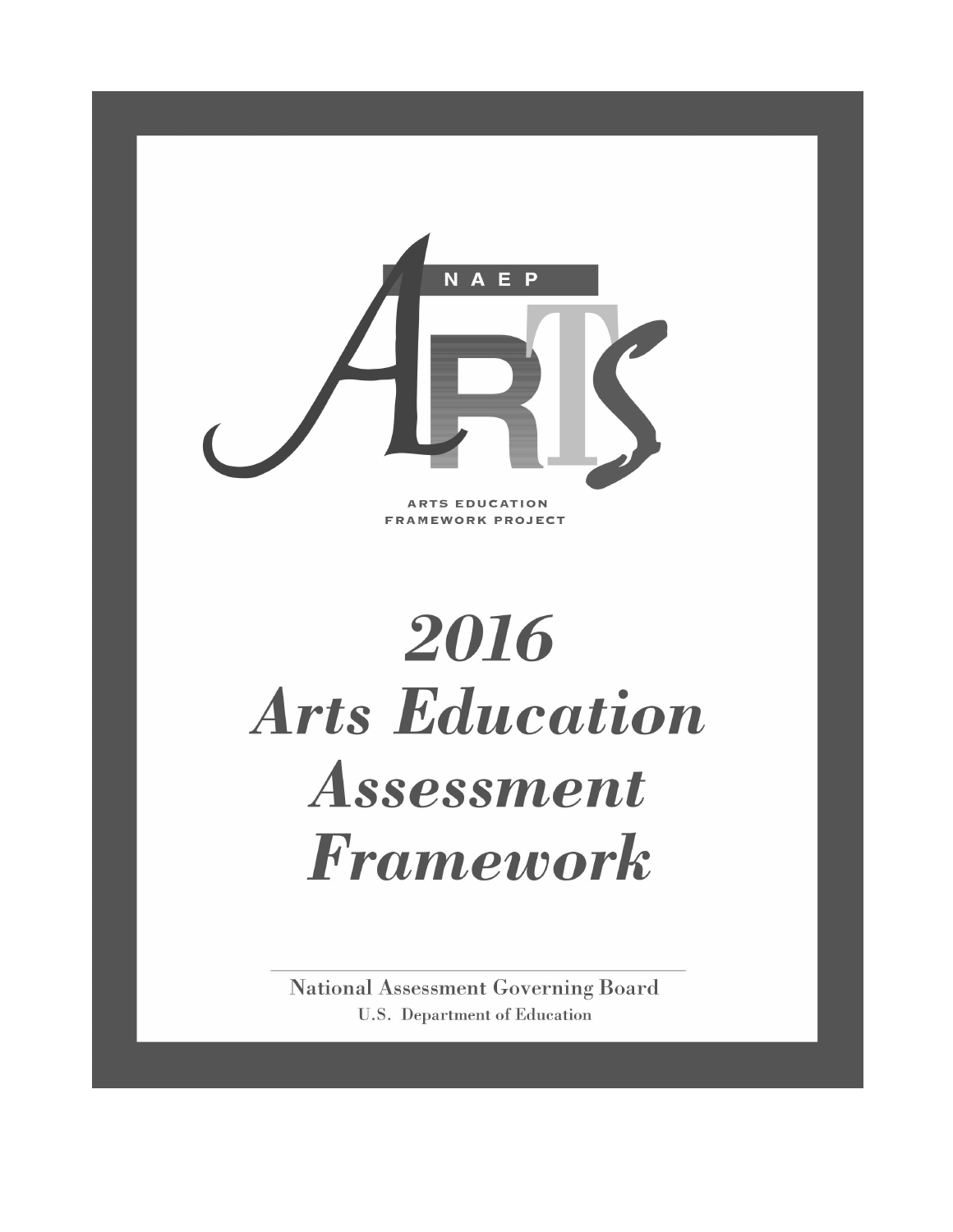#### **National Assessment Governing Board**

Terry Mazany *Chair*

Lucille Davy *Vice Chair* 

Mary Crovo *Project Officer and Deputy Executive Director*

#### **1997 NAEP Arts Education Framework Project Team**

#### *Council of Chief State School Officers*

Ramsay Selden, Project Director Frank Philip, Consensus Coordinator Bonnie L. Verrico, Administrative Assistant

> *The Council for Basic Education* A. Graham Down Ruth Mitchell

> > *The College Board* Robert Orrill Carol Myford Joan Peterson Dennie Palmer-Wolf

Developed for the National Assessment Governing Board under contract number RN 92167001 by the Council of Chief State School Officers with the Council for Basic Education and the College Board. Funding for this contract was provided by the National Endowment for the Arts in collaboration with the Getty Center for Education in the Arts, a program of the J. Paul Getty Trust.

For further information, contact:

National Assessment Governing Board 800 North Capitol Street, N.W. Suite 825 Washington, DC 20002–4233 *www.nagb.gov*

**May 2016**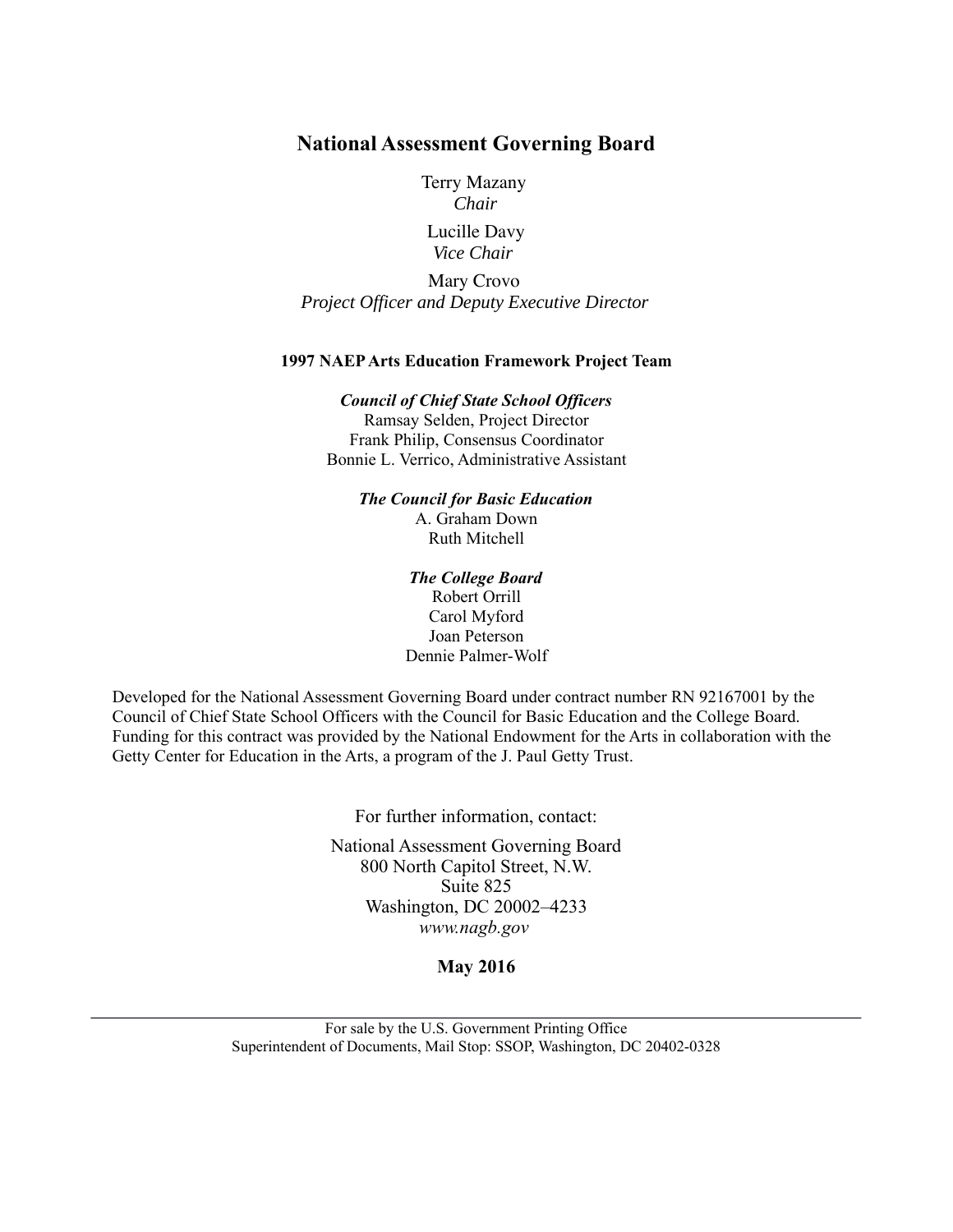# **TABLE OF CONTENTS**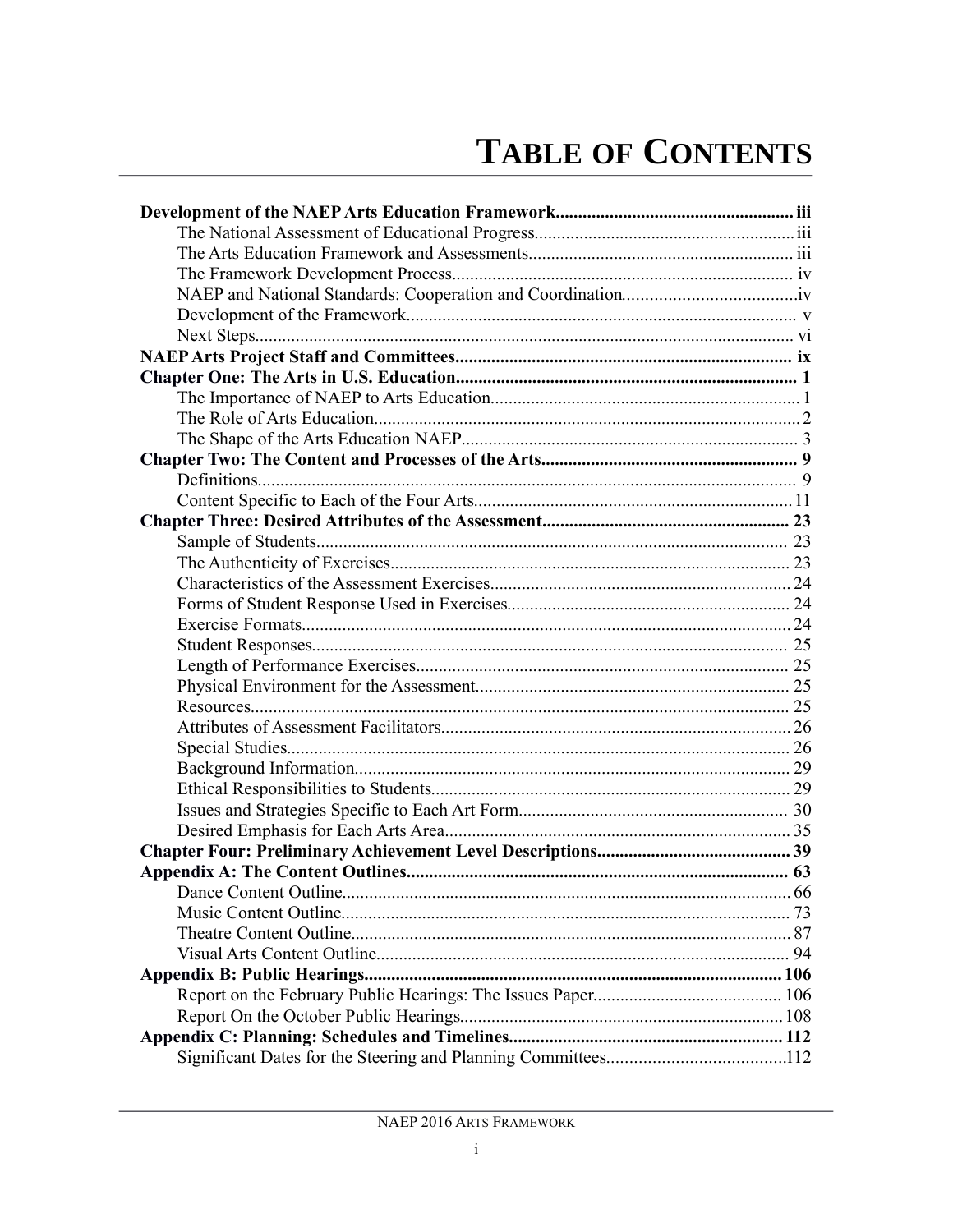# <span id="page-5-0"></span>**DEVELOPMENT OF THE NAEP ARTS EDUCATION FRAMEWORK**

# <span id="page-5-2"></span>**THE NATIONAL ASSESSMENT OF EDUCATIONAL PROGRESS**

The National Assessment of Educational Progress (NAEP) is the only nationally representative and continuing assessment of what U.S. students know and can do in various subject areas. Since 1969, assessments have been conducted to provide comprehensive information on student knowledge and skills at ages 9, 13, and 17 and, more recently, for students in grades 4, 8, and 12. Because the information on student performance and related factors is available to policymakers, parents, educators, and the general public, NAEP is an integral part of the nation's evaluation of the condition and progress of student achievement.

NAEP is a congressionally mandated project of the U.S. Department of Education's National Center for Education Statistics (NCES). In 1988, Congress created the National Assessment Governing Board to set policy for NAEP. The 26-member, broadly representative Board selects subject areas to be assessed, develops assessment objectives and specifications through a national process, and sets appropriate achievement goals, among other responsibilities.

# <span id="page-5-1"></span>**THE ARTS EDUCATION FRAMEWORK AND ASSESSMENTS**

This framework was used to develop the 1997, 2008, and 2016 NAEP Arts Education Assessments. For 2016, NAEP tested students in music and the visual arts based on a nationally representative sample of eighth-grade schools. Results of the 2016 arts assessment will be released in spring 2017. Due to budget constraints and the small percentage of schools with theatre and dance programs, these arts disciplines were not assessed in 2016.

In 1997, the NAEP Arts Assessment was conducted nationally at grade 8. For music and the visual arts, representative samples of public and nonpublic school students were assessed. For theatre, a special targeted sample was selected from eighth-grade schools that offered theatre courses and from students who took those courses. Dance was not assessed because only a small percentage of schools had regular dance programs.

Findings from the 1997 and 2008 NAEP Arts Assessments were reported in several ways: a brief Highlights Report, a comprehensive Arts Report Card, a CD-ROM containing sample tasks and student responses, and an online report of the test development process. More information on these materials is available at [http://nces.ed.gov/nationsreportcard.](http://nces.ed.gov/nationsreportcard)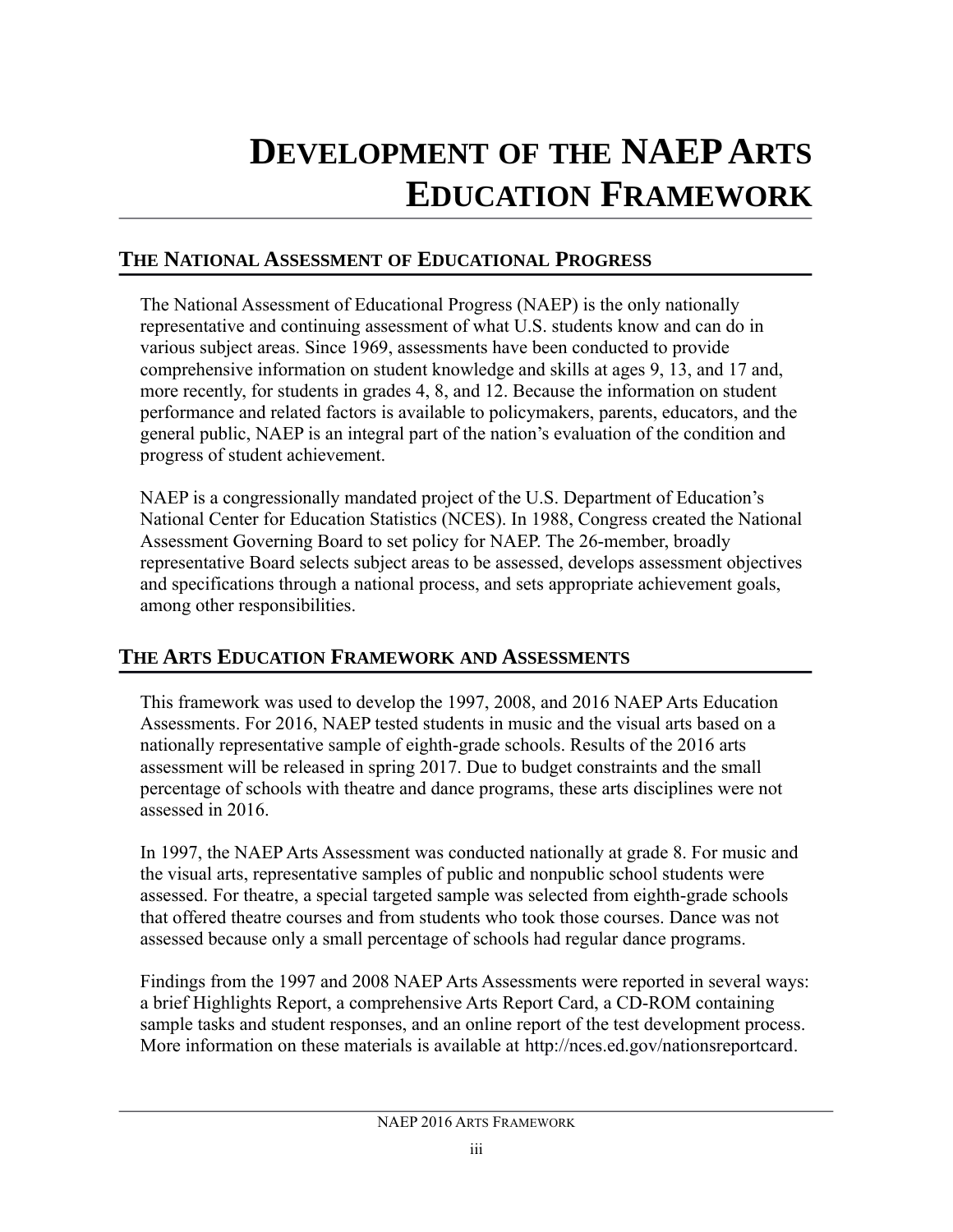# <span id="page-6-1"></span>**THE FRAMEWORK DEVELOPMENT PROCESS**

In January 1992, the Governing Board issued a request for proposals to develop an assessment framework and specifications for a planned 1997 Arts Education Assessment. The contract was awarded to the Council of Chief State School Officers (CCSSO), with the College Board and the Council for Basic Education as subcontractors. The 18-month project began in September 1992 and concluded in March 1994.

The purpose of the contract was to develop and recommend a framework and other design features for an arts education assessment that included dance, music, theatre, and the visual arts. The recommended form of the assessment was designed by a 32-member planning committee with guidance from a steering committee. The planning committee was responsible for recommending the content and contributing to the assessment framework and other design documents. Composed of K–12 teachers, arts educators from higher education, practicing artists, assessment specialists, and laypersons, the planning committee was chaired by Frank Philip of CCSSO.

The 29-member steering committee was co-chaired by Ramsay Selden, director of the State Education Assessment Center at CCSSO and project director; and A. Graham Down, president of the Council for Basic Education. The committee included representatives from professional education organizations, parent groups, artist organizations, business, policymakers, and the public at large. The steering committee provided policy and procedural guidance during the project.

# <span id="page-6-0"></span>**NAEP AND NATIONAL STANDARDS: COOPERATION AND COORDINATION**

The development of the NAEP Arts Education Assessment Framework coincided with the development of the *National Standards for Education in the Arts (National Standards)*. This confluence of a standards-setting process and its immediate application in creating a national assessment provides an unprecedented opportunity to align standards and assessment in a model for arts education.

The two projects—NAEP and the *National Standards*—have a special role in establishing the importance of the arts in the education of all U.S. students.

The leadership of both groups has ensured that the projects will be coordinated in every aspect of the work, from crafting a common vision through matching schedules and sharing personnel. From the project's inception, the process has been predicated on the assumption that the *National Standards* and the NAEP Arts Assessment should reflect a common vision of arts education.

At the leadership level, A. Graham Down, chair of the oversight committee for the standards project, also co-chaired the steering committee for the assessment project. Seven members, or approximately one-fourth of the standards oversight committee, were also invited to serve on the steering committee for the assessment project. Frank Philip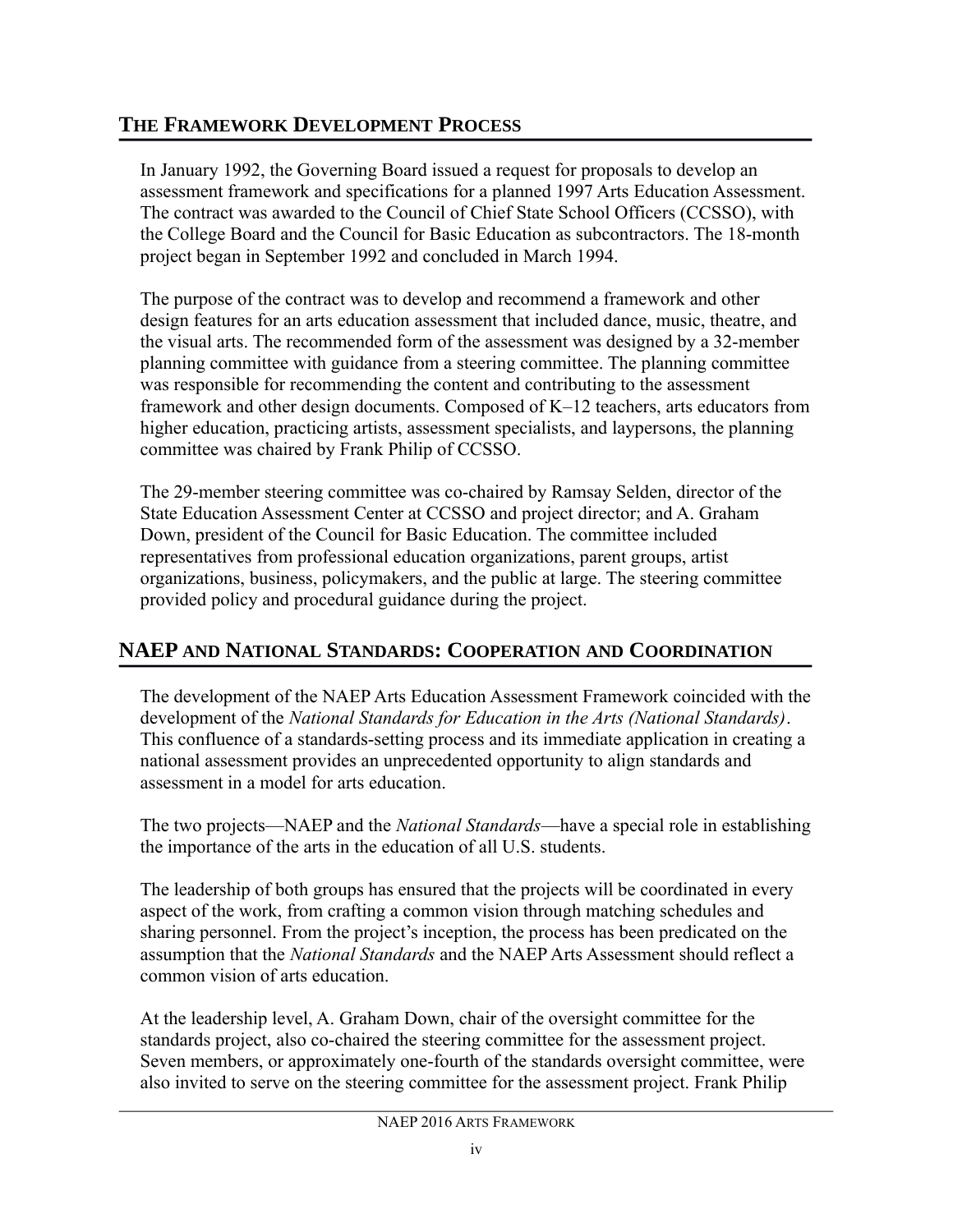and Joan Peterson, who co-chaired the National Council of State Arts Education Consultants task force for the standards project, served as coordinator for the NAEP Arts Assessment Project and consultant for the College Board (a subcontractor to CCSSO), respectively.

Each of the four subcommittees of the NAEP Arts Assessment Framework planning committee included representatives from the writing task forces of the standards project and either the president or the president-elect of the national arts education professional organizations. Each executive director of the major national arts education organizations was a member of the steering committee of the assessment project.

The meeting schedule, the dates for hearings, and the release of drafts for the assessment project were aligned to follow similar events of the standards project. The standards project shared the developing drafts of the standards with the planning committee of the assessment project in a regular and timely fashion to ensure a smooth articulation between the two.

# <span id="page-7-0"></span>**DEVELOPMENT OF THE FRAMEWORK**

# *ISSUES*

Ruth Mitchell and Dennie Palmer-Wolf, consultants to the project, wrote an issues paper that identified the major areas of concern for the assessment design. Published in early January 1993, the paper was designed to be the focus of the national hearings scheduled in February 1993. The paper helped frame significant questions for the assessment and placed them in a broader context for understanding the role and feasibility of a national assessment in the arts.

# *NATIONAL HEARINGS*

In considering the design of the proposed National Assessment for Arts Education, the project's management team decided to seek public input at two points in the development process:

- The February 1993 hearings were designed to gather responses and reactions to the issues paper. The San Francisco hearing was held in conjunction with a major arts education conference attended by many prominent writers and leaders in arts education. The Orlando, Florida, hearing was scheduled for a time and location that allowed teachers, parents, and students to attend. The New York City hearing attracted the arts community from one of the country's major population centers.
- Hearings were conducted in Seattle, Chicago, and Washington, DC, in October 1993 to solicit input and reaction to a draft of the assessment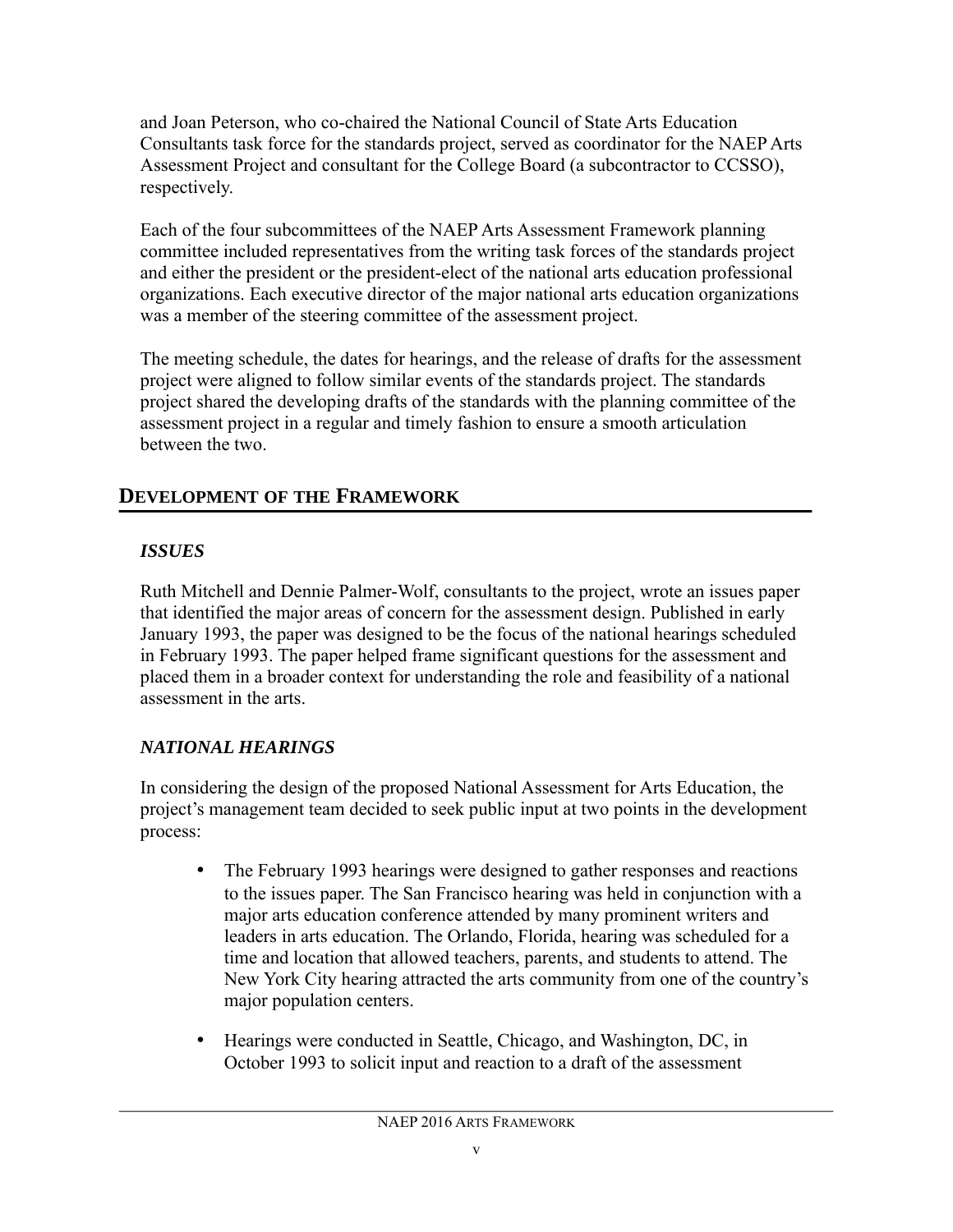framework. Appendix B contains a brief description of the hearings; a complete report is available from CCSSO.

# <span id="page-8-0"></span>**NEXT STEPS**

The framework development process produced the design documents and recommendations. This framework describes the proposed assessment. The specifications document explains the details for developing the assessment instrument. The development process also produced documents that suggest the nature and range of contextual information that should be collected along with the assessment and a set of strategies for reporting the results to the public and to the field. The second phase of the process began with a contract that NCES awarded to the Educational Testing Service in May 1994 to design the assessment exercises. Field testing of the exercises was scheduled for February 1995 and February 1996.

# *RECENT CHANGES IN THE ASSESSMENT SCHEDULE*

A complete and comprehensive assessment in any subject area depends on funding from Congress. Because of a funding shortfall, the 1994 math and science assessments were postponed until 1996. In September 1994, the Governing Board executive committee recommended that the arts assessment be rescheduled for 1997. This would provide the opportunity for a two-stage field test in 1995 and 1996. The expanded field test would allow thorough development of the many complex, performance-based assessment tasks.

# *GUIDELINES FOR THE PROJECT*

The steering committee's first task was to develop guidelines to inform the planning committee's work on drafting the framework. A major issue confronted the committee: how to balance "what is" in U.S. arts education with "what ought to be." Although the issue cannot be resolved completely, the creative tension it has generated continues to be a source of positive energy for the assessment design.

Another important issue must be mentioned. Early in the process, the steering committee insisted on a policy of inclusion in arts education. This means that the proposed NAEP Arts Assessment should reinforce the promise of arts education for all, including those students whose physical and mental abilities need additional support for artistic expression. Engaging the wheelchair-bound child in dance movement, or reviewing the theatrical performance of the hearing-impaired middle school student, for example, are recommended for the administration of the assessment.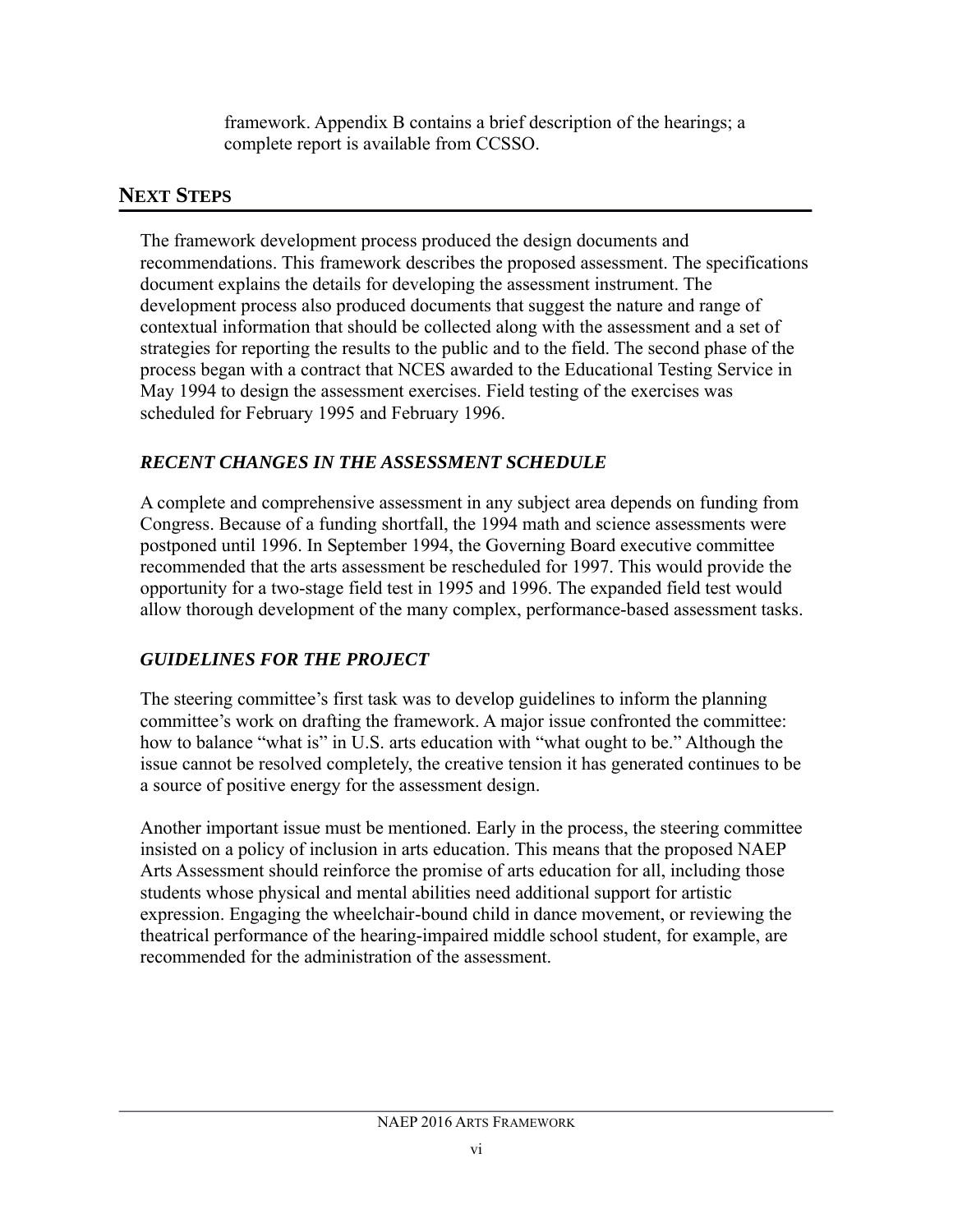#### **Steering Committee Guidelines**

- 1. The assessment should affirm and articulate the arts as ways of knowing and forms of knowledge with a unique capacity to integrate the intellect, the emotions, and physical skills in the construction of meaning.
- 2. The assessment should honor the discrete disciplines (dance, music, theatre, visual arts), but should at the same time encourage students to see the artistic experience as a unified whole and make connections between the arts and other disciplines.
- 3. The NAEP assessment and national standards processes must work hand in hand.
- 4. Where possible, the assessment should examine and report on developing abilities so younger and older students exhibit stages in the development of the same capability.
- 5. The assessment should connect with students' real-life experiences so students can use their personal knowledge in areas such as street dance, their everyday experience with TV drama, or their understanding of traditional regional art forms and community arts resources.
- 6. The assessment should assess students' knowledge, attitudes, and performance in the modalities and forms of expression characteristic of the arts (music, dance, painting or drawing, acting) as well as verbal or written linguistic modes; that is, writing or talking about the arts.
- 7. The assessment should go beyond quantification to include critical judgment. An effort should be made to ensure that reporting includes descriptive information on student performance as well as numerical data.
- 8. The assessment should use a common list of background variables to recognize differences and inequities in school resources and the conditions related to achievement, such as teacher qualifications, instructional time in the arts, school structure, cultural and social background of the school community, and incentives. This recognition must be evident in reported data. Results have meaning only in terms of the availability and continuity of arts instruction.
- 9. The assessment should address both processes and products, and should expand the public's information about the importance of each.
- 10. The assessment should be based on a comprehensive vision of arts education and should communicate that vision clearly. The assessment should focus on what ought to be in arts education rather than what is, but idealism should be tempered with reality. Hence, exercises should model multifaceted and thoughtful activities without making unreasonable demands on time, materials, and human resources.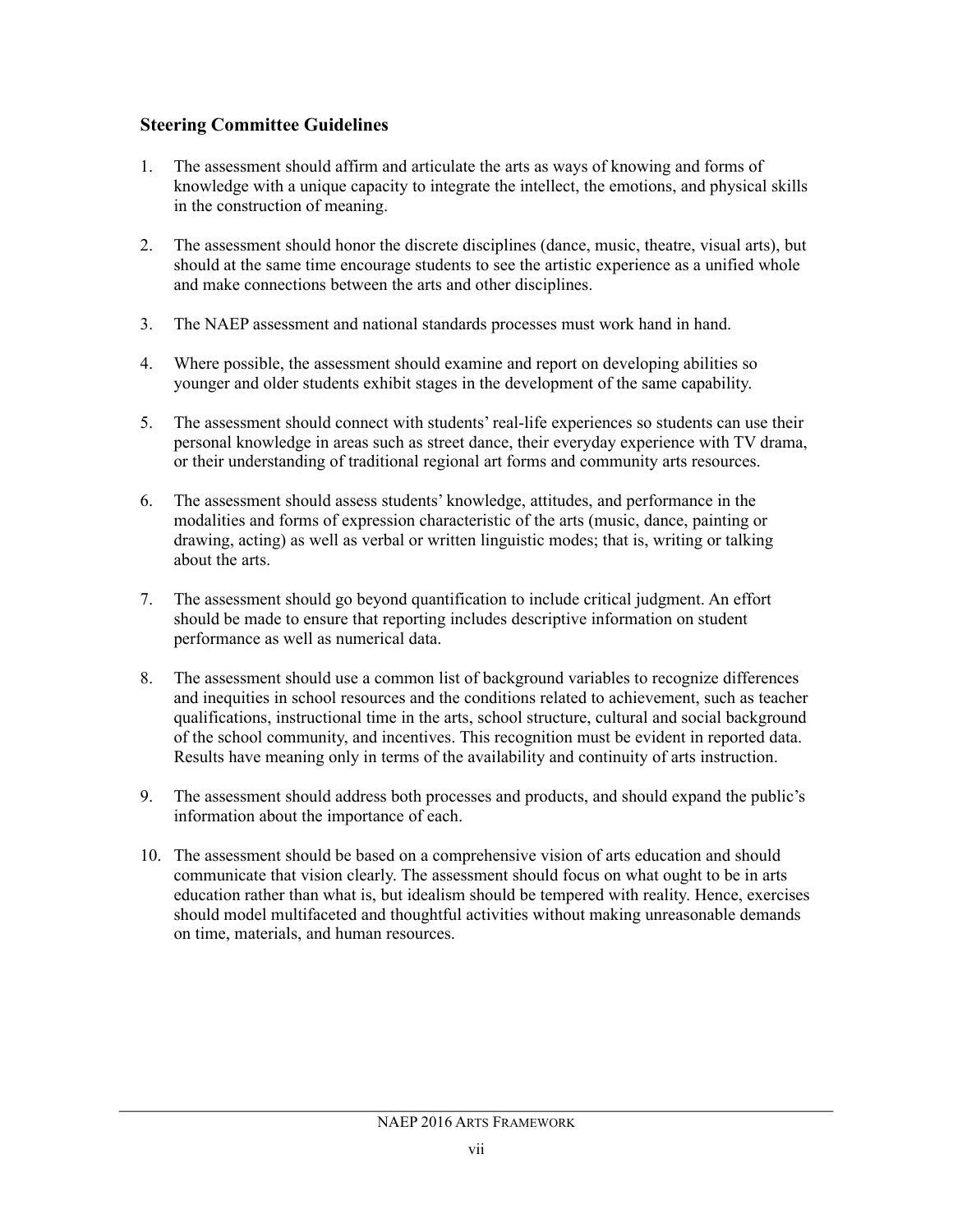#### **Steering Committee Guidelines (continued)**

- 11. To stimulate support for arts education, the assessment should produce information useful to a variety of audiences—students, artists, teachers, and administrators; local, state, and national policymakers; and community members such as parents and business persons—and be disseminated in a variety of ways for different audiences.
- 12. The assessment should sample student performances under two conditions: a general sample reflecting universal expectations and a specialized sample for students in magnet and advanced programs at grade 12.
- 13. The assessment should reflect a pluralistic view of arts education in terms of both individual products and the cultural bases of the arts. It should be oriented toward the demonstration of student learning, be sensitive to a variety of instructional approaches, include the range of contemporary theories evident in arts education, and include examples of appropriate exercises addressing universal themes.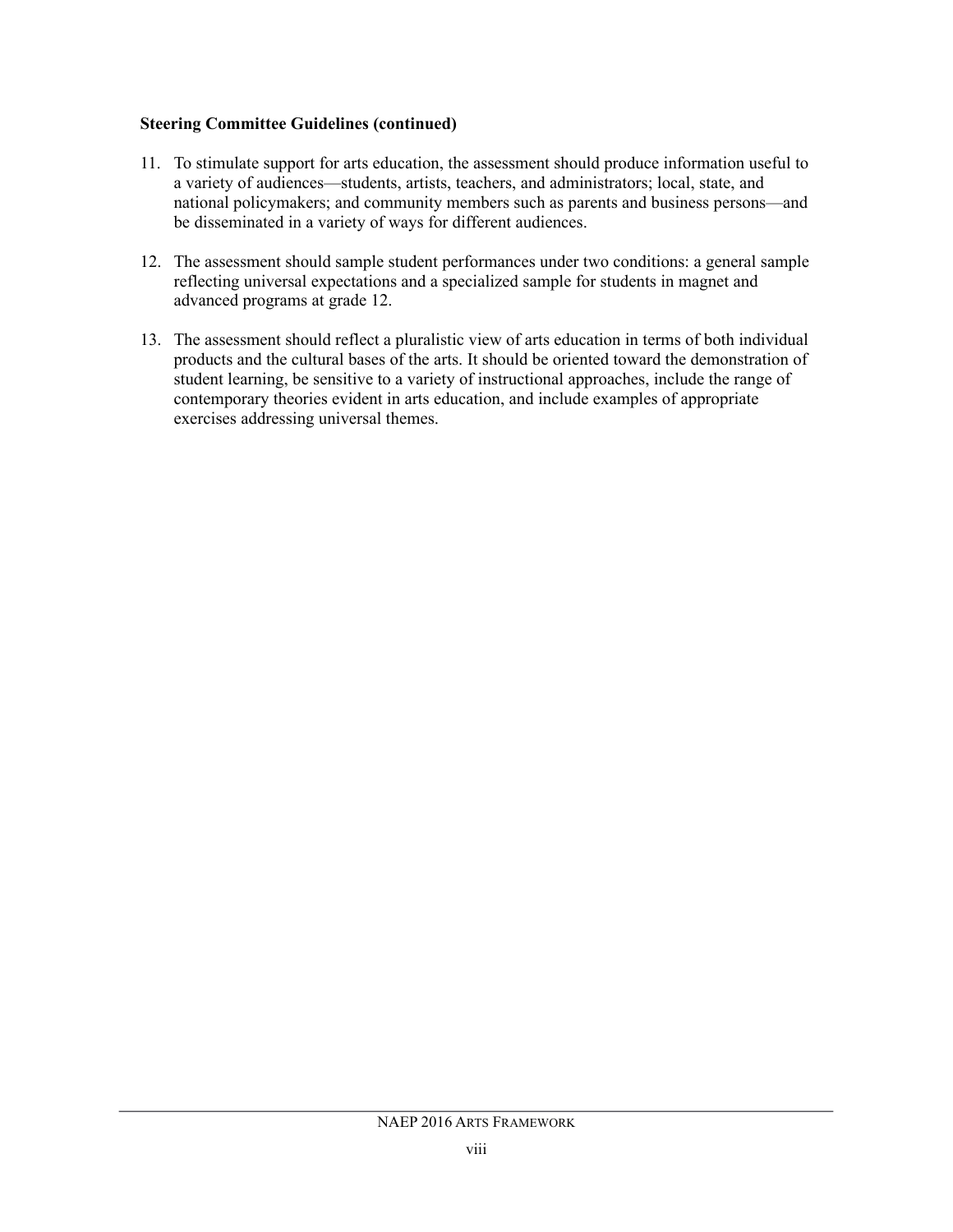# <span id="page-11-0"></span>**NAEP ARTS PROJECT STAFF AND COMMITTEES**

#### *STEERING COMMITTEE*

**Adrienne Bailey** Educational Consultant Chicago, IL

**John Bonaiuto** Secretary of Education South Dakota Department of Education Pierre, SD

**Harry Clark** President International NETWORK of Performing and Visual Arts Schools Pittsburgh, PA

# **Nicolette Clarke** Executive Director

Vermont Council on the Arts Montpelier, VT

**Elliott Eisner** Professor of Education and Art Stanford University Stanford, CA

**Harriett Fulbright** President Center for Arts in the Basic Curriculum Washington, DC

**Eduardo Garcia** Arts Education Consultant Plainsboro, NJ

**Keith Geiger** President National Education Association Washington, DC

### **Kay Goodwin**

Arts Advocate Ripley, WV

# **Michael Green**

President National Academy of Recording Arts and Sciences Burbank, CA

### **Richard Gurin**

President and CEO Binney & Smith, Inc. Easton, PA

### **Ronne Hartfield**

Executive Director of Museum Education Art Institute of Chicago Chicago, IL

**Tom Hatfield** Executive Director National Art Education Association Reston, VA

**Jerome Hausman** Director, Center for Arts Curriculum Planning and Evaluation Urban Gateways Chicago, IL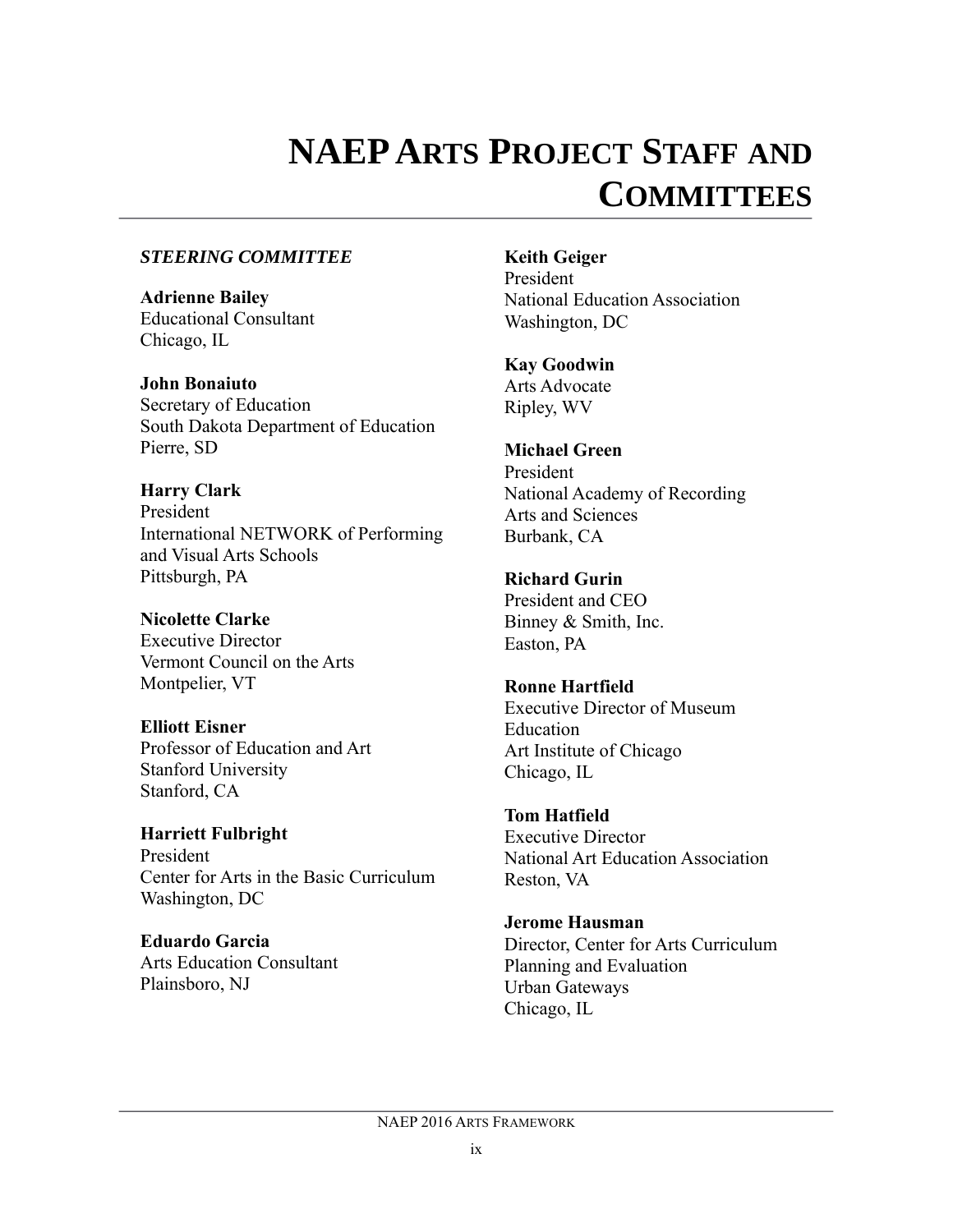#### **Samuel Hope**

Executive Director National Office for Arts Accreditation in Higher Education Reston, VA

**Rebecca Hutton** Executive Director National Dance Association Reston, VA

**Joan Katz** Director, Elementary/ Secondary Service Public Broadcasting Service Alexandria, VA

**Robert Lloyd**

Dean Visual Studies Institute for Teachers Andover, MA

**John Mahlmann** Executive Director Music Educators National Conference Reston, VA

**Greg McCaslin** Director, Education and Information New York Foundation for the Arts New York, NY

**Michael Moore** President Association of Institutes for Aesthetic Education Bowling Green, OH

**David O'Fallon** Staff Director, Arts Education Partnership Working Group The Kennedy Center Washington, DC

**Bethany Rogers** Coalition of Essential Schools Brown University Providence, RI

**John Terrell Scott** Professor of Art/Artist Xavier University New Orleans, LA

**Kent Seidel** Director, Teacher Services and Advocacy Educational Theatre Association Cincinnati, OH

**Albert Shanker** President American Federation of Teachers Washington, DC

**Carol Sterling** Director, Arts Education American Council for the Arts New York, NY

**Kathryn Whitefill** President-Elect National PTA

**Barbara Wills** Executive Director American Alliance for Theatre and Education Tacoma, WA

**Kelvin Yazzie** Artist Flagstaff, AZ

Pasadena, TX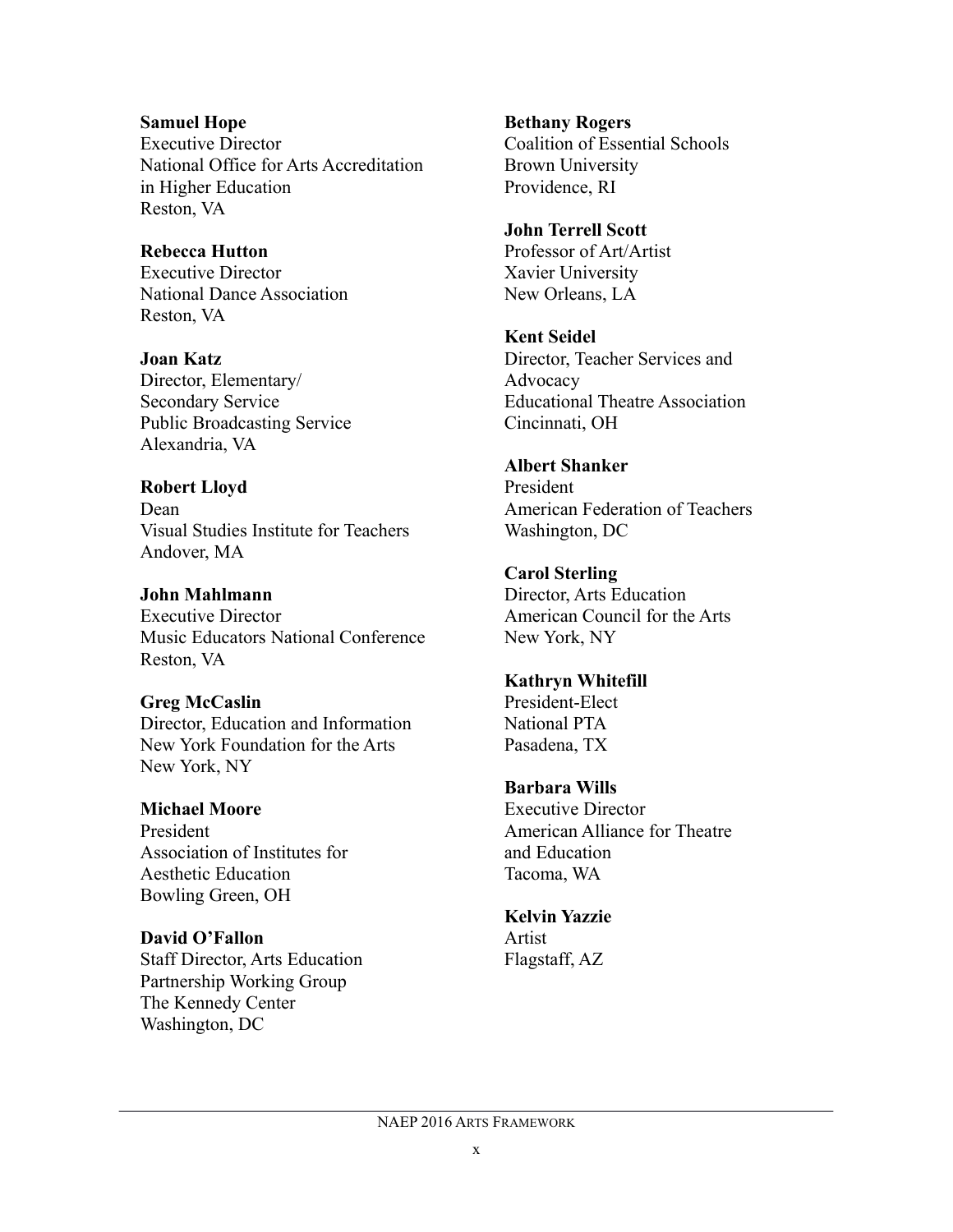#### **Advisors to Planning and Steering Committees**

**Paul Lehman** Senior Associate Dean University of Michigan Ann Arbor, MI

#### **Brent Wilson**

Professor Penn State University University Park, PA

#### *PLANNING COMMITTEE*

**Angelique Acevedo** Artist/Teacher, Arts Curriculum Integration Specialist Bear Creek High School Lakewood, CO

#### **Carolyn Adams** Dance Teacher, Harlem Dance Foundation Director, Dance Program City College of New York Chair, Dance/USA's National Task Force on Dance Education New York, NY

### **Marianna Adams\***

Curator of Education Museum of Art Fort Lauderdale, FL

### **Donna Kay Beattie\***

Asst. Professor of Art Education Brigham Young University Provo, UT

\_\_\_\_\_\_\_\_\_\_\_\_\_\_\_\_\_\_\_\_\_\_\_\_

**Ellyn Berk** Arts Consultant New York, NY

#### **Deborah Brzoska\*** Fine Arts Coordinator Vancouver School District Vancouver, WA

**Linda Gregoric Cook** Registered Drama Therapist New Orleans Schools New Orleans, LA

#### **Jennifer Davidson\***

Arts Education Consultant Oakland Schools Waterford, MI

#### **Meredith Davis**

Professor/Head, Department of Graphic Design North Carolina State University Raleigh, NC

### **Maxine DeBruyn**

Dance Chair Hope College Holland, MI

### **Ed Gero**

Director of the Ensemble George Mason University Actor Shakespeare Theatre Washington, DC

### **MacArthur Goodwin**

Education Associate South Carolina Department of Education Columbia, SC

\*Arts subgroup leaders.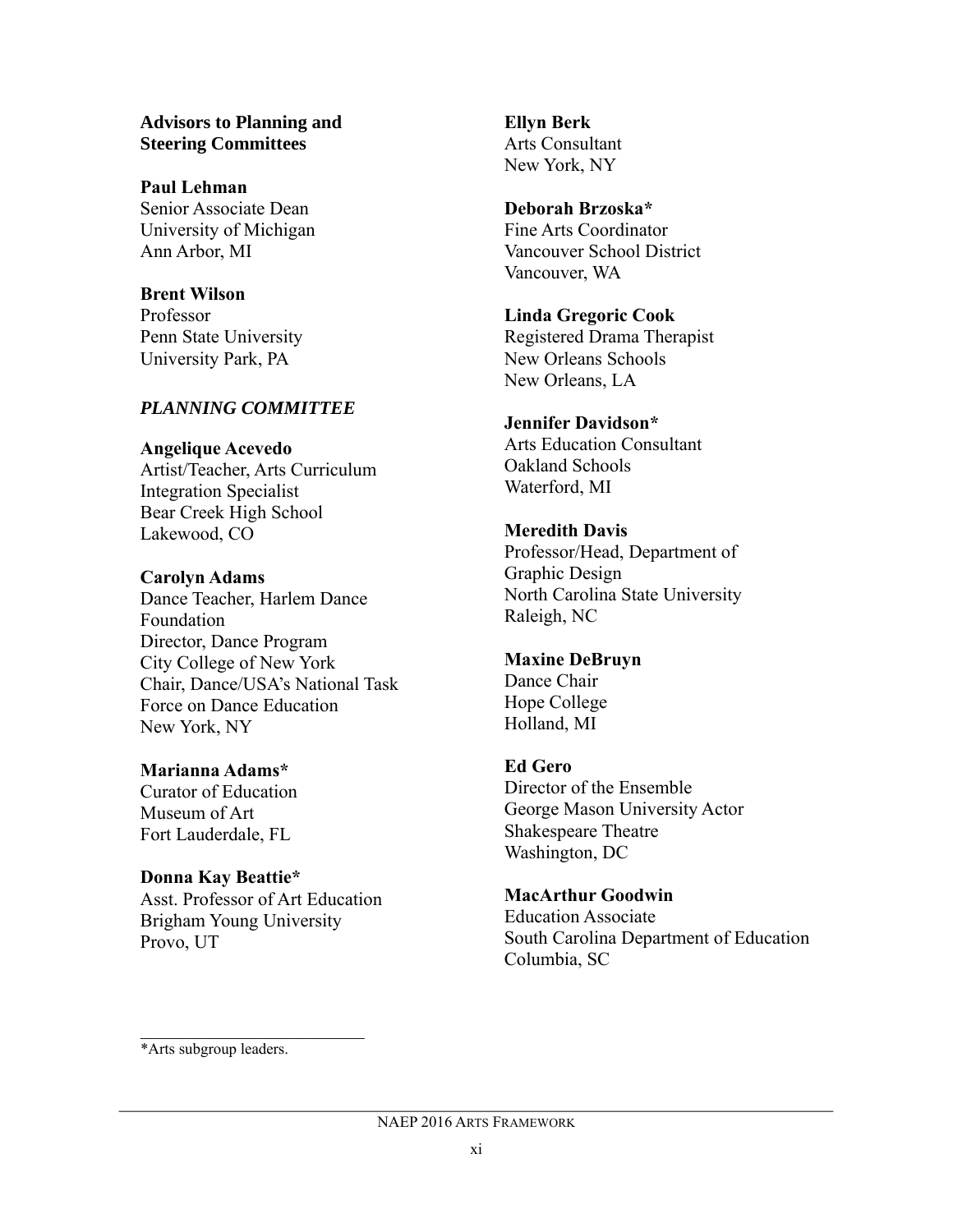#### **Robert W. Gross**

Multimedia/Assessment Specialist Fine Arts Department Chair Carl Sandburg High School Orlando Park, IL

#### **Mark Hansen**

President National Art Education Association Arts Resource Coordinator Forest Lake Public Schools Forest Lake, MN

#### **Jorge Huerta**

Professor of Theatre University of California, San Diego La Jolla, CA

#### **Sandra June McCollister** Assistant Professor, Art Education Southwest Texas University San Marcos, TX

#### **Claudette Morton\* Director**

Rural Education Center Western Montana College Dillon, MT

#### **Nancy Norwood**

Media Arts Instructor Minnesota Center for Arts Education Golden Valley, MN

#### **Barry Oreck\***

Director of In-School Programs Arts Connection New York, NY

#### **Nancy Pistone**

Arts Education Consultant Pittsburgh, PA

#### **Theresa Purcell**

President National Dance Association Dance/Physical Education Specialist Brunswick Acres Elementary School Kendall Park, NJ

#### **Janice Ross**

Dance Lecturer Stanford University Stanford, CA

#### **Nancy Roucher**

Co-Director Florida Institute for Art Education Sarasota, FL

#### **Laura Gardner Salazar**

President American Alliance for Theatre Education Professor of Theatre Grand Valley State University Allendale, MI

#### **Will Schmid**

President Music Educators National Conference Professor/University of Wisconsin-Milwaukee Milwaukee, WI

#### **Laurel Serleth**

Drama Specialist Evanston Schools District 65 Evanston, IL

\_\_\_\_\_\_\_\_\_\_\_\_\_\_\_\_\_\_\_\_\_\_\_\_ \*Arts subgroup leaders.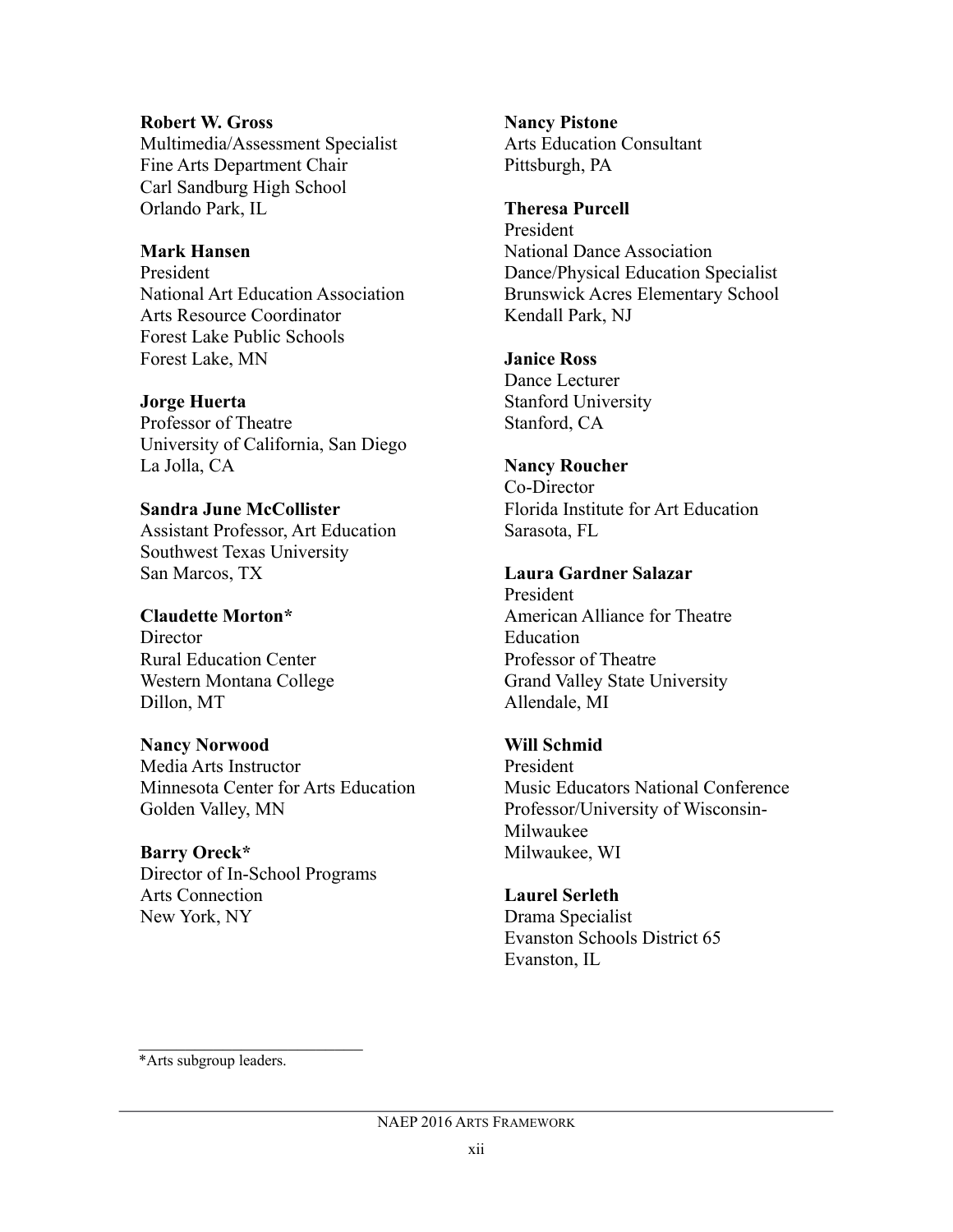#### **Scott Shuler\*** Arts Education Consultant Connecticut Department of Education Hartford, CT

**Suzanne Shull** Music Teacher Ridgeview Middle School Atlanta, GA

**Ruth Ann Teague** Music Teacher Arthur P. Milton Elementary School Gary, IN

**Cheryl Tibbals\*** Director of Assessment Administration New Standards Project Oakland, CA

**Jorja Turnipseed** Professor of Music Education Mississippi State University Mississippi State, MS

**Willie Anthony Waters** Conductor Miami, FL

**Advisors to Planning and Steering Committees**

**Paul Lehman** Senior Associate Dean University of Michigan Ann Arbor, MI

**Brent Wilson** Professor Penn State University University Park, PA

#### *MANAGEMENT TEAM*

### **Project Staff**

**Ramsay Selden** Project Director Council of Chief State School Officers Washington, DC

**Frank Philip** Consensus Coordinator Council of Chief State School Officers Washington, DC

**Jon Quam** Project Advisor Council of Chief State School Officers Washington, DC

**Ed Roeber** Project Advisor Council of Chief State School Officers Washington, DC

**Bonnie Verrico** Administrative Assistant Council of Chief State School Officers Washington, DC

### **Project Officer**

**Mary Crovo** Assistant Director for Test Development National Assessment Governing Board Washington, DC

\*Arts subgroup leaders.

 $\mathcal{L}_\text{max}$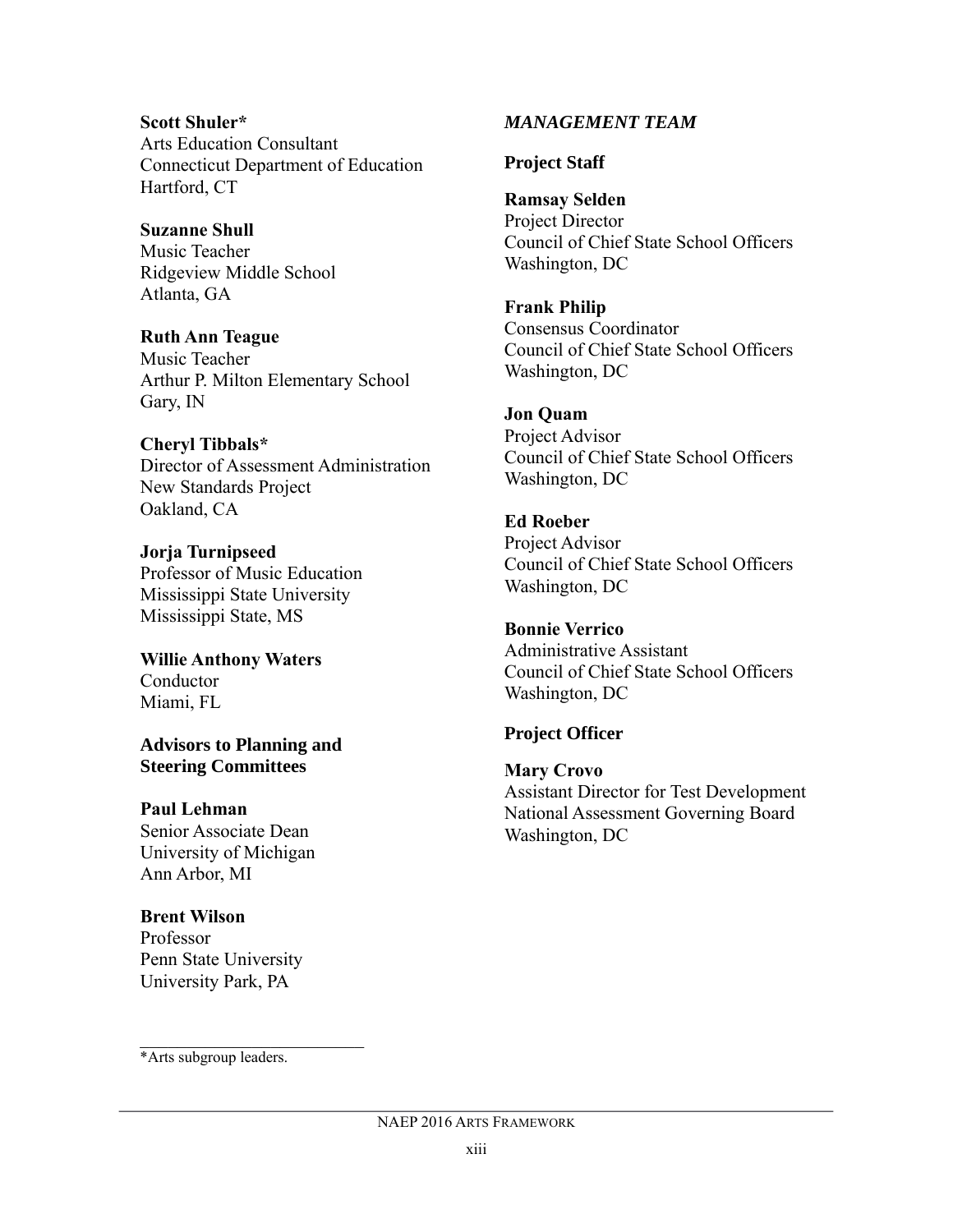#### **Subcontractors**

#### **Graham Down**

President Council for Basic Education Washington, DC

#### **Stephanie Soper**

Program Manager Council for Basic Education Washington, DC

#### **Ruth Mitchell**

Assessment Consultant Washington, DC

#### **Robert Orrill**

Executive Director, Academic Affairs The College Board New York, NY

#### **Carol Myford**

Research Scientist/ETS Consultant/The College Board Princeton, NJ

#### **Joan Peterson**

California Department of Education Consultant/The College Board Sacramento, CA

#### **Dennis Palmer Wolf**

Executive Director/PACE Harvard University Consultant/The College Board Consultant/Council for Basic Education Cambridge, MA

#### **Liaisons for Funding Organizations**

# **Doug Herbert** Director, Arts in Education Program

National Endowment for the Arts Washington, DC

#### **Mary Ann Stankiewicz**

Consultant/The Getty Center for Education in the Arts Assistant Vice President for Academic Affairs Ringling School of Art and Design Sarasota, FL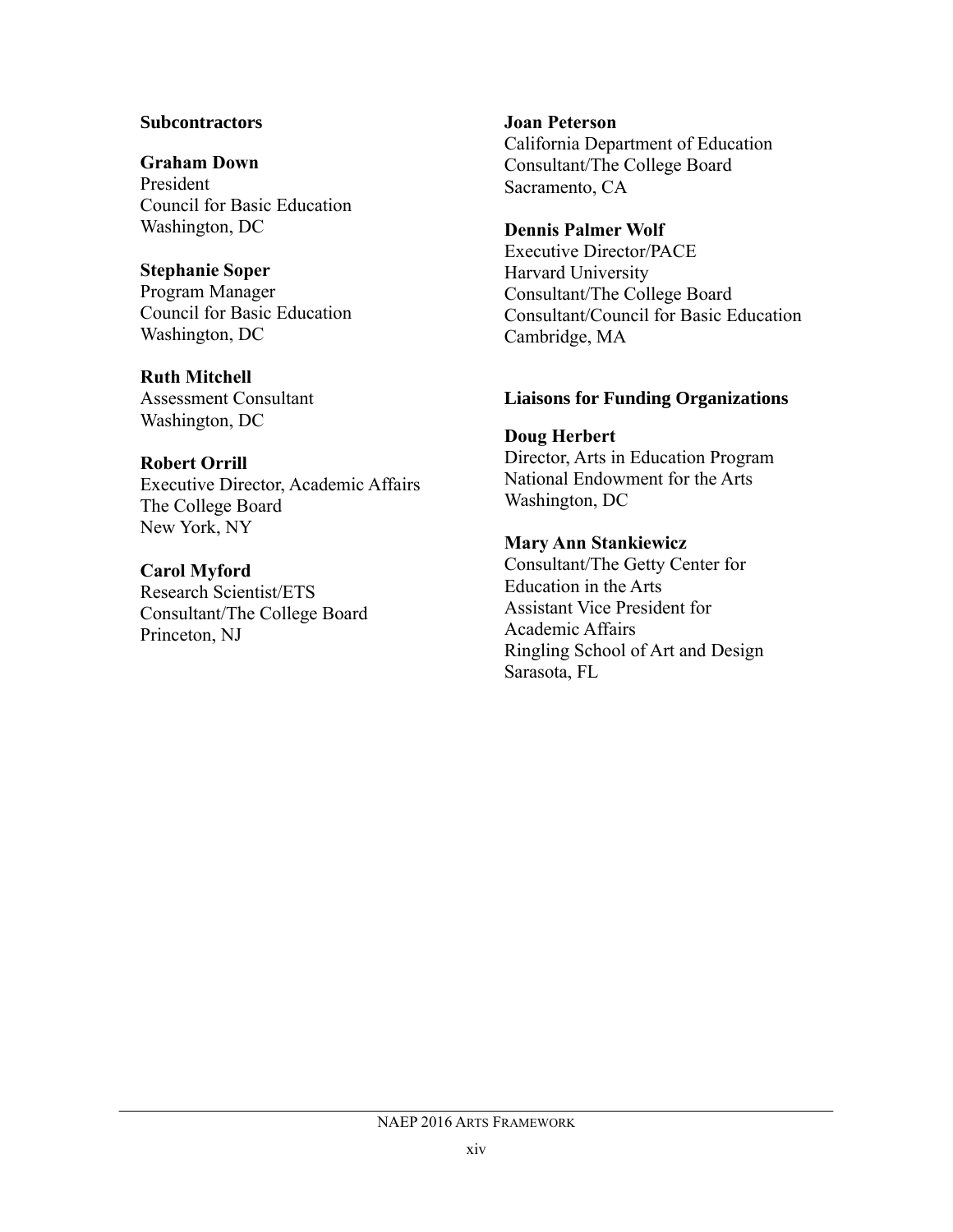# **CHAPTER ONE**

<span id="page-17-1"></span>*THE ARTS IN U.S. EDUCATION*

# <span id="page-17-0"></span>**THE IMPORTANCE OF NAEP TO ARTS EDUCATION**

This is an important moment for U.S. culture. The arts are becoming part of the national vision of what all students should know and be able to do. The evidence is clear:

National standards for student achievement have been developed in the arts in a process that paralleled the standards discussions being held in mathematics, language arts, science, history, and other areas.

The standards process, while demanding, has generated important discussion and debate about which art forms, what kind of knowledge, and what skills in the arts are important for all students.

The Governing Board—with funding from the National Endowment for the Arts, an independent federal agency, in collaboration with the Getty Center for Education in the Arts, a program of the J. Paul Getty Trust—commissioned the development of this framework for a planned national assessment of student performance in the arts in 1997. The present document, the framework, sets out for the educational community and the public the scope of what will be included and how the arts will be assessed.

The framework process was a bold one. Pushing beyond the limits of the arts and music assessments of the l970s, this framework calls for the inclusion of theatre and dance as well. This work led to lively discussions of the importance of design and the media arts.

Such recognition brought not only long-awaited satisfaction, but also responsibility. Faced with the significant opportunity to create an assessment solely about learning in the arts, the steering and planning committees met the challenge with a proposed assessment that is, at once, feasible, fair, and wise. The vision for the assessment—this framework has two noticeable characteristics. First, the committees have wrestled with the difficult central issues of arts education. Second, they have proposed a plan that would recognize vision in the face of current practice.

The process for the NAEP Arts Education Framework is founded on a vision of a society that believes the arts are essential to every child's complete development. Throughout their lives, they will draw from artistic experience and knowledge as a means of understanding what happens both inside and outside their own skin, just as they use mathematical, scientific, historical, and other frameworks for understanding. They are not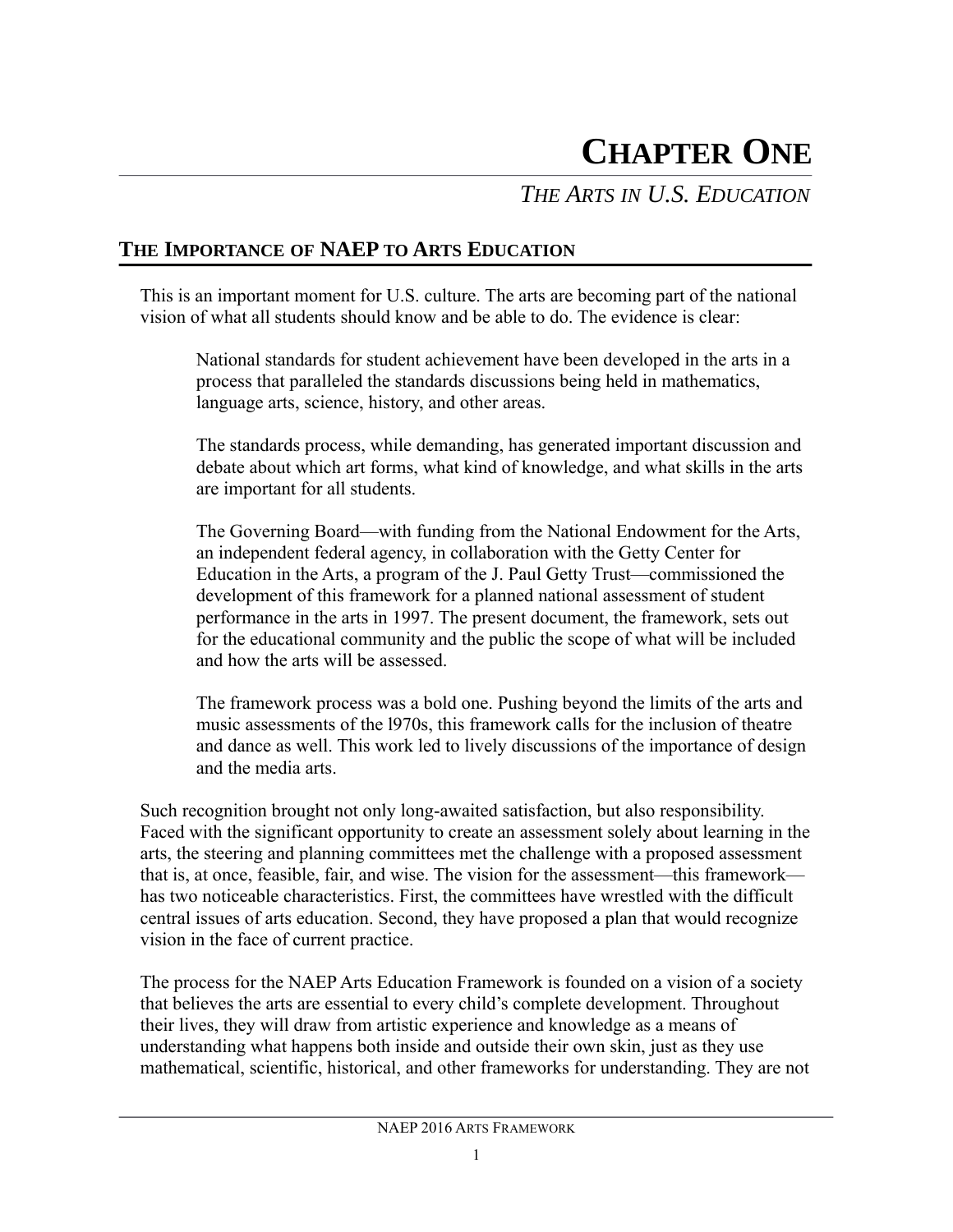expected to become talented artists. The expectation is that they will experience enough of the discipline, challenge, and joy of creating in different art forms to intimately understand the human significance of dance, music, theatre, and the visual arts.

The NAEP Arts Assessment helps to realize this vision. Assessment has the unique ability to fix attention in education. "What you test is what you get"—and its corollary, "you don't get what you don't test"—are well proved in our educational system. As the only national assessment in the United States, where our radically decentralized education system resists the comprehensive national examinations found in other countries, NAEP assessments are noticed when results are published biennially.

*A group of art teachers once asked Alan Sandler, an architect long involved with education, "So why do we have to assess at all? We know our students' work. What's the point?" Sandler replied, "Good assessment is like good architecture. It directs people's attention and their activity in worthwhile ways."* 

NAEP does not assess students individually or report individual student results; instead, it reports on student achievement in general in a subject area. NAEP results show, for example, that students can handle the mechanics of writing fairly well, but do not express ideas persuasively; that they are reasonably proficient at routine computations, but do not perform well in applying mathematical concepts; and that their knowledge of history seems to leave them without a firm sense of chronology. The information provided by NAEP has had a discernible effect on the present educational reform. Having an arts assessment included in NAEP makes an important statement about the need for all children in our country to obtain the special benefits of learning that only the arts provide.

# <span id="page-18-0"></span>**THE ROLE OF ARTS EDUCATION**

The standards, public attention, and this framework itself together make a statement about the role of the arts in U.S. education: They are as basic as literacy and numeracy.

They are basic because they bestow meaning on the world through movement, sound, color, and gesture—nonverbal systems of communication essential to understanding. We as human beings shape our world by transforming the activities of the physical body into meaning that defines human experience.

The arts are basic in a purely educational sense. They are essential to education reform because they give meaning to learning. They are an important vehicle for learning the skills so prized by reformers in both the education and business communities—problem solving, higher-order thinking, flexibility, persistence, and cooperation. The arts make schools better places to be, places where acceptance and encouragement foster growth. Students who learn to value the discipline of the arts equip themselves for challenges in work and in life.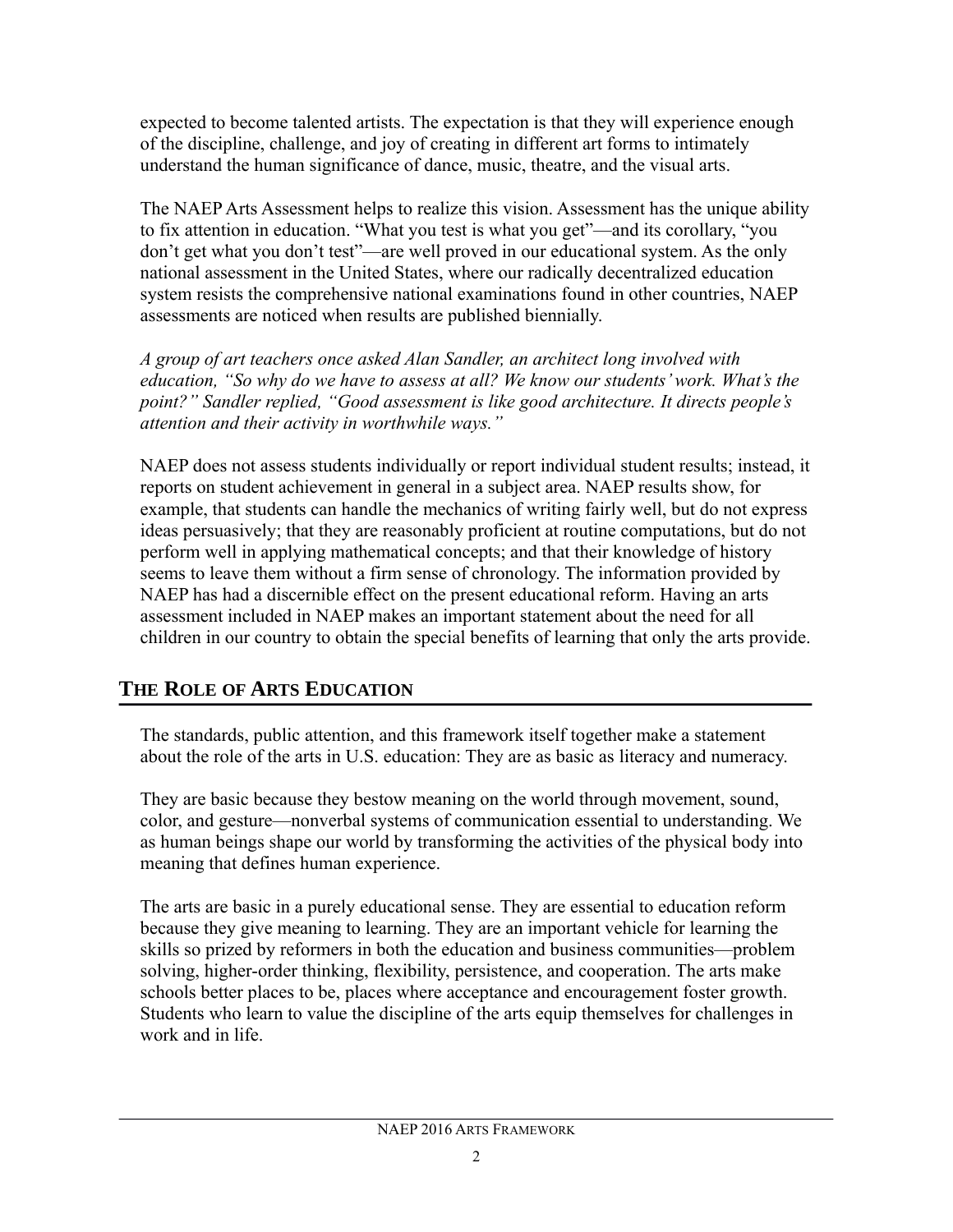However, to value the arts as basic and as instrumental to learning other things is to sell them short. Through music, dance, theatre, and the visual arts, students become part of the human heritage of creativity. Through the arts, we touch transcendence and go beyond the mundane and the practical to the eternal and ideal. Participation itself expands the boundaries of the arts, so that every student—every person—who produces, performs, or responds is adding to the body of artistic wealth. This is the power of the arts: a sense of contributing to an eternal conversation reaching backward and forward beyond time.

No child in a U.S. school should be deprived of the opportunity to see, hear, touch, and understand the accumulated wisdom of our artistic heritage, and to make his or her own contributions through productions and performances. Education can no longer be defined without the arts.

# <span id="page-19-0"></span>**THE SHAPE OF THE ARTS EDUCATION NAEP**

When the framework development process began in early 1993, an issues paper posed a series of questions. Answers that were forged out of a year of spirited discussion and thoughtful consideration are provided to the most important of those questions.

*• How can the NAEP Arts Assessment combine realism and vision? The task of designing an arts assessment is complicated by the fact that currently the arts are often a marginal experience for students at the elementary and middle school levels and are an elective subject in high school. In addition, many schools have cut arts education to the bone: It is occasional, rarely involves dance or theatre, and seldom combines in-school and out-of-school arts experiences. In some cases—in arts magnet schools or schools that have elected to use the arts to motivate learning—arts education is abundant. Given this disparity of opportunity, how is it possible to design a national assessment for all students?*

This question was a point of concern and discussion for a year. Throughout the NAEP framework process, the committees struggled with the tension between "what is" and "what ought to be." Should only those programs that predominate in many schools be assessed? To do so would omit dance, theatre, and in some cases elementary arts instruction altogether. On the other hand, should we assess as if all children continually studied dance, music, theatre, and the visual arts beginning in kindergarten, and specialized in at least one art form in their high school years? To assess only on this assumption would risk frustration, since NAEP takes a representative sample of students from various types of schools and school populations across the country.

We need to know both kinds of information. Both are essential for understanding the "fit," or what is happening in the schools today, and the "gap," or how far students' abilities and knowledge are from the ideal. The information gained from the NAEP Arts Education Assessment will indicate where arts education needs to be strengthened and extended so future students can fully realize their potential.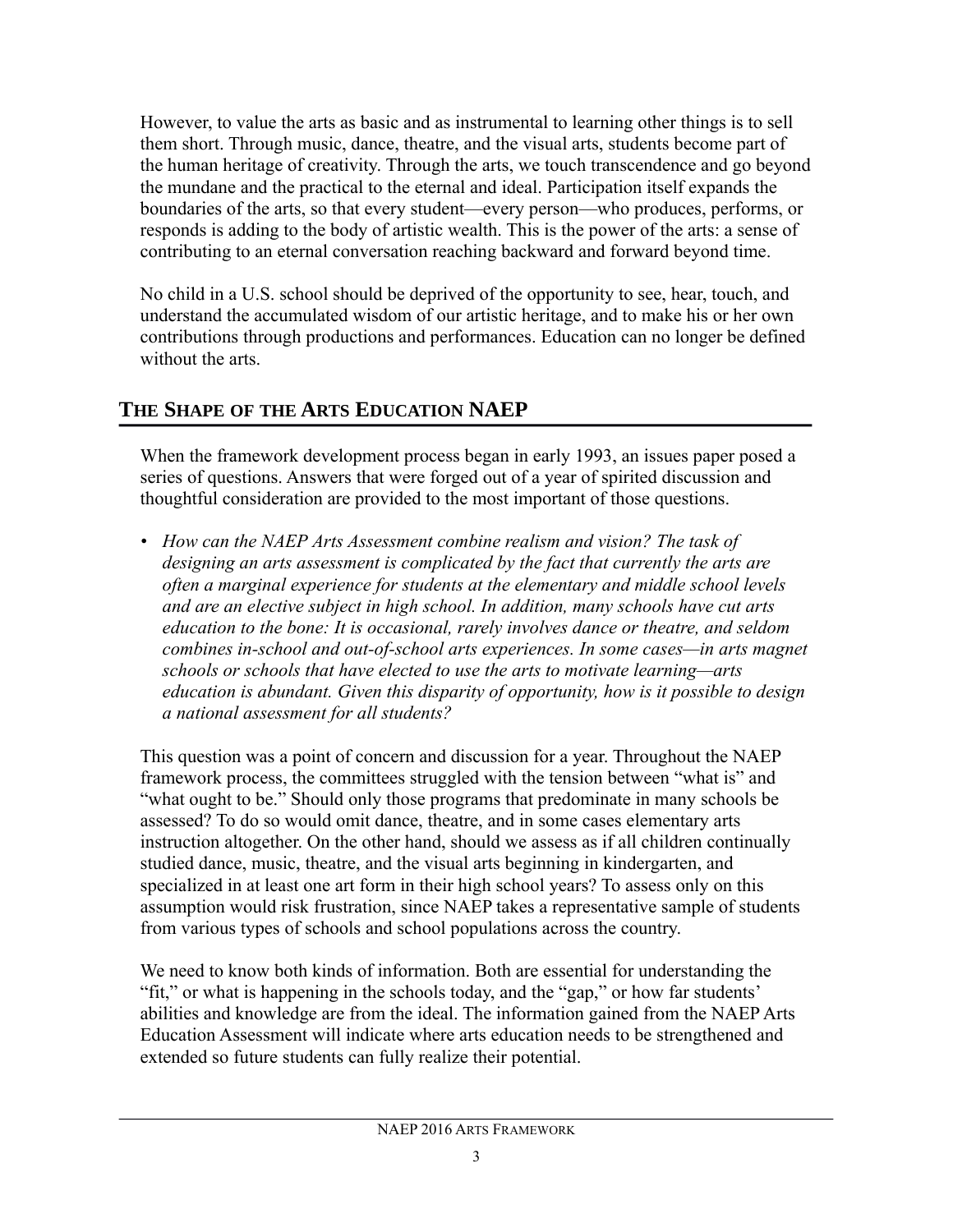*• What is the model of arts learning that will inform the kinds of exercises and examples developed for the assessment? Traditionally, only production and performance have been assessed, but many teachers, scholars, and artists would argue that there is an important place for aesthetics and for the social, cultural, and historical contexts of art. However, given this more diversified notion of artistic understanding, are these skills considered separable or integrated? Any assessment design will portray and broadcast an image of arts education.*

The NAEP framework process and the *National Standards* have framed a vision of arts education that integrates the aesthetic, social, cultural, and historical contexts of the arts with the knowledge and skills necessary to participate in the arts. Skills are not considered as separable, and it has been decided to report the achievement of students as a whole according to the various artistic processes, not on separate scales for isolated knowledge or technical skills. The image of arts education portrayed by the NAEP Arts Education Assessment is as close to a vision of the arts as basic, unified, and pervasive as practically possible.

*• What methods of assessment should be used? Portfolios, performances, written responses, interviews, and observations can and have been a part of assessment programs. But they are more costly and labor intensive than multiple-choice and short-answer questions. What kind of design decisions does this lead to?* 

Many arts educators worry that an assessment of the arts will artificially quantify those essential aspects of the arts that seem unquantifiable—inspiration, imagination, and creativity. This framework has been designed to honor the essential aspects of the arts as much as is compatible with the constraints of funding and time available in schools for the NAEP assessment.

All advocates of arts education can take considerable comfort in the fact that longstanding assessments used by the arts—portfolios and performances—are now being adopted by other disciplines. Artists have always selected their works for portfolios and assessed their own work as they did so. Juries, panels, and audiences have always assessed performing artists. Therefore, the problem does not involve protecting the arts from inappropriate testing techniques, but extending the legitimate use of portfolios and performance measures beyond the theatre, the concert hall, the studio, and the individual classroom to the national level.

Performance assessments (the generic term for the class of assessments that is beginning to augment and, in some instances, replace conventional paper-and-pencil, machinescorable tests) have a long history in assessing the arts. It is entirely appropriate for the NAEP Arts Assessment to continue to move national assessments forward, much as they did by using many performance exercises in the 1970s NAEP visual arts and music assessments.

Consequently, the Assessment consists largely of multiple, related exercises organized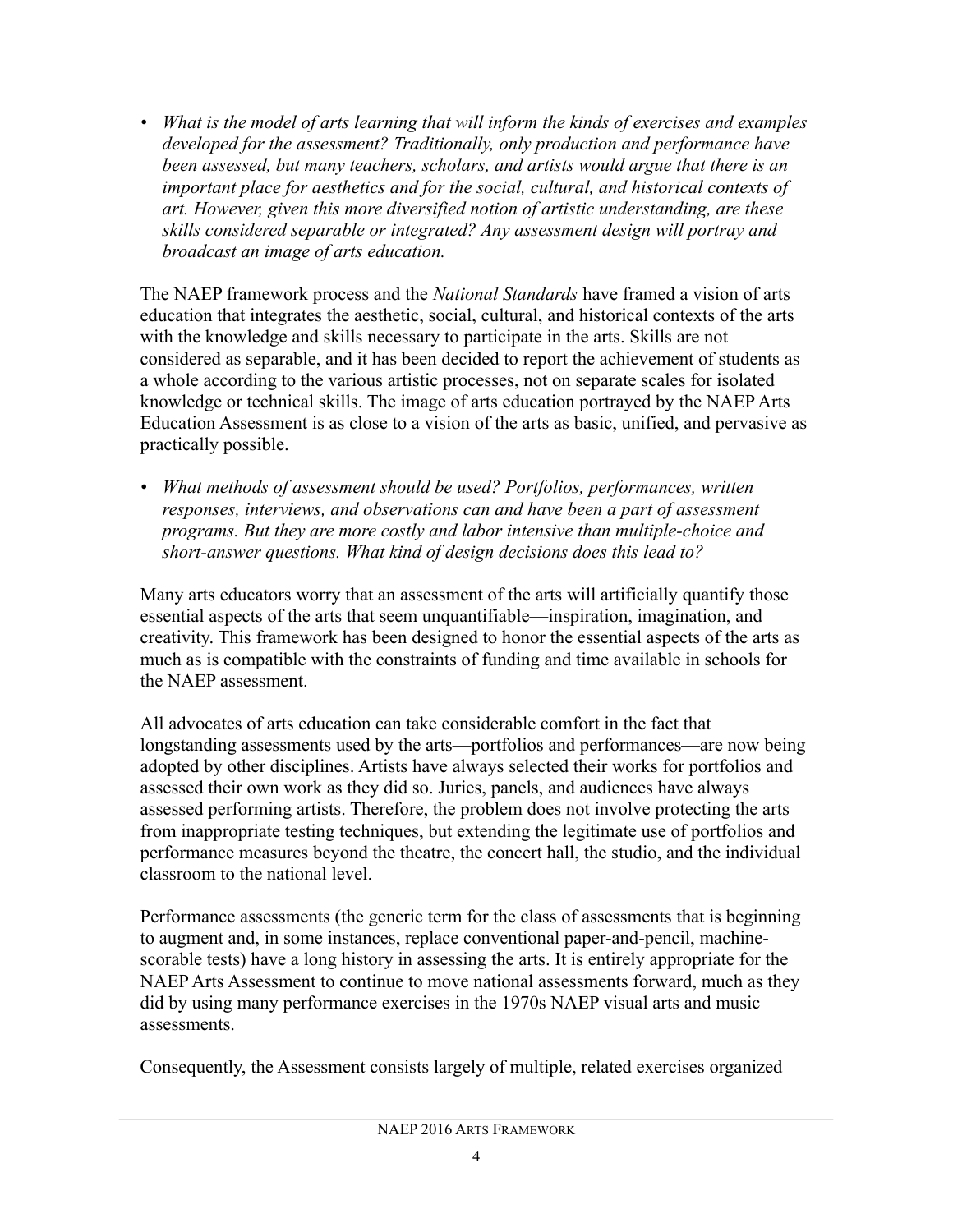around an activity. For example, in a theatre exercise, a group of students might assume characters and act out a scene from a story they have read or heard. This is a production exercise. Then they may respond individually in writing to open-ended questions about what they might change in their characters if they could do the scene again and why they would make those changes. The students might also respond to multiple-choice items asking them to identify elements of the scene. Questions and multiple-choice items should always be embedded in an exercise and not administered in isolation. The production exercise and the open-ended and multiple-choice items would all be scored separately.

The significant knowledge and skills unique to each domain are embedded in an exercise in a way that clearly shows their application or use. Students might be asked to perform a movement typical of a traditional dance and thus to show by posture, alignment, and movement that the student knows and can apply the form and cultural context of the dance.

A special study was proposed to explore the use of portfolios. An existing successful national assessment using portfolios is the Advanced Placement Studio Art Portfolio Evaluation, which shows feasibility for such an assessment. However, the committees decided that the financial resources of the assessment would be better used in gathering information across the widest possible range of arts education than on an expensive and smaller portfolio project.

*• Should the definition be cut so sharply into four strands? What place, for instance, will be made for design and for media arts—courses that enroll many students and that link the arts to important fields like communication and industry? And what about the interdisciplinary nature of much artistic work: musical theatre; architecture; and the writing, design, and illustration of books?* 

The inclusion of all four strands—dance, music, theatre, and the visual arts—in the assessment is already a step forward. Design and media arts are included as integral parts of these strands. A special study was proposed to explore the interdisciplinary nature of the arts by answering important questions about the problems interdisciplinary work poses: Where can you find truly interdisciplinary action (as opposed to layers of separate disciplines) and how can it be assessed?

*• Whose art? A Mark Morris performance folded country-western music and clog dancing into forms and sequences that owe much to George Balanchine and Martha Graham. An audience would understand the stark costumes and pale faces of a Paula Jossa Jones piece more fully if they had seen and thought about Asian performance forms like butto theatre. These are only two of countless illustrations that contemporary American arts use to understand and borrow work that comes from world cultures and from all quadrants of American life. If this is to be a national assessment, how can its samples and requests reflect not only the diversity of children taking the assessment, but also the pluralism that American culture exhibits?*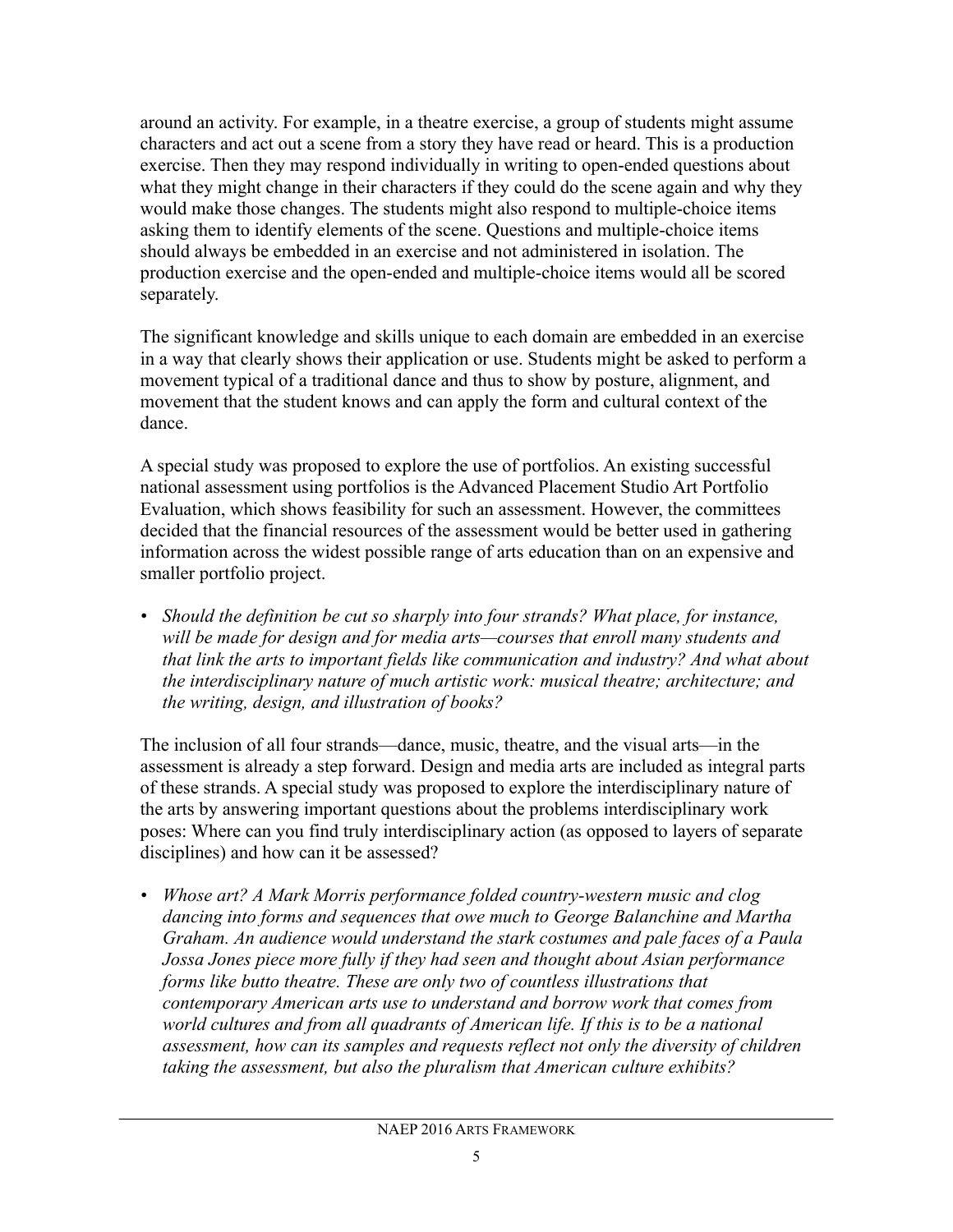The samples of possible stimulus materials will demonstrate the commitment of the NAEP Arts Framework process to embracing the pluralism that enriches our national arts. The largest possible range of the arts has been recommended as the field from which assessments can be designed.

*• Who will be sampled for the assessment? Will learning about the arts be assessed wherever it occurs, or only if students have had formal arts classes? How will students who play in garage bands or who attend dance academies outside of school be identified and assessed?*

A third special study (the two others were special studies of interdisciplinary learning in the arts and portfolios) was proposed to look at the accomplishments of students in special programs such as arts magnet schools and districts with exemplary regular arts education programs. The nature and extent of student learning in the arts is gleaned from contextual questions that are factored into the information gained from the assessment itself when the NAEP results are reported.

*• Learning and production in the arts require time. Dancers and musicians must warm up before performing, visual artists may need to mix paints, actors must think themselves into character. How will it be possible to examine student performance in various aspects of an arts discipline (for example, performing, choreography, response to performance, or criticism) in ways that are safe and valid?* 

The framework recommends to the designers of the NAEP assessments that the nature of the arts should be the guiding factor in specifying the shape and length of the assessments. It is expected that time for preparation and warmup will be allowed in addition to the time spent in production exercises and answering open-ended questions.

The task of constructing a NAEP assessment in arts education is both simple and complex. It is simple because there is apparent substantial agreement about the purposes of an arts education as a result of the discussions and deliberations in the standards development and the NAEP framework process. On the other hand, it is complex because of the difficulty in constructing an assessment that accurately appraises student achievement on a national level with all the variables of experience and environment, and delivers it in a timely, cost-efficient manner.

For some, the NAEP Arts Assessment will be too soft; for others, it will be too hard. For some, it will go too far; for others, not far enough. Such is the nature of a process that strives for consensus (agreement at certain levels of acceptance) rather than absolute agreement (a process that builds from a broad base of national input).

As a large-scale national assessment, NAEP can accomplish certain goals in understanding what K–12 students know and can do in a way that no other assessment can. It has a special role to play in its ability to define and refine an essence of knowledge and experience in the arts from the rich and diverse array of possibility. But NAEP cannot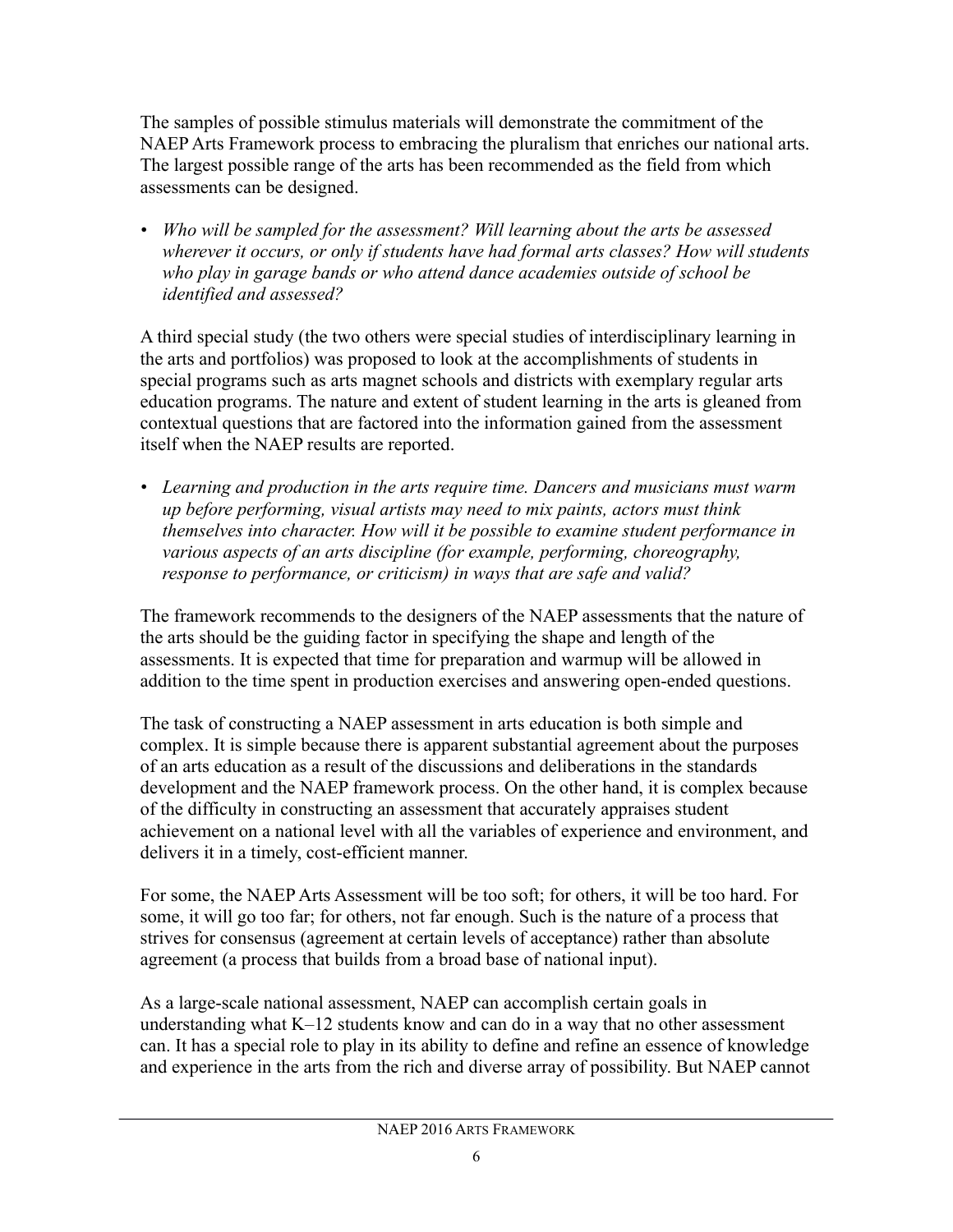and should not be the sole assessment of arts education. Nor should it be thought of as the standard-by-standard measuring instrument for the voluntary *National Standards.* Many of the standards will have to be examined in other assessment formats over a longer duration than is possible with NAEP. However, it is one significant and unique measure that takes its place beside important work going on in many states, universities, private organizations, local districts, and classrooms.

During the course of framework development, the committees examined large-scale assessments from other countries, including Australia, Great Britain, the Netherlands, and Scotland. Much has been learned about the challenges in dealing with these complex subjects and the ways in which they might be assessed using authentic and valid means.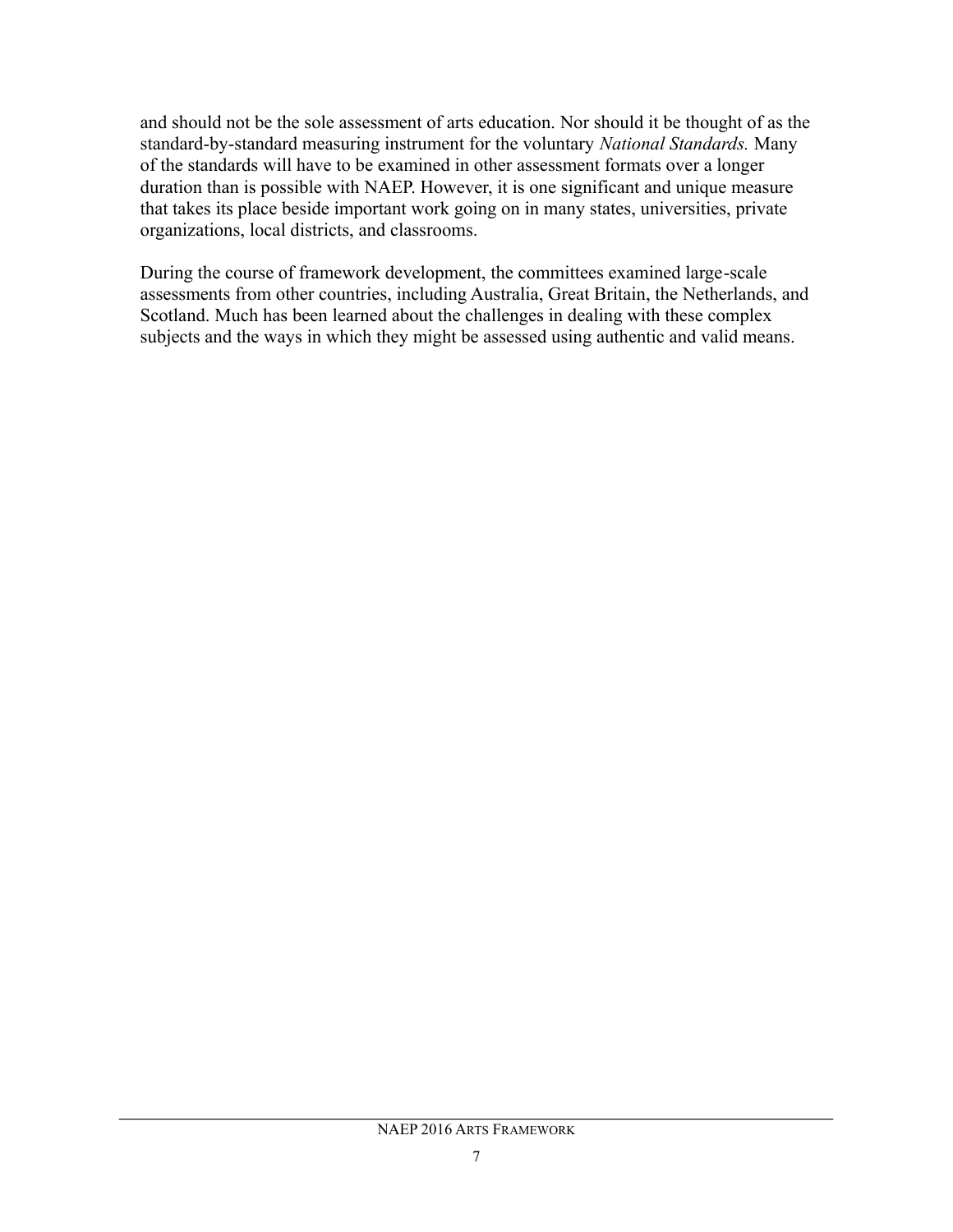# <span id="page-24-0"></span>*THE CONTENT AND PROCESSES OF THE ARTS*

Because the assessment depends on a precise definition of what students should know and be able to do, this chapter first defines the processes and content of the arts in general and then lists the content and processes specific to each of the arts disciplines.

# <span id="page-24-1"></span>**DEFINITIONS**

As defined by both this assessment framework and the voluntary *National Standards,* arts education refers to dance, music, theatre, and the visual arts. The committees also felt it was important to include within these categories functional design areas such as architecture, industrial design, graphic design, and the media arts. In the discussion below, it is assumed that all four of the arts disciplines are included. It is also assumed that the processes and the content identified are applied in combination and are always integrated at various levels.

### *PROCESSES*

*Creating* refers to generating original art. This may include, but should not be limited to, the expression of a student's unique and personal ideas, feelings, and responses in the form of a visual image, a character, a written or improvised dramatic work, or the composition or improvisation of a piece of music or a dance.

*Performing/interpreting* means performing an existing work—a process that calls on the student's interpretive or re-creative skills. Typically, performing an existing work does not apply to the visual arts, where reproducing an artist's existing work is not central. However, it does suggest the engagement and motivation involved in creating a work of art.

*Responding* includes many varieties, including an audience member's response to a performance and the interactive response between a student and a particular medium. The response is usually a combination of affective, cognitive, and physical behavior. Responding involves a level of perceptual or observational skill; a description, analysis, or interpretation on the part of the respondent; and sometimes a judgment or evaluation based on criteria that may be self-constructed or commonly held by a group or culture. Responding calls on higher-order thinking and is central to the creative process. Although a response is usually thought of as verbal (oral or written), responses can and should also be conveyed nonverbally or in the art forms themselves. Major works of art in all traditions engage artists in a dialogue that crosses generations.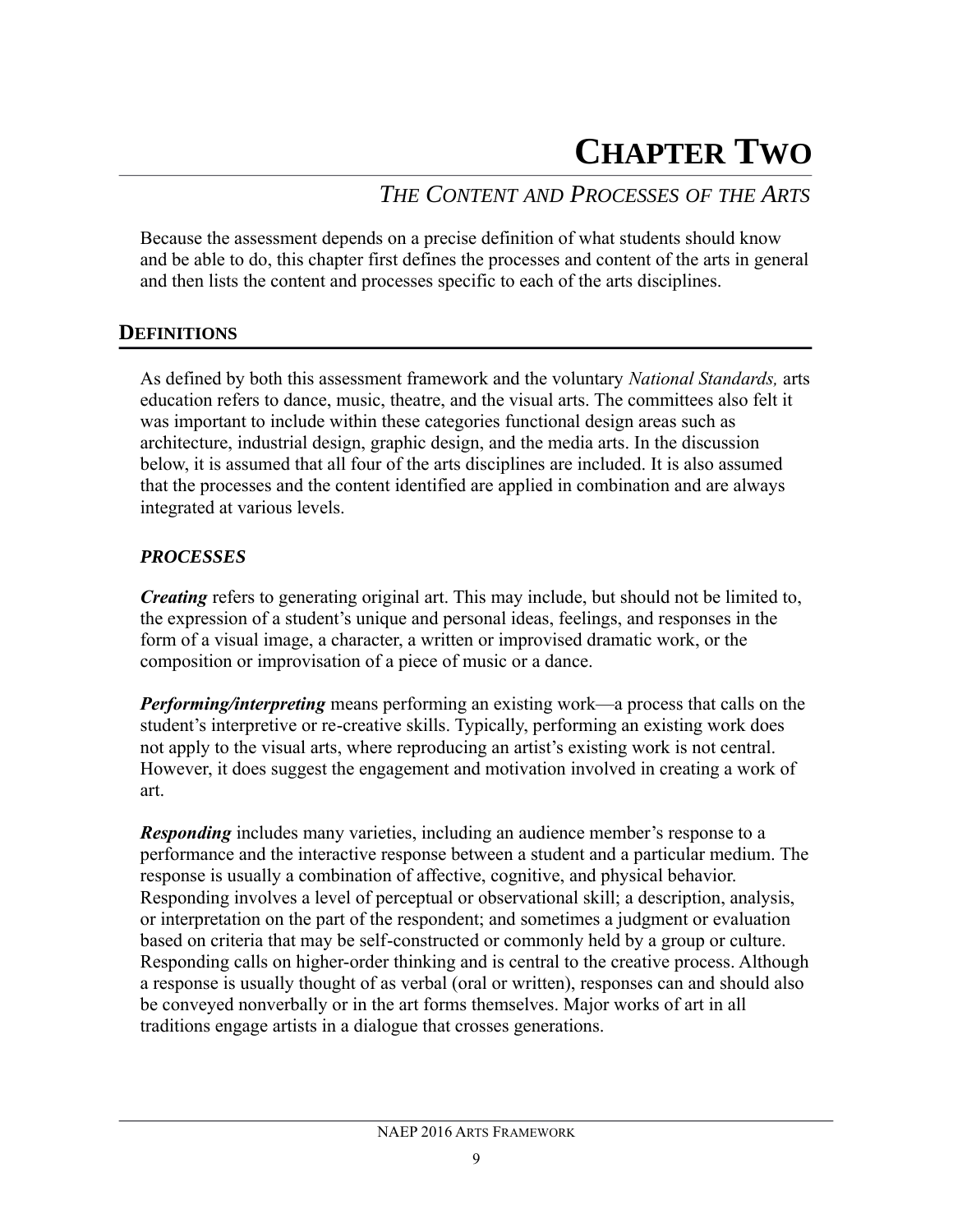#### *CONTENT*

Two major components of learning are expected of students who study the arts. Students should gain knowledge and understanding about the arts, including the personal, historical, cultural, and social contexts for works; and they should gain *perceptual, technical, expressive, and intellectual/reflective skills.* Both components are found in each arts discipline.

When students use the artistic processes of creating, performing, and responding, they draw from various kinds of knowledge and understanding about the arts to construct meaning. Students need to be able to place the arts in broader contexts to fully appreciate their significance. These contexts include a *personal* perspective, an understanding of how the arts fit into the students' immediate *society* and broader *culture*, and a *historical* perspective. Students need knowledge of *aesthetics* to understand varied concepts and philosophies of the nature, meaning, and intrinsic value of the arts that people from different cultures and periods have formulated and held. Students also need to know about and understand the different *forms* of expression, the *structure* of each, and the various technical processes by which art forms can be created.

The acquisition and application of skills determine the quality of the learning experience. Without the necessary skills, creating, performing, and responding cannot take place. *Perceptual skills* are needed to collect the sensory stimuli and discern nuance. *Technical skills* are needed to produce the work with quality. *Expressive skills* are needed to add a unique and personal nature to the work. *Intellectual/reflective skills* are needed to test different creative possibilities, solve artistic problems, refine one's work, and help each student consider the arts thoughtfully and beyond superficial qualities.

Throughout the processes of creating, performing, and responding in the arts, students are called on to apply knowledge and skills simultaneously. Knowledge and skills rarely function in isolation; one implies the other. Few important artistic behaviors are entirely based on knowledge, and arguably, none involve only skills. A skill cannot be mastered in the absence of relevant knowledge. Skills and techniques (knowing how) are infused with creating, performing, and responding. Students involved in these processes not only gain knowledge *about* the arts, but they also learn *through* and *within* the arts. Similarly, students use this knowledge of aesthetics and history as they create, perform, or respond in the arts. More knowledge is often gained as students engage in artistic processes.

The framework provides a general vision for the four arts disciplines and the flexibility to accommodate differences among them. Each discipline fits into the grand scheme of the framework, preserving the distinguishing characteristics of each medium.

For example, teachers and artists working in the visual arts place a high value on firsthand creative expression and response to visual media, but often give lower priority to the performance or duplication of existing art. Music education, on the other hand, has typically placed great emphasis on the performance of existing music and on students'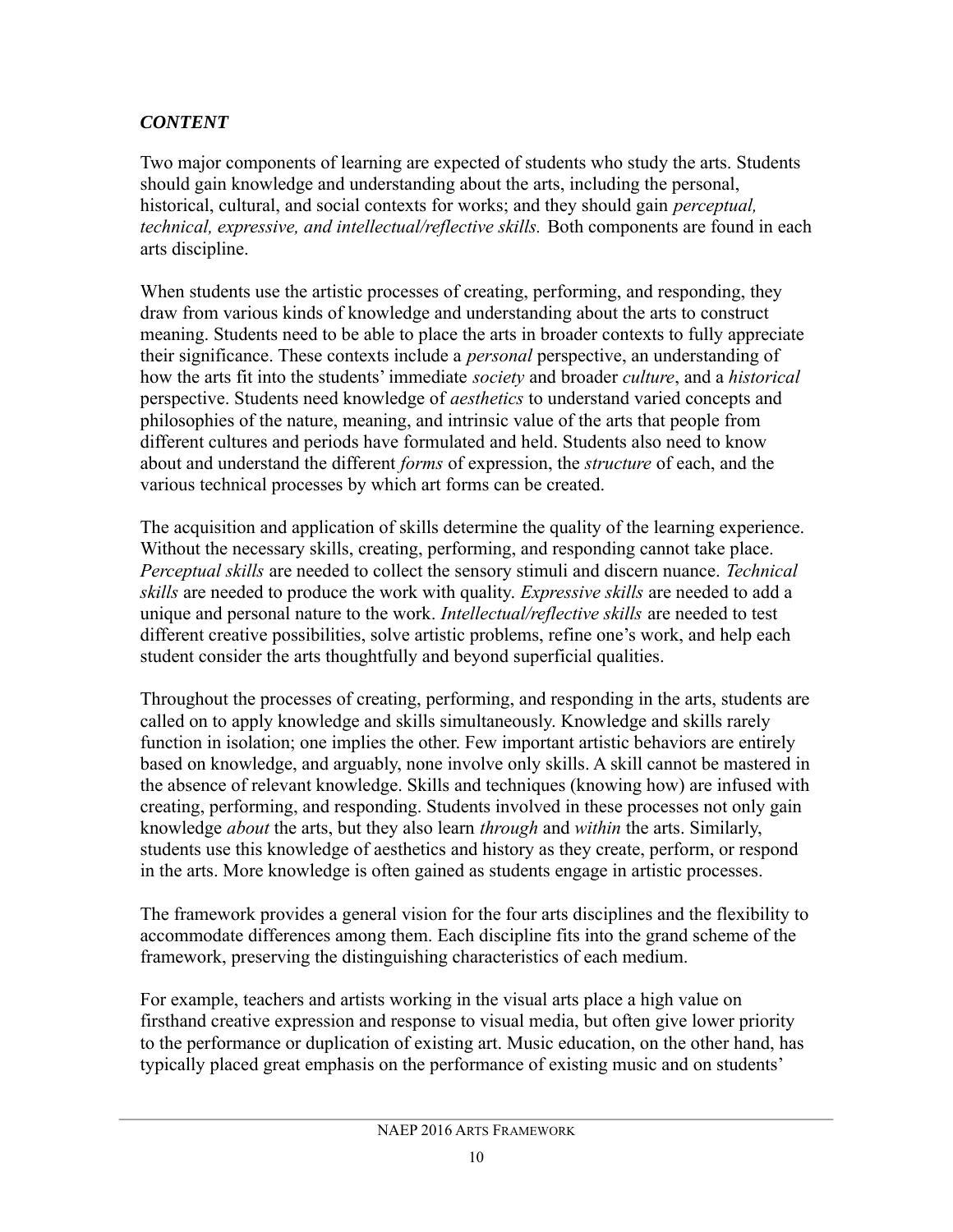responses to performance and through the performance. K–12 music education programs historically have minimized their emphasis on students' original musical compositions. Theatre views creating and performing as a combined act, and views the response of the audience, director, actors, and designers to the work as integral to the development of a performance. For dance, the processes of creation, performance, and critical evaluation of the work, while all present, often merge.

Exhibit 1 illustrates each art discipline's approach to the common framework. Each cell represents a subscale in which results may be reported. The columns will be summarized to report a comprehensive score for each arts area.



**Exhibit 1. The framework matrix** 

# <span id="page-26-0"></span>**CONTENT SPECIFIC TO EACH OF THE FOUR ARTS**

# *DANCE*

Dance incorporates creation, performance, and response. When actively involved in these processes, students not only learn *about* dance, but they also learn *through* and *within* dance. Dance skills and technique weave throughout the processes of creating, performing, and responding. Students use and apply knowledge of different dance forms and styles (aesthetics) along with personal, social, cultural, and historical contexts whether they are creating, performing, or responding.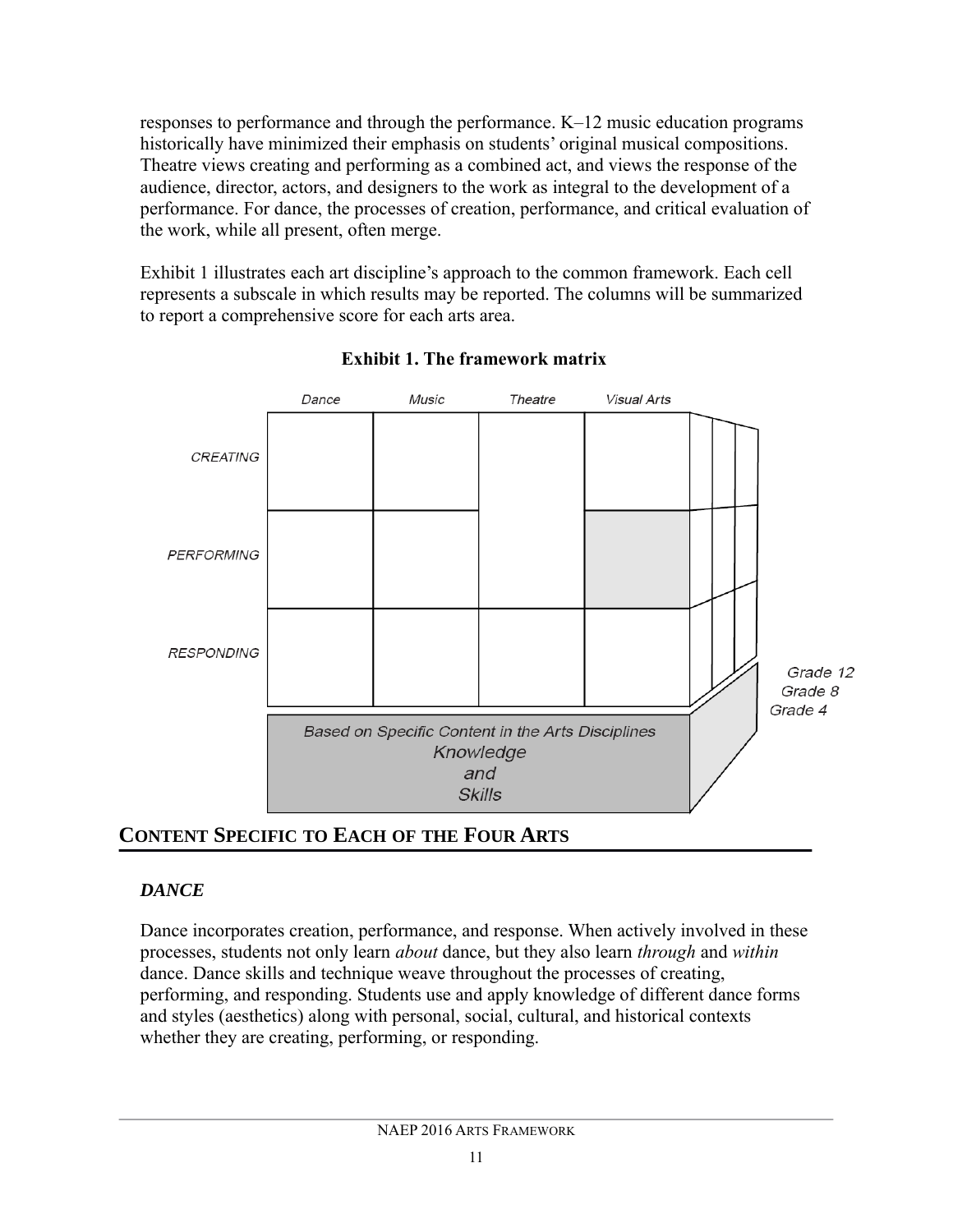The following framework depicts the expectations of dance education.

### Dance Assessment Framework

*Arts Processes in Dance*

| Creating— <i>When creating in dance</i> , <i>students</i> :                                                  |  |  |
|--------------------------------------------------------------------------------------------------------------|--|--|
| Invent solutions to movement problems, generating and selecting from<br>$\bullet$<br>alternatives.           |  |  |
| Follow improvisational and compositional structures.                                                         |  |  |
| Collaborate to achieve solutions.                                                                            |  |  |
| Performing— <i>When performing in dance</i> , <i>students</i> :                                              |  |  |
| Accurately recall and reproduce movement.<br>$\bullet$                                                       |  |  |
| Demonstrate physical technique.<br>٠                                                                         |  |  |
| Communicate through movement (expression).                                                                   |  |  |
| Responding—When perceiving, analyzing, interpreting, critiquing, and judging<br>dance, students:             |  |  |
| Identify compositional elements and notice details.                                                          |  |  |
| Identify contexts (stylistic, cultural, social, historical) of the dance.<br>٠                               |  |  |
| Make informed critical observations about the dance's and the dancer's<br>technical and artistic components. |  |  |

# *Based on Specific Content From Dance*

| Knowledge—Students apply knowledge of:                                                                                                | Skills—Students apply cognitive, affective,<br>and motor skills, including: |
|---------------------------------------------------------------------------------------------------------------------------------------|-----------------------------------------------------------------------------|
| Context:<br>$\cdot$ Personal<br>$\bullet$ Social<br>$\cdot$ Cultural<br>• Historical<br>Aesthetics<br>Form and Structure<br>Processes | Perceptual<br>Intellectual/Reflective<br>Expressive<br>Technical            |

### **Creating in Dance**

Students must have the ability to create dance and to express their understanding through the language of movement. To convey ideas and feelings, students make use of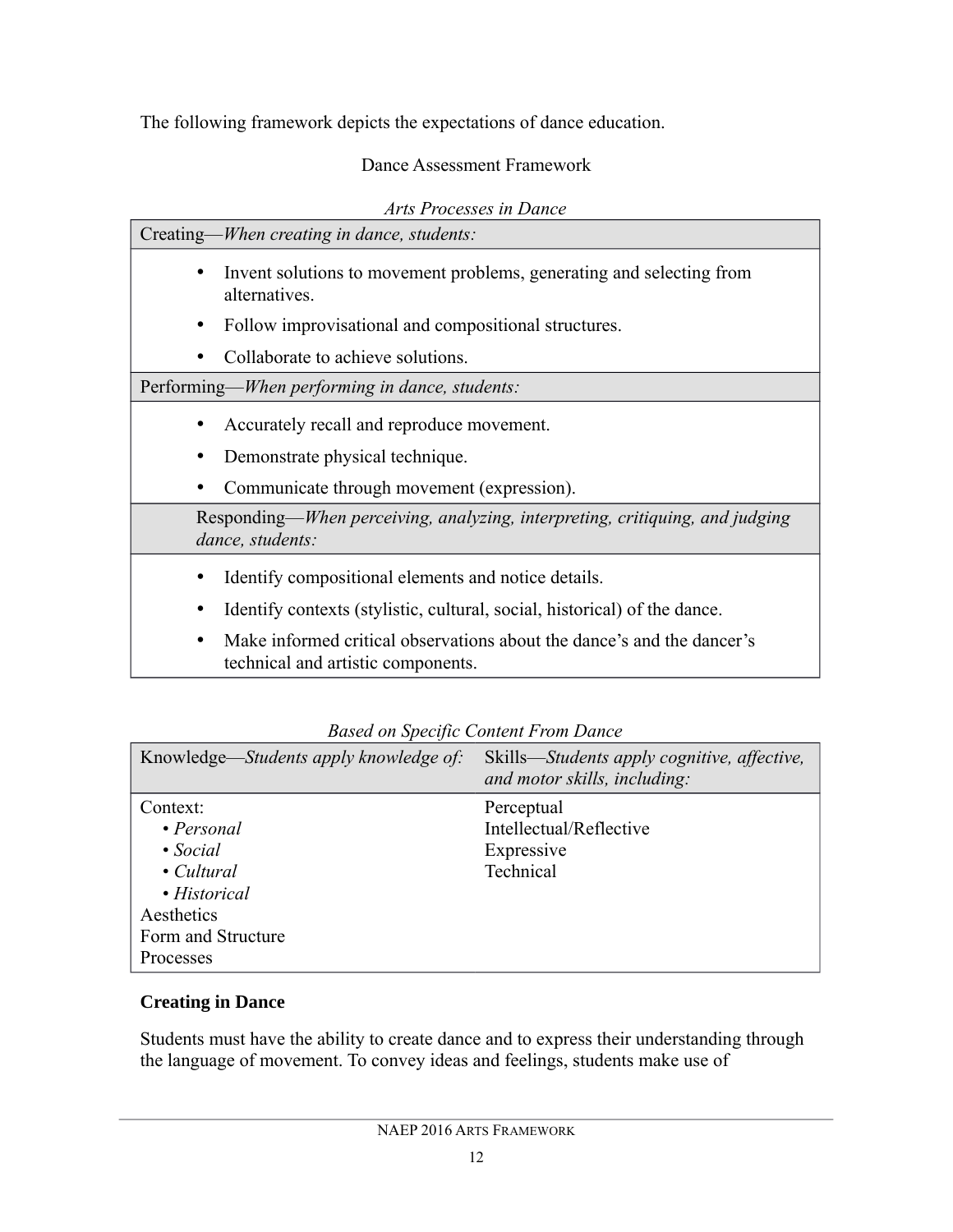movement and elements of choreography. They reveal in their dances insights into themselves, their social and cultural worlds, and their concepts of nature and the arts. Through a knowledge of vocabulary and compositional structures, students are able to collaborate with others in shared expression and the creation of dance.

# **Performing Dance**

Dance uses the human body as both an instrument and a thinking medium. Students progressively develop dance knowledge, skills, techniques, and responses that allow them to use their bodies with confidence, success, and insight. Physical skills in dance include coordination, agility, flexibility, balance, strength, and control of movement. Through dance, students gain spatial awareness, bodily awareness, musicality, and an increased ability to observe and refine movement. Dance also fosters an awareness of historical, cultural, and stylistic elements involved in the creation and performance of movement. In dance, the cognitive, motor, and affective domains operate interdependently and simultaneously. Students apply intellectual skills throughout the process of creating and performing.

# **Responding to Dance**

Responding to dance must include the vital dimension of experiencing, knowing, and thoughtfully interpreting dance. Whether responding to one's own dance or to the dance of others, students should develop new levels of understanding, insight, and perceptual acuity as a consequence of interacting with dance.

# **Knowledge and Skills**

In dance, knowledge and skills are inextricably connected. Students combine both attributes to express themselves through movement and to create dance works that exist always within larger cultural contexts. Likewise, knowledge *about* dance is often learned *through* the act and skill of dancing.

The content for dance integrates knowledge and skills. It includes the use of a movement and verbal vocabulary to compose and describe dance. Students are expected to know and use dance forms and structures and to be able to apply effective criteria in the critique of dance.

# *MUSIC*

Music is a form of artistic expression communicated through the medium of sound. Music processes include creating (composing and improvising), performing (playing, singing, and conducting), and responding (listening, moving, analyzing, and critiquing). Music uses a unique set of symbols. Performance of music demands the integrated development of intellectual/cognitive, feeling/affective, and psychomotor skills.

The student expectations for music are illustrated in the following framework.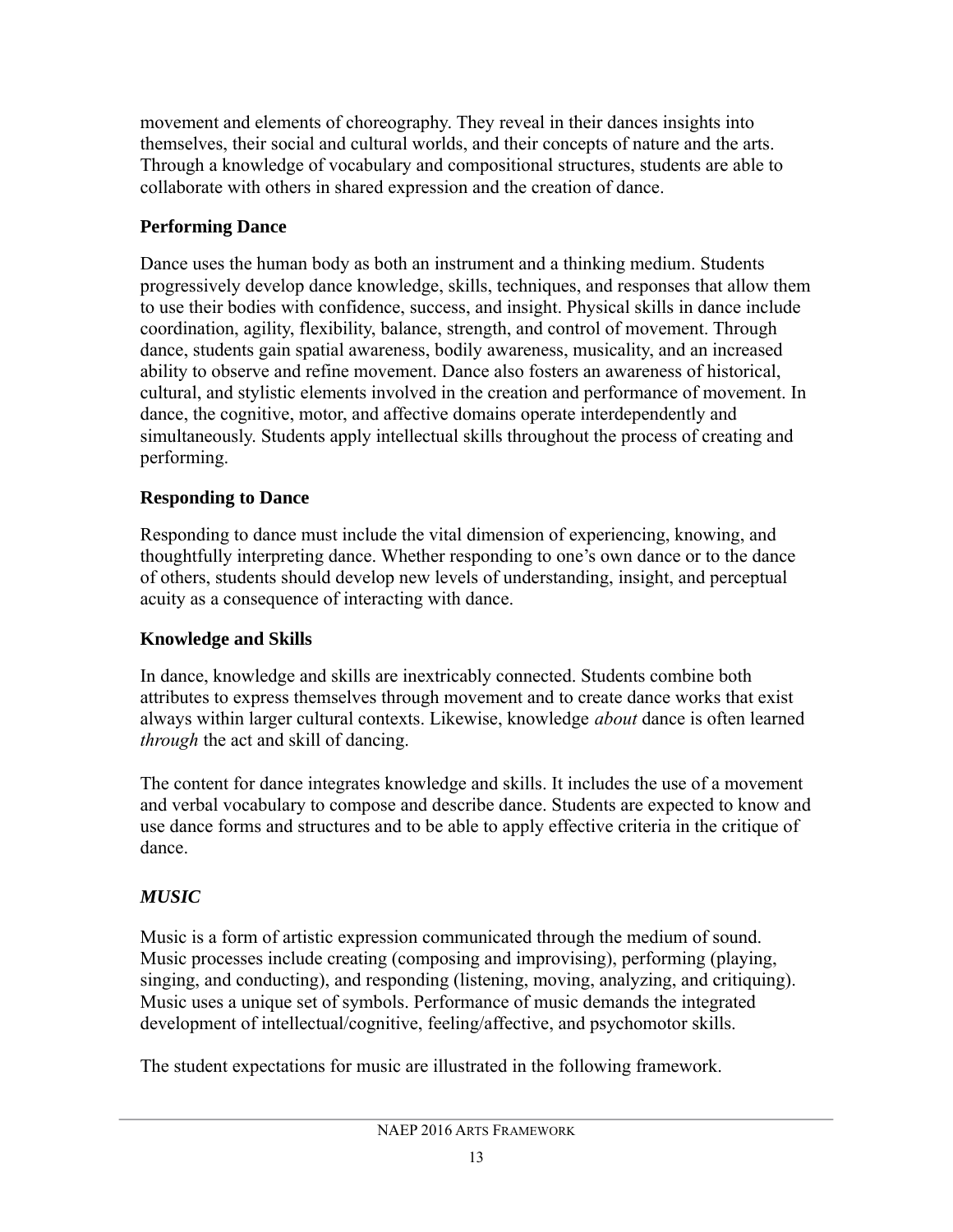### Music Assessment Framework

|                                                                              | Creating—When improvising, composing, or arranging music, students:                                                                           |
|------------------------------------------------------------------------------|-----------------------------------------------------------------------------------------------------------------------------------------------|
|                                                                              | Apply historical, cultural, and aesthetic understanding by creating stylistically<br>appropriate alterations, variations, and improvisations. |
| $\bullet$                                                                    | Use standard and/or nonstandard notation to express original ideas.                                                                           |
| ٠                                                                            | Evaluate, refine, and revise successive versions of original work.                                                                            |
|                                                                              | Demonstrate skill and expressiveness in the choice and use of musical<br>elements.                                                            |
|                                                                              | Present the created work for others.                                                                                                          |
| Performing—When singing or playing music with musical instruments, students: |                                                                                                                                               |
|                                                                              | Select appropriate repertoire.                                                                                                                |
|                                                                              | Apply skill by performing with technical accuracy.                                                                                            |
| ٠                                                                            | Develop an appropriate and expressive interpretation by applying<br>understanding of structure and cultural and historical contexts of music. |
|                                                                              | Read musical notation accurately.                                                                                                             |
|                                                                              | Evaluate, refine, and revise the performance.                                                                                                 |
|                                                                              | Present the performance for others.                                                                                                           |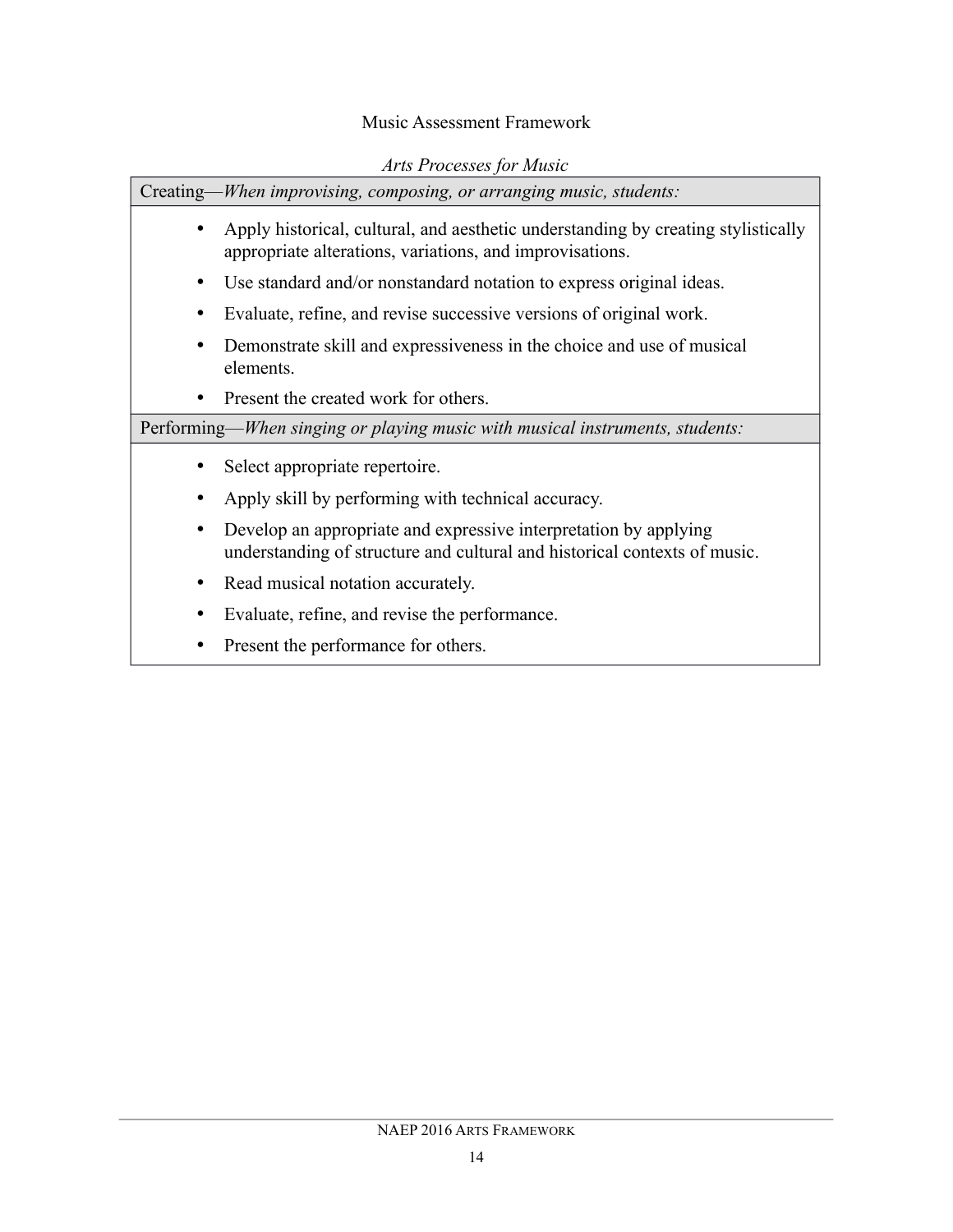Responding—*When perceiving, analyzing, interpreting, critiquing, and judging music, students:*

- Select repertoire for listening.
- Analyze the elements and structure of music.
- Compare and contrast various musical styles.
- Identify formal and expressive qualities that distinguish a particular style of music.
- Place music within its cultural and historical context.
- Make critical judgments about technical and expressive qualities of musical performances and compositions.
- Use movement or words to interpret and describe personal responses to music.

|                                        | Duseu on specific Coment in Music                                           |
|----------------------------------------|-----------------------------------------------------------------------------|
| Knowledge—Students apply knowledge of: | Skills—Students apply cognitive, affective,<br>and motor skills, including: |
| Context:                               | Perceptual                                                                  |
| $\cdot$ Personal                       | Intellectual/Reflective                                                     |
| $\bullet$ Social                       | Expressive                                                                  |
| $\cdot$ Cultural                       | Technical                                                                   |
| • Historical                           |                                                                             |
| Aesthetics                             |                                                                             |
| Form and Structure                     |                                                                             |
| Processes                              |                                                                             |

*Based on Specific Content in Music*

### **Creating**

In music, performers are creative when interpreting a piece of music. However, for purposes of this assessment framework, creating refers specifically to improvising and composing new music. When improvising, musicians spontaneously create an original work or variation within certain limits or guidelines established by the particular style in which they are performing. For example, a person improvising in the blues operates creatively within the limits of the blues style. When composing music, students usually have the freedom to create what their imagination dictates, including the choice of any style or genre. Students should also have time to evaluate and revise their work before presenting it to the public.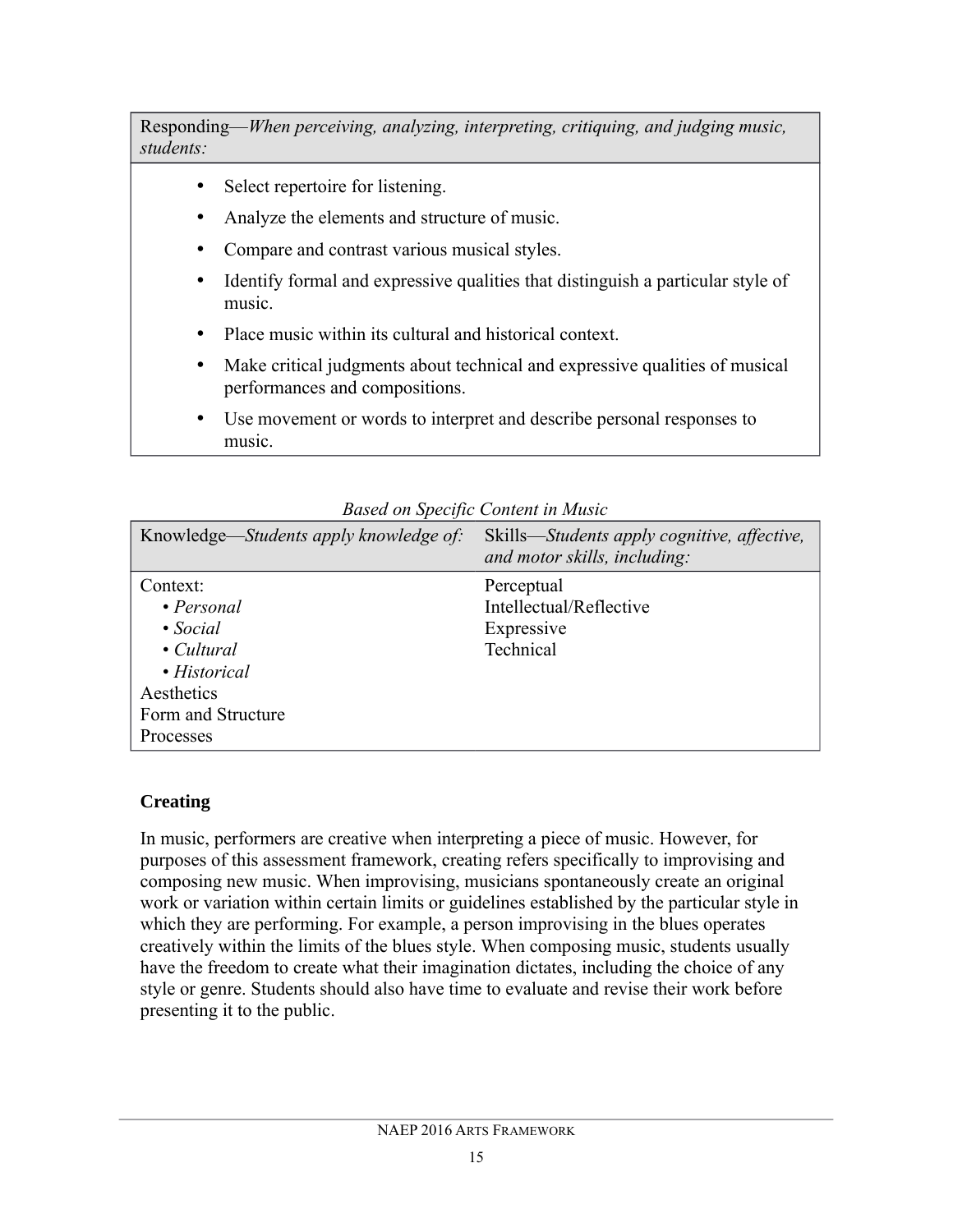# **Performing/Interpreting**

All students should be able to sing and to perform on instruments. For purposes of the national assessment, performing refers to the process of singing and playing existing musical works (repertoire). The performing process involves a wide variety of critical judgments and sophisticated understanding of musical syntax to develop an interpretation and a performance of that interpretation. As with all the arts, students are constantly applying and exercising higher order thinking, such as analyzing, synthesizing, and evaluating, while creating and performing music.

# **Responding**

Although composers and performers respond to the music they are creating and performing, for purposes of NAEP the response process focuses on the role of the audience. Composers, improvisers, and performers always seek to elicit a response from their audience. Students therefore must learn to understand and respond to music.

Individuals respond to music in three general ways: physically, intellectually, and emotionally. Physical responses to music involve movement, such as dance or other rhythmic movement. Intellectual responses to music include activities such as labeling, analyzing, classifying, placing a work within a particular context, and making critical judgments about a work or performance. Emotional responses are the wide range of affect. All three types of responses play an essential role in making individual judgments about music.

# **The Artistic Process of Music as a Whole**

NAEP will assess students' ability to carry out the processes—creating, performing, and responding—each of which consists of several essential components or steps. For example, all three processes involve analyzing and evaluating. These three processes also require students to understand the syntax of music as well as cultural and historical contexts.

# **Knowledge and Skills**

As with all the arts, knowledge and skills in music are so closely intertwined that it is nearly impossible to separate them.

Music knowledge includes the contexts of music, the form and structure of music, and the musical processes. Knowing musical context includes understanding the historical period, style, and culture in which a work is created; the performance traditions of that time or place; and the appropriate aesthetic criteria for judging the quality of the work and its performance.

Knowing form and structure includes understanding the building blocks of music: the materials, notations, elements, and forms of musical works. Knowing musical processes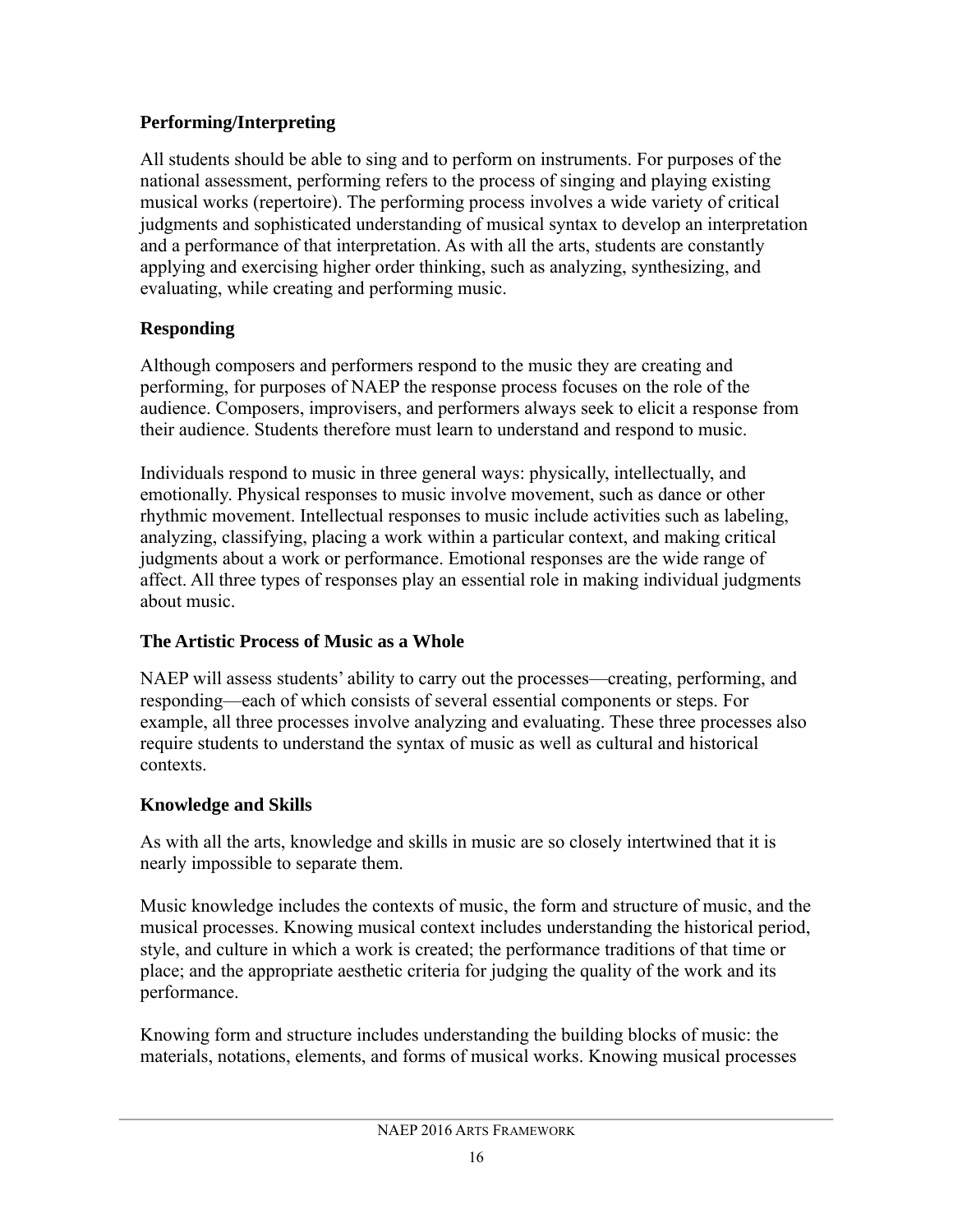includes understanding the sequence and criteria for judgments involved in developing a new work, performing an existing work, or developing an opinion about a work or performance heard.

Music skills enable individuals to apply what they know by creating, performing, or responding to music. Technique is students' physical ability to transform their musical ideas into new creations or performances that accurately convey those ideas. Although technique is important to the processes of creating and performing, other skills are equally important. Perceptual skills enable the student to hear and interpret the details that make up music. These skills allow students to recall music in the mind even when it is not aurally present. Expressive skills give the work the meaning and feeling that moves the listener. Such skills also provide the basis for recognizing and responding to expression when it is present in a work or performance.

# *THEATRE*

Theatre is rooted in religious festival and the universal impulse of humans to play, imitate, create, and share ideas and feelings. Much of the joy of the theatre lies in bringing together diverse people, ideas, and artists in the interaction of production elements, performers, and the audience. A social art form, theatre reveals both the human condition and the human experience. It transports players and audiences through time and space.

In theatre, creating and performing are so closely related that the assessment will combine creating and performing as the framework below suggests.

# Theatre Assessment Framework

| <b>Arts Processes for Theatre</b>                                                                                                         |  |  |
|-------------------------------------------------------------------------------------------------------------------------------------------|--|--|
| Creating/Performing— <i>When creating and performing in theatre, students:</i>                                                            |  |  |
| Develop scripts and scenarios.<br>$\bullet$                                                                                               |  |  |
| Develop characters through an acting process.<br>$\bullet$                                                                                |  |  |
| Make design and technical choices to communicate locale and mood for<br>$\bullet$<br>dramatic material for theatre, film, and television. |  |  |
| Direct by interpreting dramatic texts and organizing time and people in<br>$\bullet$                                                      |  |  |

 Direct by interpreting dramatic texts and organizing time and people in planning and rehearsing improvised and scripted scenes.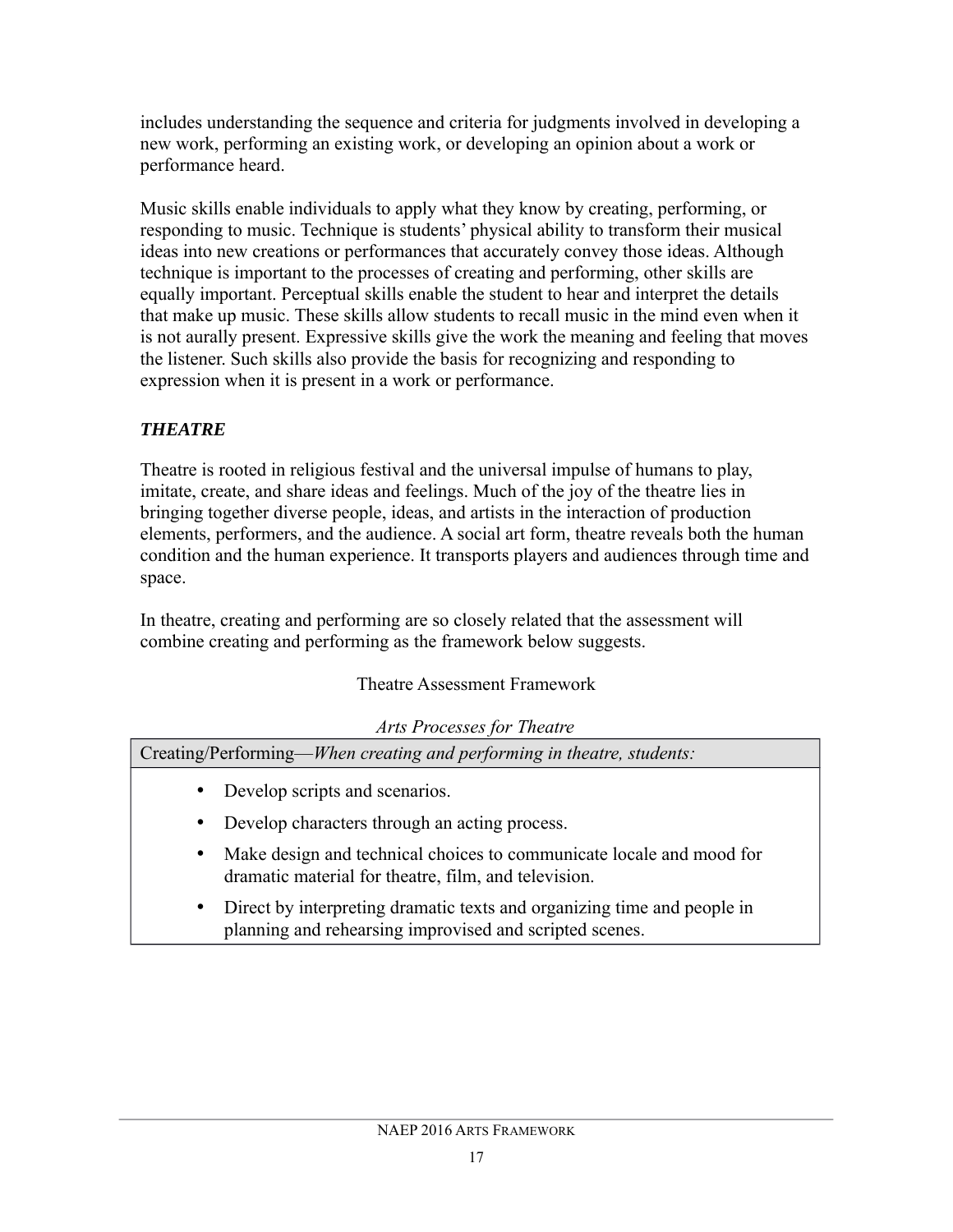| Creating/Performing— <i>When creating and performing in theatre, students:</i>                                                                  |
|-------------------------------------------------------------------------------------------------------------------------------------------------|
| Develop scripts and scenarios.                                                                                                                  |
| Develop characters through an acting process.                                                                                                   |
| Make design and technical choices to communicate locale and mood for<br>dramatic material for theatre, film, and television.                    |
| Direct by interpreting dramatic texts and organizing time and people in<br>$\bullet$<br>planning and rehearsing improvised and scripted scenes. |
| Responding—When perceiving, analyzing, interpreting, critiquing, and judging<br>works in theatre, students:                                     |
| Describe and analyze artistic choices in their own work and construct<br>meaning.                                                               |
| Describe and compare elements, styles, genre, media, and dramatic literature.                                                                   |
| Place work in context (personal, social, historical, and cultural).                                                                             |
| Evaluate performances as audience and critic.                                                                                                   |

### *Based on Specific Content From Theatre*

| Knowledge—Students apply knowledge of:                                                                                     | Skills—Students apply cognitive, affective,<br>and motor skills, including: |
|----------------------------------------------------------------------------------------------------------------------------|-----------------------------------------------------------------------------|
| Context:<br>$\cdot$ Personal<br>$\bullet$ Social<br>$\bullet$ Cultural<br>• Historical<br>Aesthetics<br>Form and Structure | Perceptual<br>Intellectual/Reflective<br>Expressive<br>Technical            |
| <b>Processes</b>                                                                                                           |                                                                             |

# **Creating and Performing**

Different theatre processes call for different creative processes. All call for imaging, conceiving, and generating. In addition, playwriting requires the use of the first three processes to create character, story, and dialogue. Acting calls for discovering and developing emotion and circumstances for a character. Designing calls for discovering, developing, and organizing an environment. To direct, students must analyze a script and develop an interpretation by organizing the time, place, spaces, and rhythms of a production. Creating in filmmaking and television demands the development and organization of the elements of theatre as well as the special elements of the medium.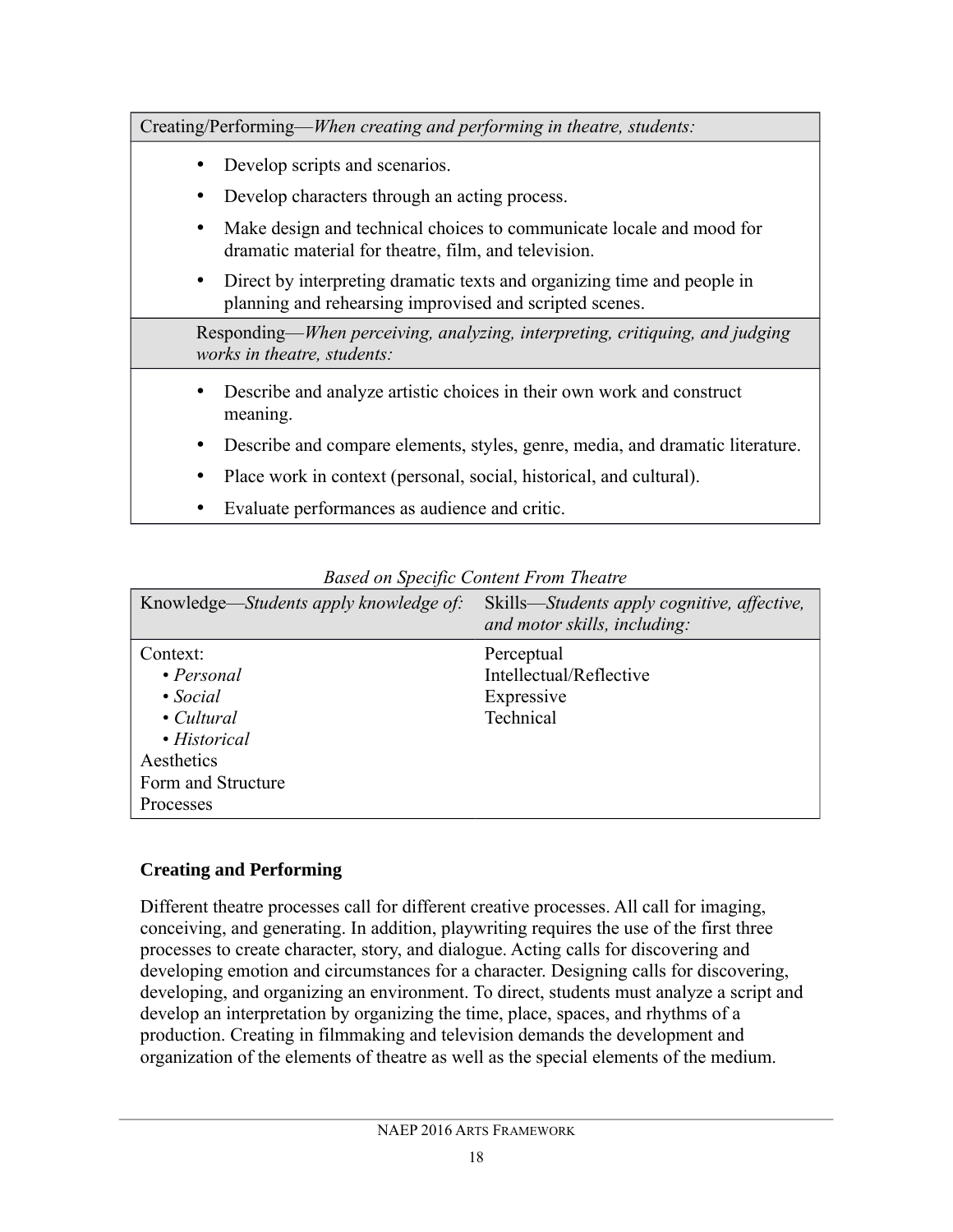Performing is central to theatre studies. Performing is the evidence of creating; it is the process viewed and heard by an audience. Performing is a highly complex collaborative activity in which the performer is aware of the audience and responds and adjusts the performance accordingly. The ways of learning demanded by performance are equally complex, requiring the interplay of all the processes noted in creating. Performing is impossible to assess through any means other than the processes themselves.

# **Responding**

Responding refers to students' reactions both as spectators to others' work and when reflecting on their own work. They respond to outside artists and performers and those in their own school. They examine artistic choices in ideas, stories, scripts, designs, and actions by explaining, describing, clarifying, comparing, and evaluating. They apply their knowledge of the theatre and their analytical skills to determine which elements are successful in a performance. However, responding in theatre is more than analysis; it involves emotional and intuitive behaviors as well. Students become responsive audience members of theatrical performances, films, and television presentations. They recognize a variety of theatrical genres and styles and identify and compare them in theatre, film, and television. They reflect on how theatre creates meaning in their lives and in the lives of others now and in the past. Students describe the role and influence of theatre, film, and television in their lives and relate the impact of theatre and television in their locality, in their nation, and in the world.

# **Knowledge**

Knowledge means knowing about the art of theatre—its historical, cultural, social, and personal contexts; its forms and structure; how it creates meaning; and its aesthetic qualities. Students understand the literary, visual, aural, oral, kinesthetic, and psychological aspects of a theatrical event. They are able to engage in self-criticism and consider form, structure, contexts, and aesthetic responses.

# **Skills**

Skills are the abilities associated with the technical, perceptual, and expressive processes of theatre. This category includes activities such as creating a text, acting, staging, designing, and articulating a response. Abilities to create, perform, and respond in the theatre are predicated on the application of both knowledge and skills simultaneously.

# *VISUAL ARTS*

The visual arts are rightly described in the plural; at their broadest and most interesting, they include forms such as painting, drawing, printmaking, sculpture, folk art, and the decorative arts. They also embrace new media (film, photography, computer imaging, and video) and functional design areas such as architecture, industrial design, and graphic design. Under the influence of media, conceptual, and performance arts, the visual arts are increasingly about the realization of ideas in formats that are simultaneously visual,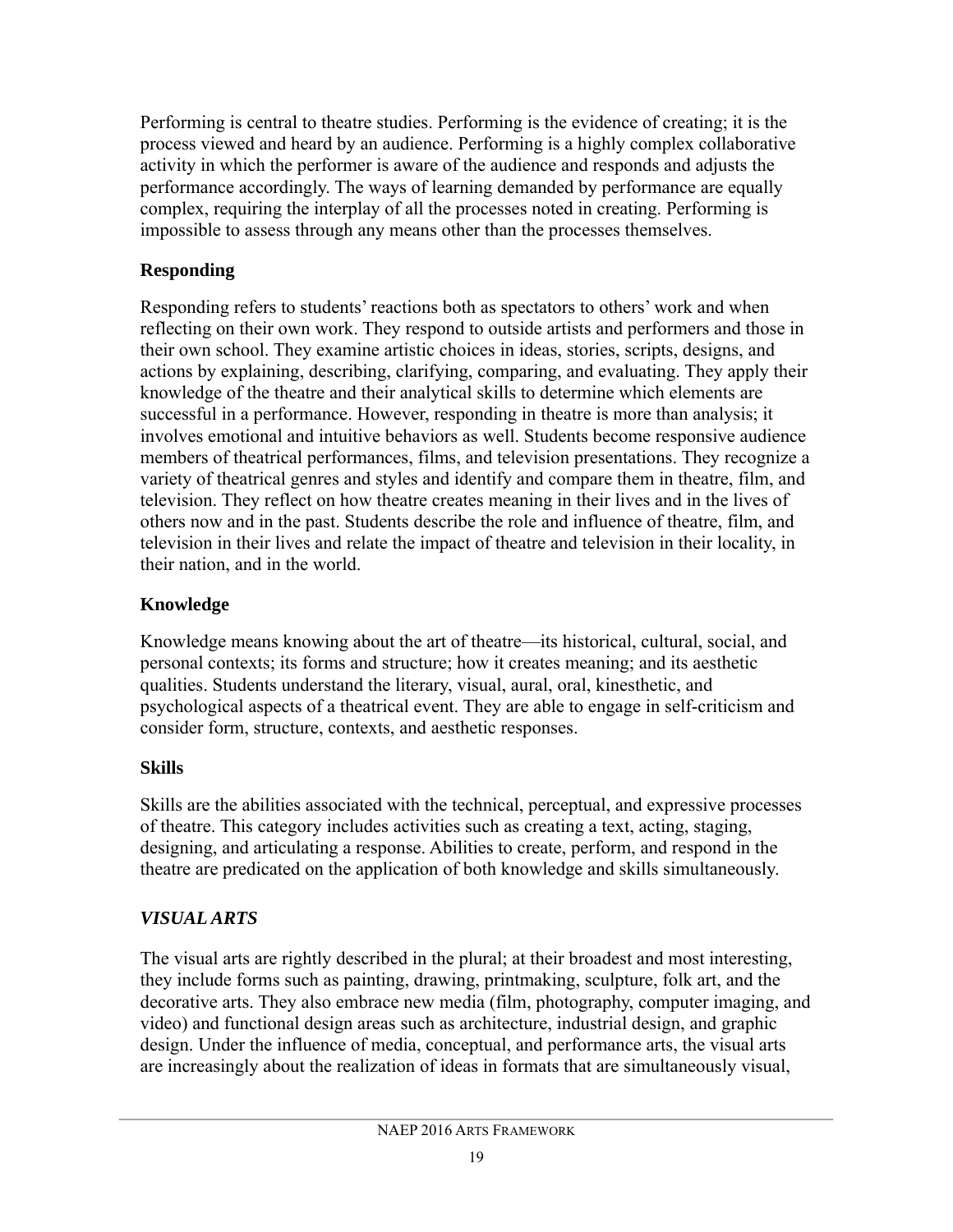spatial, and temporal. The visual arts enable students to reflect on what they inherit from past and present world cultures.

In the NAEP Assessment Framework for Arts Education and related documents, the term "design" is often used in conjunction with "visual arts" because of an important distinction that has to do with functionality. The framework's particular use of the term "design" refers to ways of thinking, problem-solving strategies, and criteria for evaluation commonly applied by graphic designers, industrial designers, architects, and filmmakers in which concern for function and user/audience characteristics are as important as self-expression and aesthetic dimensions. This distinction adds emphasis to those aspects of visual arts that surround us but are often not considered products of legitimate artists. Rather than fragmenting the field, the emphasis can add to a full and robust understanding of the effects of visual arts in our everyday life.

This use of the term "design" should not be confused with the visual composition or organization of elements and "principles of design" in a work of art. In describing this latter concept, the document uses the terminology "principles of visual organization."

The framework below illustrates the vision for visual arts education.

# Visual Arts Assessment Framework

# *Arts Processes for the Visual Arts*

Creating—*When creating works of art and design, students define, invent, select, represent, create, and reflect:*

- Subjects, themes, problems, and ideas that reflect knowledge and understanding of context and values (personal, social, cultural, and historical) and aesthetics.
- Visual, spatial, and temporal concepts in planning works of art and design.
- Form, media, techniques, and processes to achieve "goodness of fit" with the intended meaning or function.
- Preliminary or formative ideas (sketches, models, etc.) before final execution.
- A product that reflects ongoing thoughts, actions, and new directions.
- Relationships between process and product, personal direction, and application of concepts learned to daily life.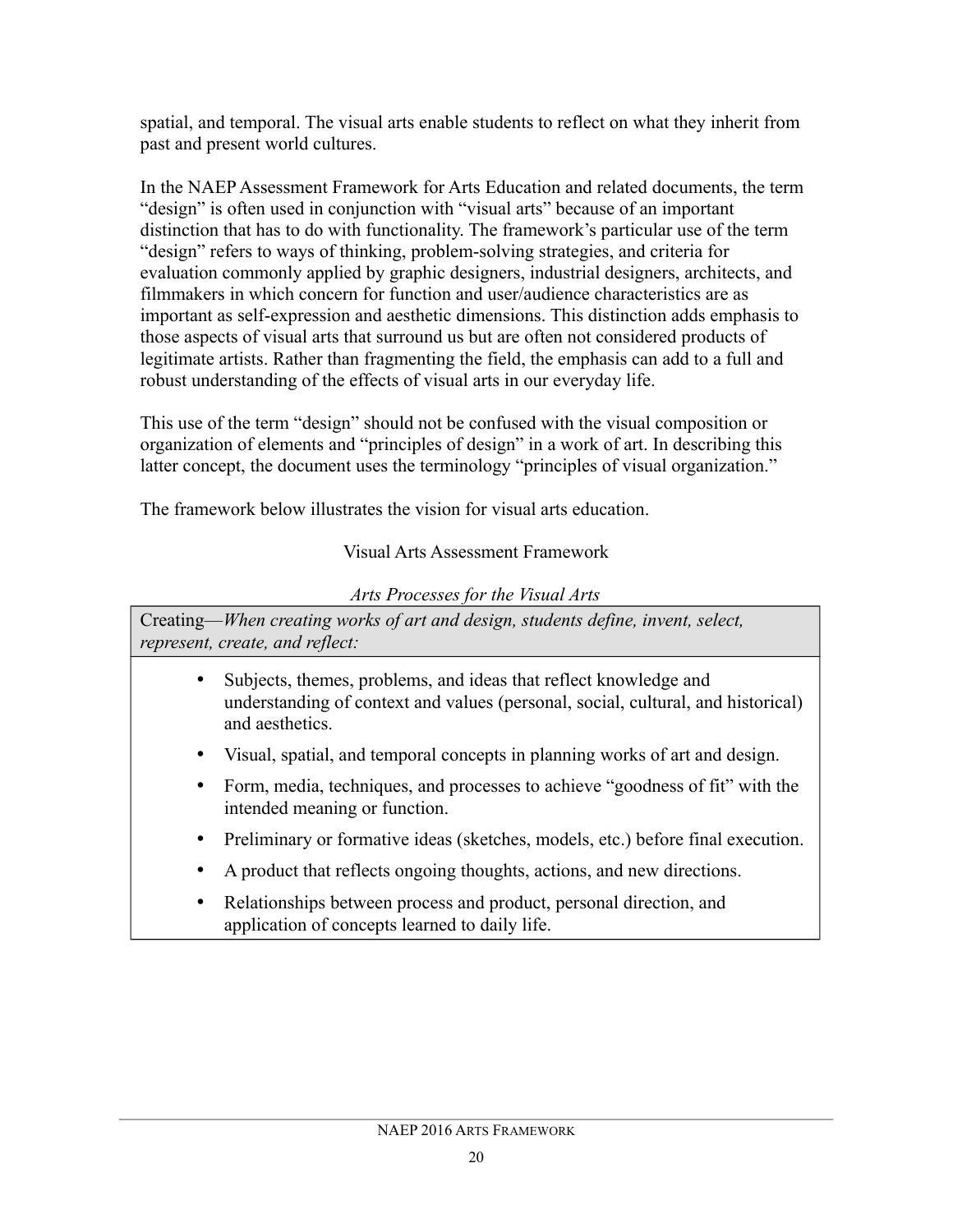Responding—*Students describe, analyze, interpret, evaluate, articulate, and apply:*

- Content, form, context, and aesthetics.
- Relationships between form and context, form and meaning or function, and critical/analytical models through understanding of the works of critics, historians, aestheticians, and artists and designers.
- Attitudes and prior knowledge.
- The development of a personal belief system and world view informed by experience in the arts.

|                                        | Based on Specific Content From the Visual Arts                              |
|----------------------------------------|-----------------------------------------------------------------------------|
| Knowledge—Students apply knowledge of: | Skills—Students apply cognitive, affective,<br>and motor skills, including: |
| Context:                               | Perceptual                                                                  |
| $\cdot$ Personal                       | Intellectual/Reflective                                                     |
| $\bullet$ Social                       | Expressive                                                                  |
| $\bullet$ Cultural                     | Technical                                                                   |
| • Historical                           |                                                                             |
| Aesthetics                             |                                                                             |
| Form and Structure                     |                                                                             |
| Processes                              |                                                                             |

#### *Based on Specific Content From the Visual Arts*

## **Creating**

Creating in the visual arts and areas of functional design involves students in the construction and communication of meaning through the making of a tangible object, visible performance, or environment. It involves feeling, thinking, and doing. The creative process fully integrates the artist's intuitive and emotional insights to the world with rational thought, critical judgment, and the physical and cognitive abilities required to make appropriate visual form.

## **Responding**

Responding in the visual arts and design means interpreting works of art or design done by other students, other artists and designers, or the students themselves. Responding is an interpretive and evaluative behavior that reveals knowledge of how visual form communicates meaning. It includes the ability to articulate and formulate judgments. Interpretive abilities can be evaluated through oral, written, and visual presentations.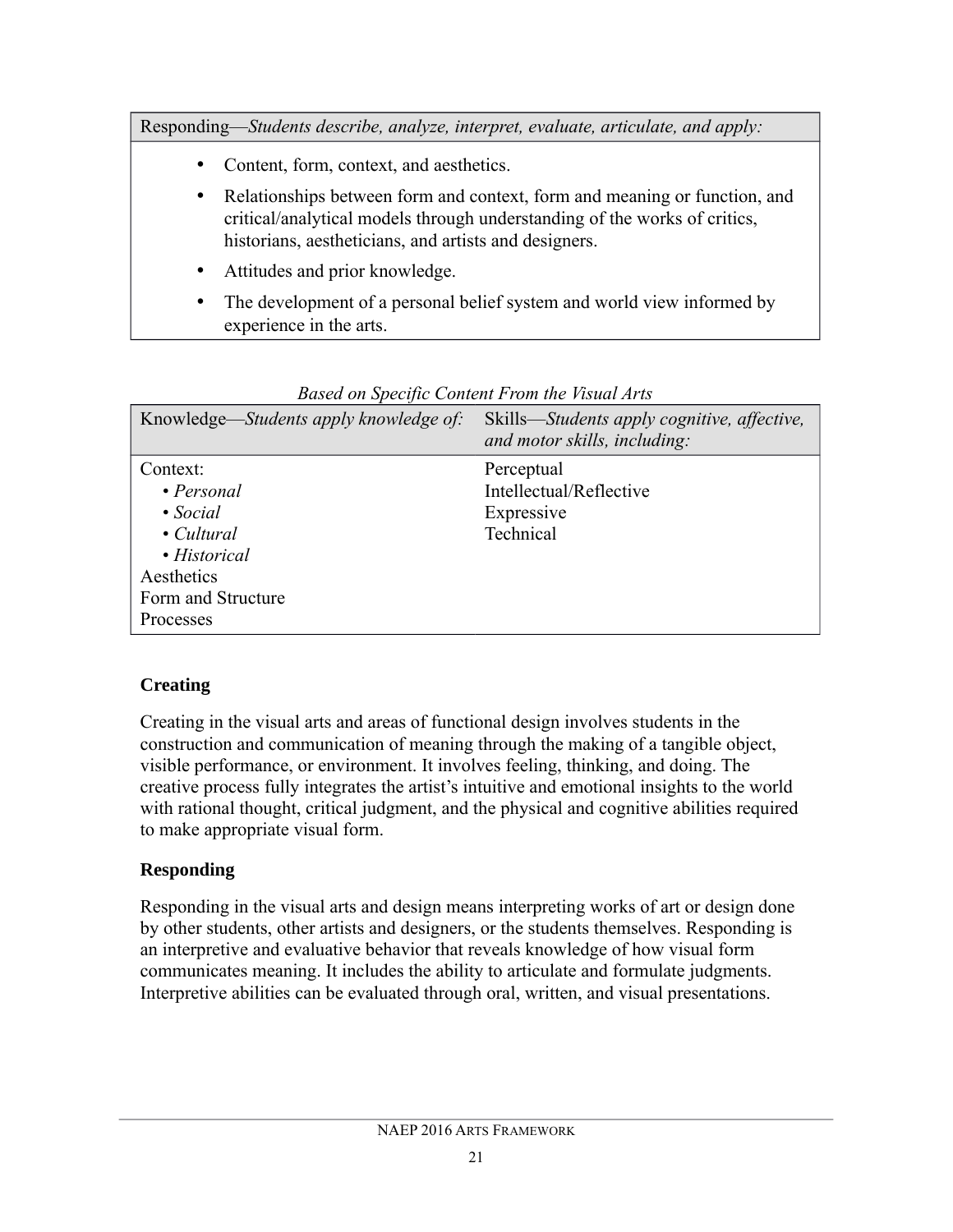#### **Knowledge and Skills**

Knowledge in the visual arts relates to understanding the meaning of visual form and how it is conveyed. For example, students must be able to account for the influence of context (personal, social, cultural, and historical) on meaning in both creating and responding to works of art and design. They explore the content of visual form through examinations of subject matter, means of representation, media and processes, visual organization, composition, and theoretical frameworks (philosophical or aesthetic constructs) for creating and interpreting the visual arts. In areas of functional design, knowledge of user or audience characteristics is also critical to creating objects and environments that work —that is, meet performance criteria.

Skills in the visual arts relate to understanding how to construct or interpret meaning in visual form. Creating skills include gathering information; analyzing and synthesizing experience; generating many visual ideas or solutions; selecting from competing ideas, media, or processes; planning and organizing the visual execution of ideas; evaluating ideas and form; and applying technical proficiency in the making of visual objects. Responding includes many of these skills applied in interpretive contexts. Verbal skills, exhibited in oral and written presentations and the construction of convincing arguments, are also relevant.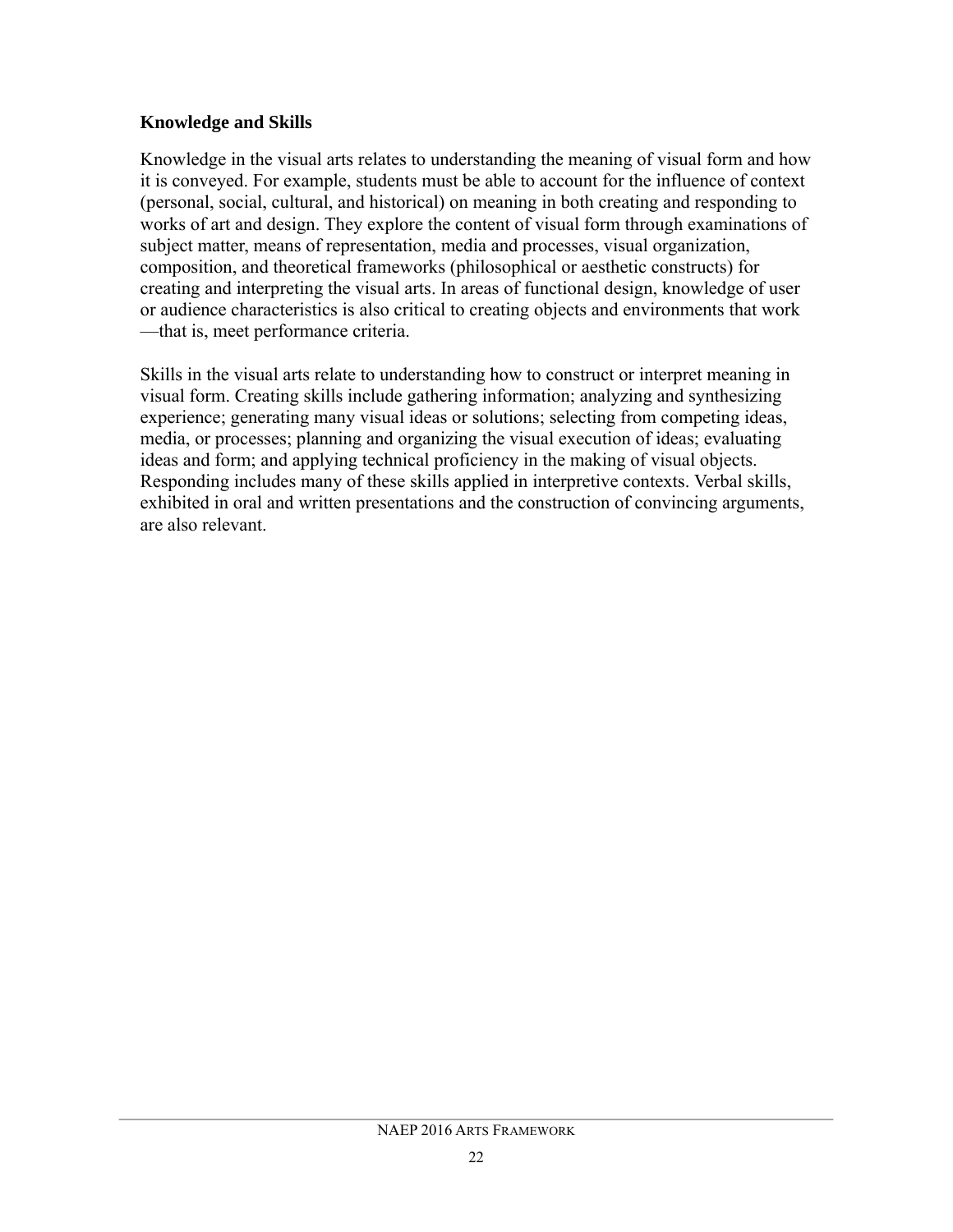# **CHAPTER THREE**

# *DESIRED ATTRIBUTES OF THE ASSESSMENT*

Chapter two explained the content of the arts in general and of each art form as it is understood for purposes of the NAEP framework. The assessment draws on that content for tasks or exercises that take up about 60 minutes of students' time at grade 4 and 60 to 90 minutes at grades 8 and 12. The assessment exercises consist mostly of constructed responses along with some multiple-choice items. The concept of matrix sampling implies that each student who participates in the assessment will do a limited number of exercises that contribute a piece of the puzzle. Aggregated, the pieces will form the entire image of what all students know and can do in the arts.

Some constructed responses ask students to perform using the language of the art form, such as dancing a dance, singing a song, acting out an improvised scene, or drawing a picture for visual arts. Others will employ short or extended written responses. Typically, assessment exercises are designed around stimulus materials where students respond to works of art and produce a work of their own.

The conditions described in the following sections govern all assessment exercises.

#### **SAMPLE OF STUDENTS**

The sample of students assessed should reflect the general population to provide data on the achievements of the nation's students. In addition, at the middle and high school levels (and possibly at the elementary level), students who have pursued a specialized area of study, such as instrumental music, should be given the opportunity to demonstrate the extent to which they have mastered that area of study.

## **THE AUTHENTICITY OF EXERCISES**

Assessment exercises should be as authentic as time and resources permit. In other words, if there are several ways to assess the same area of skill and knowledge, students should be asked to perform the exercises that most closely parallel the genuine artistic behaviors using the appropriate mode of response. For example, the most appropriate way to assess students' singing ability is to have them sing rather than answer written questions about singing.

Although the exercises are as authentic as time and resources allow, it is also imperative that a national assessment such as NAEP be standardized. This does not suggest that it uses all multiple-choice questions, as the word "standardized" has sometimes come to mean. Instead, the exercises must offer the same opportunities and the same challenges, and should be available in the same circumstances, for all the students assessed. A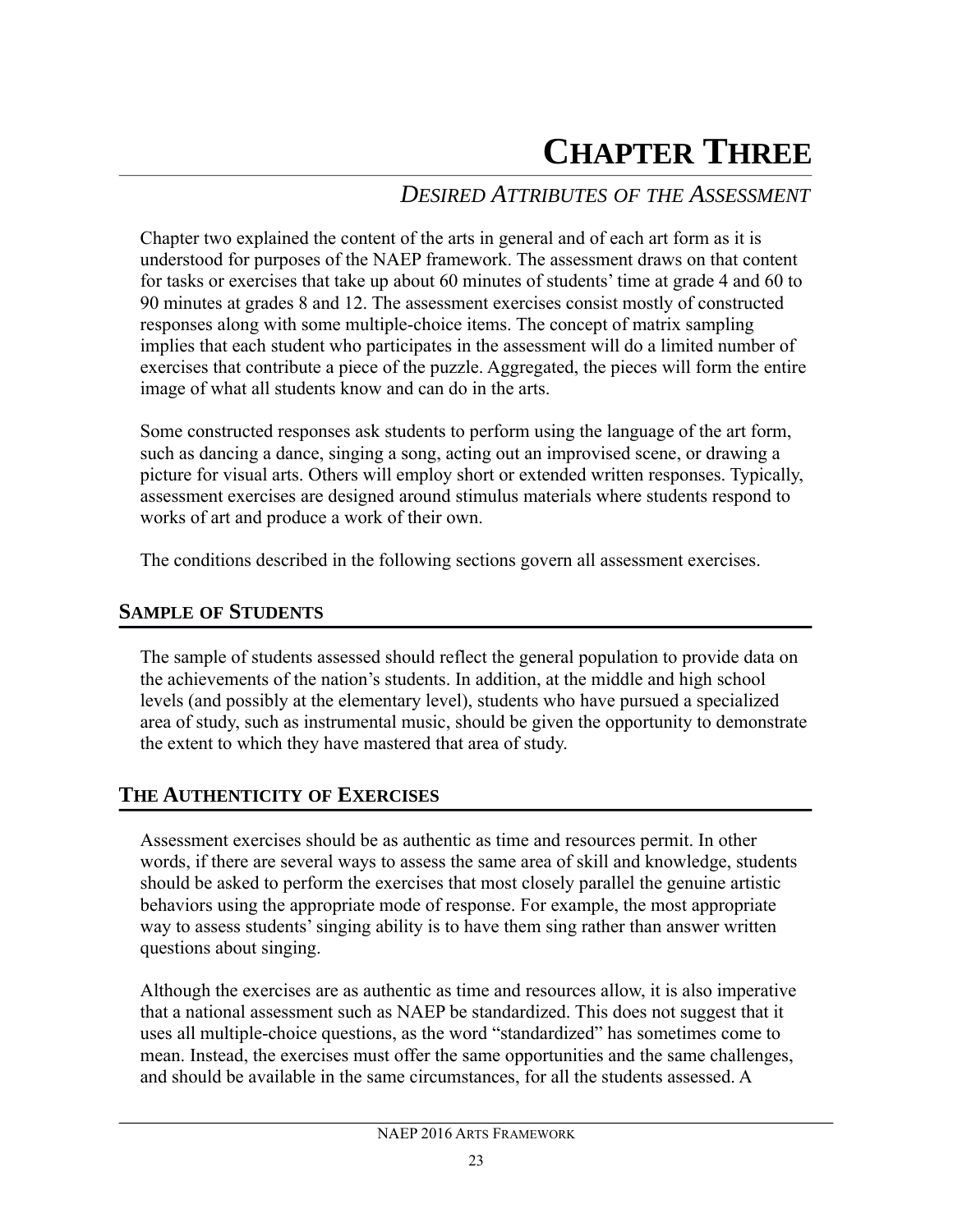comparison of students is not possible without standardization. Exercises should be both as faithful as possible to artistic learning and standardized in form, content, and context for a large number of students.

## **CHARACTERISTICS OF THE ASSESSMENT EXERCISES**

Tasks should be designed to elicit higher order thinking, which may be expressed in words but often is best expressed in purely artistic behaviors. Some students whose creative achievement is greater than their verbal abilities may score poorly on an arts assessment when asked to articulate their artistic understanding in words. Tasks should therefore elicit the response in the most appropriate form for determining actual learning.

Tasks should be designed to differentiate between students at both the low and high ends of the achievement spectrum. At the low end, it must be possible to measure the difference between students with no training and those with some training. At the high end, the exercises must provide sufficient richness and depth so that exceptionally talented students and those who have pursued in-depth study can demonstrate the extent of their accomplishments.

## **FORMS OF STUDENT RESPONSE USED IN EXERCISES**

It is impossible to adequately describe many artistic behaviors in words. Appropriate aural, visual, and kinesthetic responses to student performance must therefore be developed. However, some components of the artistic process can be expressed in words. Obviously, students' ability to use appropriate dance, musical, dramatic, or visual arts vocabulary can be assessed only by asking students to use that vocabulary. Evaluating products, performances, and compositions often requires speaking or writing.

## **EXERCISE FORMATS**

The following issues must be considered carefully:

- *Performance exercises should be demanding, rigorous, and authentic.* They should require students to engage in activities typical of the artistic process. Assessment exercises should actively involve students as both participants and audience members with attention to the integration of the artistic processes creating, performing, and responding. Students' knowledge of the arts, the skills and techniques they are able to employ, and their understanding of the historical, personal, social, and cultural contexts in which the arts exist should be embedded and assessed within the framework of the three processes.
- *Performance exercises should require students to apply and demonstrate what they know and are able to do.* These performance exercises are to include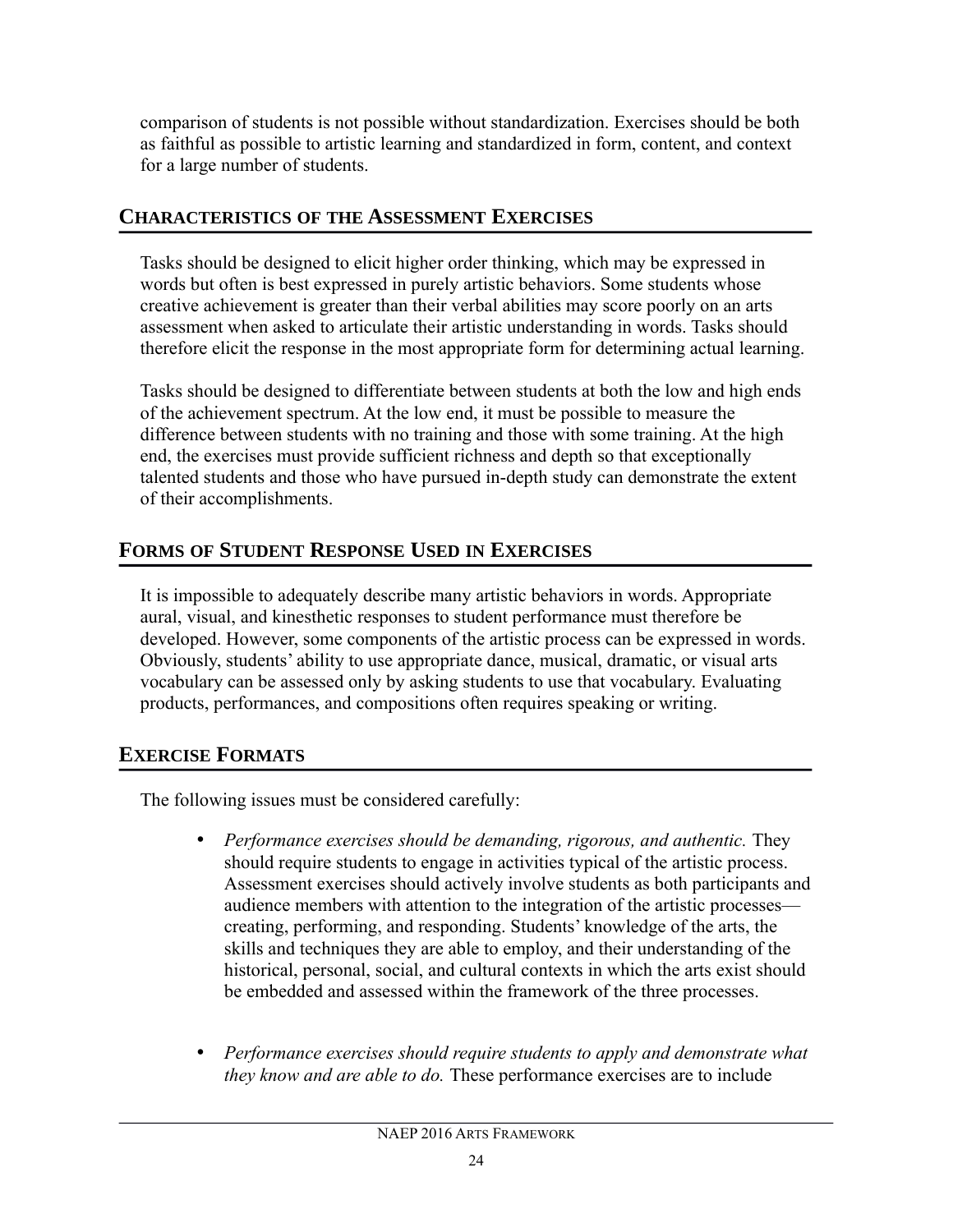multiple tasks. In theatre, for example, different students might plan, write, develop dialogue, act, design sets, create dramatic material, interpret, and critique performances and productions, as well as demonstrate an understanding of the role and influence of theatre, film, and electronic media in their lives and in other historical, cultural, and social contexts. Open-ended questions, requiring students to respond in writing to prompts, should be part of the exercises rather than administered in isolation.

#### **STUDENT RESPONSES**

Student responses will vary from written explanations and analyses to individual performances and group productions, with the latter two dependent on the availability of videotape or onsite trained observers. Students will perform exercises in groups and individually. Groups will vary in size depending on the demands of the exercise.

The guideline for selecting a mode of response should be the authenticity of the task. Does it match what is expected of a performer or respondent in that art form? Are the students given an opportunity to show that they can critically appraise a complete piece of music, an exhibition of drawings, a dance, or a play?

## **LENGTH OF PERFORMANCE EXERCISES**

Authenticity should be the guideline for this category. Dancers and musicians must warm up; painters and designers must think and brainstorm before producing their work; actors must set a scene both physically and mentally. NAEP Arts Assessment exercises have traditionally been designed to intrude only minimally on a school's schedule; however, intrusiveness can be mitigated by the value of the assessment exercises so that the school, the teachers, or the students will not resent the time spent on them.

## **PHYSICAL ENVIRONMENT FOR THE ASSESSMENT**

If arts creation and performance are to be properly assessed, appropriate and adequate rooms must be provided. When possible, designated school space (art rooms, music rooms, dance studios, or areas suitable for theatre) should be used to provide an authentic environment. If such space is not available, multipurpose areas with room to carry out the exercises should be used.

## **RESOURCES**

Resources are needed to maintain an authentic environment for assessment. Assessments may use audio and video clips to which students could be asked to respond. They may need audio and video capacity (tape recorders and video recorders) if performances are to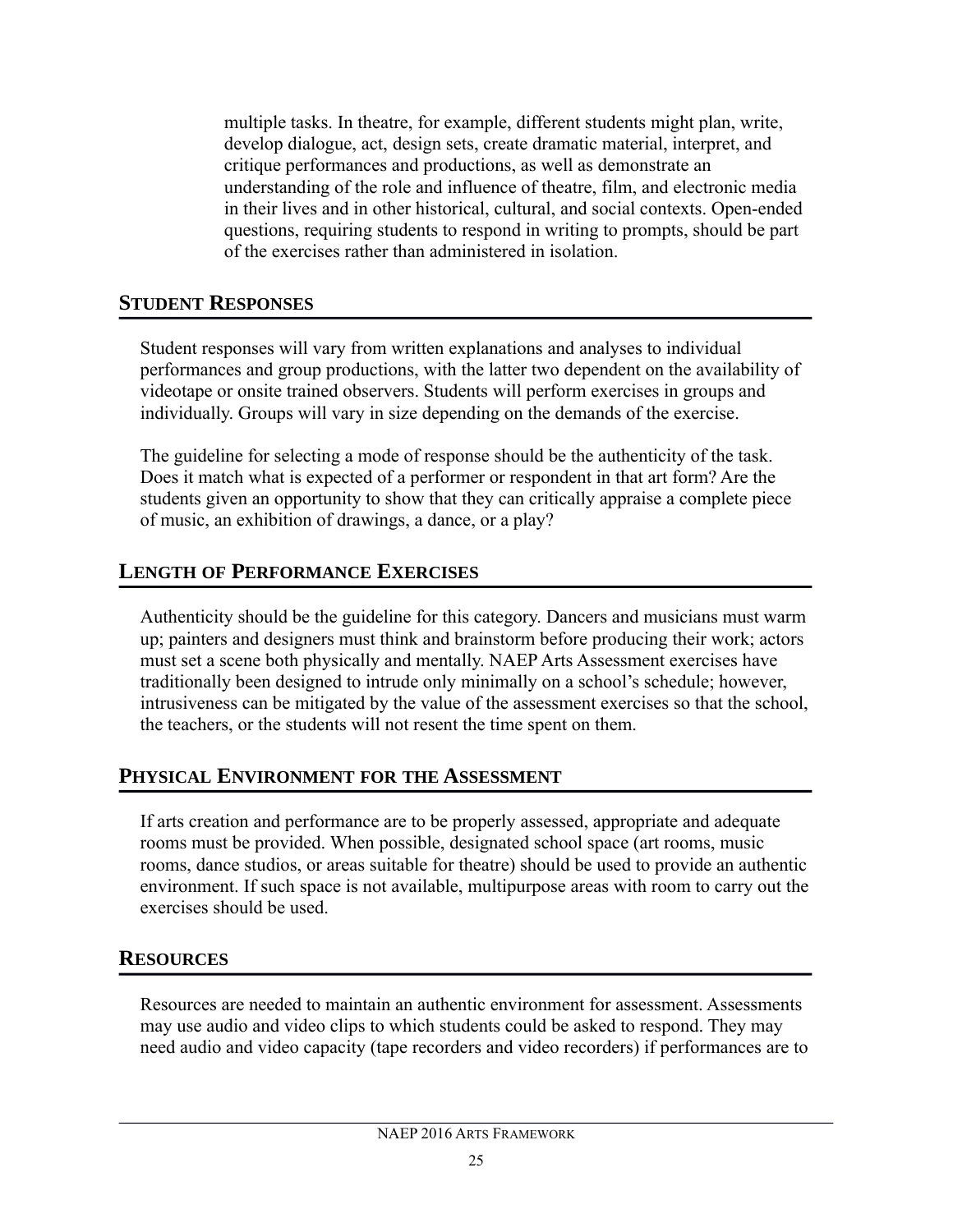be scored offsite. Paper and pencil, art materials, costumes, storyboard formats, and microphones may also be required.

## **ATTRIBUTES OF ASSESSMENT FACILITATORS**

Training of facilitators is important in this NAEP assessment. Facilitators who will conduct this assessment in the schools must be sensitive to the creative process and must possess some understanding of the arts discipline being assessed.

In addition, some representatives of the arts disciplines have requested specific attention to the attributes of the facilitators. For dance, a substantial part of learning involves understanding and learning movement from live demonstrations. To assess students' knowledge and skills, they must be placed in an authentic dance situation. Videotape stimulus materials may not provide enough three-dimensional information for students to fully grasp the movement requested of them. It may be important to have a person with special dance training administer the assessment.

For theatre, an arts-trained facilitator provides a cooperative, comfortable atmosphere so that students do not feel inhibited or hampered in their efforts to create and perform.

In the visual arts, onsite facilitators should be knowledgeable about students, classrooms, and the visual arts. Although the administration of the exercises will strive for the greatest reliability through video, written, photographic, or actual object prompts and stimulus presentations, unanticipated situations can best be handled by experienced facilitators. A working knowledge of art materials and techniques is desired as well as familiarity with a broad approach to art education, including production, critical thinking and writing about art, historical and social context of art, and the philosophy of art.

## **SPECIAL STUDIES**

The planning and steering committees recommended three special studies to accompany the large-scale assessment.

## *AN EXPLORATION OF INTERDISCIPLINARY ASSESSMENT*

This study would have two major objectives: (1) to identify interdisciplinary content in the arts that could be a suitable target of the assessment and (2) to see how assessments of this interdisciplinary content could be planned, developed, and scored. The study could have very useful implications for developing assessments that address interdisciplinary connections across disciplines in education and for resolving some problems and questions involved in such assessments.

First, three kinds of interdisciplinary work must be defined and considered as suitable for the NAEP Arts Assessment. Interdisciplinary can mean combining the parts of a single arts discipline; for example, combining jazz and classical music or painting and ceramics.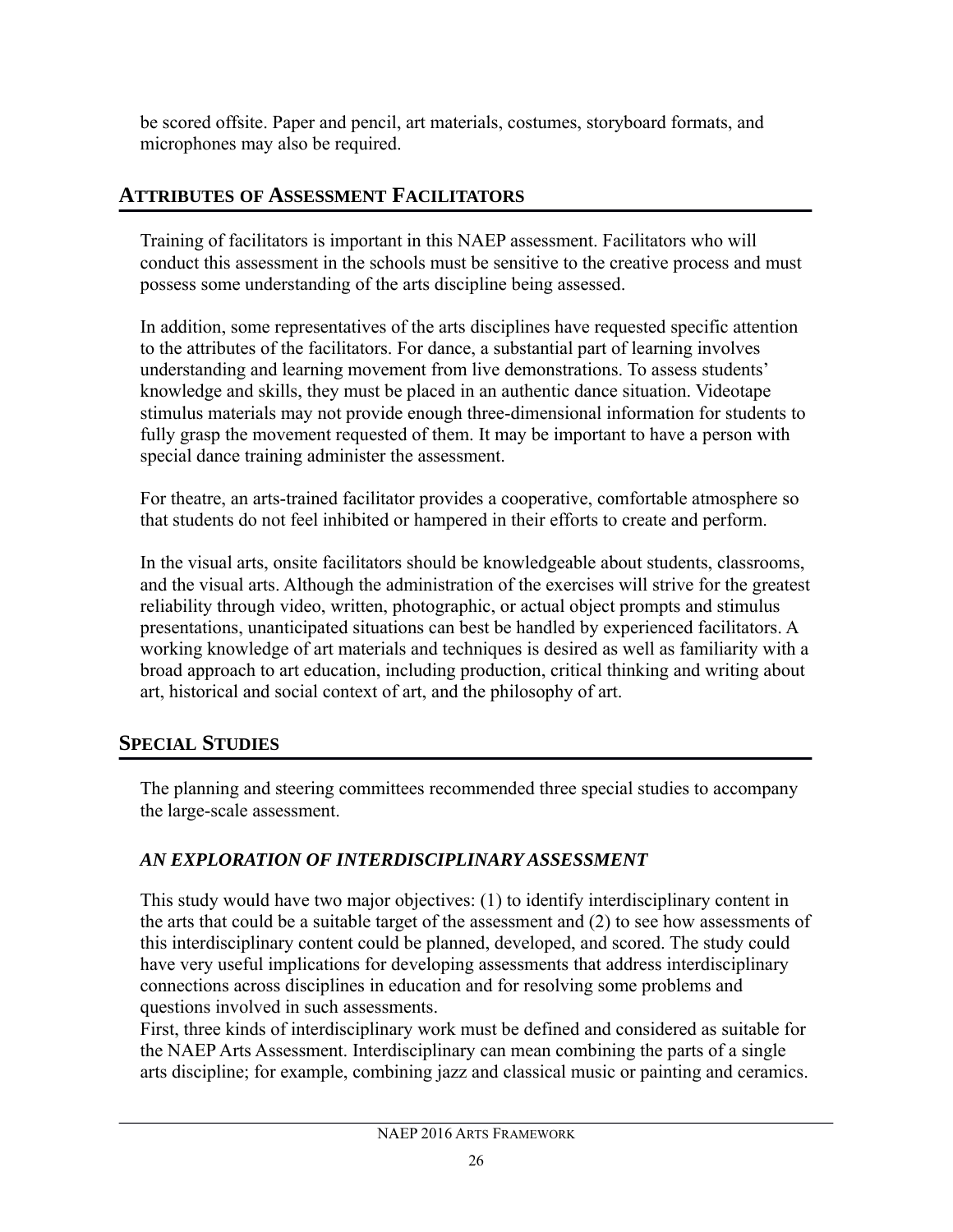Interdisciplinary can involve combining disciplines among the arts themselves; for example, the production of a music video, which includes all four arts. Finally, interdisciplinary can mean a combination of the arts and other subjects, such as studying the physics of musical sounds or understanding the importance of art in the social structure of Colonial America.

Assessing both the first and third types of interdisciplinary learning requires more resources than we can expect for the NAEP Arts Education Assessment (although in the future, it might be possible to connect or relate portions of two NAEP assessments; for example, the arts and history). We concentrate this proposed special study on the second definition, a combination of two or more of the arts disciplines—dance, music, theatre, and the visual arts.

The first step of this special study would be to analyze the content of the arts assessment (as specified in the framework, content outlines, and standards) to identify those aspects of the content that are truly, inherently, and significantly interdisciplinary. It is important for interdisciplinary assessments (as well as instruction) to address legitimately interdisciplinary topics or issues. Interdisciplinary activities can be conceived specifically, but that must be avoided; we must attend to aspects of learning that are truly and impartially interdisciplinary. This first step would identify such topics or issues to determine and describe the kinds of interdisciplinary work that are present, are important, and that must be assessed.

Next, a small number of those topics or issues should be selected and plans should be developed for how to assess them. A premium should be placed on adherence to the intent of the topic, issue, or goal. Given its nature, what assessment techniques would be useful and appropriate? This determination will help reveal the kinds of responses that are needed or appropriate to measure these areas, which is the main purpose of the study. For this reason, a range of interdisciplinary topics or issues, and their appropriate assessment responses, should be explored.

These plans should then lead to a series of practical trials and considerations. What exercises should be administered? How should they be administered? How should they be scored? How should scores be attributed to the structural parts of the assessment?

An exercise could be as simple as asking students to assess a piece of music for its qualities as music and as stimulus for dance, with sketches of proposed moves for the dance. Alternatively, the exercise might be to take a scene from a musical and evaluate the contributions of music, dance (or choreographed motion), acting, scene, and costume design to the effect.

Such exercises would elicit information of a different order than that focused on a single art form. We would be able to judge how evenly the students' knowledge was spread across the art forms (if that is the objective); whether they could apply knowledge and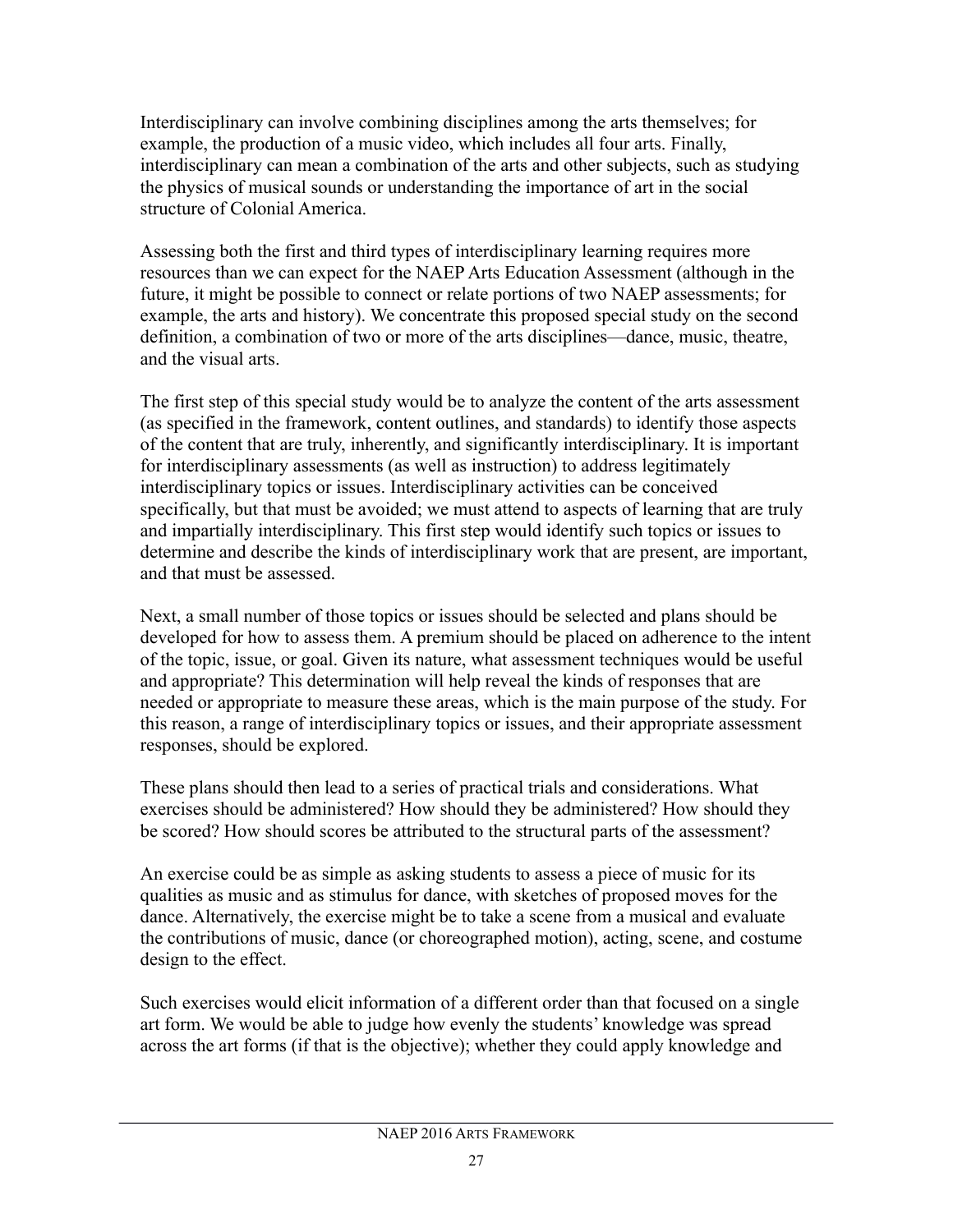skills across the board; and how they perceived meaning expressed in the facets of the scene.

There is little doubt of the potential need and value of such interdisciplinary exercises. Developing and scoring them, however, presents unresolved problems. Is it possible to write scoring rubrics that are themselves interdisciplinary, or should we use multiple, discipline-specific rubrics? Can we do both, thereby leaving open the option to use one exercise as the origin of multiple scores? Can we score interdisciplinary exercises with any degree of reliability, once we know what the goal is? Do we need to use raters from each of the disciplines involved (i.e., four different raters in the case of the opera excerpt)?

It is fortunate that difficulties do not imply impossibilities. The findings of a special exploratory study on the assessment of interdisciplinary arts learning could yield information about how students understand the interdisciplinary aspects of the arts in real-life settings. The findings should also inform interdisciplinary assessment and encourage cross-disciplinary teaching. This "connecting" technique could also lead to economical uses of assessment resources by providing multiple pieces of information from a single stimulus.

## *A PORTFOLIO STUDY*

In a sense, portfolio assessment is coming home for arts educators. It is fitting that largescale use of portfolio procedures and principles be tested with the arts. A portfolio is a collection of work produced over time and unified by a theme or purpose. For a NAEPlike assessment, the time element causes problems. How are the conditions of collecting and maintaining a portfolio to be managed and, for some period of time, to be standardized sufficiently to allow for valid comparison?

Nevertheless, portfolios are being used and these problems are being addressed in largescale assessments in writing and mathematics. NAEP, in its writing and reading assessments, is experimenting with portfolios of students' work. In the arts, the Advanced Placement (AP) Studio Art Portfolio Evaluation asks students to submit collections of original works that are then assessed holistically by groups of raters.

One basic form of special study would be a portfolio of drawings or paintings, much like the AP Studio Art Portfolio. Size, theme, and deadline specifications would have to be determined, and raters would be trained to look for age-appropriate abilities across several works as opposed to isolated examples. The key issue for NAEP is how and whether portfolio methods can be incorporated as a data collection approach at the national level.

Many other kinds of portfolios in the arts are possible; for example, a dancer could record the development of a suite of dances, a theatre director could keep a portfolio of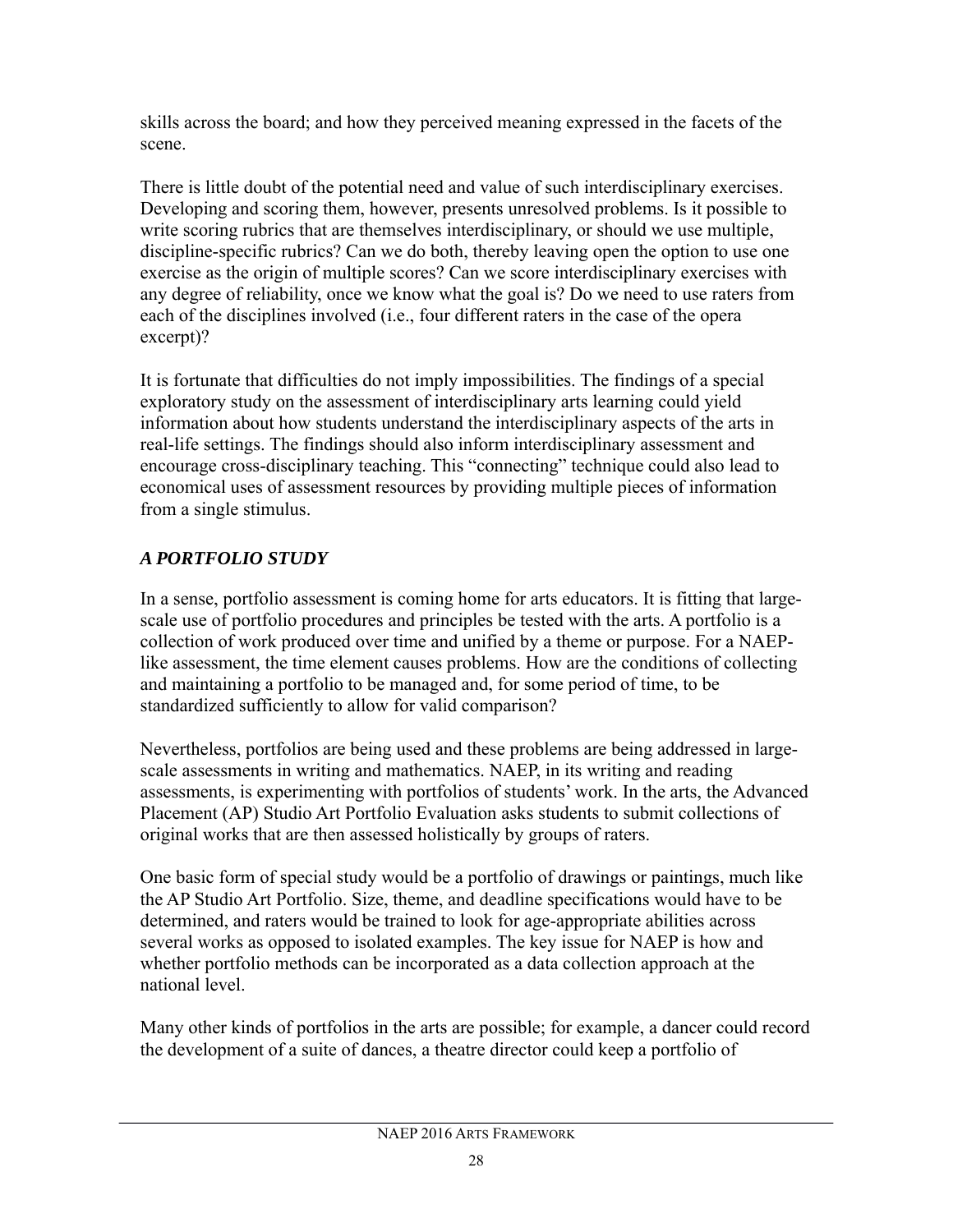developments during the production of a play, or a singer could keep an audiotape portfolio of his or her performance.

The focus of a portfolio special study would be to explore the feasibility of the assessment format for NAEP. Its success would depend on maintaining a delicate balance between the demands of a standardized assessment and a student's need for unhampered development of ideas.

## *COMPARING ARTS EDUCATION PROGRAMS*

The United States is not without exemplary arts education programs. There are excellent high schools for the performing arts and elementary schools whose entire instructional program is built around the arts. There are also school districts in which all students receive regular, sequential arts education taught by qualified arts educators in grades K– 12. What qualities do these programs have that may or may not be present in other schools or districts? A special study is proposed to examine and compare student performance on the NAEP Arts Education Assessment when students are involved in programs with these different levels of resources and implementation.

A special study would select schools and districts that reflect variety in program breadth and depth. Students would be given the same assessments as students in matched schools that are already part of the national sample. In that way, it would be possible to determine the effects of special training. Do students know more? Can they apply what they know more effectively? By looking at contextual variables, we will also obtain information about the effects of different intensities of arts study.

Due to budget constraints, these three recommended special studies have not been conducted.

## **CONTEXTUAL INFORMATION**

Contextual information requested at the time of the assessment is essential to understanding the results of the national assessment. The planning committee has prepared a set of general and specific questions to help profile a school's educational environment and culture. Questions ask about instructional content, instructional practices and experiences, teacher characteristics, school conditions and context, conditions beyond school, and reporting groups. Typically, NAEP uses three questionnaires: one for the student, one for the teacher, and one for the principal. The NAEP Arts Assessment includes contextual questionnaires for students and schools.

## **ETHICAL RESPONSIBILITIES TO STUDENTS**

These responsibilities include ensuring the physical safety of students—for example, not asking them to perform dance movements before being properly warmed up or to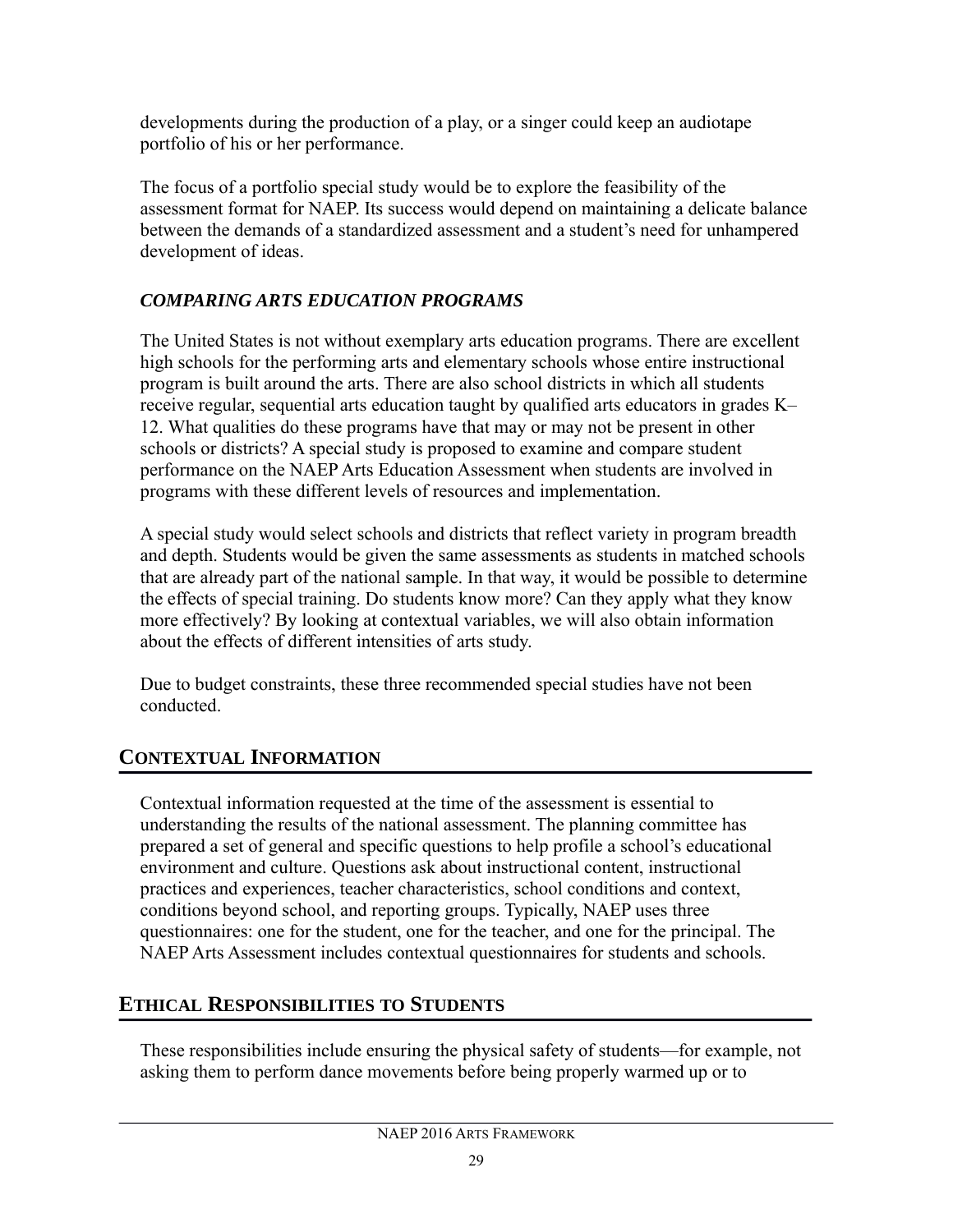undertake theatrical improvisations involving potentially dangerous props or scenery. Ethical responsibility also means respecting the ethnic and cultural sensibilities of students by choosing topics for assessments that would not be construed as insulting or biased against any ethnic, racial, religious, geographic, or cultural group.

The assessment is sensitive to students' privacy and does not ask them to reveal personal information. The assessment provides guidelines for the protection of any student videotapes or audiotapes.

## **ISSUES AND STRATEGIES SPECIFIC TO EACH ART FORM**

In addition to this framework, the NAEP Arts Project has developed a series of documents that recommend design parameters to the Governing Board. As discussed in the introduction, this framework is intended to be a broad description of the proposed NAEP Arts Education Assessment, much like an artist's color rendering of a new building helps the casual observer visualize the end product.

Likewise, the specifications document is similar to specific blueprints or working drawings for the test development contractor. This higher level of specificity and clarity was needed to construct the assessment in the second phase of the project in 1994. Thus, the following descriptions are broad suggestions about what the assessment looks like in the various arts areas. Practitioners seeking more specific and detailed prescriptions as a guide in building their own assessments should refer to the specifications document.

## *DANCE*

Standardized assessment of dance provides a unique challenge. First, the art form itself is temporal; it leaves few lasting traces and no permanent objects to assess. Second, evidence of learning in dance can be particularly difficult to separate from innate ability because all children are constantly developing and practicing their instrument—the body. Because the child's body is both an instrument of creating in dance and an everyday functional body, a dance assessment must be careful to distinguish between growth and learning that is the result of dance training and that which comes from another source. Typical physical activities such as sports, self-directed movement improvisation, playing, and watching and imitating are sources of dancelike behavior that are distinct from formal education in creative movement.

## **Repertoire**

Dance has no universally accepted pedagogies or methods for dance education. Because so little dance instruction exists in schools, the NAEP Arts Assessment must be extremely careful to avoid limiting the exercises to a narrow range of styles.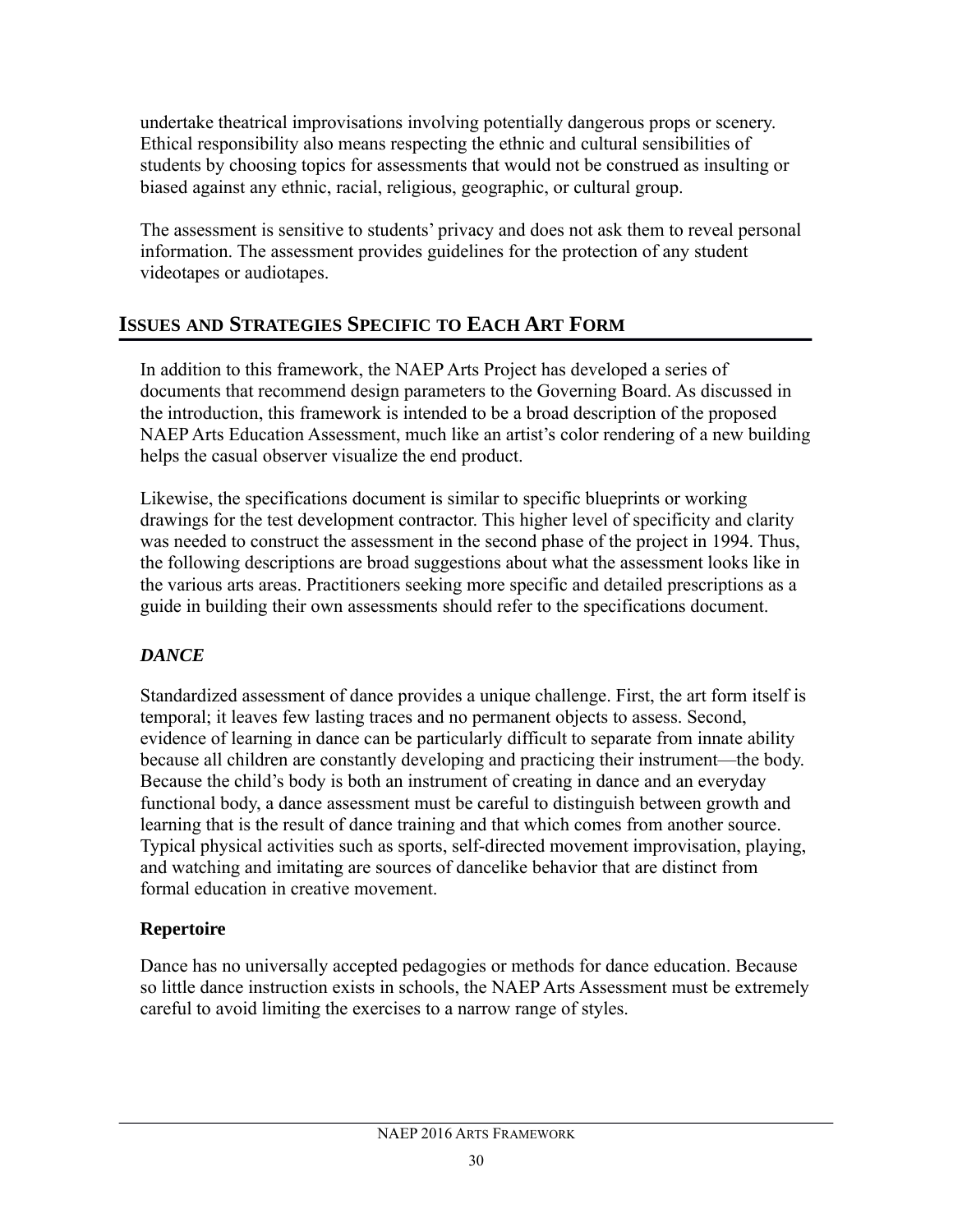#### **Use of Videotape**

There are two possible applications of video technology in dance. First, videotape may be a reliable and cost-effective means of recording student responses. Second, videotape may be a way to provide a stimulus for the response. However, the use of video presents problems that must be addressed. In the collection of data:

The presence of the camera may change student responses.

Subtlety and nuance of behavior may be lost in the translation from three to two dimensions.

It is difficult to position video cameras properly to see and record every student during the entire exercise.

As a stimulus for student response, video prompts must be of good quality and the playback equipment must project an image that can be seen clearly by the students. If slides or color reproductions of various dance styles can be used, they would likewise need to be of appropriate size to allow individual examination.

## **Space**

The dance assessment will require a quiet space for watching and responding to videotapes and a gym or other spacious, well-lighted room free of obstructions for the movement exercises.

## **Time**

A substantial period of time is needed to extract a meaningful sample of what students know and can do. Two types of assessment exercises combine to present an appropriate overview of dance: performance exercise and open-ended, paper-and-pencil tests. A test time of 60 minutes for grade 4 and 90 minutes for grades 8 and 12 is preferred. The test could combine one performance exercise for creating/performing with open-ended verbal or response exercises for responding.

## **Class Design**

To put students at ease, the size of the group for movement activities should be no fewer than 4 students and no more than 12. Each student should have adequate space to fully perform the exercises. The arrangement of students should be changed frequently to allow everyone to be observed and to assess student performance independently.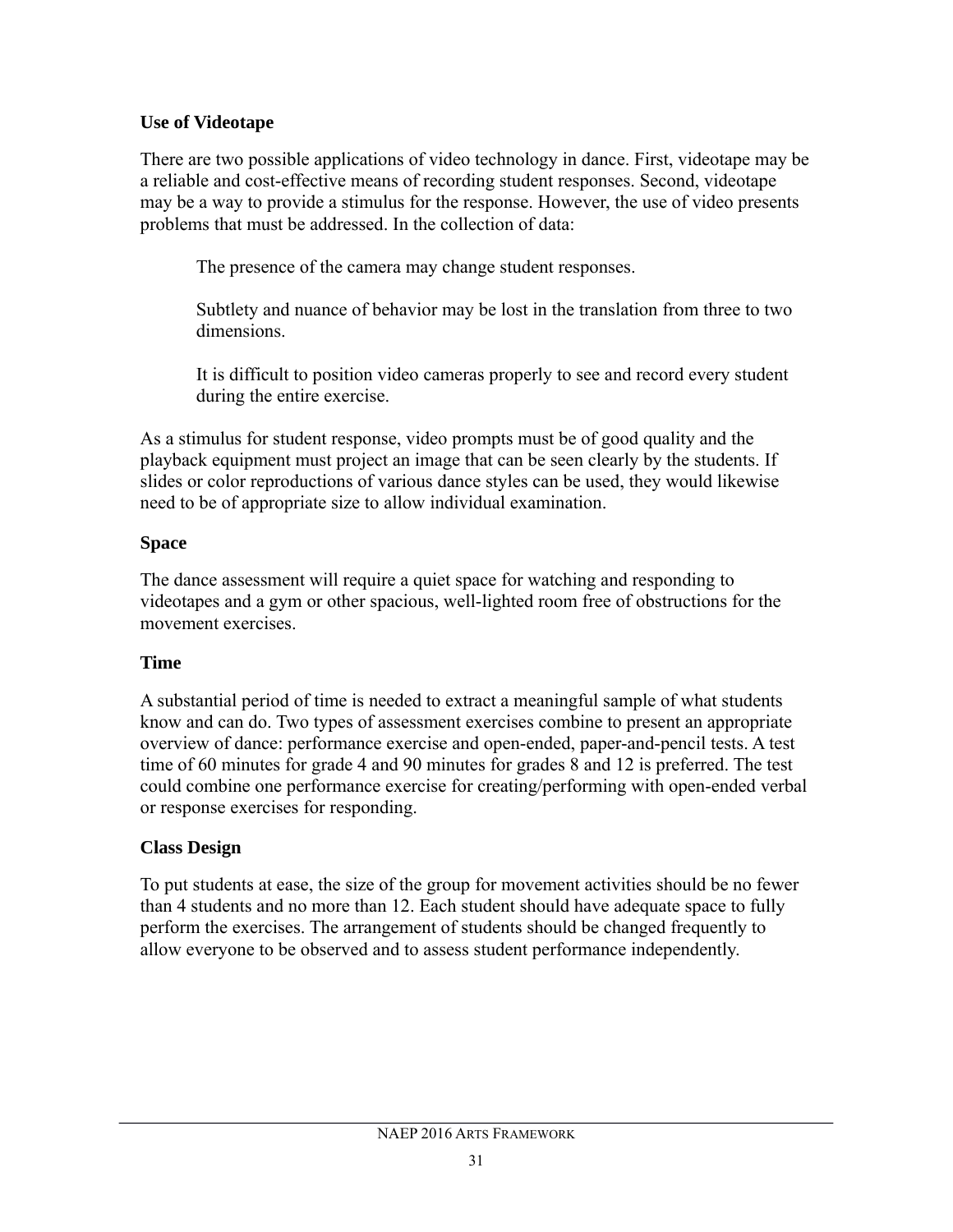#### *MUSIC*

#### **Repertoire**

Assessments in music should include activities that give the students opportunities to perform, compose, explain, and express their responses to music. Assessing students' ability to create, perform, and respond to music requires making choices about which music to use. Singing, playing, and listening are processes that necessarily involve repertoire. One of the great challenges to the developers of a national assessment is to select appropriate repertoire.

There is no "canon," or universal body of musical literature, studied by all students in the United States. Developers of NAEP, therefore, cannot assume that all students have studied particular musical works. Examples used in the assessment must be drawn from the rich musical diversity of the United States and the world.

Because students do not have a common singing or playing repertoire, they must either learn a work during the assessment through sight-reading and/or rote imitation or they must be allowed to perform a work they already know.

#### **Stimulus Materials**

Stimuli for music exercises will be both aural and visual. These stimuli should be provided through videotapes, audiotapes, notated music, and other visual formats.

Sources for stimuli include:

High-quality recordings of the suggested repertoire, including commercial recordings of a variety of music from across the United States and around the world, and recordings and notated examples in standard general music text series.

Visual materials, including still images and video recordings.

Specially recorded examples for the assessment.

Collections of notated repertoire for performance and selective music lists developed by professional music educators.

#### *THEATRE*

Like dance, theatre is temporal, and the acts of creation and performance are central to any assessment in theatre. Therefore, ways must be found either to rate student responses as they occur or to record students' acts of creating and performing so that they can be rated fairly later.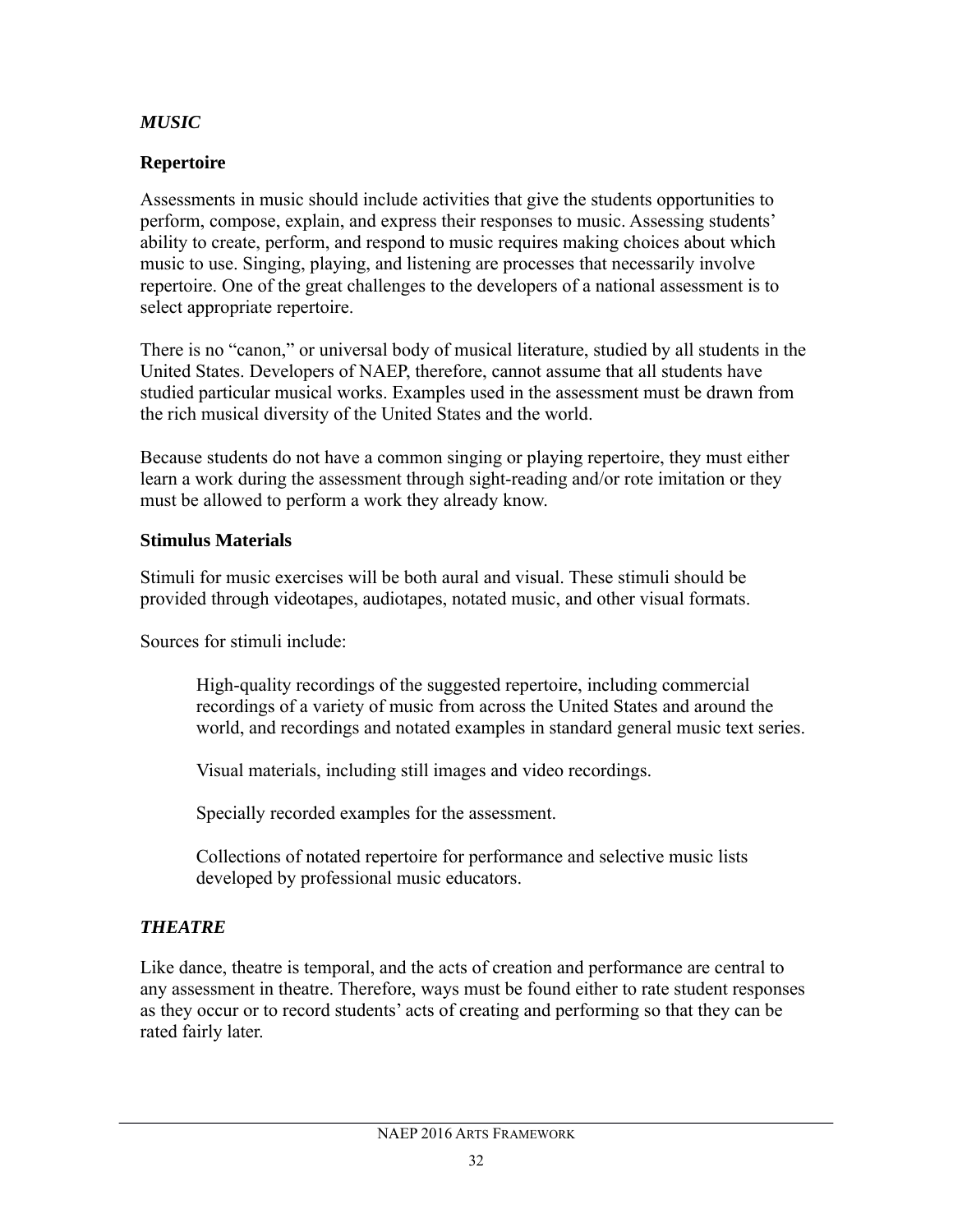## **Videotaping**

To adequately assess the creating and performing exercises, students need to be videotaped under the best conditions possible. There must be enough light so that all actions and facial expressions can be captured by the camera. Microphones must be placed in ways to pick up all of the sounds. Because many schools do not have complete stages or auditoriums, the space required for the exercises should be large and open so that students can move unhampered by furniture or architectural barriers. Unless the quality of the information and data collected can be otherwise assured, raters with theatre education expertise will have to be onsite.

#### **Facilitators**

The assessment facilitators must provide a cooperative, comfortable atmosphere so that students do not feel inhibited or hampered in their efforts to create and perform. This atmosphere can best be created by a theatre educator. At the same time, due to the nature of the assessment and the need for reliability, facilitators may not coach the students.

#### **Group Work**

Because theatre is a collaborative art form, many of the creating and performing exercises should be done by groups of students. The size of the group will vary depending on the specific exercise.

#### **Stimulus Materials**

The choice of stimulus material is especially sensitive in theatre. Some exercises need to be culturally neutral so that student responses are not restricted by unfamiliarity with a particular style or period of theatre. However, it will be important to provide scripts or videos of scenes that are from easily recognizable works.

#### **Electronic Media**

In this century, live theatre has been transformed to reach broader audiences through film and television productions. Any assessment in theatre should include a strong film and electronic media component, recognizing that there are significant differences among live theatre, film, and electronic media. The assessment exercises in this area should involve students in both the similarities and the differences.

#### *VISUAL ARTS*

It is important for the physical design of the NAEP Arts Assessment to reflect the creative process and the nature of the exercises that students are asked to perform. For example, art and design activities should encourage students to study the train of thinking (as revealed in notes and sketches) for insight, which may alter the direction of their creative solution. If the test design does not foster such a review, it is not authentic. A test form that allows students to keep the whole process in view is better than a booklet format in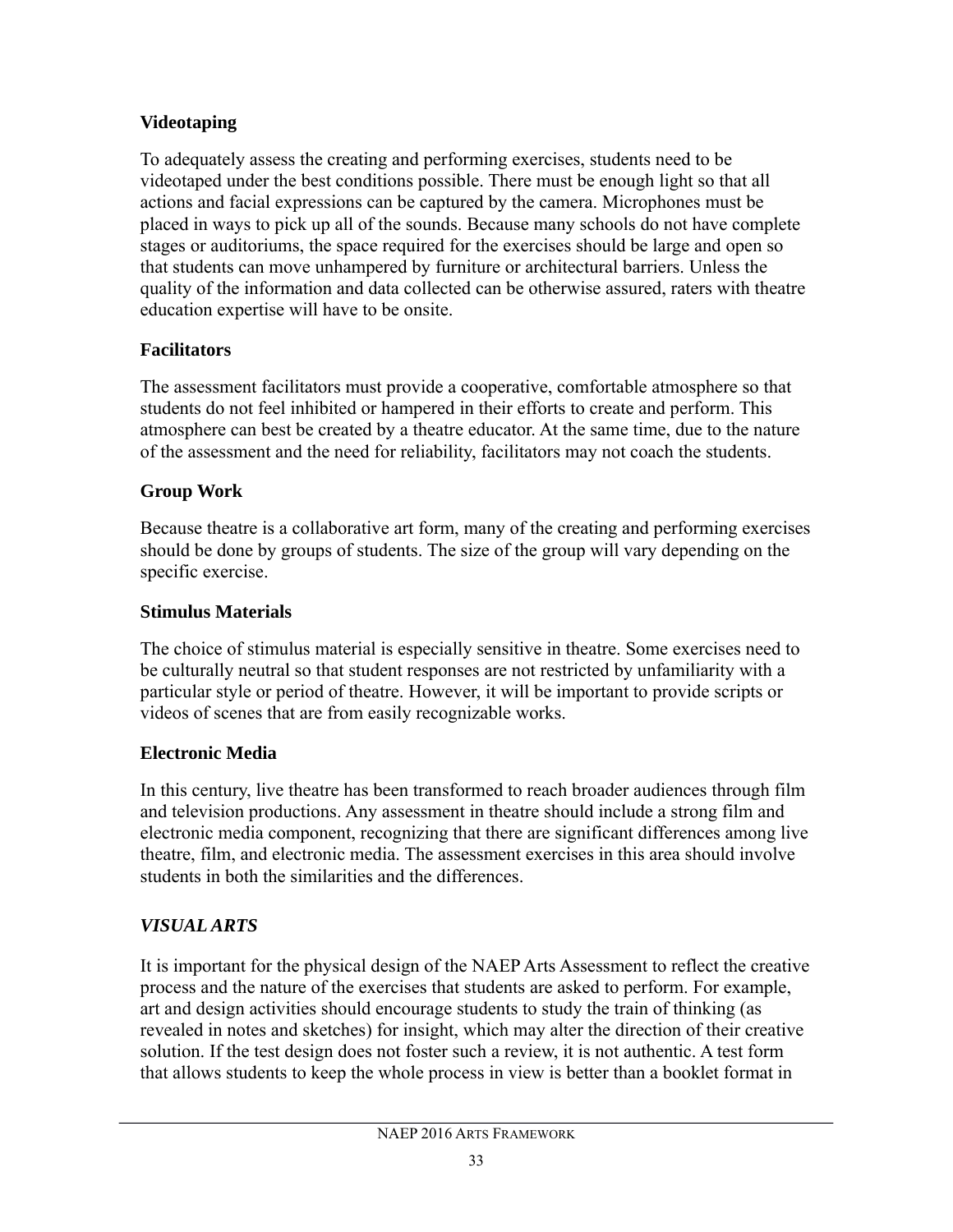which previous responses are covered by turning the page. Likewise, formats must allow for sufficient drawing space to encourage detail. In addition, careful decisions must be made regarding the proportions of the space in which students will draw or paint, the diagrams or visuals chosen to encourage thinking, and the design of typographic prompts that move students through the activity.

Because art and design activities carried out in the classroom rely heavily on discussion with teachers, the assessment itself must encourage students in the absence of teachers. The infusion of prompt questions, visuals, and videotaped demonstrations may simulate the role of the teacher in arts instruction. They also could encourage the redesign of solutions by staging the introduction of new concepts throughout the design process, thus assessing students' abilities to analyze and evaluate during the creative process.

Assessment exercises for the visual arts can emanate from many sources, such as the work of art or design; a problem/theme/issue; cultural/historical contexts; and artists' selfexpression. Although exercises may begin their focus from one of these orientations, all four approaches can assess the same content (subject matter, form, content, media and processes, criticism, and aesthetics). Some approaches will be more effective than others for certain age groups.

If technically feasible, some of the exercises should be designed as sequential, interconnected units that cross grade levels, with some units displaying levels of complexity appropriate for more advanced students. Exercises should include a mix and a balance of creating and responding experiences that engage a wide variety of knowledge and skills in studio production, art criticism, art history, and aesthetics. Exercise content should be sensitive to equitable representation both in production (i.e., two- and threedimensional work, conventional and nonconventional or inventive media) and in style or context (i.e., classical and folk art of all cultures, gender-equitable selections).

## **Inferring Understanding From Student Responses in the Visual Arts**

Students complete exercises that require a range of intellectual, technical, perceptual, and expressive skills. The analysis of the evidence that results from the performance of those skills (i.e., art works, journals, critical writing, process review) enables experts in the field to make inferences about the students' mastery and understanding of the visual arts. The content may include personal, social, cultural, historical, and aesthetic contexts; art forms and structures; and critical and creative art processes. Because the nature of how the data are gathered will be a departure from past NAEP approaches, the validity of these inferences is a central issue in assessment. The richness of the data is extremely important for an accurate characterization of learning in the visual arts.

#### **Time**

Art is a process during which many different kinds of sophisticated and complex perceptual, expressive, creative, and technical actions take place. The student needs time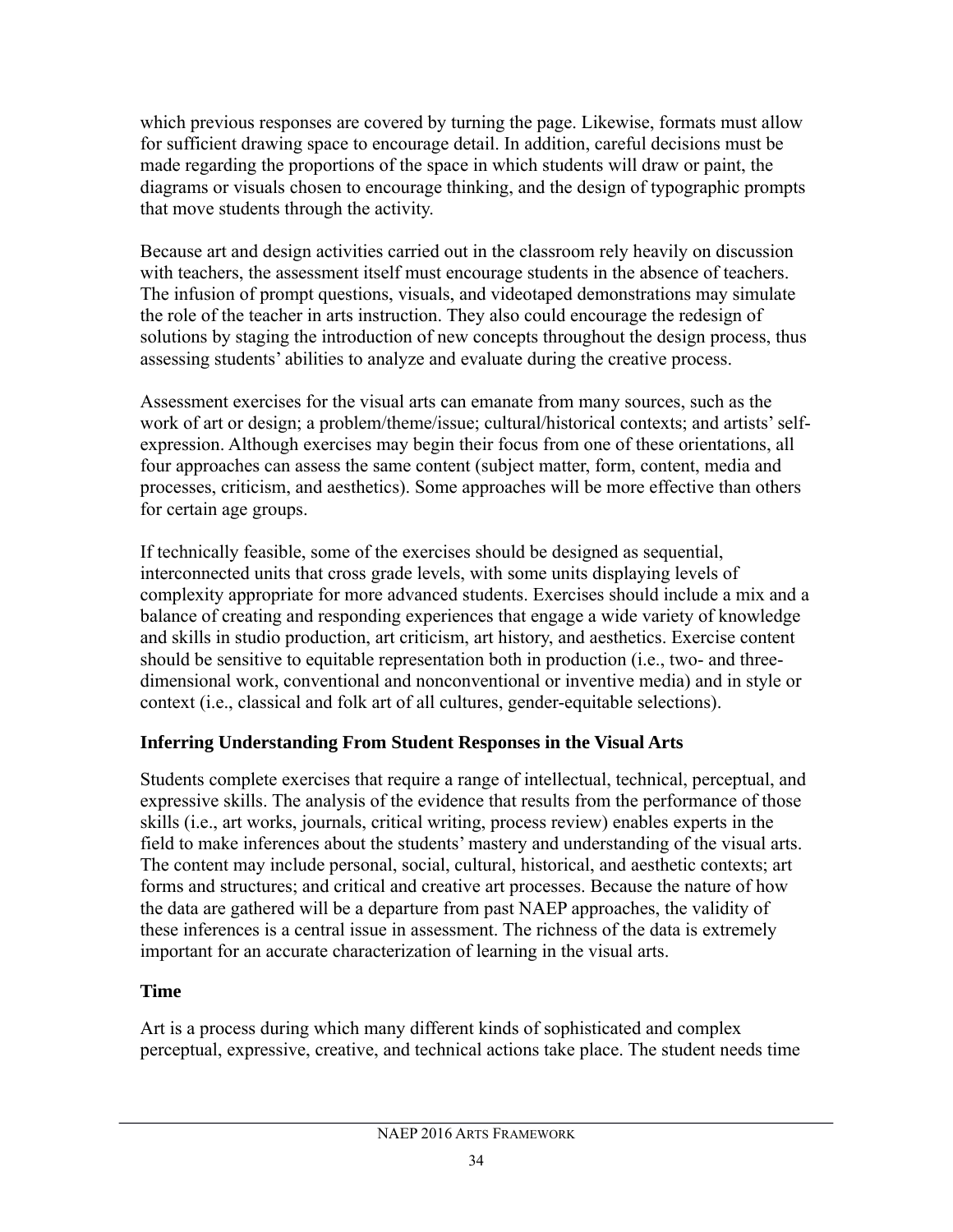to work through these processes. The idea of small-, medium-, and large-sized assessment blocks works well for the processing needs of visual arts and design.

## **Raters or Scorers**

Scorers will need more advanced levels of experience and understanding than facilitators. They need to be aware of and have experience in the subtle visual and contextual discrimination necessary to rate a creating or responding product. Substantial training in and experience with scoring of portfolio-type process materials are essential.

## **DESIRED EMPHASIS FOR EACH ARTS AREA**

Following are recommendations concerning the grade-level distribution of the assessment exercises across the three artistic processes for each arts discipline. The distribution of exercises across the artistic processes will be described in terms of "proportion of the exercise pool," but such proportions are not intended to refer simply to the proportions of the total number of exercises in a given category. Simple proportions of exercises are problematic because single exercises may vary widely in the amount of time they require and the amount of information they yield (especially across, but also within, formats). In this document, specifications of "proportion of the exercise pool" correspond to proportion of total student time at a particular grade level that would be required if the entire grade-level pool could be administered to a single individual. This specification is tempered by the understanding that the statistical efficiency of different exercise formats may vary. It should not be taken to refer strictly to numbers of exercises in different categories.

## *DANCE*

Dance is first and foremost a physical art form. The assessment of dance education should include a distribution of content that reflects a major emphasis on dance at all grade levels. At grade 4, creating receives more emphasis than performing and responding. The proportion of student time spent on creating at grade 8 should be less than at grades 4 and 12 because middle school students have special needs in overcoming "being alike" rather than "being original." At grade 12, responding receives increased emphasis over creating and performing.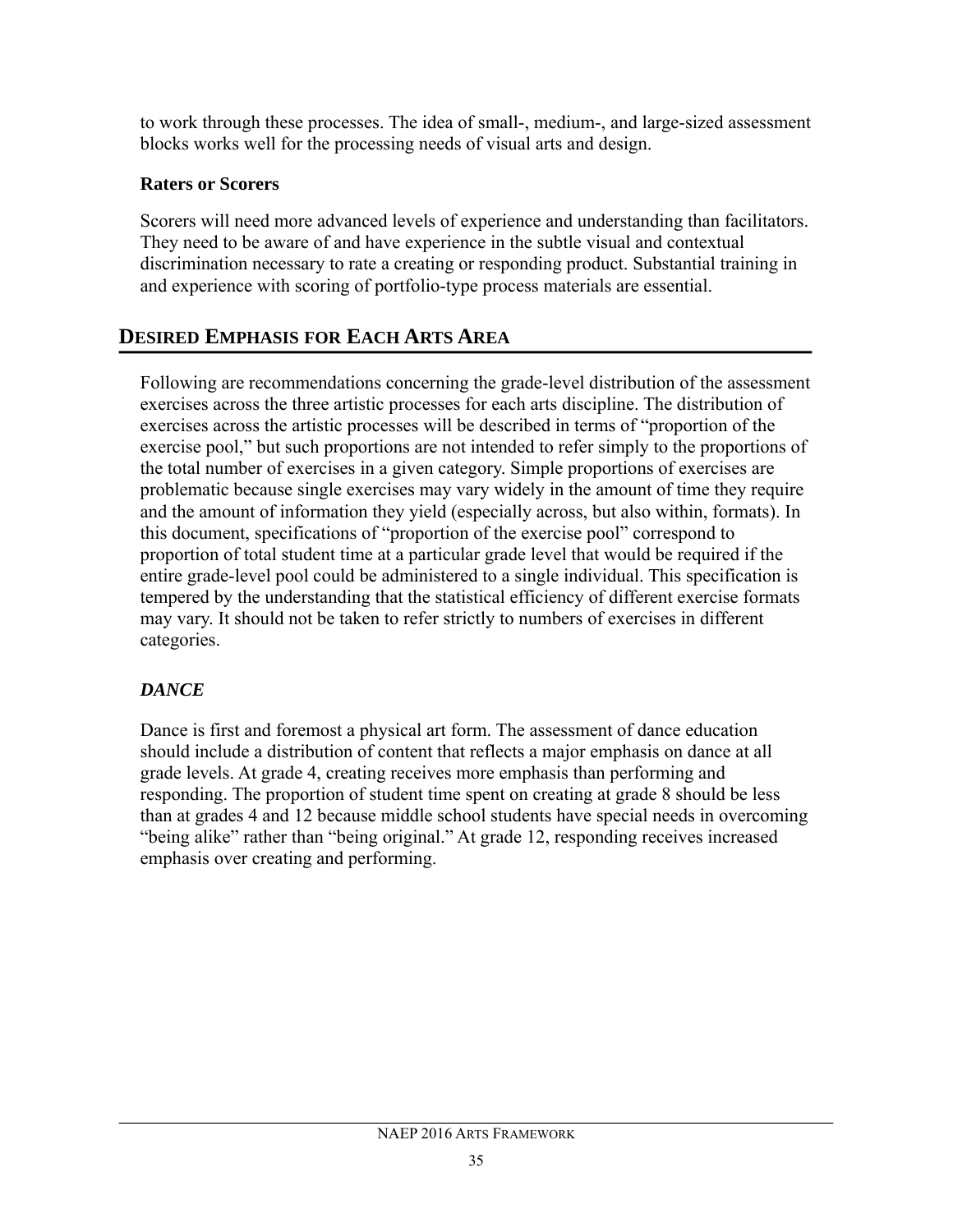| Recommended Percentages for Dance                                                                                                                                                                       |     |     |     |
|---------------------------------------------------------------------------------------------------------------------------------------------------------------------------------------------------------|-----|-----|-----|
| Grade 4<br>Grade 8<br>Grade 12                                                                                                                                                                          |     |     |     |
| Creating                                                                                                                                                                                                | 40% | 20% | 30% |
| Performing                                                                                                                                                                                              | 30% | 40% | 30% |
| Responding                                                                                                                                                                                              | 30% | 40% | 40% |
| When computing total scores for the dance assessment, the relative weights for creating, performing, and<br>responding should reflect the proportion of time spent on each process at each grade level. |     |     |     |

#### *MUSIC*

The nature of music requires a unique allocation of assessment priorities. Some parts of the musical process require more time to complete than others. Creating a composition may take months or years, but listening and responding to the composition may require only minutes.

Most music students at the fourth-grade level spend more time on performance, such as singing and playing instruments. Older students spend more time in responding activities, such as analyzing and critiquing. The *National Standards* establish the expectation that musically educated individuals should create (improvise, compose, and arrange) music. All students should spend a substantial percentage of their instructional time engaging in creating activities. The recommended percentages for the three processes in this assessment are as follows:

| Recommended Percentages for Music |             |             |             |
|-----------------------------------|-------------|-------------|-------------|
| Grade 8<br>Grade 12<br>Grade 4    |             |             |             |
| Creating                          | $20 - 30\%$ | $20 - 30\%$ | $20 - 30\%$ |
| Performing                        | $40 - 50\%$ | $35 - 45\%$ | $30 - 40\%$ |
| Responding                        | $25 - 35\%$ | $30 - 40\%$ | $35 - 45\%$ |

When computing total scores for the music assessment, the relative weights for creating, performing, and responding should reflect the proportion of time spent on each process at each grade level (for example, at grade 4, 25% for creating, 45% for performing, and 30% for responding; at grade 8, 25% for creating, 40% for performing, and 35% for responding; at grade 12, 25% for creating, 35% for performing, and 40% for responding).

## *THEATRE*

At grade 4, the emphasis in theatre curriculum is on students doing, not on their responding skills, recognizing that some analysis is required when creating and performing. For this reason, it is recommended that the assessment emphasis in grade 4 be weighted so that 70 percent of the subscores are collected in the area of creating and performing, with 30 percent collected in responding. To achieve this weighting, it is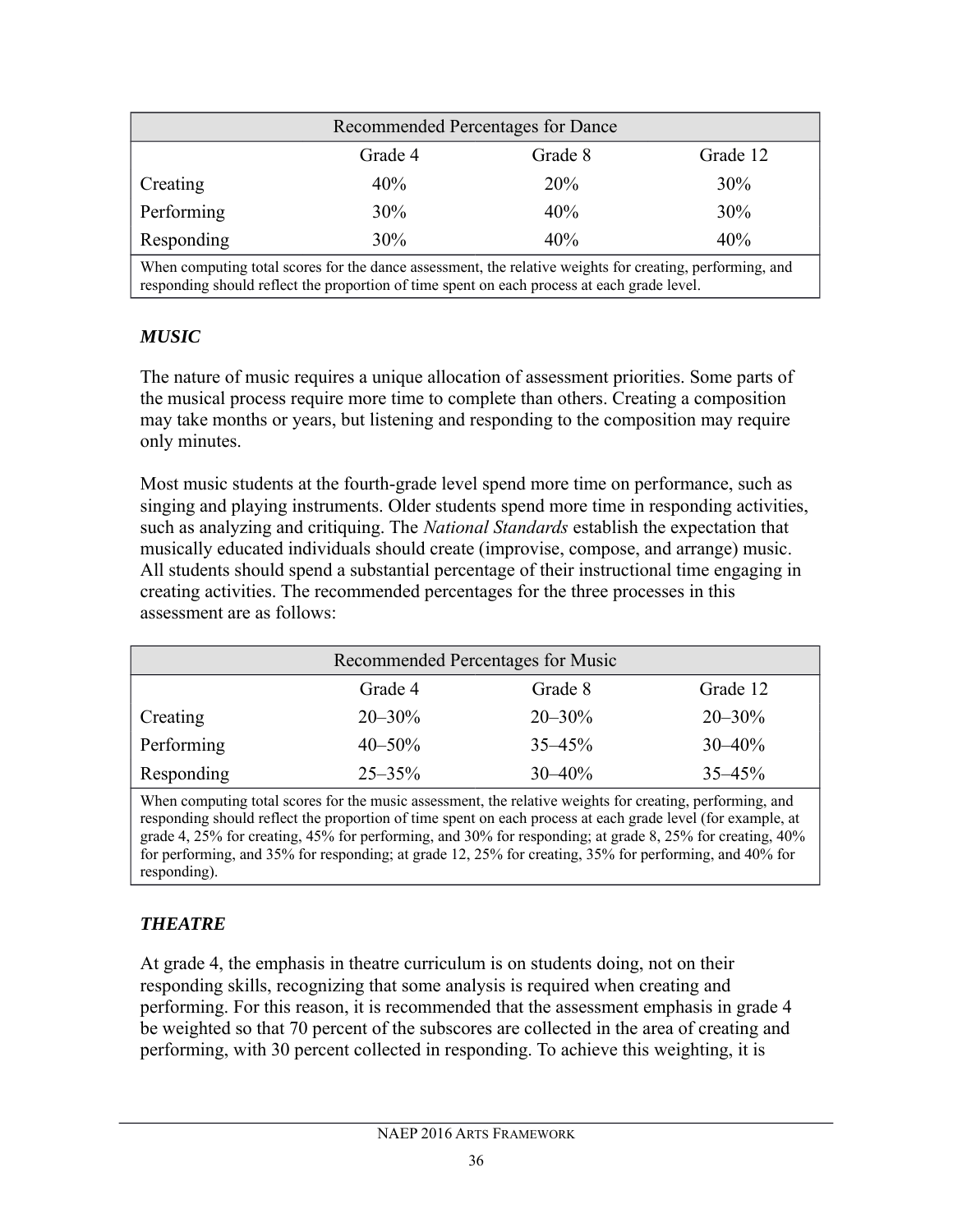estimated that 70 percent of the student assessment time will need to be focused on creating and performing, with 30 percent devoted to responding exercises. At grades 8 and 12, it is recommended that 60 percent of subscores be collected in creating and performing, with 40 percent collected in responding. To achieve this emphasis, it is estimated that 60 percent of student assessment time be devoted to creating and performing, with 40 percent allocated to responding. It is further recommended that responding exercises include an evaluation of students' reactions as practitioners as well as critics. In this way, the assessment will reflect the collaborative nature of theatre.

| Recommended Percentages for Theatre                                                                                                                                                                     |         |         |          |
|---------------------------------------------------------------------------------------------------------------------------------------------------------------------------------------------------------|---------|---------|----------|
|                                                                                                                                                                                                         | Grade 4 | Grade 8 | Grade 12 |
| Creating/Performin<br>g                                                                                                                                                                                 | 70%     | 60%     | 60%      |
| Responding                                                                                                                                                                                              | $30\%$  | 40%     | 40%      |
| When computing total scores for the theatre assessment, the relative weights for creating/performing and<br>responding should reflect the proportion of time spent on each process at each grade level. |         |         |          |

#### *VISUAL ARTS*

At all three grade levels, students should spend a greater proportion of time working on creating exercises (50–70 percent) than on responding exercises (30–50 percent):

| Recommended Percentages for Visual Arts                                                                                                                                                                                  |             |             |             |
|--------------------------------------------------------------------------------------------------------------------------------------------------------------------------------------------------------------------------|-------------|-------------|-------------|
| Grade 4<br>Grade 8<br>Grade 12                                                                                                                                                                                           |             |             |             |
| Creating                                                                                                                                                                                                                 | $50 - 70%$  | $50 - 70%$  | $50 - 70\%$ |
| Responding                                                                                                                                                                                                               | $30 - 50\%$ | $30 - 50\%$ | $30 - 50\%$ |
| When computing total scores for the visual arts assessment, creating and responding should be equally<br>weighted at each grade level (for example, at grades 4, 8, and 12, 50% for creating and 50% for<br>responding). |             |             |             |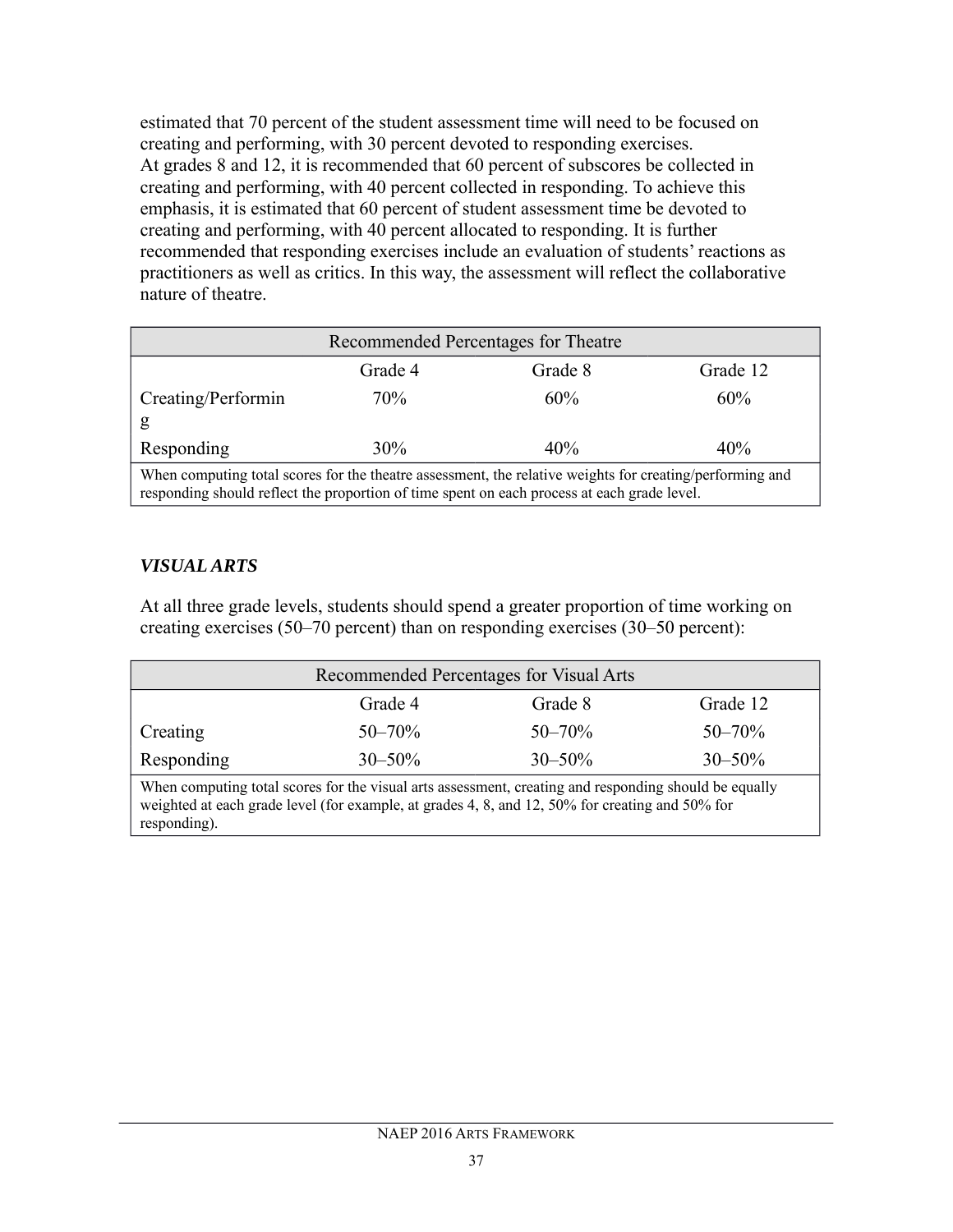# **CHAPTER FOUR**

# *PRELIMINARY ACHIEVEMENT LEVEL DESCRIPTIONS*

The attention now turns from the design of the NAEP Arts Assessment and its exercises to interpreting the results. For the information to be useful as a basis for policy decisions, it is important to report how many students achieve at certain levels. Governing Board policy defines three levels of achievement—basic, proficient, and advanced—to be used in reporting the results of the NAEP Arts Education Assessment at grades 4, 8, and 12. These achievement levels describe how well students should perform on the assessment.

According to NAEP, **Basic** denotes partial mastery of prerequisite knowledge and skills that are fundamental for proficient work at each grade assessed. **Proficient** represents solid academic performance and competency over challenging subject matter. **Advanced**  performance on this assessment represents superior performance.

Because the assessment is based on the new *National Standards,* which sets high expectations for student learning, the results will describe the range of scores from the lowest level, proceeding through (or beyond) the areas of expected achievement. The NAEP proficient level is set as the target for students and represents the achievement levels described in the *National Standards.* The planning committee recognizes that due to inadequate opportunities for arts study in many schools, a number of students may score below the basic level. Although this may be cause for concern, it will also demonstrate the deficiencies in arts education instruction or indicate where additional study opportunities must be provided if all students are expected to achieve the worldclass standards.

These preliminary achievement level descriptions will be used by the test development panel to guide test and item construction. This will ensure that exercises in the NAEP Arts Education Assessment will provide information on the various types of knowledge and skills included in the achievement level descriptions for each grade level. After the assessment is field tested, refined, and administered to the national sample of students, the preliminary achievement level descriptions could be used to inform the final achievement level-setting process. In this stage, panelists examine the assessment exercises and the student performance data to recommend to the Governing Board the achievement levels to be used in reporting the NAEP Arts Education Assessment results.

Due to the complexity of the NAEP Arts Assessment in addressing the various arts disciplines, the Governing Board decided not to conduct the achievement level-setting process for the NAEP Arts Assessment.

The achievement levels portrayed here in the NAEP Framework are general in nature and describe only the broad expectations. They are framed by the three major arts education processes—creating, performing, and responding—and are set at the three grade levels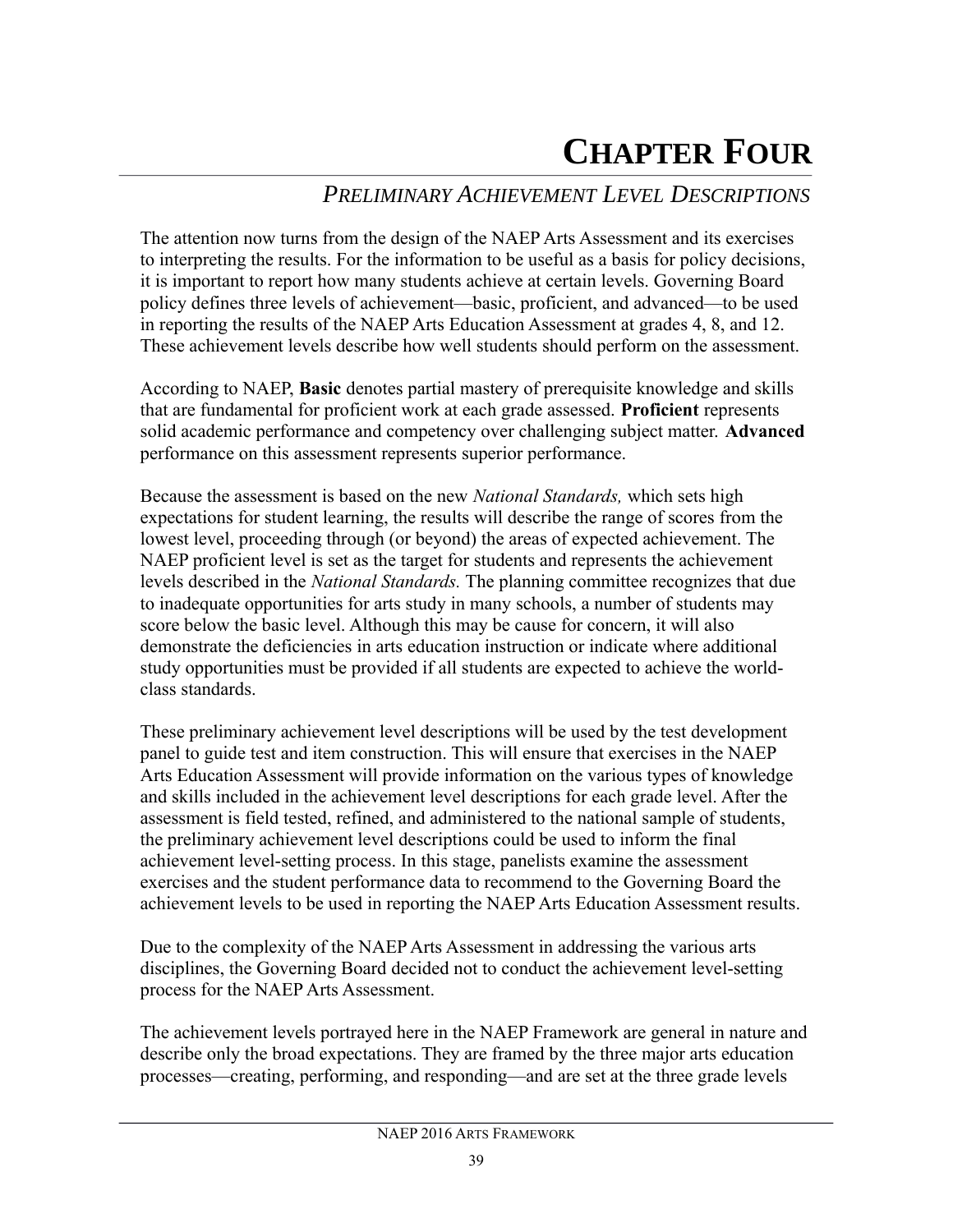examined. For additional detail in each of the four arts areas at grades 4, 8, and 12, refer to the specifications document.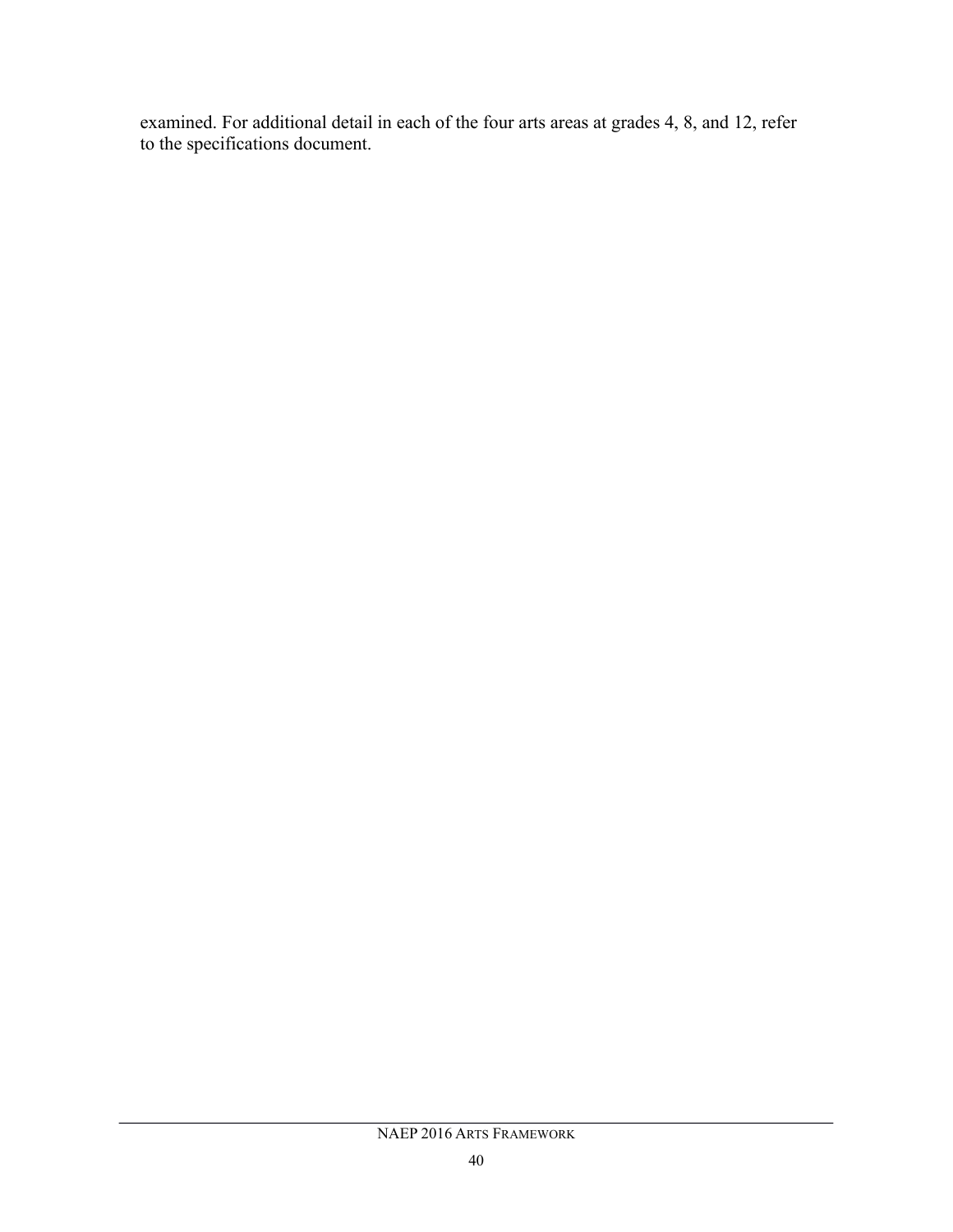NAEP uses the following descriptors as expectations for student achievement:

• **Basic** denotes partial mastery of prerequisite knowledge and skills that are fundamental for proficient work at each grade assessed.

• **Proficient** represents solid academic performance and competency over challenging subject matter, as suggested in the *National Standards for Arts Education.*

• **Advanced** performance on this assessment represents superior performance.

| Grade 4              |                                                                                                                                                    |                                                                                                                                                      |                                                                                                                                                                                                                                                                 |
|----------------------|----------------------------------------------------------------------------------------------------------------------------------------------------|------------------------------------------------------------------------------------------------------------------------------------------------------|-----------------------------------------------------------------------------------------------------------------------------------------------------------------------------------------------------------------------------------------------------------------|
| <b>Dance Process</b> | Fourth-grade students at the basic level in dance:                                                                                                 | Fourth-grade students at the proficient level in dance:                                                                                              | Fourth-grade students at the advanced level in dance:                                                                                                                                                                                                           |
| Creating             | Stop after finding a single solution to a movement<br>challenge and rely on imitation of others rather than<br>generating their own ideas.         | Find multiple ways to solve a movement challenge but may<br>rely on only one movement element.                                                       | Find multiple ways to solve a movement challenge<br>incorporating a variety of movement elements (time,<br>space, and force).                                                                                                                                   |
|                      | Create a movement sequence that has a clear beginning,<br>middle, and end but may be unable to repeat it accurately.                               | Create a movement sequence that has a clear beginning,<br>middle, and end and make effective use of time, space, and<br>force; accurately repeat it. | Create, repeat, and perform a dance that has a clear<br>beginning, middle, and end; make effective use of time,<br>space, and force; and communicate an idea.                                                                                                   |
|                      | Participate as observers or performers but will not offer<br>any ideas to the group or partner in the process of creating<br>a movement sequence.  | Contribute and work cooperatively with a partner or a<br>group of students in creating a movement sequence.                                          | Contribute and work cooperatively with a partner or<br>group of students in the process of creating a dance that<br>successfully communicates a shared idea.                                                                                                    |
| Performing           | Accurately reproduce and perform locomotor and<br>nonlocomotor movement.                                                                           | Accurately reproduce and perform locomotor and<br>nonlocomotor movement using time, space, and force.                                                | Accurately reproduce and perform locomotor and<br>nonlocomotor movement using time, space, and force;<br>perform with confidence and use the entire body.                                                                                                       |
|                      | Have difficulty maintaining balance, isolating various<br>body parts, and controlling their movement while<br>performing basic movement sequences. | Maintain balance and alignment, and control all of the<br>body parts while performing basic movement sequences.                                      | Maintain body alignment while performing basic<br>movement sequences; possess strength, flexibility,<br>balance, and coordination.                                                                                                                              |
|                      | Perform without commitment or expressive qualities.                                                                                                | Perform movement phrases with full physical commitment.                                                                                              | Perform movement sequences expressively through<br>both literal and abstract gestures and movements.                                                                                                                                                            |
|                      | Discuss dance using general vocabulary.                                                                                                            | Recognize and label some movement elements.                                                                                                          | Use appropriate dance vocabulary to describe<br>movement elements and details.                                                                                                                                                                                  |
| <b>Responding</b>    | Speculate about the culture and/or time period of a dance.                                                                                         | Accurately place a dance in a culture and time period.                                                                                               | Accurately describe dances from a variety of cultures<br>and time periods.                                                                                                                                                                                      |
|                      | Give personal opinions about a dance, offering no<br>supportive rationale.                                                                         | Give personal opinions about a dance, providing<br>supporting rationale.                                                                             | Give personal opinions about a dance, providing<br>supportive rationale; identify individual elements of the<br>dance, including but not limited to the quality of the<br>performance and production elements (for example,<br>sound, costumes, lighting, set). |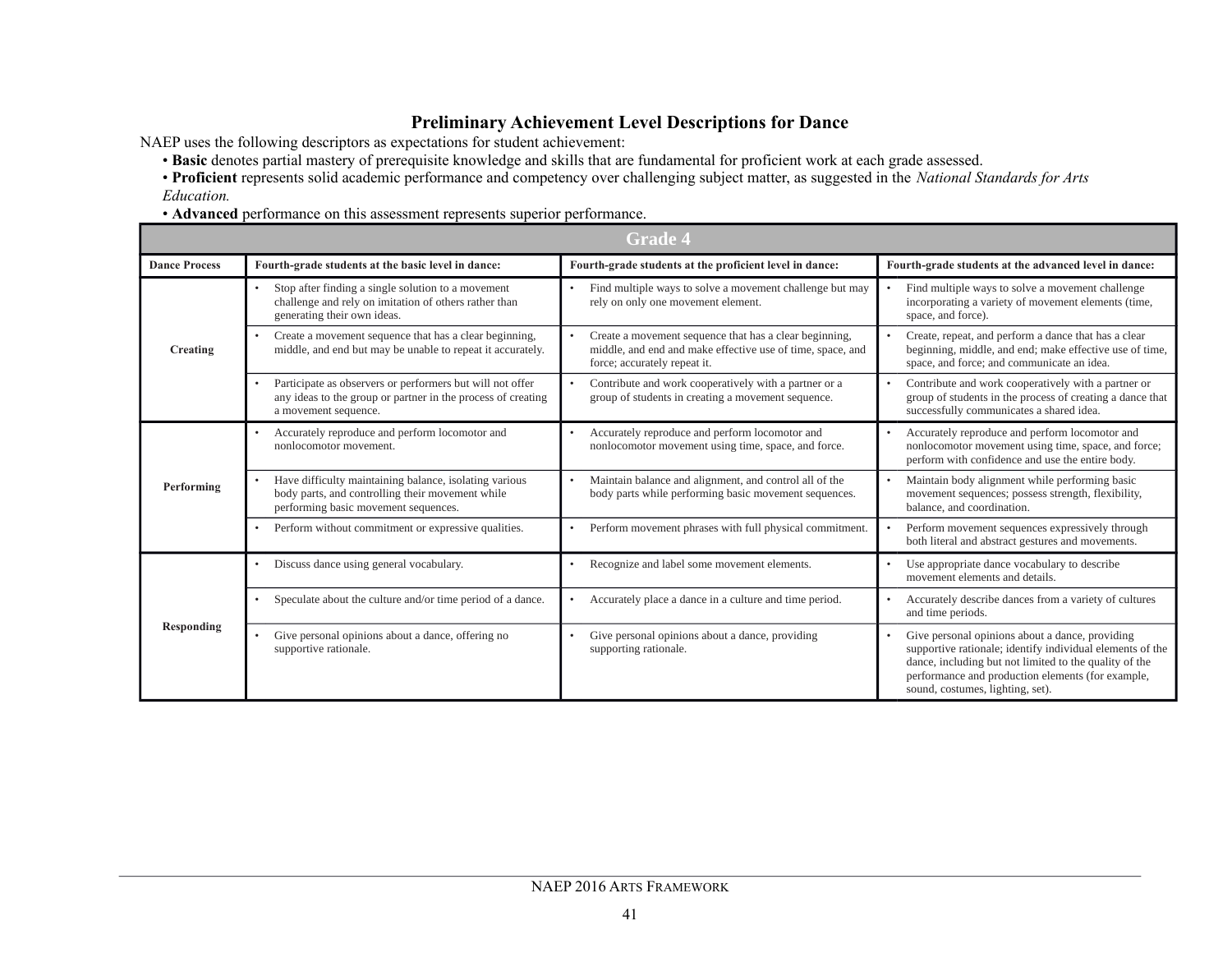| <b>Grade 8</b>       |                                                                                                                                            |                                                                                                                                                                                                                                                  |                                                                                                                                                                                                                      |
|----------------------|--------------------------------------------------------------------------------------------------------------------------------------------|--------------------------------------------------------------------------------------------------------------------------------------------------------------------------------------------------------------------------------------------------|----------------------------------------------------------------------------------------------------------------------------------------------------------------------------------------------------------------------|
| <b>Dance Process</b> | Eighth-grade students at the basic level in dance:                                                                                         | Eighth-grade students at the proficient level in dance:                                                                                                                                                                                          | Eighth-grade students at the advanced level in dance:                                                                                                                                                                |
| <b>Creating</b>      | Stop after finding a single solution to a movement<br>challenge and rely on imitation of others rather than<br>generating their own ideas. | Find multiple ways to solve a brief movement challenge.                                                                                                                                                                                          | Find multiple ways to solve a brief movement<br>challenge, choosing the most effective solution and<br>articulating the reasons for the selection.                                                                   |
|                      | Create and accurately repeat a movement sequence that<br>$\bullet$<br>demonstrates a clear beginning, middle, and end.                     | Create, repeat, and perform dance that demonstrates<br>effective use of time, space, force, body shapes, dynamics,<br>and rhythm; has a beginning, middle, and end.                                                                              | Create, repeat, and perform dance that demonstrates<br>effective use of time, space, force, body shapes,<br>dynamics, and rhythm; has a beginning, middle, and<br>end; deals with an issue of personal significance. |
|                      | Participate as observers or performers but will not offer<br>$\bullet$<br>any ideas to the group or partner.                               | Contribute and work cooperatively with a partner or a<br>group of students in creating a movement sequence.                                                                                                                                      | Contribute and work cooperatively with a partner or<br>group of students in creating a dance that successfully<br>communicates a shared idea.                                                                        |
|                      | Perform locomotor and nonlocomotor movements using<br>accurate time, space, and force in a variety of ways.                                | Accurately demonstrate basic dance steps, positions, and<br>patterns from a variety of dance styles and traditions.                                                                                                                              | Accurately perform dances from a variety of styles and<br>traditions.                                                                                                                                                |
| Performing           | Have difficulty maintaining proper alignment of the body<br>and lack clarity in movement while performing basic<br>movement sequences.     | Maintain body alignment while performing basic<br>movement sequences; possess strength, flexibility,<br>balance, and coordination.                                                                                                               | Maintain body alignment appropriate to the dance form<br>while performing a variety of dances; possess strength,<br>flexibility, balance, and coordination.                                                          |
|                      | Perform without commitment or expressive qualities.<br>$\bullet$                                                                           | Perform dance sequences, communicating expressively<br>through both literal and abstract gesture and movement.                                                                                                                                   | Perform a dance expressively through both literal and<br>abstract gesture and movement to communicate an idea<br>or feeling.                                                                                         |
|                      | Label some elements of dance using general vocabulary.<br>$\bullet$                                                                        | Use appropriate dance vocabulary to describe movement<br>elements and choreographic principles viewed in a dance.                                                                                                                                | Use appropriate dance vocabulary to describe and<br>analyze the use and effect of movement elements and<br>choreographic principles in a variety of dances.                                                          |
| <b>Responding</b>    | Speculate about the culture and/or time period of a dance.                                                                                 | Accurately describe dances from a variety of cultures and<br>time periods.                                                                                                                                                                       | Explain how a dance reflects and impacts a society<br>politically, culturally, and socially.                                                                                                                         |
|                      | Give opinions about a dance, offering some supporting<br>$\bullet$<br>rationale.                                                           | Give opinions with supporting rationale about works of<br>dance; identify individual elements of the dance, including<br>but not limited to the quality of the dancers and production<br>elements (for example, sound, costumes, lighting, set). | Give opinions with supportive rationale about dances;<br>make critical judgments about the form, content, and<br>meaning of dance.                                                                                   |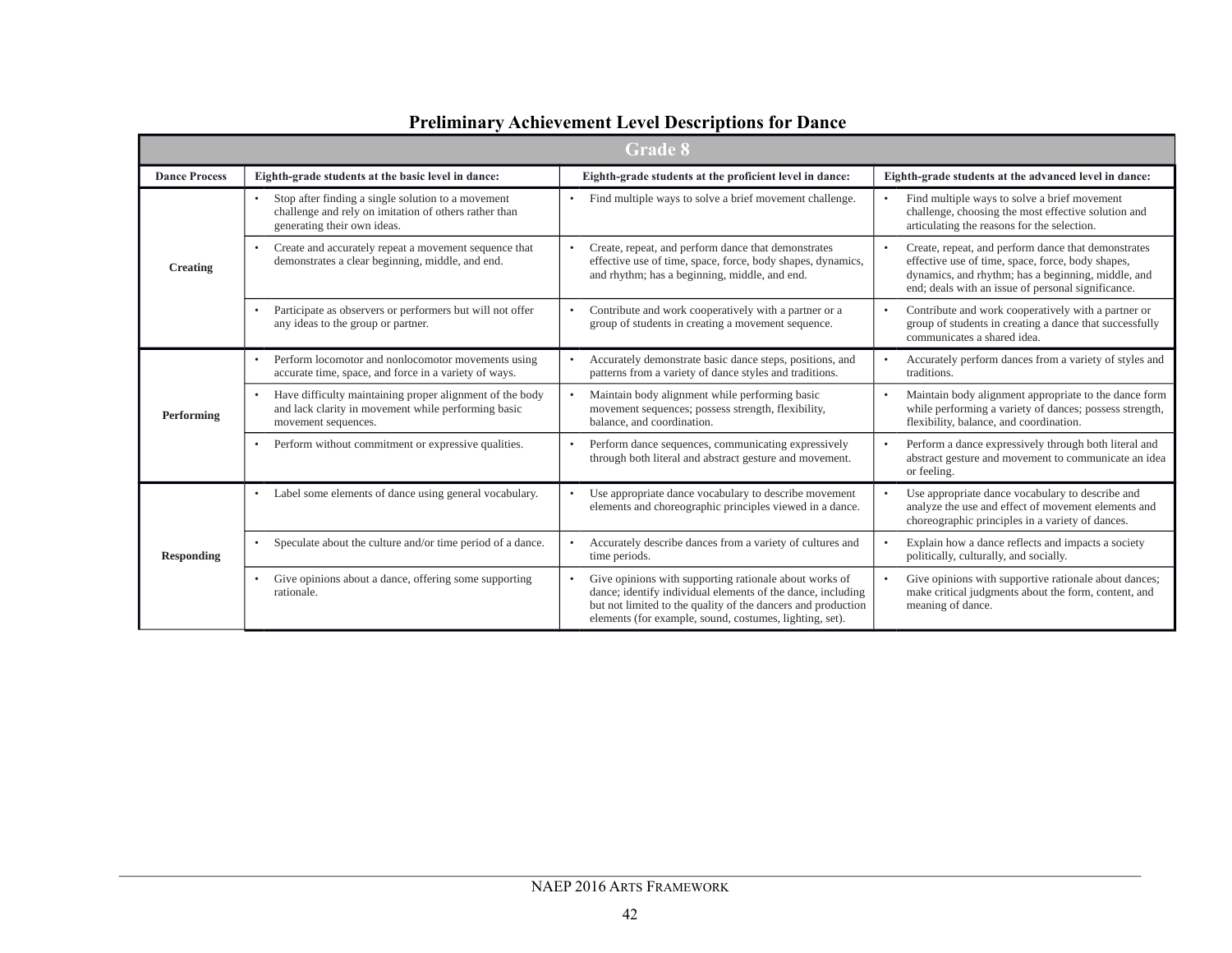| <b>Grade 12</b>      |                                                                                                                                                                                                                                                     |                                                                                                                                                                                                                                       |                                                                                                                                                                                                                                                                                                                    |
|----------------------|-----------------------------------------------------------------------------------------------------------------------------------------------------------------------------------------------------------------------------------------------------|---------------------------------------------------------------------------------------------------------------------------------------------------------------------------------------------------------------------------------------|--------------------------------------------------------------------------------------------------------------------------------------------------------------------------------------------------------------------------------------------------------------------------------------------------------------------|
| <b>Dance Process</b> | Twelfth-grade students at the basic level in dance:                                                                                                                                                                                                 | Twelfth-grade students at the proficient level in dance:                                                                                                                                                                              | Twelfth-grade students at the advanced level in dance:                                                                                                                                                                                                                                                             |
| <b>Creating</b>      | Stop after finding a single solution to a brief movement<br>challenge and rely on imitation of others rather than<br>generating their own ideas.                                                                                                    | Use improvisation to find multiple ways to solve a brief<br>movement challenge, choosing the most effective solution<br>and articulating reasons for the selection.                                                                   | Select and manipulate improvised movement material to<br>make a complete dance.                                                                                                                                                                                                                                    |
|                      | Create and accurately repeat a dance that demonstrates a<br>clear beginning, middle, and end.                                                                                                                                                       | Create, repeat, and perform dance that demonstrates<br>effective use of time, space, force, body shapes, dynamics,<br>and rhythm; has a beginning, middle, and end; and deals<br>with an issue of personal significance.              | Create, repeat, and perform dance that demonstrates<br>effective use of time, space, force, body shapes,<br>dynamics, and rhythm; has a beginning, middle, and<br>end; includes choreographic principles such as theme<br>and variation, canon, call, and response; and deals with a<br>contemporary social issue. |
|                      | Participate as observers or performers but will not offer<br>ideas to the group or to partners in the process of creating<br>a movement sequence.                                                                                                   | Contribute and work cooperatively with partners or a<br>group of students in the process of creating a movement<br>sequence.                                                                                                          | Contribute and work cooperatively with partners or a<br>group of students in the process of creating a dance that<br>successfully communicates a shared idea.                                                                                                                                                      |
|                      | Accurately recall and perform movement sequences using<br>$\bullet$<br>time, space, and force.                                                                                                                                                      | Accurately recall and perform dances from a variety of<br>dance styles and traditions; demonstrate time, space, and<br>force; perform accurate dance steps, positions, and patterns<br>from a variety of dance styles and traditions. | Accurately recall and perform from a variety of dance<br>styles and traditions; demonstrate time, space, and<br>energy; perform accurate dance steps, positions, and<br>patterns; perform with confidence using the entire body<br>and demonstrating full commitment and involvement.                              |
| Performing           | Have difficulty maintaining proper alignment of the body<br>and lack clarity in movement while performing basic<br>movement sequences.                                                                                                              | Maintain body alignment appropriate to the dance form<br>while performing complex movement sequences.                                                                                                                                 | Maintain body alignment appropriate to the dance form,<br>demonstrate clear articulation with all parts of the body<br>while performing complex movement sequences, will<br>self-correct during and after each performance of the<br>complex movement sequence.                                                    |
|                      | Perform a dance without commitment or expressive<br>qualities.                                                                                                                                                                                      | Perform a dance expressively through both literal and<br>$\bullet$<br>abstract gesture and movement to communicate an idea.                                                                                                           | Perform a dance expressively through both literal and<br>abstract gesture and movement to communicate an idea;<br>vary the choreography to communicate a different idea.                                                                                                                                           |
|                      | Use appropriate dance vocabulary to describe movement<br>elements and choreographic principles viewed in a dance.                                                                                                                                   | Use appropriate dance vocabulary to describe and analyze<br>the use and effect of movement elements and<br>choreographic principles viewed in a variety of dances.                                                                    | Use appropriate dance vocabulary to describe, analyze,<br>compare, and contrast how different choreographers<br>manipulate the movement elements and choreographic<br>principles to communicate meaning.                                                                                                           |
| <b>Responding</b>    | Identify the cultural context and historical period of<br>various dances.                                                                                                                                                                           | Explain how a dance reflects and impacts a society<br>politically, culturally, and socially.                                                                                                                                          | Compare and contrast the ways in which different dances<br>reflect and impact societies politically, culturally, and<br>socially; use historical and cultural information to<br>enhance their own work in dance performance,<br>choreography, and criticism.                                                       |
|                      | Give opinions with supporting rationale about works of<br>dance; identify individual elements of the dance, including<br>but not limited to the quality of performance and<br>production elements (for example, sound, costumes,<br>lighting, set). | Give opinions with supporting rationale about works of<br>dance; make critical judgments about the form, content,<br>and meaning of dance.                                                                                            | Give opinions with supporting rationale about works of<br>dance; use a set of aesthetic criteria to make and support<br>critical judgments about the form, content, and meaning<br>of dance; use cultural references to reflect sensitively<br>upon the intent and meaning of the choreography of<br>others.       |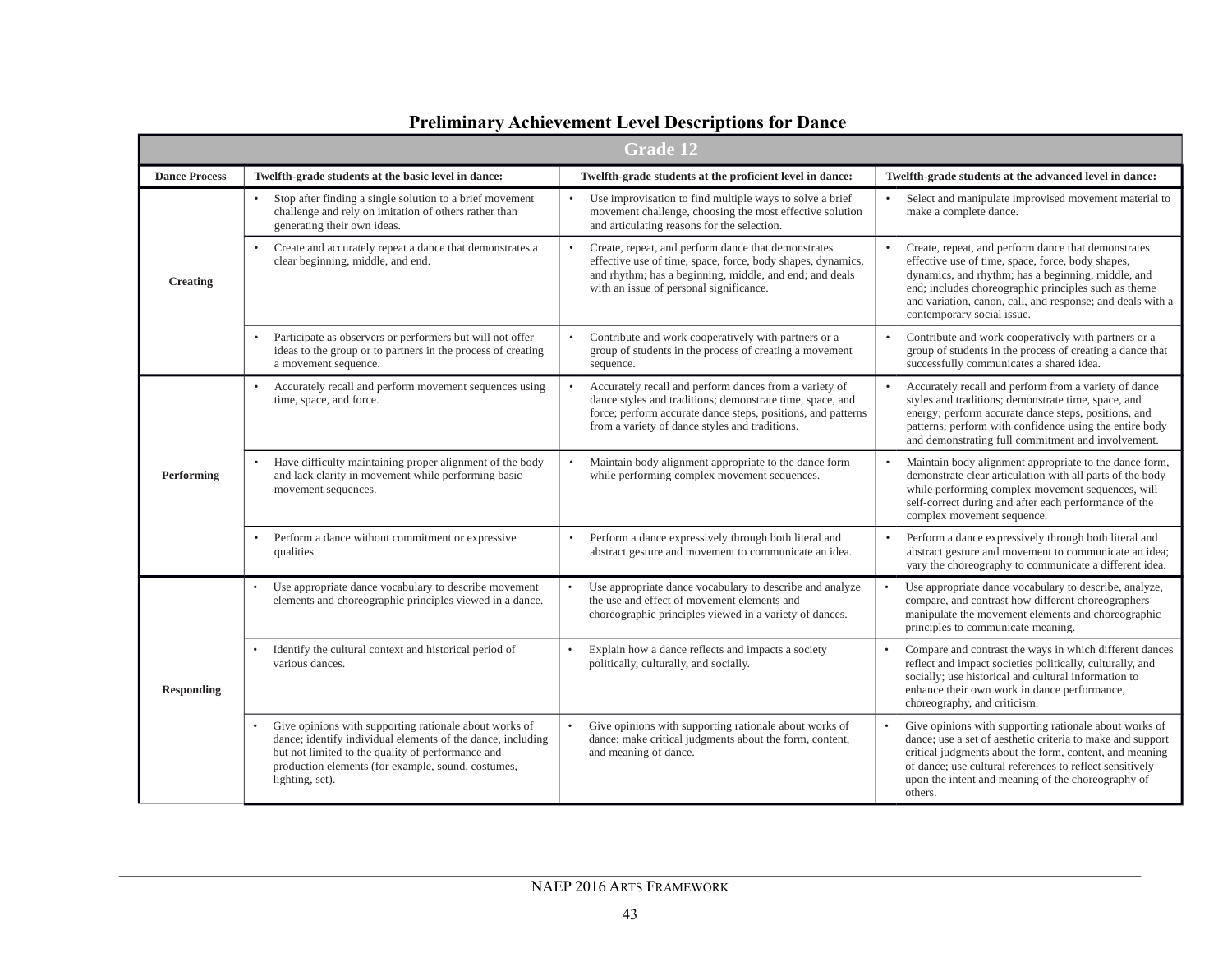NAEP uses the following descriptions as expectations for student achievement:

- **Basic** denotes partial mastery of the content but performance that is only adequate for work at the three grade levels.
- **Proficient** represents solid academic performance and competency over challenging subject matter, as suggested in the *National Standards for Arts Education.*
- **Advanced** performance on this assessment represents superior performance.

| <b>Grade 4</b>         |                                                                                                                                                                                                                                                                                                           |                                                                                                                                                                                                                                                                                                                                                                                                                                                                                                |                                                                                                                                                                                                                                                                                                                                                                                                                                                                                                         |  |
|------------------------|-----------------------------------------------------------------------------------------------------------------------------------------------------------------------------------------------------------------------------------------------------------------------------------------------------------|------------------------------------------------------------------------------------------------------------------------------------------------------------------------------------------------------------------------------------------------------------------------------------------------------------------------------------------------------------------------------------------------------------------------------------------------------------------------------------------------|---------------------------------------------------------------------------------------------------------------------------------------------------------------------------------------------------------------------------------------------------------------------------------------------------------------------------------------------------------------------------------------------------------------------------------------------------------------------------------------------------------|--|
| <b>Musical Process</b> | Fourth-grade students at the basic level in music:                                                                                                                                                                                                                                                        | Fourth-grade students at the proficient level in music:                                                                                                                                                                                                                                                                                                                                                                                                                                        | Fourth-grade students at the advanced level in music:                                                                                                                                                                                                                                                                                                                                                                                                                                                   |  |
|                        | Compose short pieces that are inconsistent in the<br>manipulation of dimensions such as instrumentation,<br>form, loudness, tempo, meter, tonality, and mood.                                                                                                                                             | Compose short pieces or accompaniments that are<br>consistent* in the manipulation of dimensions such as<br>instrumentation, form, loudness, tempo, meter, tonality,<br>and mood.                                                                                                                                                                                                                                                                                                              | Compose longer pieces and accompaniments and may<br>be able to imitate various styles when creating original<br>music.                                                                                                                                                                                                                                                                                                                                                                                  |  |
| <b>Creating</b>        | Improvise repetitious "answers" to given rhythmic and<br>melodic phrases, demonstrate little understanding of style<br>and form when creating simple melodic or rhythmic<br>accompaniments or embellishments.                                                                                             | Improvise varied "answers" to given rhythmic and<br>$\bullet$<br>melodic phrases and create simple melodic or rhythmic<br>ostinato accompaniments or embellishments on familiar<br>melodies using appropriate matching styles and forms.                                                                                                                                                                                                                                                       | Improvise varied "answers" to given rhythmic and<br>$\bullet$<br>melodic phrases; improvise melodies and rhythms<br>using matching styles and forms; demonstrate a high<br>level of independence and creativity, going beyond the<br>demands of the task.                                                                                                                                                                                                                                               |  |
|                        | Sing in unison with others but have difficulty singing<br>independently. The performance may contain inaccurate<br>pitches and rhythms or may lack expression.                                                                                                                                            | Sing independently and can sing partner songs, rounds,<br>and ostinatos as a member of an ensemble, responding<br>appropriately to the cues of a conductor. The performance<br>is technically accurate (correct pitches and rhythms) and<br>expressive (attention to dynamics, phrasing, and style).                                                                                                                                                                                           | Sing independently and can sustain their own part in an<br>ensemble. The performance is technically accurate and<br>expressive. While the students will be able to follow a<br>conductor's cue, they will also be able to make<br>independent decisions about expressive qualities to<br>enhance the performance. Advanced students may be<br>able to sing a range of more than a 10th, use a strong<br>and focused tone quality, and sing a solo part on an<br>ostinato or in a round or partner song. |  |
| Performing             | Play easy, rhythmic, melodic, and chordal patterns on<br>classroom instruments such as the recorder, xylophone,<br>keyboard, or autoharp. The performance may be<br>inconsistent, containing technical and expressive<br>inaccuracies. Basic students may have difficulty keeping<br>up with an ensemble. | Play easy, rhythmic, melodic, and chordal patterns on<br>classroom instruments such as the recorder, xylophone,<br>keyboard, or autoharp. The performance is technically<br>accurate (correct pitches and rhythms) and expressive<br>(attention to phrasing and dynamic). Proficient students<br>should be able to play independently and in unison with<br>others as members of an ensemble.                                                                                                  | Play an instrument with technical accuracy and<br>expression. The repertoire is more difficult than that<br>performed in a music class or beginning ensemble<br>class. Advanced students can play independently as a<br>soloist and as a member of an ensemble, demonstrating<br>knowledge of tone production and expression that goes<br>beyond the demands of the task.                                                                                                                               |  |
|                        | Read notation with difficulty and require practice to<br>produce a performance that may contain technical and<br>expressive inaccuracies.                                                                                                                                                                 | Read notation sufficiently to perform simple melodic or<br>rhythmic phrases accurately after practice. The repertoire<br>difficulty is at the level recommended by the National<br>Standards and should include whole, half, quarter, and<br>eighth notes; corresponding rests; and pitch notation in the<br>treble clef. Proficient students should be familiar with<br>basic symbols for dynamics, meter, tempo, and<br>articulation, and expressive symbols (for example, p, f,<br>cresc.). | Read notation sufficiently to perform melodic or<br>rhythmic phrases accurately at sight. The difficulty of<br>the repertoire may exceed that recommended by the<br>National Standards. The performance indicates use of<br>basic symbols for dynamics, meter, tempo, and<br>articulation, and expressive symbols (for example, p, f,<br>cresc.).                                                                                                                                                       |  |
|                        | * For the purpose of this assessment, the term "consistent" has been chosen to define the quality of a created work. Consistency is the logical use of musical elements (pitch, meter, rhythm, form, timbre,<br>dynamics, and other expressive qualities) to achieve style and balance.                   |                                                                                                                                                                                                                                                                                                                                                                                                                                                                                                |                                                                                                                                                                                                                                                                                                                                                                                                                                                                                                         |  |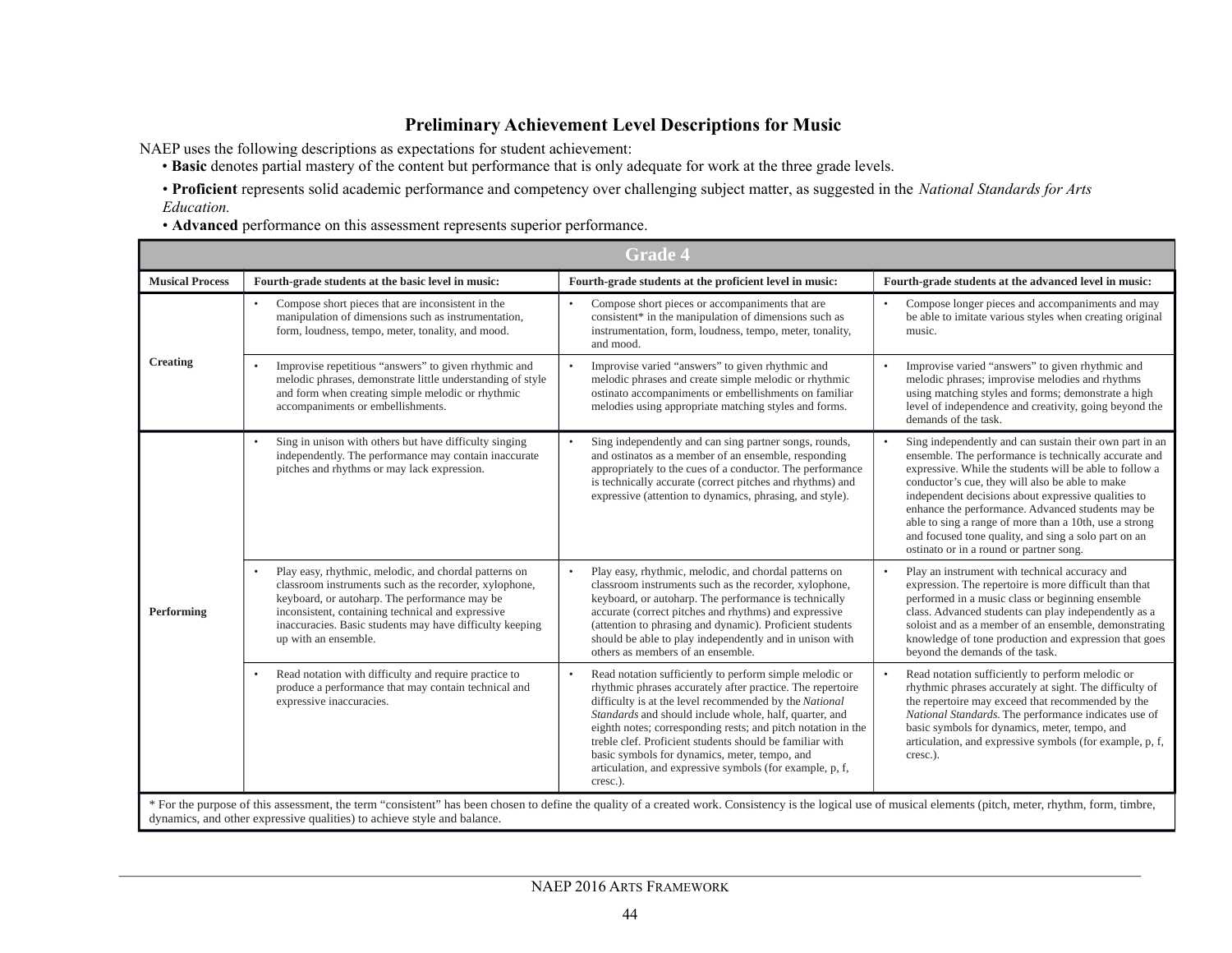| <b>Grade 4 (continued)</b> |                                                                                                                                                                                                                                                                                                                                                                                                                                                                                                                                                                         |                                                                                                                                                                                                                                                                                                                                                                                                                                                                                                                                                  |                                                                                                                                                                                                                                                                                                                                                                                                                                                                                                                                                                                                                 |
|----------------------------|-------------------------------------------------------------------------------------------------------------------------------------------------------------------------------------------------------------------------------------------------------------------------------------------------------------------------------------------------------------------------------------------------------------------------------------------------------------------------------------------------------------------------------------------------------------------------|--------------------------------------------------------------------------------------------------------------------------------------------------------------------------------------------------------------------------------------------------------------------------------------------------------------------------------------------------------------------------------------------------------------------------------------------------------------------------------------------------------------------------------------------------|-----------------------------------------------------------------------------------------------------------------------------------------------------------------------------------------------------------------------------------------------------------------------------------------------------------------------------------------------------------------------------------------------------------------------------------------------------------------------------------------------------------------------------------------------------------------------------------------------------------------|
| <b>Musical Process</b>     | Fourth-grade students at the basic level in music:                                                                                                                                                                                                                                                                                                                                                                                                                                                                                                                      | Fourth-grade students at the proficient level in music:                                                                                                                                                                                                                                                                                                                                                                                                                                                                                          | Fourth-grade students at the advanced level in music:                                                                                                                                                                                                                                                                                                                                                                                                                                                                                                                                                           |
| <b>Responding</b>          | When listening to music, recognize when music changes<br>$\bullet$<br>from one section to another, but may not be able to<br>identify simple forms. Basic students may be able to<br>identify various genres of Western music as being the<br>same or different, but lack sufficient knowledge of musical<br>terminology to support responses; distinguish being non-<br>Western music from Western music without being able to<br>make distinctions about geographical origins; and<br>recognize a limited number of musical instruments by<br>sight, sound, and name. | When listening to music, identify elements and simple<br>forms through movement and verbal response (for<br>example, ABA and call and response); identify various<br>genres of Western music and have sufficient knowledge of<br>musical terminology to support responses; identify non-<br>Western music and make distinctions about geographical<br>origins; recognize voices and most band and orchestra<br>instruments by sight, sound, and name; and recognize<br>instruments that are unique to folk, popular, and non-<br>Western styles. | When listening to music, identify selected extended<br>musical forms (for example, theme and variations,<br>fugues); predict events in the music such as cadences;<br>identify various genres of Western music and use an<br>extensive vocabulary of musical terminology to support<br>responses; identify non-Western music by origin and<br>genre; recognize, name, and classify instruments of the<br>symphony orchestra; and recognize and name some<br>instruments unique to folk, popular, and non-Western<br>styles. Advanced students are able to defend<br>preferences based on musical understanding. |
|                            | Evaluate the quality of a performance or composition with<br>limited insight and by using general, nonmusical<br>terminology.                                                                                                                                                                                                                                                                                                                                                                                                                                           | Accurately evaluate the quality of a performance or<br>composition and use appropriate musical terminology to<br>support a response.                                                                                                                                                                                                                                                                                                                                                                                                             | Accurately evaluate the quality of a composition or<br>performance and use appropriate musical terminology<br>to support responses, improve their own performance<br>or composition through self-evaluation and practice.                                                                                                                                                                                                                                                                                                                                                                                       |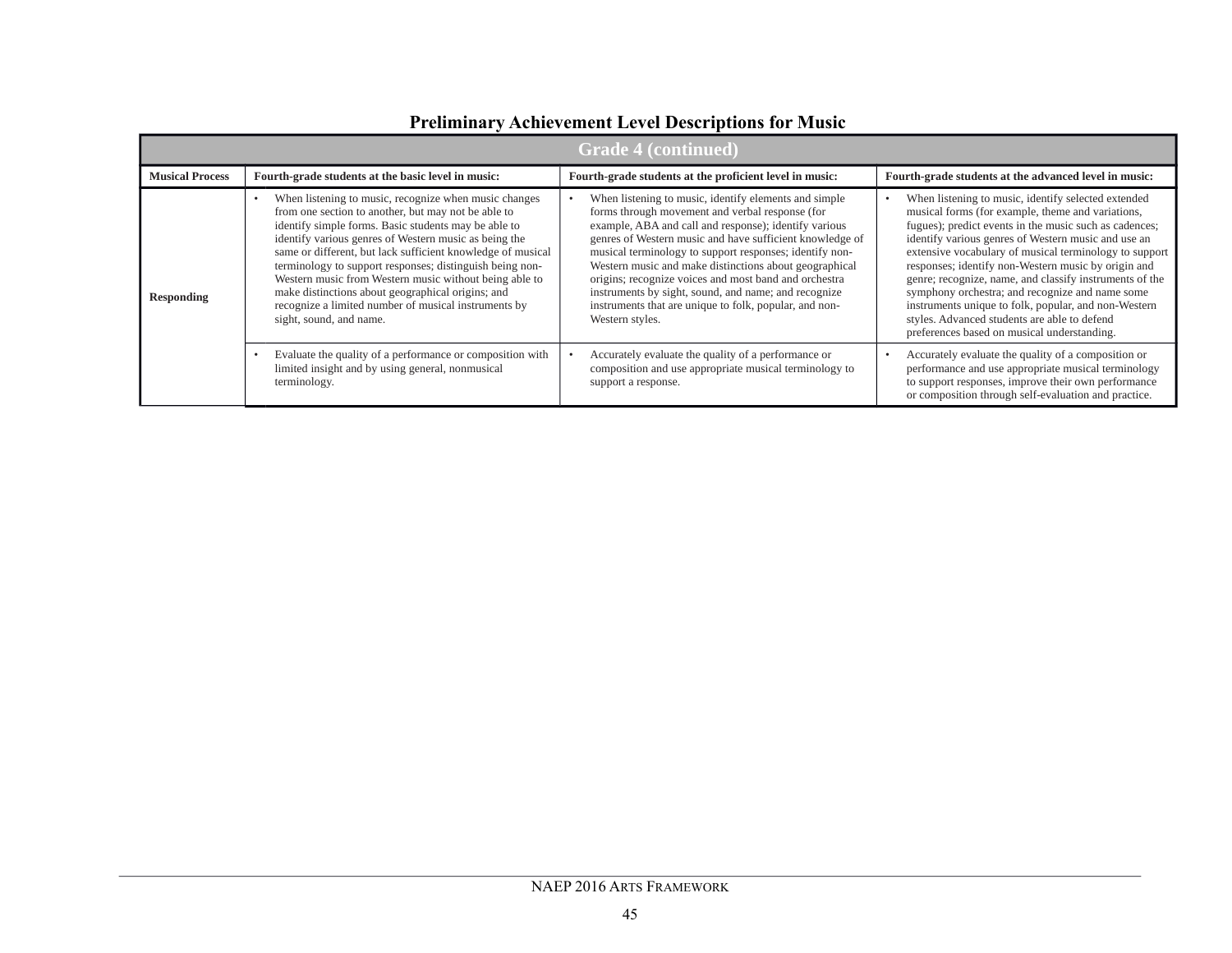| <b>Grade 8</b>         |                                                                                                                                                                                                                                                                                                                                                                                                                        |                                                                                                                                                                                                                                                                                                                                                                                                                                                                                                                                                                     |                                                                                                                                                                                                                                                                                                                                                                                                                                                                                                                                                                                                                                                                                                                                                                                                                                                                                                                                         |
|------------------------|------------------------------------------------------------------------------------------------------------------------------------------------------------------------------------------------------------------------------------------------------------------------------------------------------------------------------------------------------------------------------------------------------------------------|---------------------------------------------------------------------------------------------------------------------------------------------------------------------------------------------------------------------------------------------------------------------------------------------------------------------------------------------------------------------------------------------------------------------------------------------------------------------------------------------------------------------------------------------------------------------|-----------------------------------------------------------------------------------------------------------------------------------------------------------------------------------------------------------------------------------------------------------------------------------------------------------------------------------------------------------------------------------------------------------------------------------------------------------------------------------------------------------------------------------------------------------------------------------------------------------------------------------------------------------------------------------------------------------------------------------------------------------------------------------------------------------------------------------------------------------------------------------------------------------------------------------------|
| <b>Musical Process</b> | Eighth-grade students at the basic level in music:                                                                                                                                                                                                                                                                                                                                                                     | Eighth-grade students at the proficient level in music:                                                                                                                                                                                                                                                                                                                                                                                                                                                                                                             | Eighth-grade students at the advanced level in music:                                                                                                                                                                                                                                                                                                                                                                                                                                                                                                                                                                                                                                                                                                                                                                                                                                                                                   |
| <b>Creating</b>        | Compose short pieces (melodies, rhythms, or<br>accompaniments) that are inconsistent in the use of<br>musical elements.                                                                                                                                                                                                                                                                                                | Compose short pieces (melodies, rhythms, or<br>accompaniments) that are consistent in the use of musical<br>elements to achieve unity, variety, tension/release, and<br>balance. Proficient students can use traditional (acoustic<br>instruments, voice) or nontraditional (synthesized sounds,<br>Musical Instrument Digital Interface-MIDI) sound<br>sources. The composition may be recorded using<br>traditional or nontraditional methods or notation (analog<br>recording, digital sequencing, conventional notation, or<br>notation created for the piece). | Compose music in familiar styles that are consistent in<br>the use of musical elements and creative using<br>traditional or nontraditional sound sources and<br>notation, able to generate many ideas from which to<br>choose and evaluate and refine work in progress.                                                                                                                                                                                                                                                                                                                                                                                                                                                                                                                                                                                                                                                                 |
|                        | Improvise (vocally or instrumentally) with uncertainty<br>short melodies or rhythms that are inconsistent with the<br>style and guidelines given for the task.                                                                                                                                                                                                                                                         | Improvise (vocally or instrumentally) melodic or rhythmic<br>variations or simple harmonic accompaniments that are<br>consistent with the style of music being used for the task.                                                                                                                                                                                                                                                                                                                                                                                   | Improvise (vocally or instrumentally) extended<br>melodies, rhythms, or accompaniments in familiar<br>styles; demonstrate a high level of independence and<br>creativity in approaching and completing the task and<br>may go beyond the demands of the task.                                                                                                                                                                                                                                                                                                                                                                                                                                                                                                                                                                                                                                                                           |
| Performing             | Sing independently, but the performance may contain<br>inaccurate pitches and rhythms or lack expression. (At the<br>basic level, the young male whose voice is changing may<br>be able to sing cambiata parts written for a narrow range,<br>but a general lack of understanding about his own voice<br>causes technical errors (for example, attempts at matching<br>pitch may result in one- or two-octave leaps)). | Sing independently and can sustain a part in an ensemble<br>section. The performance is technically accurate and<br>expressive. Repertoire difficulty is at the level<br>recommended by the National Standards and includes two-<br>and three-part ensemble singing. (At the proficient level,<br>the young male whose voice is changing should be able to<br>sing songs or cambiata parts written specifically for his<br>range.)                                                                                                                                  | Sing independently and can sustain a part in an<br>ensemble. The performance is technically accurate and<br>expressive. Advanced students may be able to sing<br>repertoire more difficult than the level recommended<br>by the National Standards, use a tone quality that is<br>well supported and focused with possible vibrato, sing<br>a solo part in a chamber ensemble of three or four<br>parts, sing with a range of more than a 12th, and/or<br>create an expressive and stylistically correct<br>performance without the aid of instruction. (At the<br>advanced level, the young male who is in the process<br>of a voice change can control the flow of breath and<br>placement so that he can avoid accidents. He<br>understands his limitations and can make adjustments<br>by deliberately changing octaves or by requesting<br>appropriate keys so that he can create a successful<br>singing experience for himself.) |
|                        | Play an instrument as a soloist, accompanist, and/or<br>member of an ensemble. The performance is inconsistent,<br>containing technical and expressive inaccuracies, and the<br>repertoire difficulty is below the level recommended by<br>the National Standards.                                                                                                                                                     | Play an instrument with technical accuracy and expression<br>as a soloist, accompanist, and/or member of an ensemble.<br>Repertoire difficulty is at the level recommended by the<br>National Standards.                                                                                                                                                                                                                                                                                                                                                            | Play an instrument with technical accuracy as a soloist,<br>accompanist, and/or member of an ensemble (including<br>chamber ensemble). The performances are expressive<br>and stylistically correct. Repertoire difficulty exceeds<br>the level recommended by the National Standards,<br>requiring technical facility and knowledge of<br>production and style that go beyond the proficient level<br>of playing.                                                                                                                                                                                                                                                                                                                                                                                                                                                                                                                      |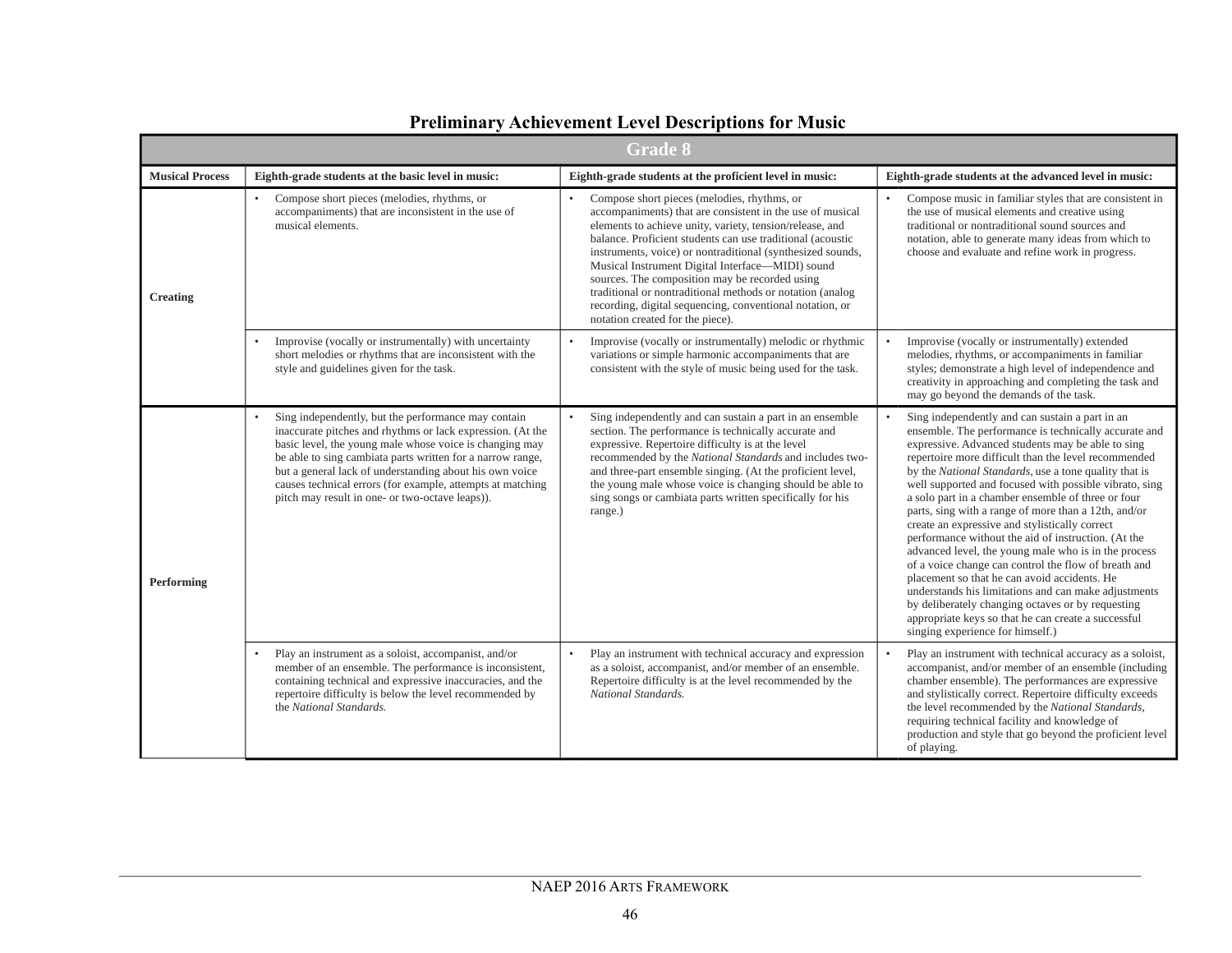| <b>Grade 8 (continued)</b> |                                                                                                                                                                                                                                                                                                                                                                                                                                                                                                                    |                                                                                                                                                                                                                                                                                                                                                                                                                                                                                                                                                                                      |                                                                                                                                                                                                                                                                                                                                                                                                                                                                                                                                                                                                                                                                                                                                                                                                                                          |
|----------------------------|--------------------------------------------------------------------------------------------------------------------------------------------------------------------------------------------------------------------------------------------------------------------------------------------------------------------------------------------------------------------------------------------------------------------------------------------------------------------------------------------------------------------|--------------------------------------------------------------------------------------------------------------------------------------------------------------------------------------------------------------------------------------------------------------------------------------------------------------------------------------------------------------------------------------------------------------------------------------------------------------------------------------------------------------------------------------------------------------------------------------|------------------------------------------------------------------------------------------------------------------------------------------------------------------------------------------------------------------------------------------------------------------------------------------------------------------------------------------------------------------------------------------------------------------------------------------------------------------------------------------------------------------------------------------------------------------------------------------------------------------------------------------------------------------------------------------------------------------------------------------------------------------------------------------------------------------------------------------|
| <b>Musical Process</b>     | Eighth-grade students at the basic level in music:                                                                                                                                                                                                                                                                                                                                                                                                                                                                 | Eighth-grade students at the proficient level in music:                                                                                                                                                                                                                                                                                                                                                                                                                                                                                                                              | Eighth-grade students at the advanced level in music:                                                                                                                                                                                                                                                                                                                                                                                                                                                                                                                                                                                                                                                                                                                                                                                    |
|                            | Read notation with difficulty and require practice to be<br>able to perform simple melodies or rhythms that may<br>contain technical and expressive inaccuracies.                                                                                                                                                                                                                                                                                                                                                  | Read notation sufficiently to perform simple melodies or<br>rhythms accurately after practice. The repertoire is at the<br>level recommended by the National Standards and should<br>include whole, half, quarter, eighth, sixteenth, and dotted<br>notes; corresponding rests; and pitch notation in both treble<br>and bass clef. Proficient students should be familiar with<br>basic symbols for dynamics, meter, tempo, and<br>articulation, and expressive symbols (for example, p, f,<br>cresc.) and should be able to use standard notation to<br>record musical ideas.      | Read notation quickly, sufficiently, and accurately to be<br>able to perform simple melodies at sight; read music<br>accurately and expressively after practice that is more<br>difficult than the level recommended by the National<br>Standards. Students can record musical ideas correctly<br>using notation.                                                                                                                                                                                                                                                                                                                                                                                                                                                                                                                        |
| <b>Responding</b>          | When listening to music, can identify simple forms (for<br>example, ABA and rondo) and can identify some Western<br>music by historical periods and genre, but have insufficient<br>knowledge of musical terminology to discuss style. Basic<br>students can identify some styles of folk, popular, and non-<br>Western music; make "same" and "different" distinctions<br>about the geographic origins of non-Western music; and<br>recognize and name some instruments used in Western and<br>non-Western music. | When listening to music, can identify and discuss<br>commonly used musical forms (for example, theme and<br>variations, fugues) and can identify some Western music<br>by historical periods with sufficient knowledge of musical<br>terminology to support responses. Proficient students<br>identify and describe stylistic elements heard in folk,<br>popular, and non-Western music; identify some non-<br>Western music by country; recognize most instruments of<br>the band and orchestra; and identify other instruments<br>unique to folk, popular, and non-Western styles. | When listening to music, can identify, compare, and<br>contrast elements of complex musical forms (for<br>example, sonata-allegro, fugue); able to predict certain<br>events in music such as phrase lengths or direction of<br>resolutions in cadences, as well as genre and style of<br>unfamiliar music; and have a working vocabulary of<br>musical terminology for discussing the expressive<br>qualities of various styles of Western music, from<br>Renaissance to contemporary. Advanced students<br>identify and describe musical elements heard in a wide<br>variety of folk, popular, and non-Western music styles;<br>classify some non-Western music by country and<br>genre; recognize and classify instruments of the band<br>and orchestra; and identify instruments unique to folk,<br>popular, and non-Western styles. |
|                            | Evaluate compositions or performances with limited<br>$\bullet$<br>insight or use of musical vocabulary. Basic students can<br>identify technical problems in performances, but responses<br>are limited to common musical terms (for example, fast,<br>slow, loud, soft).                                                                                                                                                                                                                                         | Evaluate the quality of compositions or performances and<br>use a basic musical vocabulary to defend response, use<br>self-evaluation to improve successive performances.                                                                                                                                                                                                                                                                                                                                                                                                            | Can compare and contrast the quality of compositions<br>and performances using specific musical terms to<br>describe technical and expressive elements of music<br>and their relationship to the style of music being<br>played. As performers, advanced students use critical<br>analysis and independent study to improve successive<br>performances.                                                                                                                                                                                                                                                                                                                                                                                                                                                                                  |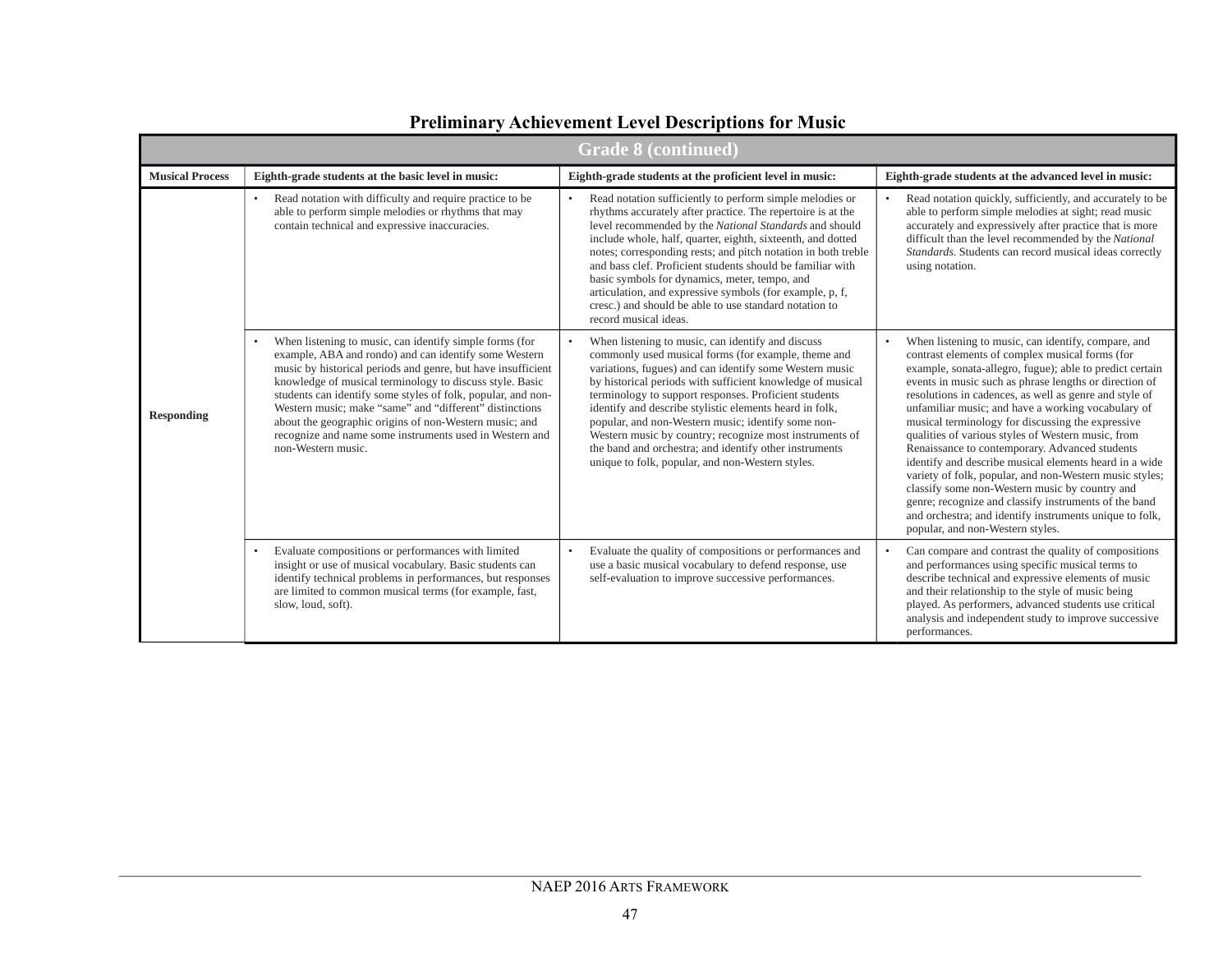| <b>Grade 12</b>        |                                                                                                                                                                                                                                                                            |                                                                                                                                                                                                                                                                                                                                                  |                                                                                                                                                                                                                                                                                                                                                                                                                                                                                  |  |
|------------------------|----------------------------------------------------------------------------------------------------------------------------------------------------------------------------------------------------------------------------------------------------------------------------|--------------------------------------------------------------------------------------------------------------------------------------------------------------------------------------------------------------------------------------------------------------------------------------------------------------------------------------------------|----------------------------------------------------------------------------------------------------------------------------------------------------------------------------------------------------------------------------------------------------------------------------------------------------------------------------------------------------------------------------------------------------------------------------------------------------------------------------------|--|
| <b>Musical Process</b> | Twelfth-grade students at the basic level in music:                                                                                                                                                                                                                        | Twelfth-grade students at the proficient level in music:                                                                                                                                                                                                                                                                                         | Twelfth-grade students at the advanced level in music:                                                                                                                                                                                                                                                                                                                                                                                                                           |  |
| <b>Creating</b>        | Compose original pieces, but the results are fragmented<br>and lack unity. Basic students can compose only for media<br>close to their own performing instrument or voice.                                                                                                 | Compose original pieces that are consistent in the use of<br>musical elements using traditional or nontraditional media<br>and/or notation, arrange simple pieces with or without<br>accompaniment based on knowledge of vocal and/or<br>instrumental ranges and style, demonstrate creative use of<br>expressive elements.                      | Compose complex works that show consistency,<br>creativity, expression, and a high level of technical<br>skill; generate many original ideas, selecting and<br>refining as they work; and may be able to orchestrate<br>pieces for several instruments or arrange for several<br>voices.                                                                                                                                                                                         |  |
|                        | Improvise (vocally or instrumentally) melodies or rhythms<br>within limited sets of pitches, rhythms, and styles.                                                                                                                                                          | Improvise original pieces, variations, and harmonic<br>accompaniments that are consistent with the style used for<br>the task.                                                                                                                                                                                                                   | Improvise stylistically and expressively in a variety of<br>styles; improvise in one or more favored styles with a<br>high level of creativity, expression, and confidence.                                                                                                                                                                                                                                                                                                      |  |
| Performing             | Sing independently, but the performance may be<br>technically or expressively inconsistent.                                                                                                                                                                                | Sing independently and can sustain their own part in an<br>ensemble section. The performance is technically accurate<br>and expressive. Repertoire difficulty is at the level<br>recommended by the National Standards and includes<br>four-part harmony with or without accompaniment.                                                          | Sing independently and can sustain a solo part in a<br>chamber ensemble of four or more parts. The<br>performance is technically and stylistically accurate<br>and expressive. Advanced singers should be able to<br>sing repertoire that exceeds the difficulty level<br>recommended by the National Standards and produce a<br>tone quality that is strong, vibrant, and stylistically<br>correct.                                                                             |  |
|                        | Play an instrument as a soloist, accompanist, and/or<br>member of an ensemble. The performance may be<br>inconsistent, containing technical and expressive<br>inaccuracies, and the repertoire difficulty may be below<br>the level recommended by the National Standards. | Play an instrument with technical accuracy as a soloist,<br>accompanist, and/or member of an ensemble (including<br>chamber ensemble). Performances are expressive and<br>stylistically correct. Repertoire difficulty is at the level<br>recommended by the National Standards and includes<br>four-part harmony with or without accompaniment. | Play an instrument with technical accuracy as a soloist,<br>accompanist, and/or member of an ensemble (including<br>chamber ensemble). Advanced students play with<br>technical facility, expression, range, and tone quality<br>needed to accurately perform musical works that<br>exceed the level of difficulty recommended by the<br>National Standards.                                                                                                                     |  |
|                        | Read notation sufficiently to perform easy selections<br>somewhat accurately after practice and describe how<br>musical elements are used in a given score of one or two<br>staves, use standard notation to read simple melodies and<br>rhythms.                          | Sight-read music accurately and expressively at the level of<br>difficulty recommended by the National Standards.<br>Proficient students read notation sufficiently to describe<br>how the elements of music are used in a given score of up<br>to four staves. Students use standard notation to record<br>musical ideas.                       | Read notation of technically difficult literature and<br>accurately incorporate expressive symbols and stylistic<br>qualities in performance and can sight-read music at a<br>difficulty level recommended by the National<br>Standards, read a full instrumental or vocal score and<br>accurately describe how the elements of music are<br>used, use standard notation to record musical ideas, and<br>interpret nonstandard notation used by some 20th-<br>century composers. |  |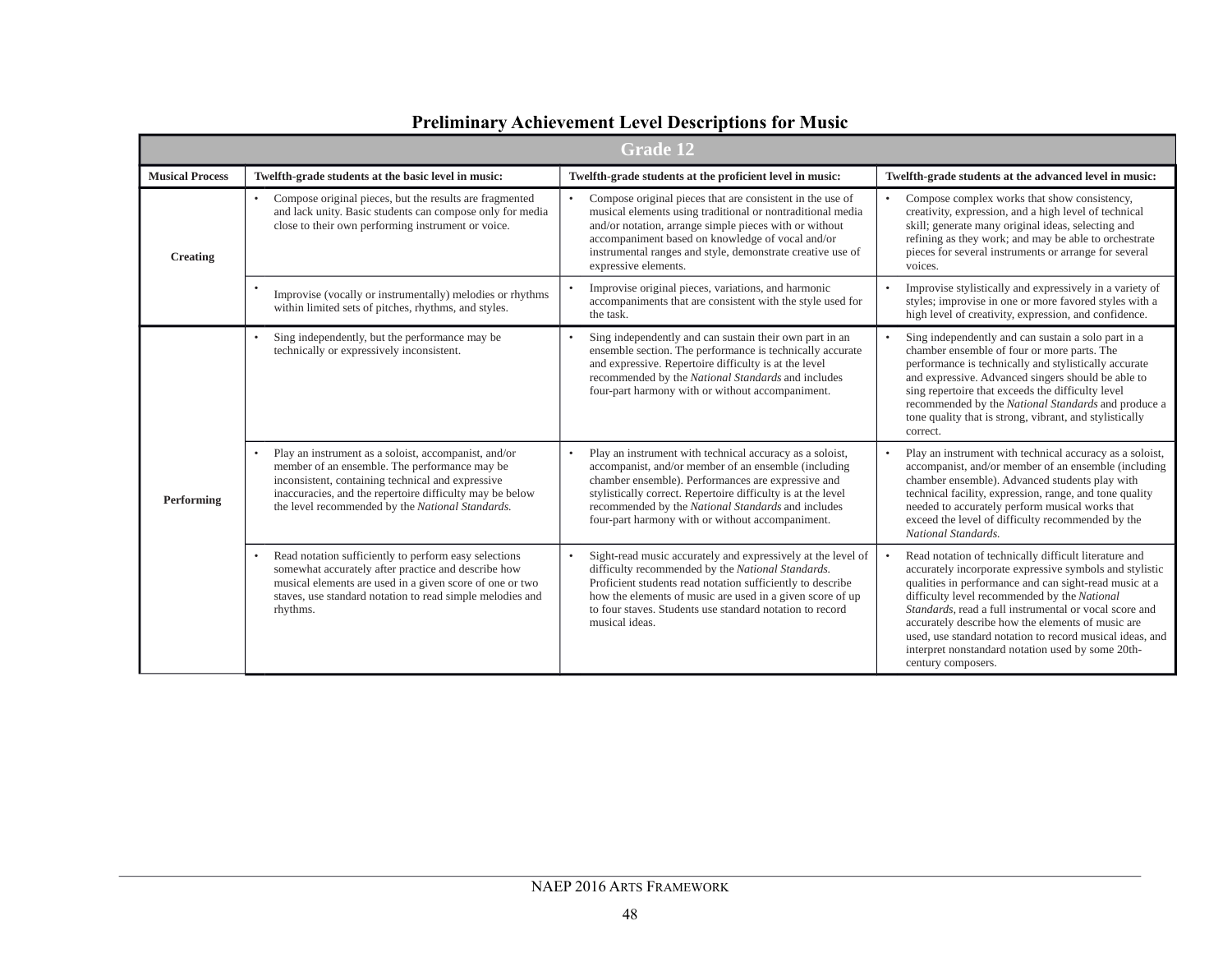| <b>Grade 12 (continued)</b> |                                                                                                                                                                                                                                                                                                                                                                                                                                                                                                                                                                                                                               |                                                                                                                                                                                                                                                                                                                                                                                                                                                                                                                                                                                                                                                                                                                                  |                                                                                                                                                                                                                                                                                                                                                                                                                                                                                                                                                                                                                                                                                                                                                                                                                                                                                                                                                                                                                                                                                                                                                                       |  |
|-----------------------------|-------------------------------------------------------------------------------------------------------------------------------------------------------------------------------------------------------------------------------------------------------------------------------------------------------------------------------------------------------------------------------------------------------------------------------------------------------------------------------------------------------------------------------------------------------------------------------------------------------------------------------|----------------------------------------------------------------------------------------------------------------------------------------------------------------------------------------------------------------------------------------------------------------------------------------------------------------------------------------------------------------------------------------------------------------------------------------------------------------------------------------------------------------------------------------------------------------------------------------------------------------------------------------------------------------------------------------------------------------------------------|-----------------------------------------------------------------------------------------------------------------------------------------------------------------------------------------------------------------------------------------------------------------------------------------------------------------------------------------------------------------------------------------------------------------------------------------------------------------------------------------------------------------------------------------------------------------------------------------------------------------------------------------------------------------------------------------------------------------------------------------------------------------------------------------------------------------------------------------------------------------------------------------------------------------------------------------------------------------------------------------------------------------------------------------------------------------------------------------------------------------------------------------------------------------------|--|
| <b>Musical Process</b>      | Twelfth-grade students at the basic level in music:                                                                                                                                                                                                                                                                                                                                                                                                                                                                                                                                                                           | Twelfth-grade students at the proficient level in music:                                                                                                                                                                                                                                                                                                                                                                                                                                                                                                                                                                                                                                                                         | Twelfth-grade students at the advanced level in music:                                                                                                                                                                                                                                                                                                                                                                                                                                                                                                                                                                                                                                                                                                                                                                                                                                                                                                                                                                                                                                                                                                                |  |
| <b>Responding</b>           | When listening to music, can identify musical forms (for<br>$\bullet$<br>example, theme and variations, symphony), can identify<br>some Western music by historical periods, and have some<br>knowledge of musical terminology to support responses.<br>Basic students can identify some styles of folk, popular,<br>and non-Western music, making some distinctions about<br>the geographical origins of non-Western examples, and<br>can recognize most instruments of the symphony<br>orchestra. Basic students may be able to identify other<br>instruments unique to Western, folk, popular, and non-<br>Western styles. | When listening to music, can identify and discuss elements<br>of extended musical forms (for example, concerto, opera),<br>can identify Western music by historical periods and have<br>sufficient knowledge of musical terminology to support<br>responses, can accurately predict styles or genres of<br>unfamiliar music. Proficient students are able to describe<br>stylistic elements heard in folk, popular, and non-Western<br>music; identify some non-Western music by country;<br>recognize instruments of the band and orchestra; and<br>identify many other instruments unique to folk, popular,<br>and non-Western styles. Students can discuss acoustical<br>characteristics of different classes of instruments. | When listening to music, can identify, compare, and<br>contrast elements of complex musical forms (for<br>example, oratorio, sonata-allegro form); have an<br>extensive vocabulary for identifying and discussing the<br>elements and the expressive qualities of various styles<br>and periods of Western music, from Medieval through<br>contemporary; can make predictions about genre, style,<br>and composers of music that is being heard for the first<br>time; can identify and describe musical elements heard<br>in a wide variety of folk, popular, and non-Western<br>music styles; can classify non-Western music by<br>country and genre and may know one or more of these<br>styles in-depth; are able to recognize, name, and<br>classify instruments of the symphony orchestra;<br>identify a wide variety of instruments unique to folk,<br>popular, and non-Western styles; and discuss acoustical<br>characteristics of different classes of instruments as<br>well as synthesized sound. Advanced students can<br>evaluate the aesthetic qualities of music and can<br>explain the musical processes that the composer uses to<br>evoke feeling. |  |
|                             | Evaluate compositions or performances and use a basic<br>musical vocabulary. Basic students can evaluate technical<br>aspects of performances, but may lack sufficient<br>knowledge to judge stylistic qualities.                                                                                                                                                                                                                                                                                                                                                                                                             | Compare and contrast the quality of compositions or<br>performances, use a basic musical vocabulary to describe<br>the elements of music (pitch, rhythm, tempo,<br>instrumentation, ensemble). Proficient students use a<br>process of self-evaluation to improve successive<br>performances.                                                                                                                                                                                                                                                                                                                                                                                                                                    | Compare and contrast the quality of compositions and<br>performances using specific musical terms to describe<br>technical and expressive elements of music and their<br>relationship to the style of music being played; can<br>offer suggestions to improve performances; and as<br>performers, use critical analysis and research to<br>improve successive performances.                                                                                                                                                                                                                                                                                                                                                                                                                                                                                                                                                                                                                                                                                                                                                                                           |  |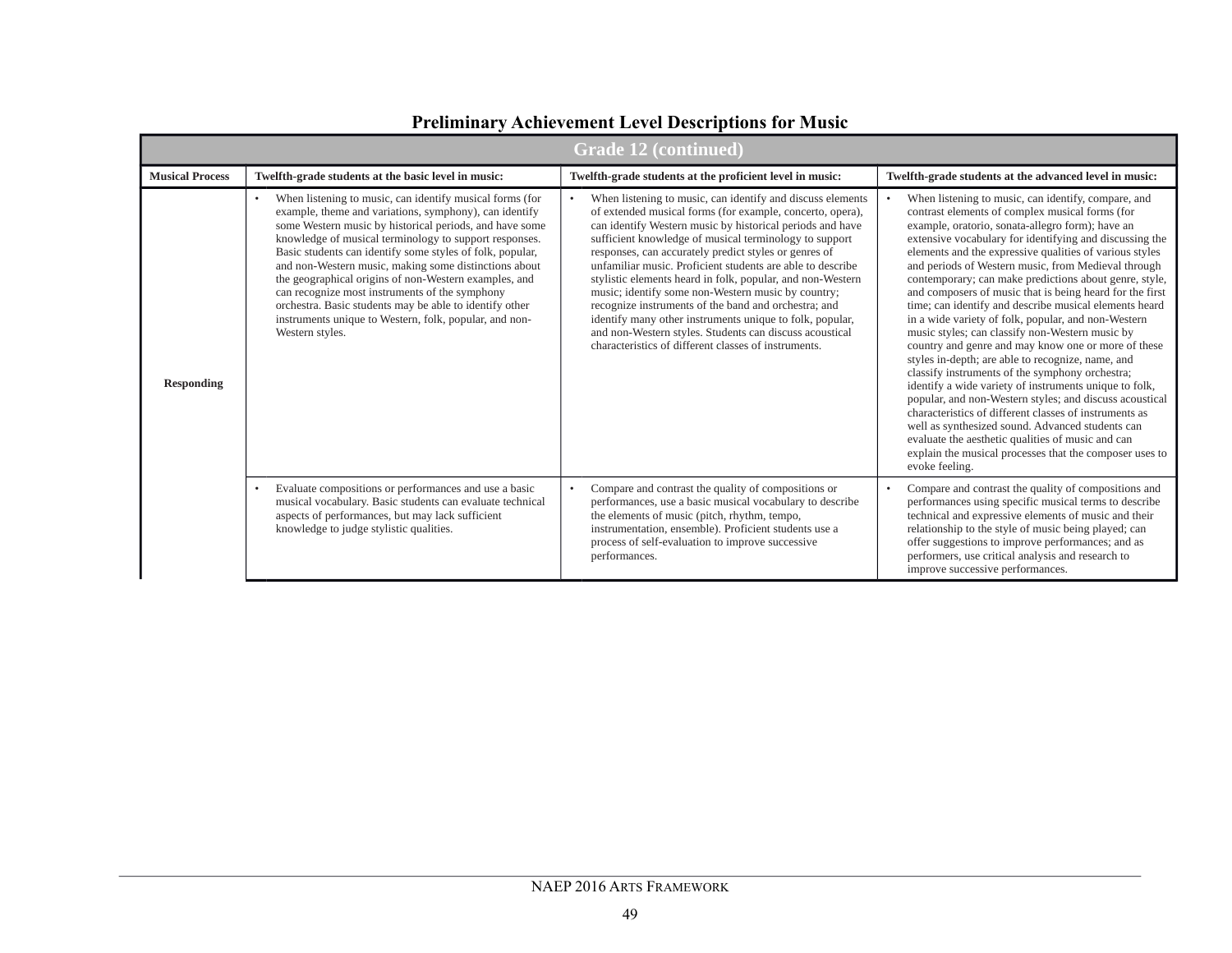NAEP uses the following descriptions as expectations for student achievement:

- **Basic** denotes partial mastery of the content but performance that is only adequate for work at the three grade levels.
- **Proficient** represents solid academic performance and competency over challenging subject matter, as suggested in the *National Standards for Arts Education.*
- **Advanced** performance on this assessment represents superior performance.

At grade 4, students are not as willing to "fall into dramatic play" as they are up to age 8. Students need to be motivated and challenged to participate. They are interested in dealing with adult problems and often insist on bringing realistic details to their work. They prefer to work in groups of their own gender. Most performance work at this level is informal production. Students are making critical and creative choices in all aspects of the creating and performing processes.

| <b>Grade 4</b>                     |                                                                                                                                                                                 |                                                                                                                                                                                                                                                                                                                |                                                                                                                                                                                                                                                                                                         |
|------------------------------------|---------------------------------------------------------------------------------------------------------------------------------------------------------------------------------|----------------------------------------------------------------------------------------------------------------------------------------------------------------------------------------------------------------------------------------------------------------------------------------------------------------|---------------------------------------------------------------------------------------------------------------------------------------------------------------------------------------------------------------------------------------------------------------------------------------------------------|
| <b>Theatre</b><br><b>Processes</b> | Fourth-grade students at the basic level in theatre:                                                                                                                            | Fourth-grade students at the proficient level in theatre:                                                                                                                                                                                                                                                      | Fourth-grade students at the advanced level in theatre:                                                                                                                                                                                                                                                 |
| Creating/<br>Performing            | Collaborate to develop scripts and scenarios and to<br>$\bullet$<br>improvise dialogue in which they describe one of the<br>following: characters, environments, or situations. | Collaborate to develop scripts and scenarios in which they<br>describe characters, environments, and situations; and<br>improvise dialogue to tell a story.                                                                                                                                                    | Collaborate to develop scripts and scenarios in which<br>they describe characters, environments, and situations;<br>improvise dialogue to tell a story with a clear<br>beginning, middle, and end.                                                                                                      |
|                                    | Develop characters and assume roles using some<br>movement and vocal expression.                                                                                                | Develop characters using variations of movement and<br>vocal expression, assume roles that exhibit concentration,<br>and contribute to the action of the dramatization.                                                                                                                                        | Develop characters using variations of movement and<br>vocal expression; assume roles that exhibit<br>concentration, focus, and commitment; and contribute<br>to the action of the dramatization.                                                                                                       |
|                                    | Use some of the design choices the group has made, and<br>remain within the playing space during the dramatic play.                                                             | Make design choices that reflect environments that<br>communicate locale and mood using visual and aural<br>elements, and collaborate to establish playing spaces by<br>safely organizing available materials to suggest some the<br>following: scenery, properties, lighting, sound, costumes,<br>and makeup. | Make design choices that reflect environments that<br>communicate locale and mood using visual and aural<br>elements, and collaborate to establish playing spaces<br>by safely organizing available and imagined materials<br>to suggest scenery, properties, lighting, sound,<br>costumes, and makeup. |
|                                    | Participate in the improvisations as a way of organizing<br>their classroom dramatizations.                                                                                     | Collaboratively plan improvisations as a way of organizing<br>their classroom dramatizations.                                                                                                                                                                                                                  | Collaboratively plan improvisations as a way of<br>organizing their classroom dramatizations, taking a<br>leadership role.                                                                                                                                                                              |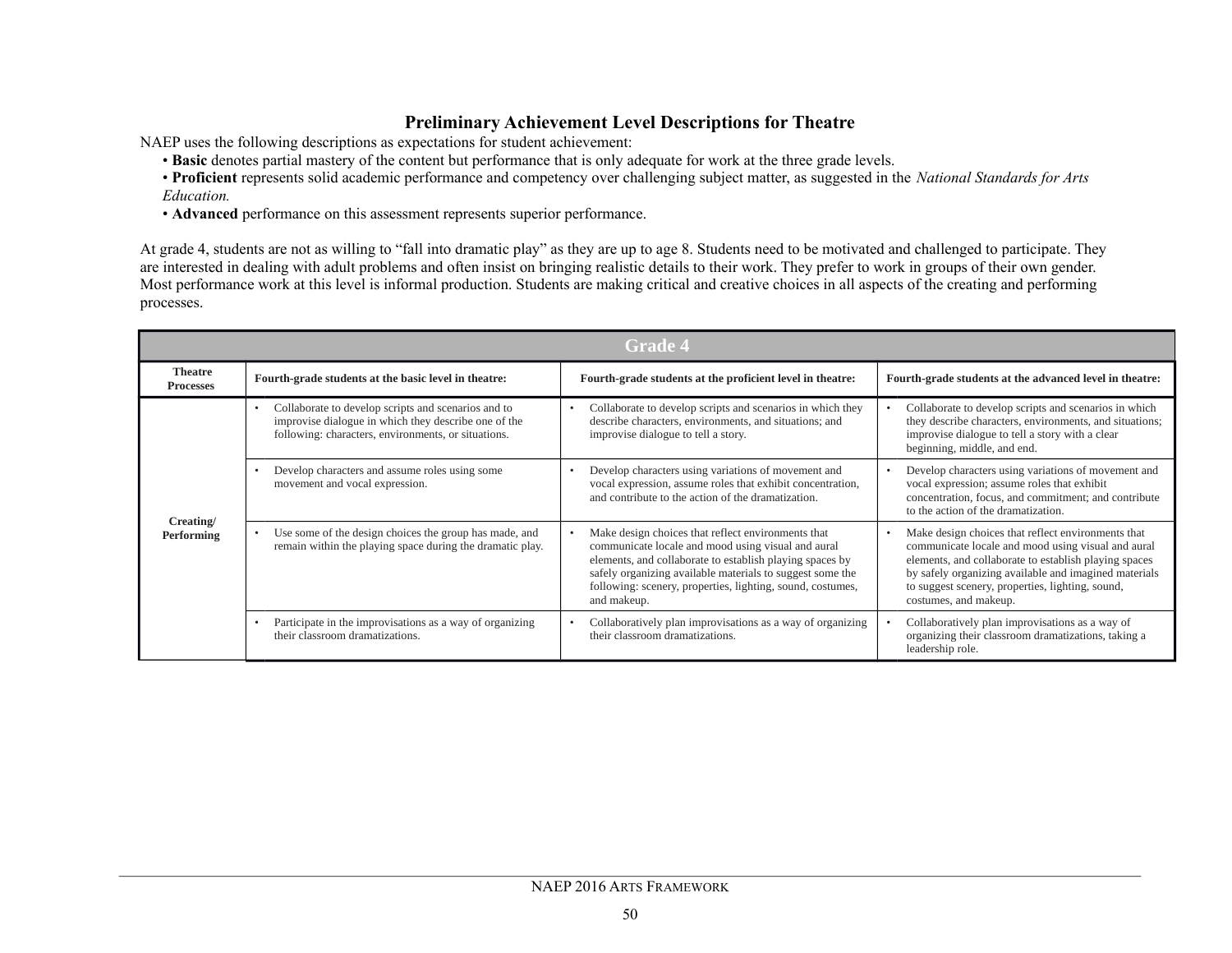| <b>Grade 4 (continued)</b>         |                                                                                                                                                                             |                                                                                                                                                                                                                                                                        |                                                                                                                                                                                                                                                                                                                                                                                                               |  |
|------------------------------------|-----------------------------------------------------------------------------------------------------------------------------------------------------------------------------|------------------------------------------------------------------------------------------------------------------------------------------------------------------------------------------------------------------------------------------------------------------------|---------------------------------------------------------------------------------------------------------------------------------------------------------------------------------------------------------------------------------------------------------------------------------------------------------------------------------------------------------------------------------------------------------------|--|
| <b>Theatre</b><br><b>Processes</b> | Fourth-grade students at the basic level in theatre:                                                                                                                        | Fourth-grade students at the proficient level in theatre:                                                                                                                                                                                                              | Fourth-grade students at the advanced level in theatre:                                                                                                                                                                                                                                                                                                                                                       |  |
| <b>Responding</b>                  | Describe artistic choices in their own dramatic work,<br>$\bullet$<br>identifying elements of classroom dramatizations they<br>chose in their creative and performing work. | Describe and analyze artistic choices in their own dramatic<br>work, identifying and describing elements of classroom<br>dramatizations; provide rationales for personal choices in<br>their creative and performing work; and constructively<br>suggest alternatives. | Describe and analyze artistic choices in their own<br>dramatic work, identifying and describing elements of<br>classroom dramatizations; provide rationales for personal<br>choices in their creative and performing work; and<br>constructively suggest alternatives for dramatizing roles,<br>arranging environments, and developing situations along<br>with means of improving the collaborative process. |  |
|                                    | Describe some elements and effects of theatre, film, and<br>٠<br>television.                                                                                                | Describe and compare various elements and effects of<br>theatre to film and television.                                                                                                                                                                                | Describe and compare various elements and effects of<br>theatre to film and television, and provide rationale for<br>those they felt were most effective.                                                                                                                                                                                                                                                     |  |
|                                    | Place work in personal and social contexts by identifying<br>$\bullet$<br>similar characters and situations in theatre, film, and<br>television.                            | Place work in personal, social, and cultural contexts by<br>identifying and comparing similar characters and situations<br>in theatre, film, and television.                                                                                                           | Place work in personal, social, historical, and cultural<br>contexts by identifying and comparing similar characters,<br>situations, and themes in theatre, film, and television.                                                                                                                                                                                                                             |  |
|                                    | State personal preferences, as an audience, for entire<br>$\bullet$<br>performances and for certain parts of them.                                                          | Evaluate performances as an audience, articulating<br>emotional responses to dramatic performances; state<br>personal preferences for entire performances and for<br>certain parts of them.                                                                            | Evaluate performances as an audience, articulating<br>emotional responses to dramatic performances; state<br>personal preferences for entire performances and for<br>certain parts of them; and provide reasons for their<br>preferences.                                                                                                                                                                     |  |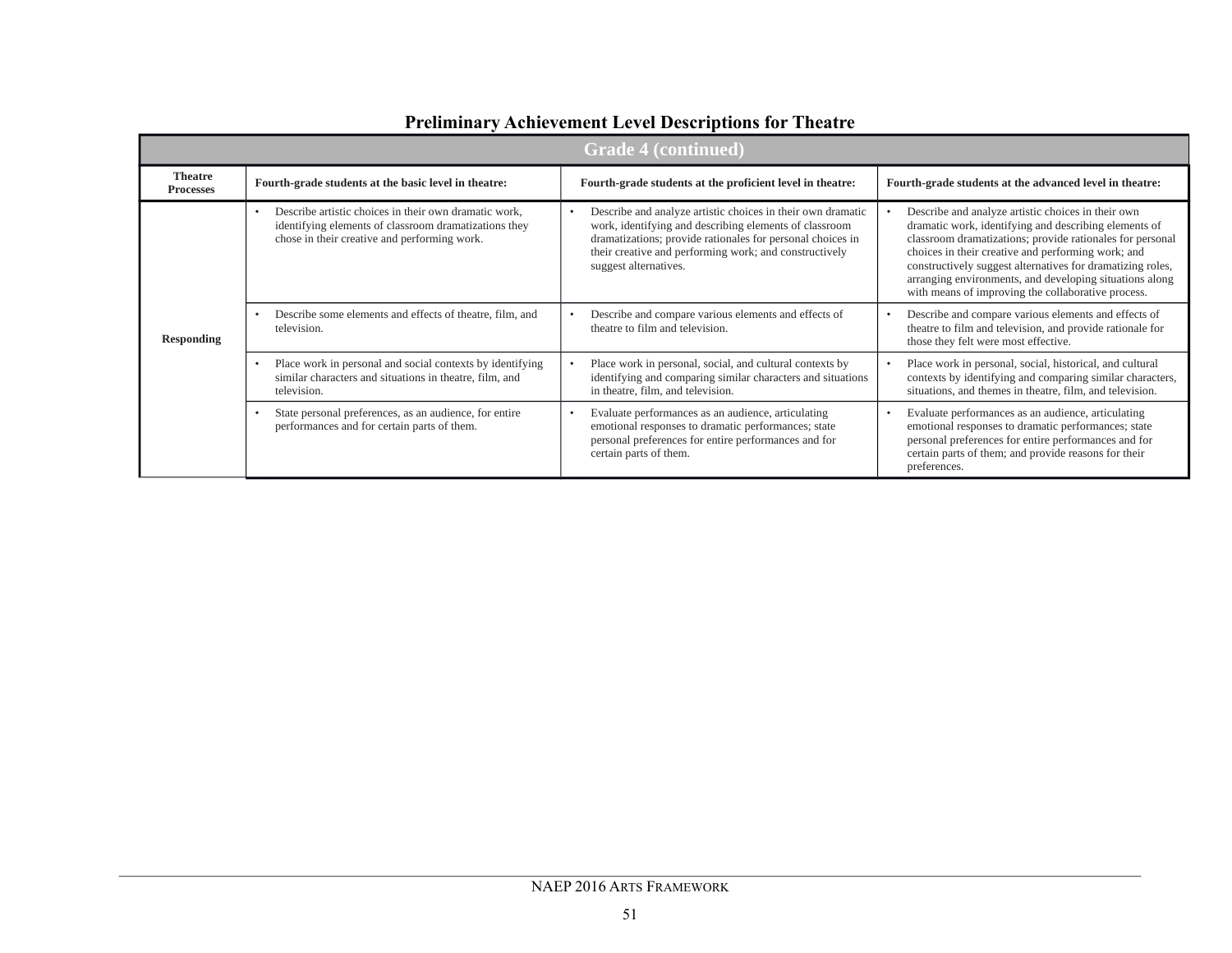Eighth-grade students are sometimes inhibited by their physical growth and development. They may hide or flaunt their changing voices or bodies. A shyness may develop when there was none before. They may be very interested in the opposite sex but refuse to play or have any relationship with someone they either admire or do not like. These changes may make it seem as though students are taking a step backward from where they were at earlier stages; however, the stage is natural and the students must not be judged negatively in assessing achievement relating to these aspects.

| <b>Grade 8</b>                 |                                                                                                                                                                                                                                                         |                                                                                                                                                                                                                                                                                                                |                                                                                                                                                                                                                                                                                                                |
|--------------------------------|---------------------------------------------------------------------------------------------------------------------------------------------------------------------------------------------------------------------------------------------------------|----------------------------------------------------------------------------------------------------------------------------------------------------------------------------------------------------------------------------------------------------------------------------------------------------------------|----------------------------------------------------------------------------------------------------------------------------------------------------------------------------------------------------------------------------------------------------------------------------------------------------------------|
| <b>Theatre Processes</b>       | Eighth-grade students at the basic level in theatre:                                                                                                                                                                                                    | Eighth-grade students at the proficient level in theatre:                                                                                                                                                                                                                                                      | Eighth-grade students at the advanced level in theatre:                                                                                                                                                                                                                                                        |
|                                | Individually and in groups, develop scripts and scenarios<br>from adaptations of storylines or create original work that<br>includes simple characters, environments, and actions.                                                                      | Individually and in groups, develop scripts and scenarios<br>from adaptations of storylines or create original work that<br>includes characters, environments, and actions that create<br>tension and suspense.                                                                                                | Individually and in groups, develop scripts and<br>scenarios from adaptations of storylines or create<br>original work that includes characters, environments,<br>and actions that create tension, suspense, and<br>resolution in a coherent and well-formed scene that is<br>compelling, focused, and unique. |
| Creating/<br><b>Performing</b> | Develop characters that suggest artistic choices through<br>limited script analysis and the rehearsal process,<br>demonstrating some acting skills.                                                                                                     | Develop characters that suggest artistic choices through<br>script analysis and the rehearsal process, demonstrating<br>acting skills, working in an ensemble, and interacting as<br>invented characters.                                                                                                      | Develop characters that suggest artistic choices<br>through script analysis and the rehearsal process,<br>demonstrating acting skills, working in an ensemble,<br>and interacting as invented characters; and demonstrate<br>and maintain believability and emotional authenticity<br>of invented characters.  |
|                                | Make designs to communicate locale, understand the use<br>of a few technical theatre elements, and work<br>collaboratively to select and create some elements of<br>scenery and properties to signify environment and<br>costumes to suggest character. | Make designs to communicate locale and mood;<br>understand the use of the most technical theatre elements;<br>and work collaboratively and safely to select and create<br>some elements of scenery, properties, lighting, and sound<br>to signify environment and costumes and makeup to<br>suggest character. | Make designs to communicate locale, mood, and<br>theme; understand the use of technical theatre<br>elements; and work collaboratively and safely to select<br>and create some elements of scenery, properties,<br>lighting, and sound to signify environment and<br>costumes and makeup to suggest character.  |
|                                | Direct by interpreting dramatic texts and rehearsing<br>improvised and scripted scenes.                                                                                                                                                                 | Direct by interpreting dramatic texts and rehearsing<br>$\bullet$<br>improvised and scripted scenes demonstrating social and<br>consensus skills.                                                                                                                                                              | Direct by interpreting dramatic texts and leading<br>groups in planning and rehearsing improvised and<br>scripted scenes demonstrating social and consensus<br>skills.                                                                                                                                         |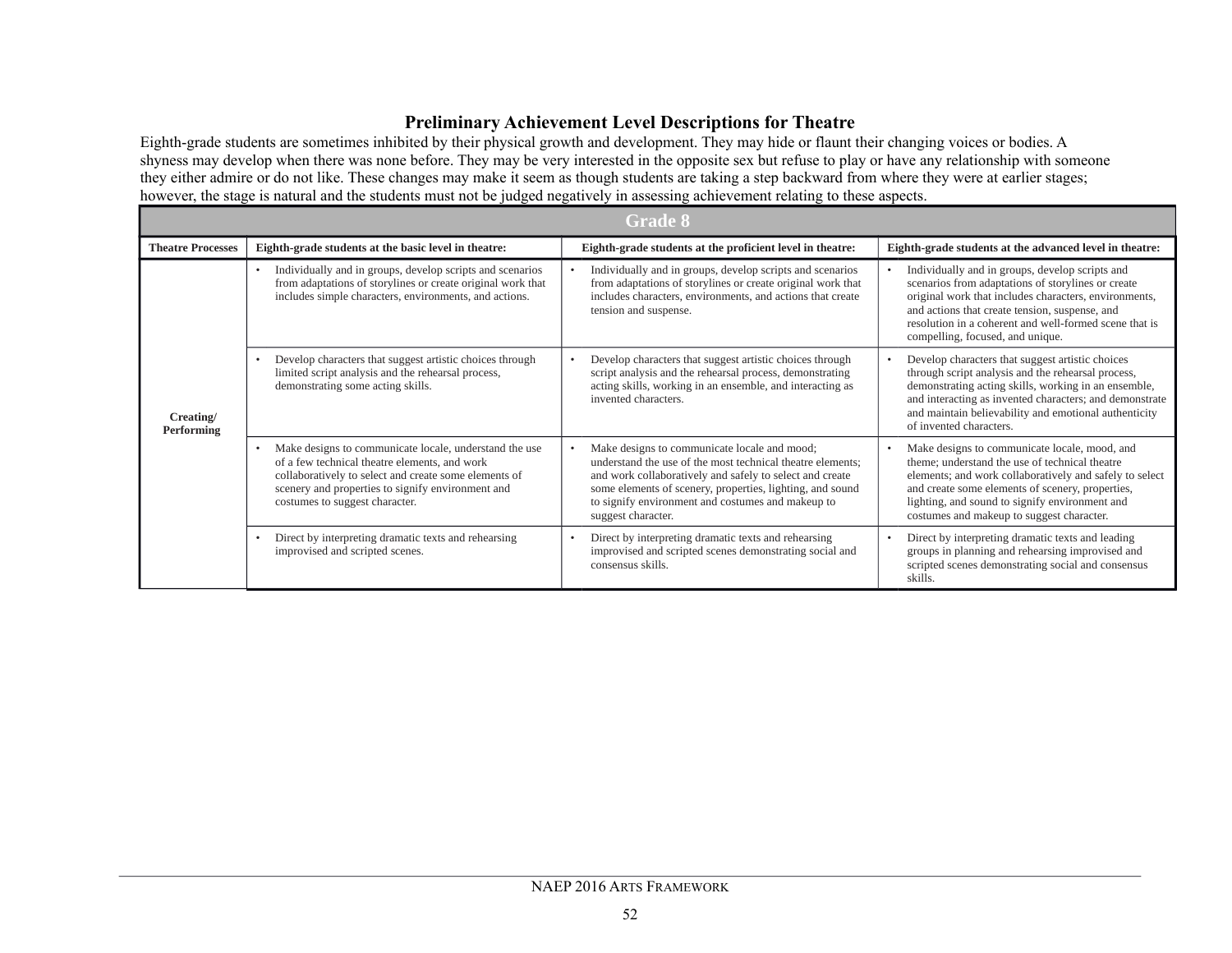| <b>Grade 8 (continued)</b>         |                                                                                                                                                                                                                                                                                                                                                                                   |                                                                                                                                                                                                                                                                                                                                                                                                                                       |                                                                                                                                                                                                                                                                                                                                                                                                                                                                                                                                                       |
|------------------------------------|-----------------------------------------------------------------------------------------------------------------------------------------------------------------------------------------------------------------------------------------------------------------------------------------------------------------------------------------------------------------------------------|---------------------------------------------------------------------------------------------------------------------------------------------------------------------------------------------------------------------------------------------------------------------------------------------------------------------------------------------------------------------------------------------------------------------------------------|-------------------------------------------------------------------------------------------------------------------------------------------------------------------------------------------------------------------------------------------------------------------------------------------------------------------------------------------------------------------------------------------------------------------------------------------------------------------------------------------------------------------------------------------------------|
| <b>Theatre</b><br><b>Processes</b> | Eighth-grade students at the basic level in theatre:                                                                                                                                                                                                                                                                                                                              | Eighth-grade students at the proficient level in theatre:                                                                                                                                                                                                                                                                                                                                                                             | Eighth-grade students at the advanced level in theatre:                                                                                                                                                                                                                                                                                                                                                                                                                                                                                               |
| <b>Responding</b>                  | Describe their artistic choices and construct meaning,<br>describing the perceived effectiveness of their<br>contributions to developing improvised and scripted<br>scenes.                                                                                                                                                                                                       | Describe and analyze their artistic choices and construct<br>meaning, articulating those meanings and describing the<br>perceived effectiveness of their contributions to<br>developing improvised and scripted scenes.                                                                                                                                                                                                               | Describe and analyze their artistic choices and<br>construct meaning, articulating those meanings and<br>describing the perceived effectiveness of their<br>contributions to the collaborative process of developing<br>improvised and scripted scenes.                                                                                                                                                                                                                                                                                               |
|                                    | Describe archetypal characters and situations in dramas<br>from and about various historical periods; define the<br>elements of film (composition, movement, sound, and<br>editing); and describe characteristics of characters,<br>environments, and actions in theatre, musical theatre, film,<br>and television.                                                               | Describe and compare archetypal characters and situations<br>in dramas from and about various genres and historical<br>periods; identify the elements of film (composition,<br>movement, sound, and editing); and describe<br>characteristics and compare the presentations of<br>characters, environments, and actions in theatre, musical<br>theatre, film, and television.                                                         | Describe and compare archetypal characters and<br>situations in dramas from and about various artistic<br>styles, genres, and historical periods; identify the<br>elements of film (composition, movement, sound, and<br>editing) and explain how these elements are integral to<br>the content of the work; and describe characteristics<br>and compare the presentations of characters,<br>environments, and actions in theatre, musical theatre,<br>film, and television, recognizing the special relationship<br>between audience and performers. |
|                                    | Place work in personal and social contexts by analyzing<br>the social impact of dramatic events in their lives, in the<br>community, and in other cultures; and explain how culture<br>affects the content of dramatic performances and how<br>social concepts such as cooperation, communication, self-<br>esteem, risk taking, and sympathy apply in theatre and<br>daily life. | Place work in personal, social, and cultural contexts by<br>analyzing the emotional and social impacts of dramatic<br>events in their lives, in the community, and in other<br>cultures; and explain how culture affects the content of<br>dramatic performances and how social concepts such as<br>cooperation, communication, collaboration, self-esteem,<br>risk taking, sympathy, and empathy apply in theatre and<br>daily life. | Place work in personal, social, historical, and cultural<br>contexts by analyzing the emotional and social impacts<br>of dramatic events in their lives, in the community, and<br>in other cultures; and explain how culture affects the<br>content and production values of dramatic<br>performances and how social concepts such as<br>cooperation, communication, collaboration, self-<br>esteem, risk taking, sympathy, and empathy apply in<br>theatre and daily life.                                                                           |
|                                    | Evaluate performances as audience by using articulated<br>criteria to describe the perceived effectiveness of artistic<br>choices found in dramatic performances.                                                                                                                                                                                                                 | Evaluate performances as audience by using articulated<br>criteria to describe and analyze the perceived effectiveness<br>of artistic choices found in dramatic performances.                                                                                                                                                                                                                                                         | Evaluate performances as audience by using articulated<br>criteria to describe, analyze, and constructively evaluate<br>the perceived effectiveness of artistic choices found in<br>dramatic performances.                                                                                                                                                                                                                                                                                                                                            |
|                                    | Identify a few exemplary artists and works of theatre, film,<br>and television.                                                                                                                                                                                                                                                                                                   | Identify some exemplary artists and works of theatre, film,<br>and television.                                                                                                                                                                                                                                                                                                                                                        | Identify some exemplary artists and works of theatre,<br>film, and television; explain why they are considered<br>exemplary.                                                                                                                                                                                                                                                                                                                                                                                                                          |
|                                    | Describe the effect of publicity on audience response to<br>dramatic performances.                                                                                                                                                                                                                                                                                                | Describe and analyze the effect of publicity, study guides,<br>and programs on audience response to dramatic<br>performances.                                                                                                                                                                                                                                                                                                         | Describe and analyze the effect of publicity, study<br>guides, programs, and physical environments on<br>audience response to dramatic performances.                                                                                                                                                                                                                                                                                                                                                                                                  |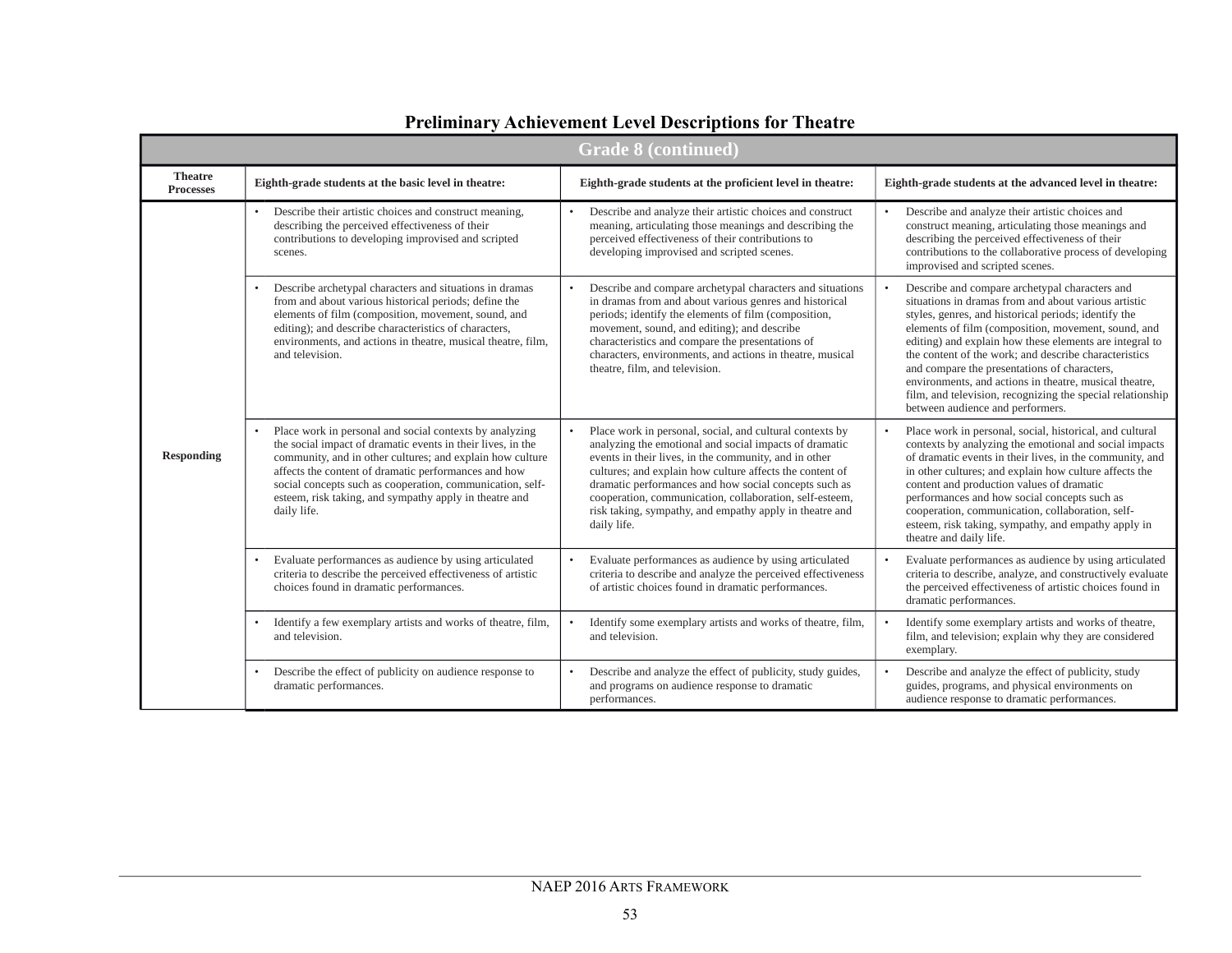Twelfth-grade students are young adults. Connected to a real and often confusing world, they struggle to make sense of their environment and the world around them. They are more willing to role-play someone else than play themselves. They rely on peer groups and the media for their identity and their information. They are open to new ideas.

| <b>Grade 12</b>                    |                                                                                                                                                                                                                                                                                                                                                                       |                                                                                                                                                                                                                                                                                                                                                                                                                                                             |                                                                                                                                                                                                                                                                                                                                                                                                                                                                                                                                                                                                                                                                                                                                                                                            |
|------------------------------------|-----------------------------------------------------------------------------------------------------------------------------------------------------------------------------------------------------------------------------------------------------------------------------------------------------------------------------------------------------------------------|-------------------------------------------------------------------------------------------------------------------------------------------------------------------------------------------------------------------------------------------------------------------------------------------------------------------------------------------------------------------------------------------------------------------------------------------------------------|--------------------------------------------------------------------------------------------------------------------------------------------------------------------------------------------------------------------------------------------------------------------------------------------------------------------------------------------------------------------------------------------------------------------------------------------------------------------------------------------------------------------------------------------------------------------------------------------------------------------------------------------------------------------------------------------------------------------------------------------------------------------------------------------|
| <b>Theatre</b><br><b>Processes</b> | Twelfth-grade students at the basic level in theatre:                                                                                                                                                                                                                                                                                                                 | Twelfth-grade students at the proficient level in theatre:                                                                                                                                                                                                                                                                                                                                                                                                  | Twelfth-grade students at the advanced level in theatre:                                                                                                                                                                                                                                                                                                                                                                                                                                                                                                                                                                                                                                                                                                                                   |
| Creating/<br>Performing            | Develop scripts and scenarios with character, conflict, and<br>resolution.                                                                                                                                                                                                                                                                                            | Develop imaginative scripts and scenarios so that story and<br>meaning are conveyed to an audience.                                                                                                                                                                                                                                                                                                                                                         | Develop imaginative scripts and scenarios for theatre,<br>film, and television that include original characters with<br>unique dialogue that motivates action so that the story<br>and meaning are conveyed to an audience.                                                                                                                                                                                                                                                                                                                                                                                                                                                                                                                                                                |
|                                    | Develop characters through the acting process, including<br>analyzing the physical and social dimensions of characters;<br>and in a group, present the characters.                                                                                                                                                                                                    | Develop characters through the acting process, including<br>analyzing the physical, emotional, and social dimensions<br>of characters, and in an ensemble, create and sustain<br>characters that communicate with audiences.                                                                                                                                                                                                                                | Develop characters through the acting process,<br>including analyzing the physical, emotional, and social<br>dimensions of characters, and in an ensemble, create<br>and sustain characters from classical, contemporary,<br>realistic, and nonrealistic dramatic texts that<br>communicate with audiences.                                                                                                                                                                                                                                                                                                                                                                                                                                                                                |
|                                    | Make design and technical theatre choices to communicate<br>locale and mood by sketching designs for a set, lighting,<br>props, costumes, or makeup appropriate for a scene or<br>scenario; select sound effects to convey environment; and<br>demonstrate knowledge of production elements (stage<br>management, promotional or business plans) for a<br>production. | Make design and technical theatre choices to communicate<br>locale and mood by sketching designs for a set, lighting,<br>props, costumes, or makeup appropriate for a scene or<br>scenario, considering some cultural and historical<br>perspectives; select music and sound effects to convey<br>environments that clearly support the text; and design<br>some production elements (stage management,<br>promotional or business plans) for a production. | Collaborate with a director to develop a unified<br>$\bullet$<br>production concept and make design and technical<br>theatre choices that communicate this as well as locale<br>and mood by sketching a design for a set, lighting,<br>props, costumes, or makeup appropriate for a scene or<br>scenario, considering the cultural and historical<br>perspectives as well; select music and sound effects to<br>convey environments that clearly support the text and<br>reflect a unified production concept; design coherent<br>stage management, promotional, or business plans for a<br>production; and explain how scientific and<br>technological advances have impacted set, lights,<br>sound, costume design, and implementation for theatre,<br>film, and television productions. |
|                                    | Direct by interpreting dramatic texts and organizing time<br>$\bullet$<br>and people in planning and rehearsing improvised and<br>scripted scenes.                                                                                                                                                                                                                    | Direct by interpreting dramatic texts and organizing time<br>$\bullet$<br>and people in planning and rehearsing improvised and<br>scripted scenes, effectively communicating directorial<br>choices to an ensemble.                                                                                                                                                                                                                                         | Direct by interpreting dramatic texts and organizing<br>$\bullet$<br>time and people in planning and rehearsing improvised<br>and scripted scenes, effectively communicating<br>directorial choices, including a unifying concept to an<br>ensemble; and explain and compare the roles and<br>interrelated responsibilities of the various personnel<br>involved in theatre, film, and television productions.                                                                                                                                                                                                                                                                                                                                                                             |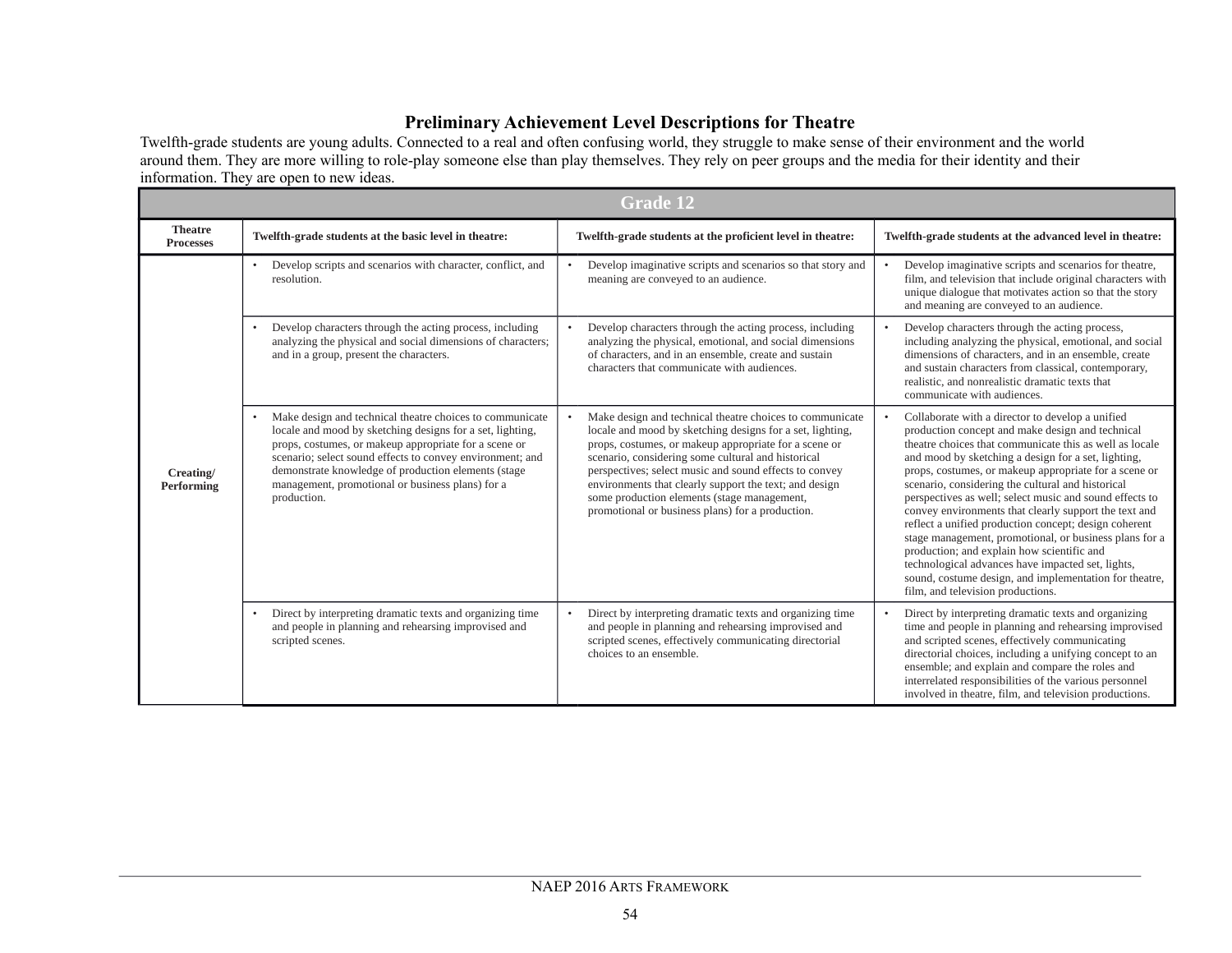| <b>Grade 12 (continued)</b>        |                                                                                                                                                                                                  |                                                                                                                                                                                                                           |                                                                                                                                                                                                                                                                                                                                                                                                                                                                                                                                 |
|------------------------------------|--------------------------------------------------------------------------------------------------------------------------------------------------------------------------------------------------|---------------------------------------------------------------------------------------------------------------------------------------------------------------------------------------------------------------------------|---------------------------------------------------------------------------------------------------------------------------------------------------------------------------------------------------------------------------------------------------------------------------------------------------------------------------------------------------------------------------------------------------------------------------------------------------------------------------------------------------------------------------------|
| <b>Theatre</b><br><b>Processes</b> | Twelfth-grade students at the basic level in theatre:                                                                                                                                            | Twelfth-grade students at the proficient level in theatre:                                                                                                                                                                | Twelfth-grade students at the advanced level in theatre:                                                                                                                                                                                                                                                                                                                                                                                                                                                                        |
| Responding                         | Describe artistic choices and construct meaning by<br>$\bullet$<br>evaluating their own collaborative efforts and artistic<br>choices.                                                           | Describe and analyze artistic choices and construct<br>meaning by evaluating their own collaborative efforts and<br>artistic choices, and analyze the effect of their own cultural<br>experiences on their dramatic work. | Describe and analyze artistic choices and construct<br>meaning by evaluating their own collaborative efforts<br>and artistic choices, analyze the effect of their own<br>cultural experiences on their dramatic work, and<br>articulate and justify personal aesthetic criteria that<br>compare perceived artistic intent with the final aesthetic<br>achievement.                                                                                                                                                              |
|                                    | Describe some elements, genres, media, and dramatic<br>literature from various cultures and historical periods.                                                                                  | Describe and compare elements, styles, genres, media, and<br>dramatic literature, focusing on comparing how similar<br>themes are treated in drama from various cultures and<br>historical periods.                       | Describe and compare elements, styles, genres, media,<br>and dramatic literature, focusing on comparing how<br>similar themes are treated in drama from various<br>cultures and historical periods and discussing how<br>theatre can reveal universal concepts.                                                                                                                                                                                                                                                                 |
|                                    | Place work in personal, social, historical, and cultural<br>contexts by identifying some of the lives and works of<br>representative theatre artists in some cultures and historical<br>periods. | Place work in personal, social, historical, and cultural<br>contexts by identifying and comparing the lives, works,<br>and influence of representative theatre artists in various<br>cultures and historical periods.     | Place work in personal, social, historical, and cultural<br>contexts by identifying and comparing the lives, works,<br>and influence of representative theatre artists in various<br>cultures and historical periods and identifying cultural<br>and historical influences on American theatre: and<br>analyze the social impact of underrepresented theatre<br>and film artists (for example, Native American,<br>Chicano).                                                                                                    |
|                                    | Evaluate performances as audience and critic, analyzing<br>and critiquing parts of dramatic performances.                                                                                        | Evaluate performances as audience and critic, analyzing<br>and critiquing parts of dramatic performances, taking into<br>account context.                                                                                 | Evaluate performances as audience and critic, analyzing<br>and critiquing parts of dramatic performances, taking<br>into account context and constructively suggesting<br>alternative artistic choices; analyze and evaluate critical<br>comments about dramatic work, explaining which<br>points are most appropriate to inform further<br>development of the work; and analyze how dramatic<br>forms, production practices, and theatrical traditions<br>influence contemporary theatre, film, and television<br>productions. |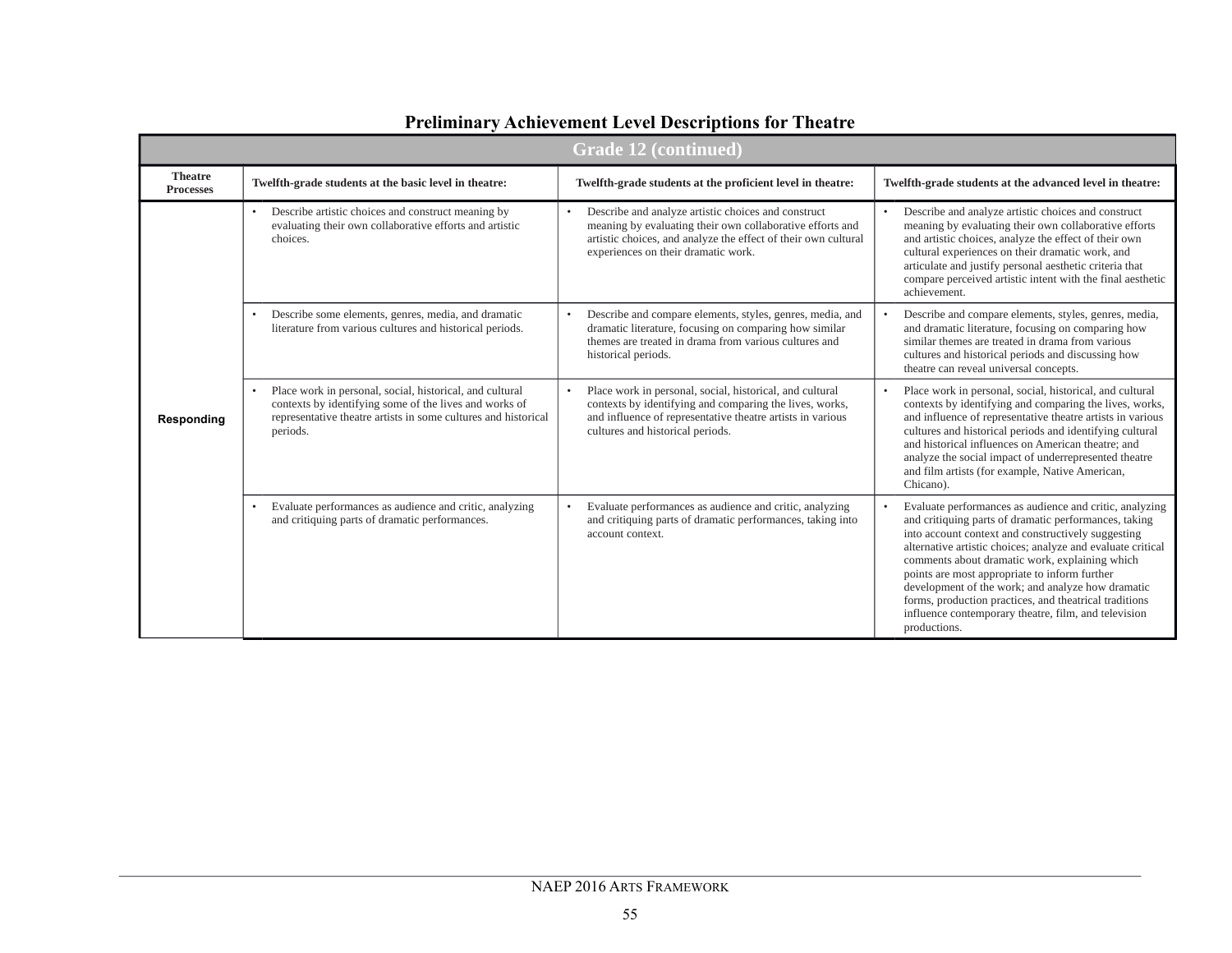#### **Preliminary Achievement Level Descriptions for the Visual Arts**

NAEP uses the following descriptions as expectations for student achievement:

• **Basic** denotes partial mastery of the content but performance that is only adequate for work at the three grade levels.

• **Proficient** represents solid academic performance and competency over challenging subject matter, as suggested in the *National Standards for Arts Education.*

• **Advanced** performance on this assessment represents superior performance.

In creating and responding to works of art and design, fourth-grade students are involved in exploratory, trial-and-error experiences.

| <b>Grade 4</b>                         |                                                                                                                                                                                                              |                                                                                                                                                                                                                  |                                                                                                                                                                                                                                                                                                                                                                                             |  |
|----------------------------------------|--------------------------------------------------------------------------------------------------------------------------------------------------------------------------------------------------------------|------------------------------------------------------------------------------------------------------------------------------------------------------------------------------------------------------------------|---------------------------------------------------------------------------------------------------------------------------------------------------------------------------------------------------------------------------------------------------------------------------------------------------------------------------------------------------------------------------------------------|--|
| <b>Visual Arts</b><br><b>Processes</b> | Fourth-grade students at the basic level in visual arts:                                                                                                                                                     | Fourth-grade students at the proficient level in visual arts:                                                                                                                                                    | Fourth-grade students at the advanced level in visual<br>arts:                                                                                                                                                                                                                                                                                                                              |  |
|                                        | Develop one or two ideas/approaches to a problem, with<br>$\bullet$<br>little originality in content or form, reflecting no<br>awareness of the relationship between the art/design work<br>and the context. | Develop several ideas/approaches to a problem, some of<br>which are original in their content and form, and reflect<br>some awareness of the relationship between the art/design<br>work and the context.        | Develop many ideas/approaches to a problem, most of<br>which are original in content and form, and reflect<br>awareness and understanding of the relationship<br>between the art/design work and the context.                                                                                                                                                                               |  |
|                                        | Visually and in written form demonstrate a limited<br>understanding of the relationship between principles of<br>visual organization and the construction of meaning or<br>function.                         | Visually and in written form demonstrate a general<br>understanding of the relationship between principles of<br>visual organization and the construction of meaning or<br>function.                             | Visually and in written form demonstrate a high level<br>of understanding of the relationship between principles<br>of visual organization and the construction of meaning<br>or function.                                                                                                                                                                                                  |  |
|                                        | Explore ideas, media, and tools in a limited way.                                                                                                                                                            | Explore a variety of ideas, media, and tools.                                                                                                                                                                    | Experiment creatively with a variety of ideas, media,<br>and tools.                                                                                                                                                                                                                                                                                                                         |  |
| Creating/<br>Performing                | Demonstrate a limited understanding of the relation-ship<br>of design-related problems and processes to real-life<br>situations, using a random process to develop a singular<br>solution to a problem.      | Demonstrate an understanding of the relationship of<br>design-related problems and processes to real-life<br>situations, using a linear process to develop a singular<br>solution to a problem.                  | Demonstrate a high level of understanding of the<br>relationship of design-related problems and processes<br>to real-life situations, understand the relationships<br>between the process and its solution, and use a clear<br>planning process (models, sketches, diagrams) to<br>generate multiple solutions to each problem.                                                             |  |
|                                        | Seek the most obvious answer to a question about process<br>$\bullet$<br>or content rather than integrate information from a variety<br>of sources.                                                          | Integrate information from a variety of sources, take an<br>idea and expand upon it, and find answers to questions<br>about process or content.                                                                  | Integrate information from a variety of sources, take an<br>idea and expand upon it, and invent answers to<br>questions about process or content.                                                                                                                                                                                                                                           |  |
|                                        | Find, select, and integrate information from a few sources,<br>precluding much extension or elaboration of ideas.                                                                                            | Find, select, and integrate information from a variety of<br>sources, enabling some extension and elaboration of ideas<br>and selection of methods and processes from several<br>approaches to solving problems. | Find, select, and integrate information from a wider<br>variety of sources, enabling greater extension and<br>elaboration of ideas and selection of methods and<br>processes from a variety of approaches to solving<br>problems; and facilitate understanding of the<br>relationship of these sources to the generation of ideas,<br>alternatives, and various problem-solving approaches. |  |
|                                        | Demonstrate a limited ability to recognize personal<br>strengths and weaknesses in their own work.                                                                                                           | Recognize personal strengths and weaknesses, and select<br>and discuss own work.                                                                                                                                 | Recognize personal strengths and weaknesses; can<br>select, discuss, and give specific examples from own<br>work; and identify works of varying quality while<br>reflecting on personal artistic processes.                                                                                                                                                                                 |  |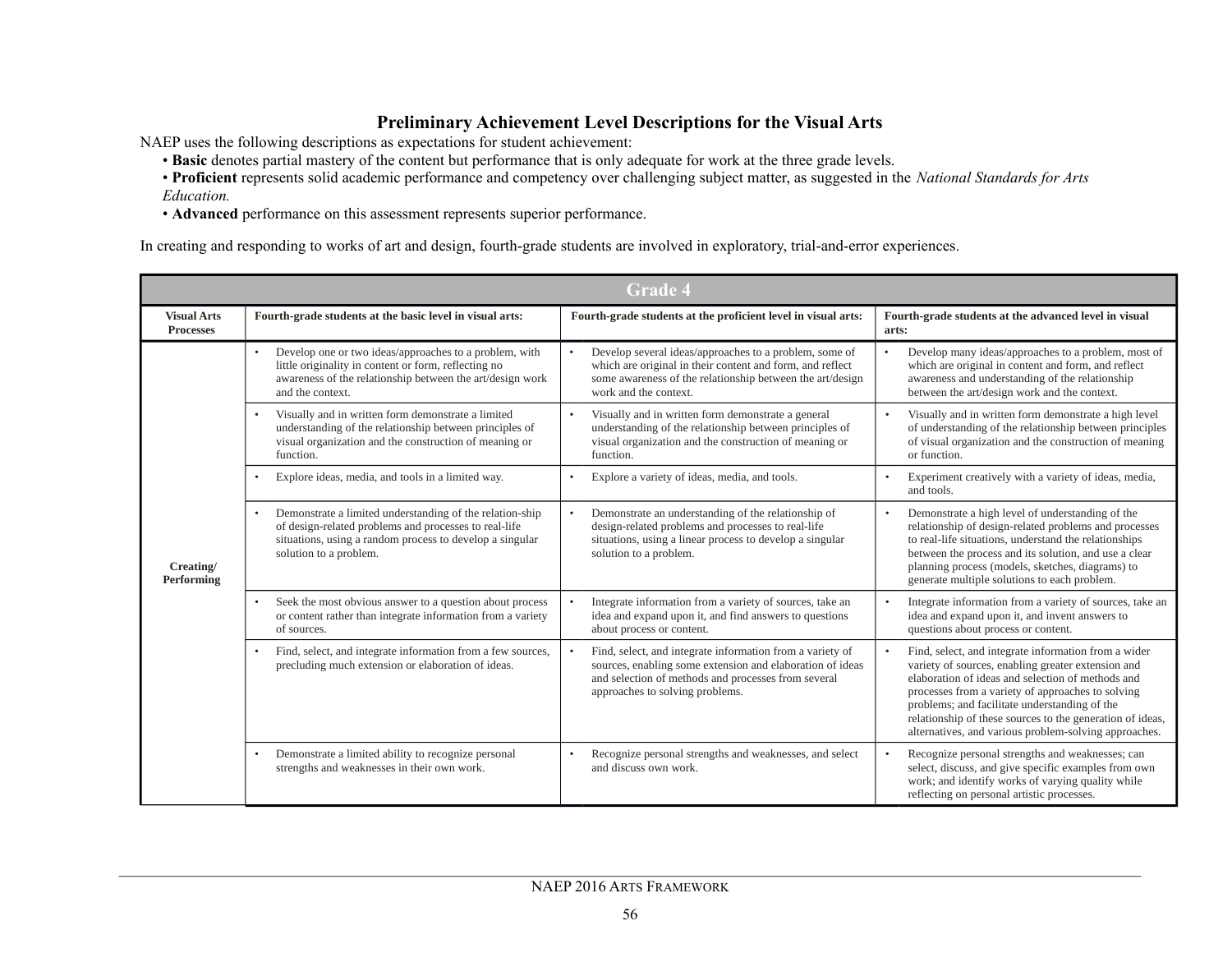| <b>Grade 4 (continued)</b>             |                                                                                                                                                                               |                                                                                                                                                                                                                               |                                                                                                                                                                                                                                                                                      |  |
|----------------------------------------|-------------------------------------------------------------------------------------------------------------------------------------------------------------------------------|-------------------------------------------------------------------------------------------------------------------------------------------------------------------------------------------------------------------------------|--------------------------------------------------------------------------------------------------------------------------------------------------------------------------------------------------------------------------------------------------------------------------------------|--|
| <b>Visual Arts</b><br><b>Processes</b> | Fourth-grade students at the basic level in visual arts:                                                                                                                      | Fourth-grade students at the proficient level in visual arts:                                                                                                                                                                 | Fourth-grade students at the advanced level in visual<br>arts:                                                                                                                                                                                                                       |  |
| <b>Responding</b>                      | Demonstrate a limited ability to use vocabulary that<br>٠<br>describes visual experiences and/or phenomena.                                                                   | Respond to works of art/design using a general vocabulary<br>that describes visual experiences and/or phenomena.                                                                                                              | Can articulately respond to works of art/design using a<br>specialized vocabulary that describes visual<br>experiences and/or phenomena and support assertions.                                                                                                                      |  |
|                                        | Respond to questions about works of art/design (their own<br>and others) with answers that focus on basic description<br>rather than interpretation.                          | Respond to questions about works of art and design (own<br>and others) with answers that demonstrate an ability to<br>interpret.                                                                                              | Respond to questions about works of art and design<br>(their own and others), offering multiple interpretations<br>that provide evidence of curiosity.                                                                                                                               |  |
|                                        | Identify obvious patterns of similarity (i.e., style,<br>$\bullet$<br>subject/theme, function) in works of art/design but are<br>unable to articulate basis for the judgment. | Identify obvious patterns of similarity (i.e., style,<br>subject/theme, function) in works of art and design, and<br>can articulate some similarities in ways that show the<br>relationships between the parts and the whole. | Identify obvious and not-so-obvious patterns of<br>similarity (i.e., style, subject/theme, function) in works<br>of art and design and forms of response, and find<br>inventive ways to articulate some similarities that show<br>the relationships between the parts and the whole. |  |
|                                        | Cannot recognize obvious differences and similarities<br>$\bullet$<br>between works of art/design, and cannot defend their<br>judgments.                                      | Recognize obvious differences and similarities between<br>works of art/design, defending how similarities and<br>differences relate to history, culture, and human needs.                                                     | Recognize both obvious and not-so-obvious<br>differences and similarities between works of<br>art/design, defending how similarities and differences<br>relate to history, culture, and human needs.                                                                                 |  |

# **Preliminary Achievement Level Descriptions for the Visual Arts**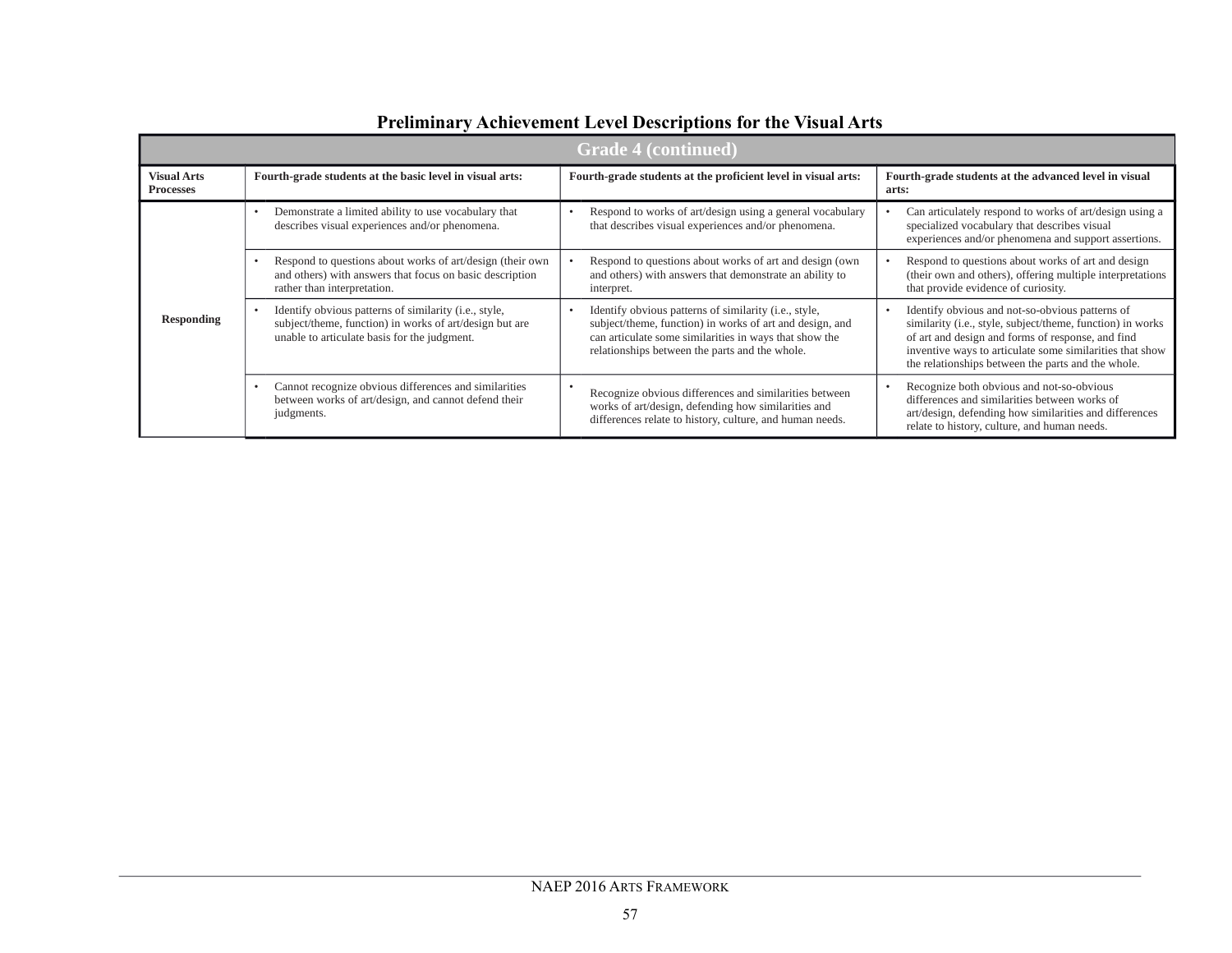In creating and responding to works of art and design, the eighth-grade student shows emerging abilities to make intellectual and visual selections and decisions based on personal values and intent to construct or interpret meaning.

| <b>Grade 8</b>                         |                                                                                                                                                                                                                                                                    |                                                                                                                                                                                                                    |                                                                                                                                                                                                                                                                                                                                                                                             |  |
|----------------------------------------|--------------------------------------------------------------------------------------------------------------------------------------------------------------------------------------------------------------------------------------------------------------------|--------------------------------------------------------------------------------------------------------------------------------------------------------------------------------------------------------------------|---------------------------------------------------------------------------------------------------------------------------------------------------------------------------------------------------------------------------------------------------------------------------------------------------------------------------------------------------------------------------------------------|--|
| <b>Visual Arts</b><br><b>Processes</b> | Eighth-grade students at the basic level in visual arts:                                                                                                                                                                                                           | Eighth-grade students at the proficient level in visual arts:                                                                                                                                                      | Eighth-grade students at the advanced level in visual<br>arts:                                                                                                                                                                                                                                                                                                                              |  |
| Creating/<br>Performing                | Operate within a limited definition of context in design-<br>related problems that focus on immediate, real-life<br>situations with prescribed problem-solving approaches.                                                                                         | Operate within an expanded definition of context in<br>design-related problems that include broader issues of<br>environment, human factors, and social behavior with<br>diverse problem-solving approaches.       | Operate within an expanded definition of context in<br>design-related problems that incorporates under-<br>standing of the relationship between the process of<br>design and the solutions that result from it, using<br>inventive problem-solving approaches.                                                                                                                              |  |
|                                        | Do not recognize competing priorities or performance<br>criteria in the definition of the problem; address only one<br>aspect of the problem at a time; and cannot recognize<br>principles guiding organization of form, content, or<br>function.                  | Recognize competing priorities or performance criteria in<br>the definition of the problem; identify alternative solutions;<br>and recognize principles guiding organization of form,<br>content, or function.     | Recognize competing priorities in the definition of the<br>problem; predict outcomes of solutions that reflect<br>alternative needs of users/audience; and recognize and<br>apply principles guiding the organization of form,<br>content, or function.                                                                                                                                     |  |
|                                        | Exhibit limited technical skill with tools and media with a<br>$\bullet$<br>tendency to prefer one media to another, more from a sense<br>of proficiency with the material or tool rather than because<br>it is the best choice for the communication of the idea. | Demonstrate increased control of media and tools with a<br>desire to learn specific techniques to gain greater ability to<br>communicate ideas, and make conscious choices that are<br>appropriate to the problem. | Demonstrate greater control of media and tools, often<br>choosing to specialize and practice to develop expertise,<br>enabling greater facility in the communication of ideas;<br>make conscious choices that are appropriate to the<br>problem; and experiment with less obvious<br>characteristics of the medium.                                                                         |  |
|                                        | Develop one or two methods for judging ideas in planning<br>$\bullet$<br>or simulation (thumbnail sketches, models, maquettes)<br>before reaching closure on concepts, visual organization,<br>meaning, or production.                                             | Devise and employ several methods for judging ideas in<br>planning or simulation (thumbnail sketches, models,<br>maquettes) before reaching closure on concepts, visual<br>organization, meaning, or production.   | Devise and employ many methods for judging ideas in<br>planning or simulation, using both actual images<br>(thumbnail sketches, models, maquettes) and mental<br>images while decoding meaning before reaching<br>closure on concepts, visual organization, meaning, or<br>production.                                                                                                      |  |
|                                        | Cannot weigh ideas against individually determined or<br>group-determined criteria in the creation of works of art/<br>design.                                                                                                                                     | Weigh ideas against individually determined or group-<br>$\bullet$<br>determined criteria in the creation of works of art/design.                                                                                  | Weigh ideas against individually determined or group-<br>determined criteria in the creation of works of art and<br>design, reinterpreting and extending group-shared<br>criteria.                                                                                                                                                                                                          |  |
|                                        | Find, select, and integrate information from a few sources,<br>precluding much extension or elaboration of ideas.                                                                                                                                                  | Find, select, and integrate information from a variety of<br>sources, enabling some extension and elaboration of ideas<br>and selection of methods and processes from several<br>approaches to solving problems.   | Find, select, and integrate information from a wider<br>variety of sources, enabling greater extension and<br>elaboration of ideas and selection of methods and<br>processes from a variety of approaches to solving<br>problems; and facilitate understanding of the<br>relationship of these sources to the generation of ideas,<br>alternatives, and various problem-solving approaches. |  |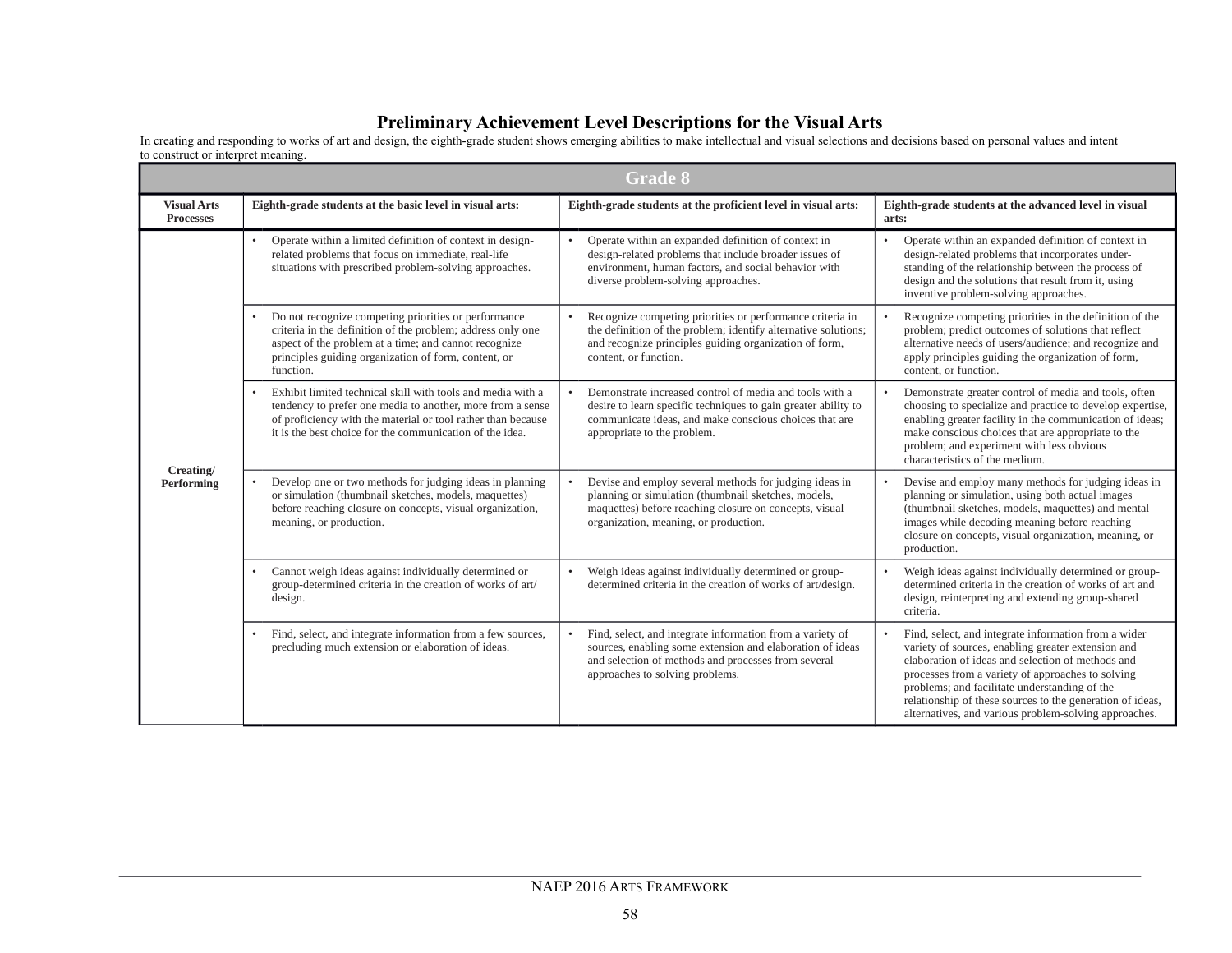| <b>Grade 8 (continued)</b>             |                                                                                                                                                                                                                                                           |                                                                                                                                                                                                                                                                            |                                                                                                                                                                                                                                                                                                                                                   |  |  |
|----------------------------------------|-----------------------------------------------------------------------------------------------------------------------------------------------------------------------------------------------------------------------------------------------------------|----------------------------------------------------------------------------------------------------------------------------------------------------------------------------------------------------------------------------------------------------------------------------|---------------------------------------------------------------------------------------------------------------------------------------------------------------------------------------------------------------------------------------------------------------------------------------------------------------------------------------------------|--|--|
| <b>Visual Arts</b><br><b>Processes</b> | Eighth-grade students at the basic level in visual arts:                                                                                                                                                                                                  | Eighth-grade students at the proficient level in visual arts:                                                                                                                                                                                                              | Eighth-grade students at the advanced level in visual<br>arts:                                                                                                                                                                                                                                                                                    |  |  |
| Creating/<br>Performing                | Cannot identify personal strengths and weaknesses; and<br>within process reviews, provide limited positive and<br>realistic evaluation of work.                                                                                                           | Identify personal strengths and weaknesses, selecting and<br>discussing their own work; and within process reviews,<br>identify and comment on works of varying quality,<br>demonstrating some ability to reflect criteria and insights.                                   | Identify and analyze personal strengths and<br>weaknesses, selecting, justifying, and discussing their<br>own work; within process reviews, identify and<br>compare works of varying quality with insight; and<br>demonstrate high-level ability to discuss the<br>relationship of these works to personal creative and<br>technical development. |  |  |
|                                        | Inappropriately use visual and verbal vocabulary of form<br>$\bullet$<br>and principles of organization as a way to construct<br>meaning.                                                                                                                 | Appropriately use visual and verbal vocabulary of form<br>and principles of visual organization to make inferences<br>and construct meaning.                                                                                                                               | Appropriately and articulately use the visual and verbal<br>vocabulary of form and principles of visual<br>organization to make inferences and construct<br>meaning.                                                                                                                                                                              |  |  |
| <b>Responding</b>                      | Respond to questions of art/design through literal<br>discussion, debate, writing, and visual analysis,<br>confining inferences made to obvious physical<br>characteristics.                                                                              | Respond to questions of art/design through literal and<br>metaphorically expanded discussion, supported<br>debate, expository writing, and visual analysis, making<br>inferences on the obvious and not-so-obvious physical, as<br>well as some abstract, characteristics. | Respond to questions about art/design through<br>extended and metaphorically embellished discussion,<br>supported debate, expository writing, and visual<br>analysis, making inferences on the obvious and not-so-<br>obvious physical and many abstract characteristics,<br>revealing a philosophical position.                                  |  |  |
|                                        | Cannot apply criteria to interpretation of works of art/<br>$\bullet$<br>design but can recognize one or two obvious connecting<br>patterns, shared concepts, and inferences or connections<br>among works of art and other types of experience or ideas. | Apply criteria to the interpretation of works of art/design<br>and can recognize most obvious connecting patterns,<br>shared concepts, and inferences or connections among<br>works of art and other types of experience or ideas.                                         | Apply criteria to the interpretation of works of<br>$\bullet$<br>art/design; and search for and recognize obvious and<br>subtle connecting patterns, shared concepts, and<br>inferences or connections among works of art and<br>other types of experience or ideas.                                                                              |  |  |
|                                        | Do not judge or defend the various dimensions of context<br>in which art and design are created and interpreted.                                                                                                                                          | Judge the various dimensions of context in which art and<br>design are created and interpreted.                                                                                                                                                                            | Judge and defend the various dimensions of context in<br>which art and design are created and interpreted.                                                                                                                                                                                                                                        |  |  |
|                                        | Identify literal ways in which works of art reflect and<br>$\bullet$<br>influence the way people perceive experiences in their<br>lives and how people's experiences influence the<br>development of specific works.                                      | Identify and describe literal ways in which works of art<br>reflect and influence the way people perceive experiences<br>in their lives and how people's experiences influence the<br>development of specific works.                                                       | Identify and describe literal and abstract ways in which<br>works of art reflect and influence the way people<br>perceive experiences in their lives and how people's<br>experiences influence the development of specific<br>works.                                                                                                              |  |  |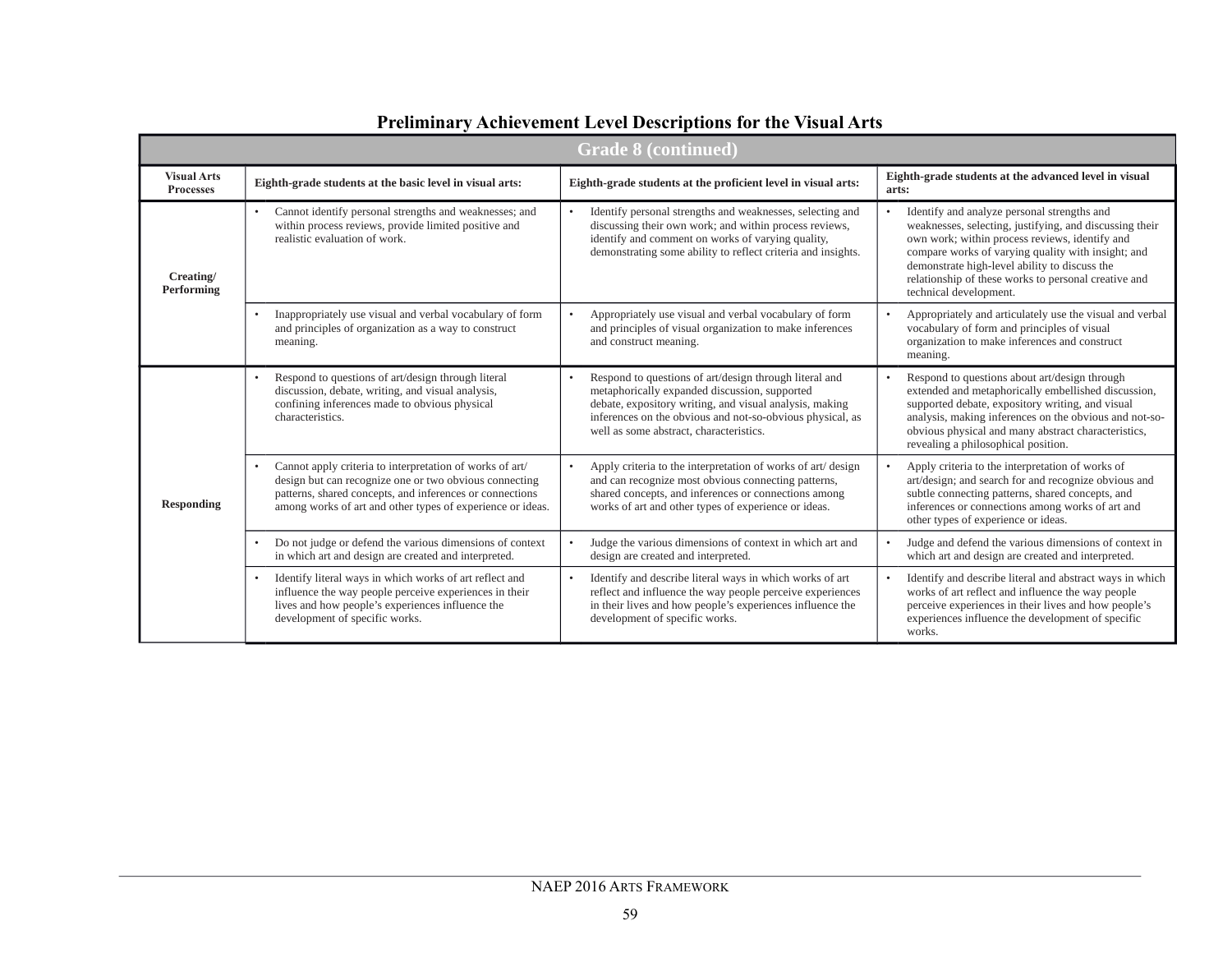In creating and responding to works of art and design, students in grade 12 show evidence of increased awareness about thinking about and processing concepts and judgments.

| <b>Grade 12</b>                        |                                                                                                                                                                                                                                                           |                                                                                                                                                                                                                                                                                                              |                                                                                                                                                                                                                                                                                                                                                                 |  |  |
|----------------------------------------|-----------------------------------------------------------------------------------------------------------------------------------------------------------------------------------------------------------------------------------------------------------|--------------------------------------------------------------------------------------------------------------------------------------------------------------------------------------------------------------------------------------------------------------------------------------------------------------|-----------------------------------------------------------------------------------------------------------------------------------------------------------------------------------------------------------------------------------------------------------------------------------------------------------------------------------------------------------------|--|--|
| <b>Visual Arts</b><br><b>Processes</b> | Twelfth-grade students at the basic level in visual arts:                                                                                                                                                                                                 | Twelfth-grade students at the proficient level in visual arts:                                                                                                                                                                                                                                               | Twelfth-grade students at the advanced level in visual<br>arts:                                                                                                                                                                                                                                                                                                 |  |  |
| Creating/<br>Performing                | Recognize one or two predictable approaches to the<br>organization of form, theories of meaning, and dimensions<br>of context.                                                                                                                            | Recognize and analyze several different predictable and<br>inventive approaches to the organization of form, theories<br>of meaning, and dimensions of context.                                                                                                                                              | Recognize, analyze, and synthesize many different<br>inventive approaches to the organization of form,<br>theories of meaning, and dimensions of context and<br>understand how they impact the content of the work.                                                                                                                                             |  |  |
|                                        | Generate a single solution to a problem that replicates an<br>$\bullet$<br>existing solution; and show little understanding of context,<br>audience, and performance criteria.                                                                            | Generate several solutions to a problem, some of which<br>depart from known solutions; and show an emerging<br>understanding of context, audience, and performance<br>criteria.                                                                                                                              | Generate many solutions to a problem, most of which<br>depart from known solutions; and show a high degree<br>of originality and sensitivity to context, performance<br>criteria, and theoretical frameworks of design.                                                                                                                                         |  |  |
|                                        | Generate one or two alternatives with little recognition of<br>$\bullet$<br>personal, conceptual, and critical development across an<br>accumulated body of work.                                                                                         | Generate several alternatives while recognizing personal,<br>conceptual, and critical development across an<br>accumulated body of work.                                                                                                                                                                     | Generate multiple alternatives with a high level of<br>recognition of personal, conceptual, and critical<br>development across an accumulated body of work.                                                                                                                                                                                                     |  |  |
|                                        | Use media, tools, and technical processes with some<br>evidence of focused selection and personalization, control<br>in communicating meaning, and testing of limits; and work<br>against the medium without understanding its limits and<br>capacity.    | Use media, tools, and technical processes with greater<br>evidence of focused selection, personalization, control in<br>communicating meaning, and testing of limits; and can<br>work with the medium, understanding its capacity and<br>limits.                                                             | Use media, tools, and technical processes with<br>competence and considerable interest in selection,<br>personalization, control in communicating meaning,<br>and testing of limits; and work and experiment with the<br>medium's more subtle aspects, inventing new limits and<br>capacities.                                                                  |  |  |
|                                        | Respond to a few simple components of challenging<br>problems; define superficial, physical dimensions of the<br>problem, proceeding haphazardly through the problem-<br>solving process; and are unable to assess the impact of<br>process on solutions. | Respond to some complex components of challenging<br>problems; define most physical and some abstract<br>dimensions of the problem, proceeding consciously<br>through a linear problem-solving process but not extending<br>or elaborating upon it; and can assess the impact of process<br>on the solution. | Respond to multiple complex components of<br>challenging problems; define most physical and abstract<br>dimensions of the problem, proceeding intentionally<br>through a lateral problem-solving process, extending<br>and elaborating upon it; and use analogies and abstract<br>principles to understand and assess the impact of<br>process on the solution. |  |  |
|                                        | Make limited use of simulation techniques but are unable<br>to predict the outcome of possible solutions.                                                                                                                                                 | Develop some use of simulation techniques and predict the<br>outcome of some possible solutions.                                                                                                                                                                                                             | Develop a variety of simulation techniques, determine<br>appropriateness for specific problems, and predict the<br>outcome of most simulated solutions.                                                                                                                                                                                                         |  |  |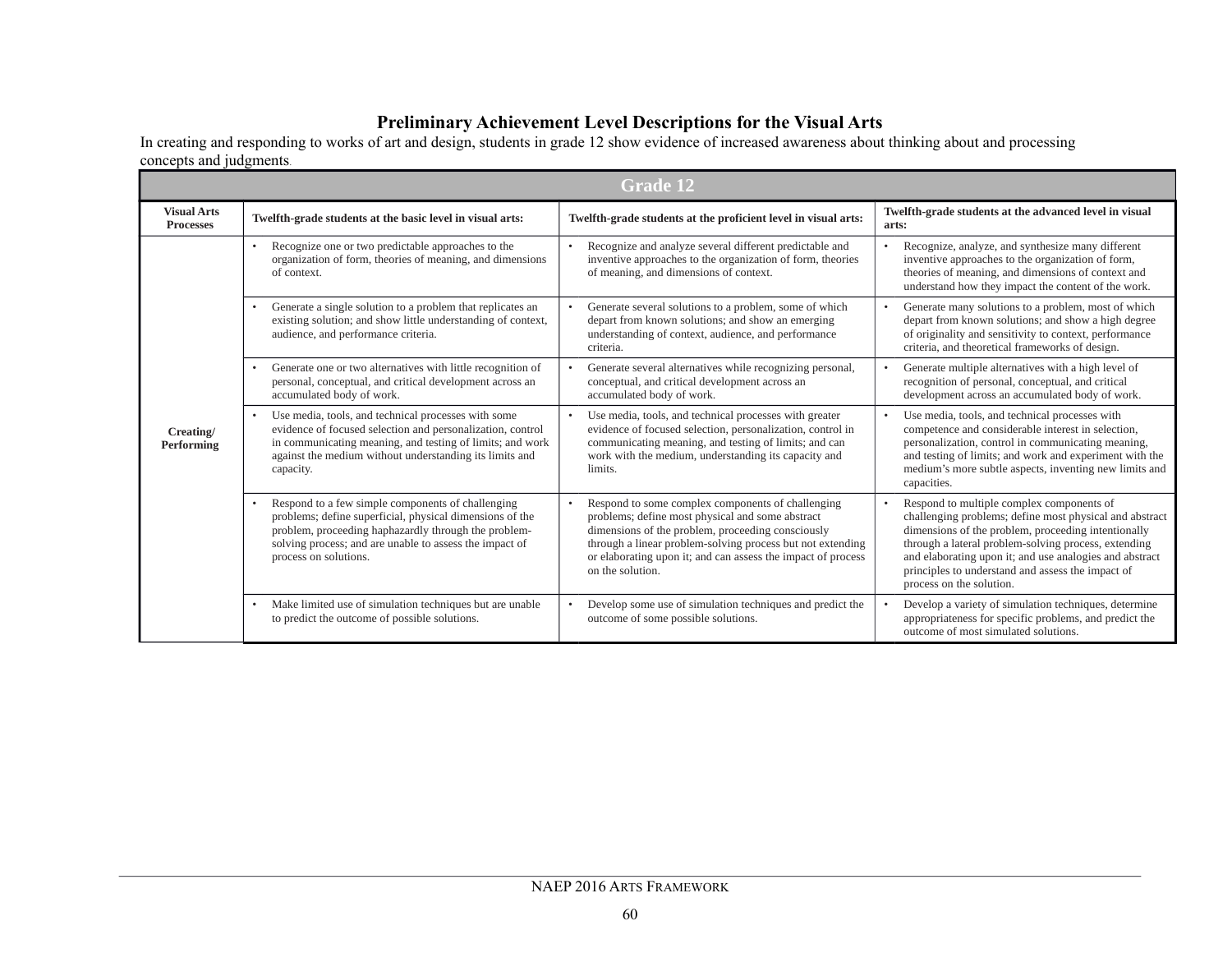| <b>Grade 12 (continued)</b>            |                                                                                                                                                                                                                                                                   |                                                                                                                                                                                                                                                         |                                                                                                                                                                                                                                                                                                                                                                          |  |  |
|----------------------------------------|-------------------------------------------------------------------------------------------------------------------------------------------------------------------------------------------------------------------------------------------------------------------|---------------------------------------------------------------------------------------------------------------------------------------------------------------------------------------------------------------------------------------------------------|--------------------------------------------------------------------------------------------------------------------------------------------------------------------------------------------------------------------------------------------------------------------------------------------------------------------------------------------------------------------------|--|--|
| <b>Visual Arts</b><br><b>Processes</b> | Twelfth-grade students at the basic level in visual arts:                                                                                                                                                                                                         | Twelfth-grade students at the proficient level in visual arts:                                                                                                                                                                                          | Twelfth-grade students at the advanced level in visual<br>arts:                                                                                                                                                                                                                                                                                                          |  |  |
| Creating/<br><b>Performing</b>         | Develop design solutions that respond to a partial list of<br>performance criteria but are unable to weigh criteria or<br>resolve competing demands within the same problem.                                                                                      | Develop design solutions that respond to a broad range of<br>performance criteria and can weigh criteria or resolve<br>competing demands within the same problem.                                                                                       | Respond to a full range of performance criteria; define<br>problems in differing ways and are likely to redefine<br>the problem in terms of specific orientation, context, or<br>in-depth focus that meets students' need for personal<br>growth; and weigh criteria and articulate reasons for<br>weighting certain aspects of the problem more heavily<br>than others. |  |  |
|                                        | Recognize one or two personal strengths and weak-nesses<br>$\bullet$<br>in creating and responding but are unable to select and<br>discuss their own work or identify works of varying<br>quality related to the progression of personal creative<br>development. | Recognize some personal strengths and weaknesses in<br>creating and responding; and select and discuss their own<br>work, identifying works of varying quality related to the<br>progression of personal creative development.                          | Recognize most personal strengths and weaknesses in<br>creating and responding; and select, identify, and justify<br>works of varying quality through the insightful and<br>focused analysis of the relationship of these works to<br>progression of personal creative development.                                                                                      |  |  |
| <b>Responding</b>                      | Do not refer to the visual and verbal vocabulary of form<br>and principles of visual organization in the construction of<br>meaning; and recognize obvious, literal relationships of<br>ideology, theory, and context to the formal principles.                   | Refer to the visual and verbal vocabulary of form and<br>principles of visual organization in the construction of<br>meaning; and recognize obvious literal and abstract<br>relationships of ideology, theory, and context to the formal<br>principles. | Refer to and integrate the visual and verbal vocabulary<br>of form and principles of visual organization in the<br>construction of meaning; and recognize and articulate<br>abstract and subtle relationships of ideology, theory,<br>and context to the formal principles.                                                                                              |  |  |
|                                        | Understand and manage simple, obvious relationships<br>between context and the creation and interpretation of<br>works of art/design.                                                                                                                             | Understand and manage simple, not-so-obvious, and<br>abstract relationships between context and the creation and<br>interpretation of works of art/design.                                                                                              | Understand and manage abstract, complex, and subtle<br>relationships between context and the creation and<br>interpretation of works of art/design.                                                                                                                                                                                                                      |  |  |
|                                        | Develop predictable and common theoretical constructs<br>and methods for decisionmaking among competing<br>priorities or opinions.                                                                                                                                | Develop predictable and inventive theoretical constructs<br>and methods for decisionmaking among competing<br>priorities or opinions.                                                                                                                   | Develop inventive and unusual theoretical constructs<br>and methods for decisionmaking among competing<br>priorities or opinions.                                                                                                                                                                                                                                        |  |  |
|                                        | Place singular and obvious personal comments within an<br>$\bullet$<br>elementary critical process, with little engagement in<br>criticism by explaining meaning; identifying, describing,<br>and recognizing critical models; and forming belief<br>systems.     | Place varied and thoughtful personal comments within a<br>compound critical process, with conscious engagement in<br>criticism by explaining meaning; identifying, describing,<br>and recognizing critical models; and forming belief<br>systems.       | Place multiple and discerning personal comments<br>within a complex critical process, with perceptive<br>engagement in criticism by explaining meaning;<br>identifying, describing, and recognizing critical models;<br>and forming belief systems.                                                                                                                      |  |  |
|                                        | Cannot identify where design solutions do not function<br>well and show limited ability to transfer learning from one<br>problem to another.                                                                                                                      | Identify where design solutions do not function well and<br>transfer learning from one problem to another.                                                                                                                                              | Identify and articulate where design solutions do not<br>function well; make adjustments in their own problem-<br>solving process; and transfer learning from one<br>problem to another.                                                                                                                                                                                 |  |  |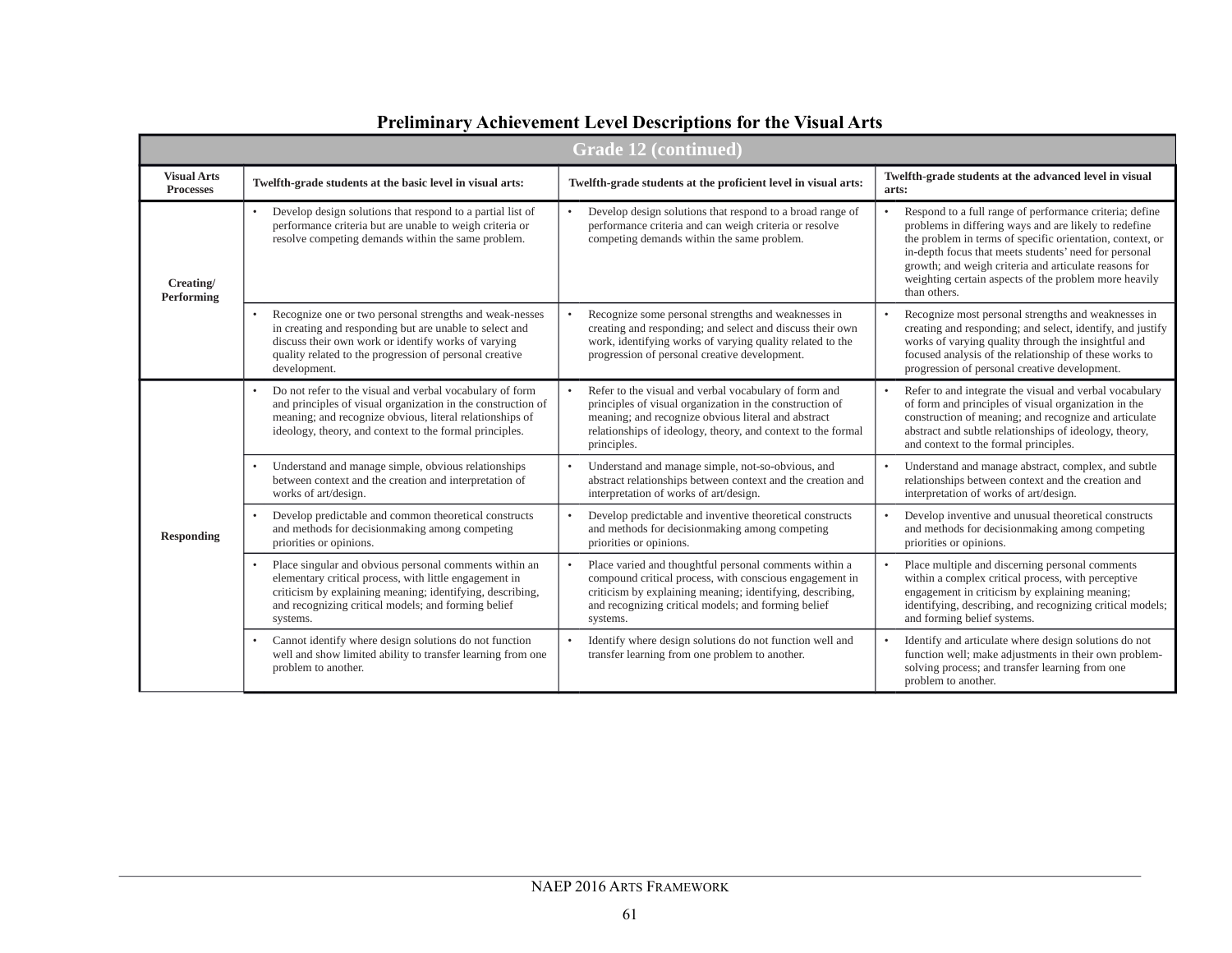# **APPENDIX A**

# *THE CONTENT OUTLINES*

The content outlines for the disciplines of dance, music, theatre, and the visual arts are based on the work of the NAEP planning committee and on the *National Standards* in each of the arts disciplines. The *National Standards* in dance, music, theatre, and the visual arts were developed by professionals in those disciplines who are members of the National Consortium of Arts Organizations. The consortium was funded to develop content standards in the arts by the U.S. Department of Education, the National Endowment for the Arts, and the National Endowment for the Humanities.

The connection between the work of the *National Standards* task forces and the work of the NAEP planning committee is a strong one. Through each phase of the NAEP project, the planning committee in each arts discipline based its assessment discussions on the concurrent work of the *National Standards* task force in that discipline.

For purposes of assessment, the NAEP planning committee (composed of specialists in dance, music, theatre, and the visual arts) identified major categories in which the content of the arts could be organized. Thus, in assessing what students know and are able to do in each of the arts, the content was formulated around the processes of creating, performing, and responding.

In developing standards in the arts, the *National Standards* task forces initially organized their work around the processes of creating and performing, perceiving and analyzing, knowing historical and social contexts, and understanding the nature and the meaning of each of the arts. Although these categories are not specifically delineated in the final document, they can be used to approach and understand the work of each discipline.

In the content outlines, the NAEP planning committee content categories appear in boldface Roman numerals I, II, or III followed by each discipline group's assessment recommendation, which is labeled in boldface capital letters. The Achievement Standards from the proposed *National Standards* that delineate the content to be assessed in that discipline are cited. For reference purposes, the Achievement Standards number and letter from the proposed voluntary *National Standards* are noted in parentheses at the end of each statement.

In unfolding the standards for the purposes of assessment, it was sometimes necessary for the NAEP planning committee to modify the wording (but not the intent) of an achievement standard to provide the level of detail needed by assessment developers. These modifications occur in italics to indicate the changes made for assessment purposes. At the twelfth-grade level, reframing the standards in this way also made them more inclusive and therefore more appropriate in the assessment of general students. Asterisks are used in music and theatre to indicate the standards that are particularly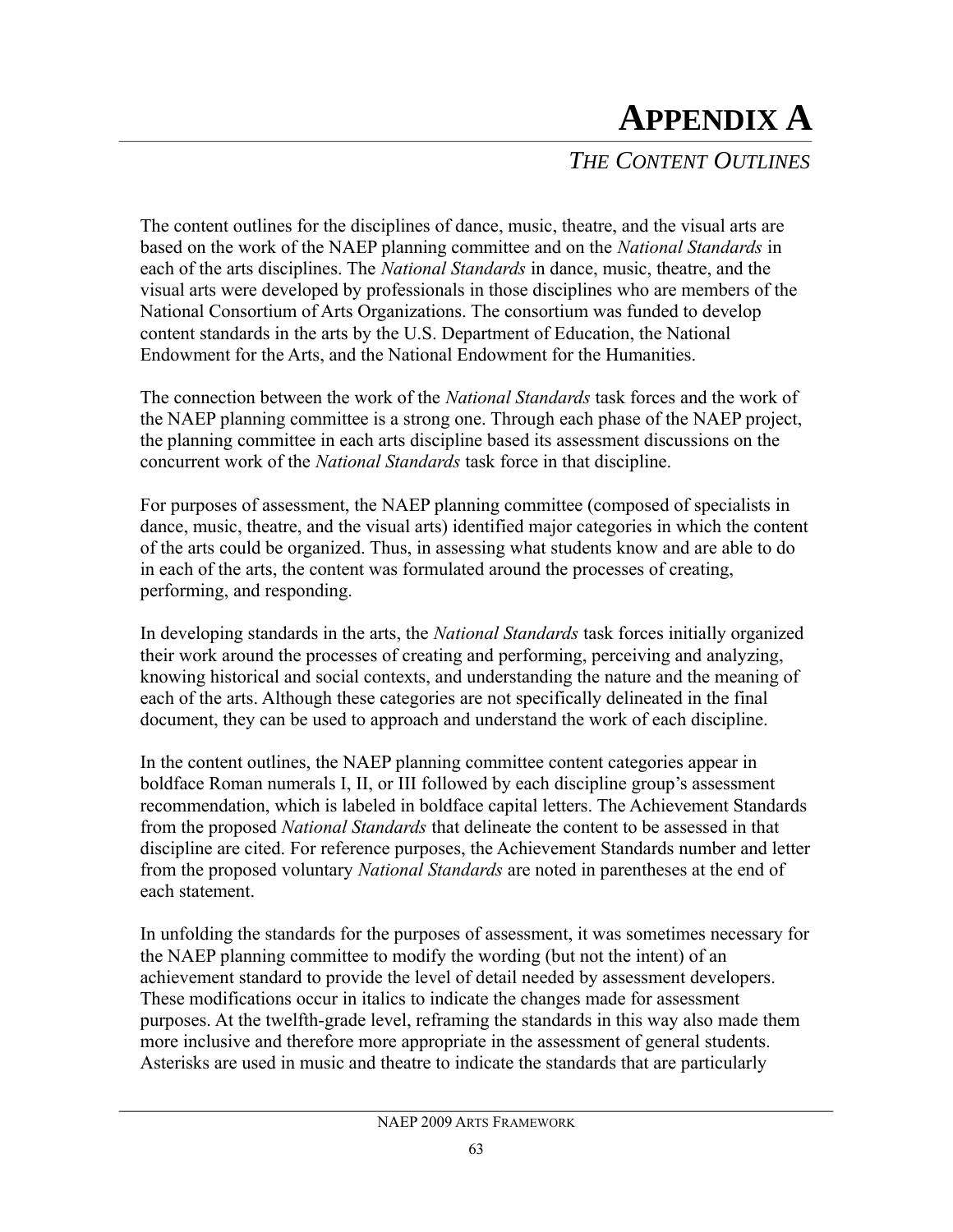useful for measurement of the student who has had less than 2 years of specific arts instruction at the high school level.

At grade 12, following the pattern of the *National Standards,* the standards designated as proficient are abbreviated with "Pro" and advanced standards are abbreviated with "Adv." Both are followed by the number and letter of the standard being addressed, as in grades 4 and 8.

Not all of the proposed *National Standards* are included in the content outlines. Some standards cannot be appropriately evaluated in a large-scale assessment and are more appropriately addressed in state level, district level, or classroom-based assessments.

In some assessment examples in the content outline, the music group cited the six levels of difficulty as defined in the music glossary in the *National Standards.* These levels were adapted for use in the standards with permission from *NYSSMA Manual,* Edition XXIII, published by the New York State School Music Association in 1991.

The following general comments made by the visual arts group of the NAEP planning committee reflect circumstances that called for changes necessary to meet the demands of the assessment:

- 1. In the *National Standards,* the term "design" refers to "composition," whereas in the NAEP Arts Education Assessment Framework and specifications, the term "design" refers to the disciplines of architecture, interior design, industrial design, and graphic design, all of which are included in the NAEP visual arts assessment. Therefore, the NAEP visual arts group replaced the word "design" with "composition."
- 2. The NAEP Arts Education Assessment content outline deals with cognitive skills implied but not specified in the standards. Specifically mentioned are areas related to visual thinking, the construction of meaning, and representation.
- 3. The NAEP visual arts group's rewording of the *National Standards* clearly differentiates content that is about "syntax" (organization of visual elements) from content that is about "semantics" (selection of subject matter) so that these two aspects of content can be considered separately. The standards combine these two aspects of content in a single statement.
- 4. The NAEP Arts Education Assessment Framework and specifications use the word "form" rather than "image" to include more spatial and temporal considerations. Where there are references to "visual" characteristics, the NAEP visual arts group added "spatial and temporal" to include three-dimensional art and time-based media.
- 5. The NAEP visual arts group was more specific in its use of terminology to provide information to the assessment development contractor. For example,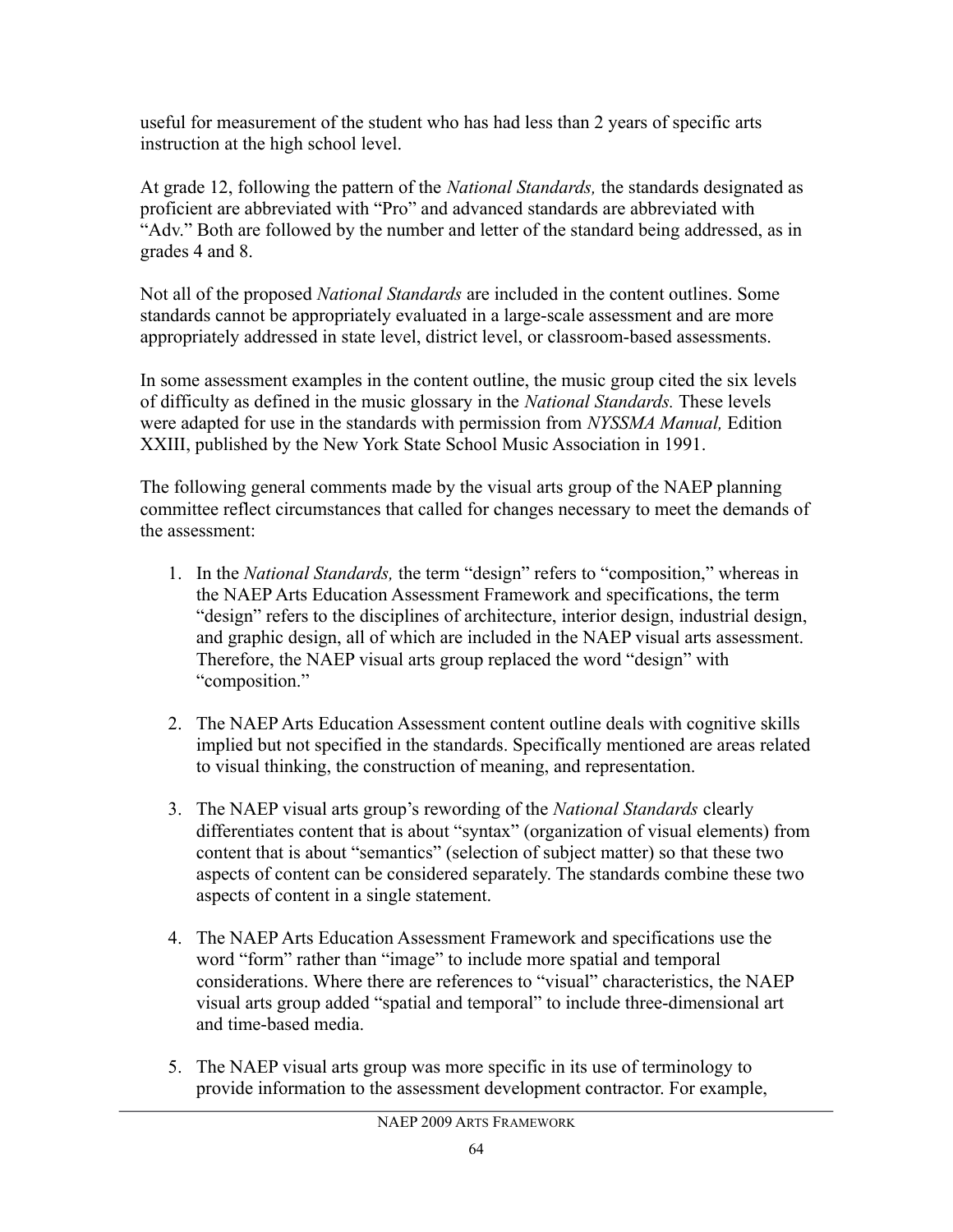when the standards refer to "characteristics," the group added words such as "characteristics of materials" or "formal and symbolic characteristics" to clarify the intended meaning.

- 6. The NAEP visual arts group felt it necessary to elaborate on issues related to application of the arts to daily life and on criticism. Because the standards did not address these issues explicitly, the group augmented the content outline to provide a focus for assessment.
- 7. The standards use "art forms" and "arts disciplines" to refer to the same concept. The NAEP visual arts group standardized that concept under the term "arts disciplines" or "other arts," reserving "visual art forms" for cases in which there is a need to distinguish painting from printmaking (for example, in the exercise design).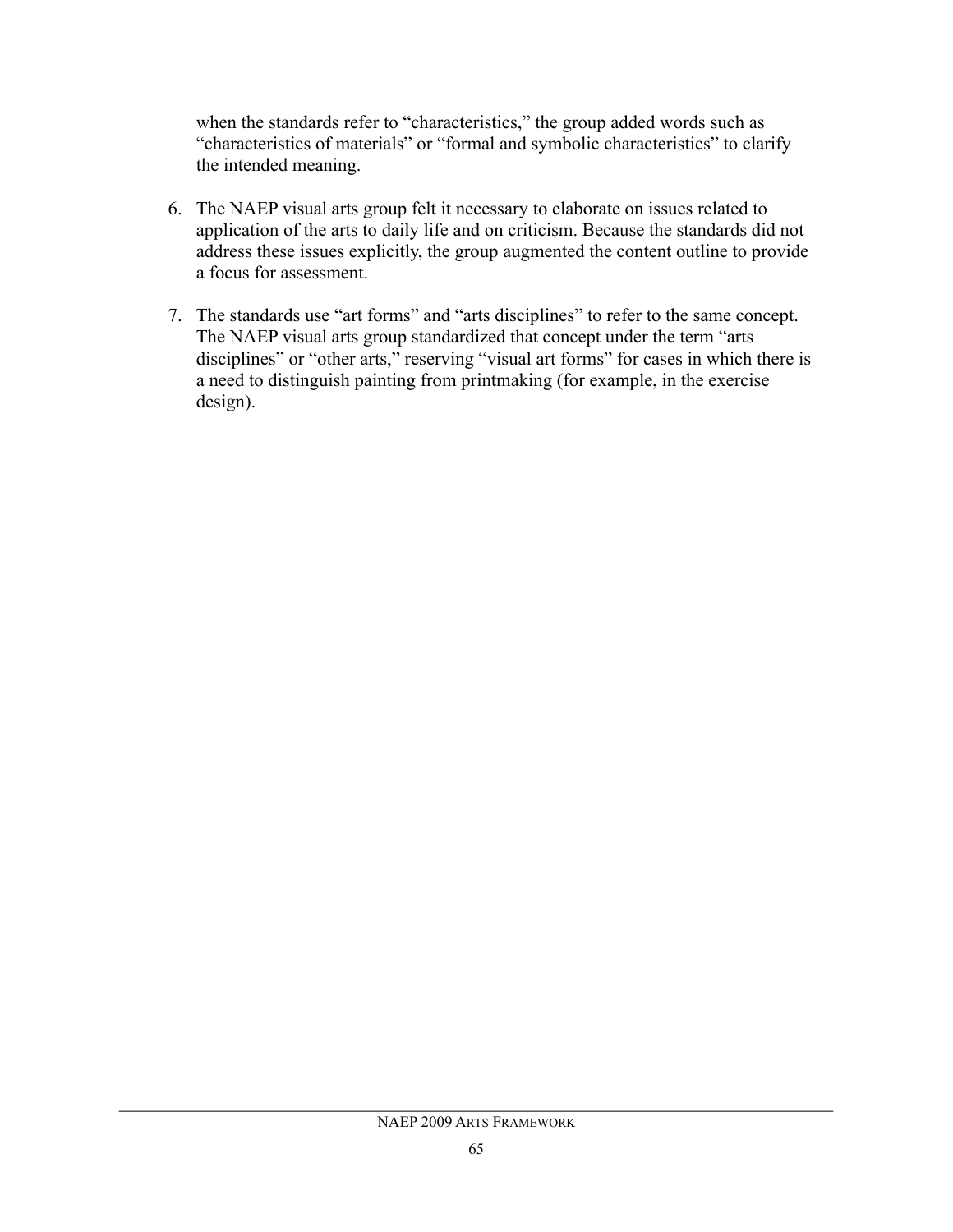## *DANCE, GRADE 4*

#### **I. Creating**

#### **A. Invent Solutions to Movement Problems, Generating and Selecting From Alternatives**

**(A movement problem is a task that requires effort, thought, and practice to solve.)**

1. *Given a movement problem that requires an original response, devise and test out two to three movement solutions;* students choose their favorite solution and discuss the reasons for that choice (4a).

#### **B. Follow Improvisational and Compositional Structures**

- 1. Create *an original dance of at least 30 seconds* with a beginning, middle, and end *expressing* the student's own idea (2a, 2b).
- 2. Create an *original* dance phrase *of 20 seconds,* repeat *the phrase accurately,* and vary it (making changes in the time, space, and/or force or energy) (2d).

## **C. Collaborate to Achieve Solutions**

1. *Create and perform an original dance of at least 30 seconds* with a partner, *expressing an idea agreed upon by the partner* (2e).

## **II. Performing**

## **A. Accurately Recall and Reproduce Movement**

- 1. *Given verbal direction,* demonstrate the nonlocomotor movements of bend, stretch, twist, and swing (nonlocomotor movements are done in place) (1a). *Given a live demonstration, perform a combination of these movements.*
- 2. *Given verbal direction,* demonstrate eight basic locomotor movements (walk, run, hop, jump, leap, gallop, slide, skip) traveling forward, backward, sideward, diagonally, and turning (locomotor movements travel from one place to another) (1b). *Given a live demonstration, perform a combination of these movements.*
- 3. *Given verbal direction,* demonstrate movements in straight and curved pathways (1e).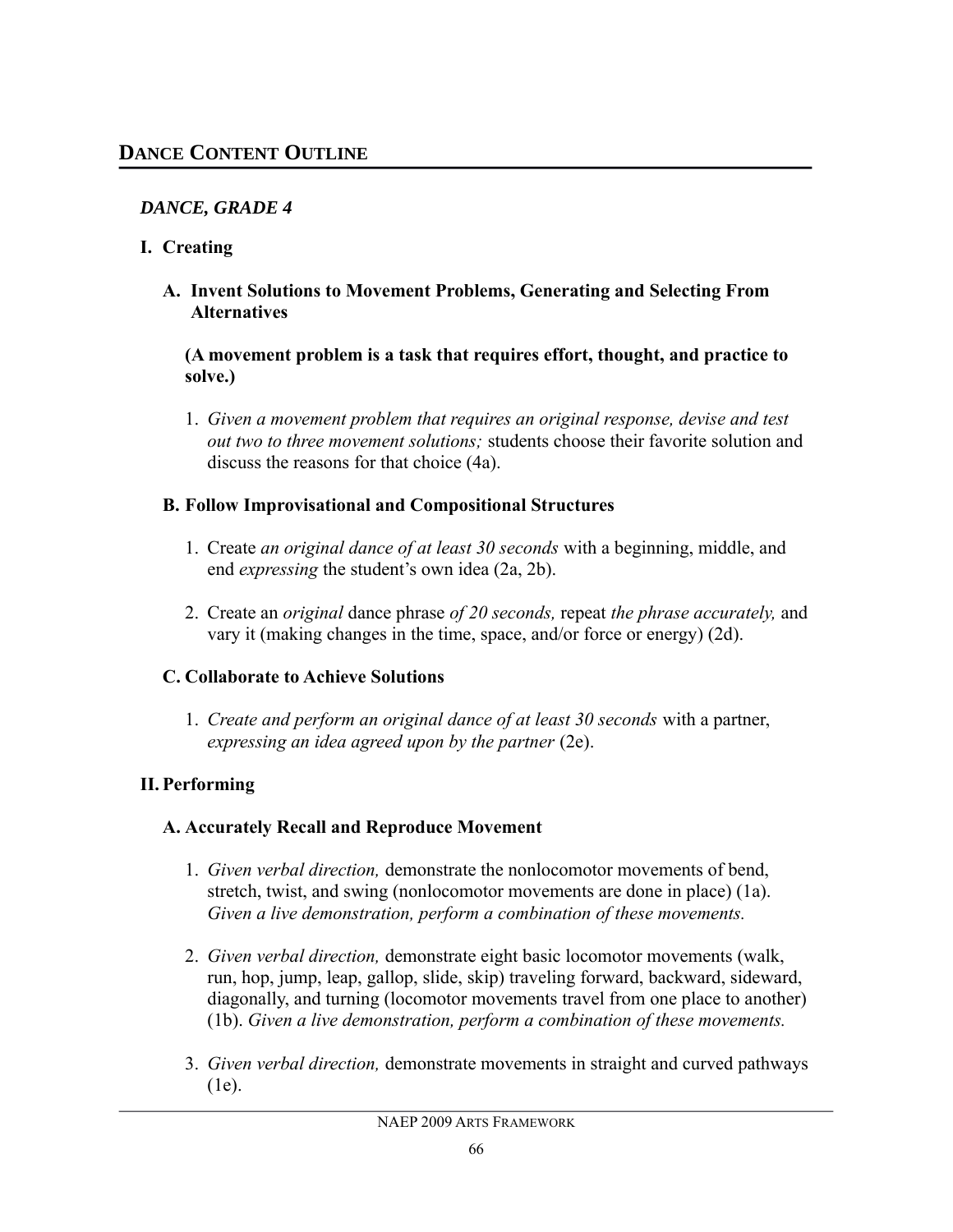4. *Given verbal direction and changes in rhythmic accompaniment (e.g., drumbeat tempo changes), demonstrate changes in movement that respond to* changes in tempo (1f).

#### **B. Demonstrate Physical Technique**

#### **(Physical technique is defined as skills that allow the dancer to move with appropriate skeletal alignment, body part articulation, strength, flexibility, balance, and coordination in locomotor and nonlocomotor movements.)**

- 1. *Given verbal directions to move through space as part of a large group,* demonstrate the ability to define and maintain personal space, *distance from others, and spatial arrangement (form)* (1d).
- 2. *While following the movements of a facilitator,* demonstrate *physical technique,* concentration, and focus *while* performing movement skills *in a group* (1g).
- 3. *Given verbal direction,* demonstrate the following partner skills: copying, leading and following, mirroring (2f).

## **C. Communicate Through Movement (Expression)**

- 1. With competence and confidence, *perform* their own dances *for* peers and discuss their meanings (3c).
- 2. With competence and confidence, *perform for peers* folk dances from various cultures, *learned previously through demonstrations by a facilitator* (5a).

## **III. Responding**

## **A. Identify Compositional Elements and Notice Details**

1. *After viewing a brief movement study,* describe the *movements* (e.g., skip, gallop) and the movement elements (such as levels and directions) *and suggest ideas being communicated in the study* (1h).

## **B. Identify Contexts (Stylistic, Cultural, Social, Historical) of Dance**

1. *After viewing three dances from* particular specific cultures and/or time periods (such as Colonial America), *describe the cultural and/or historical contexts of each dance* (5c).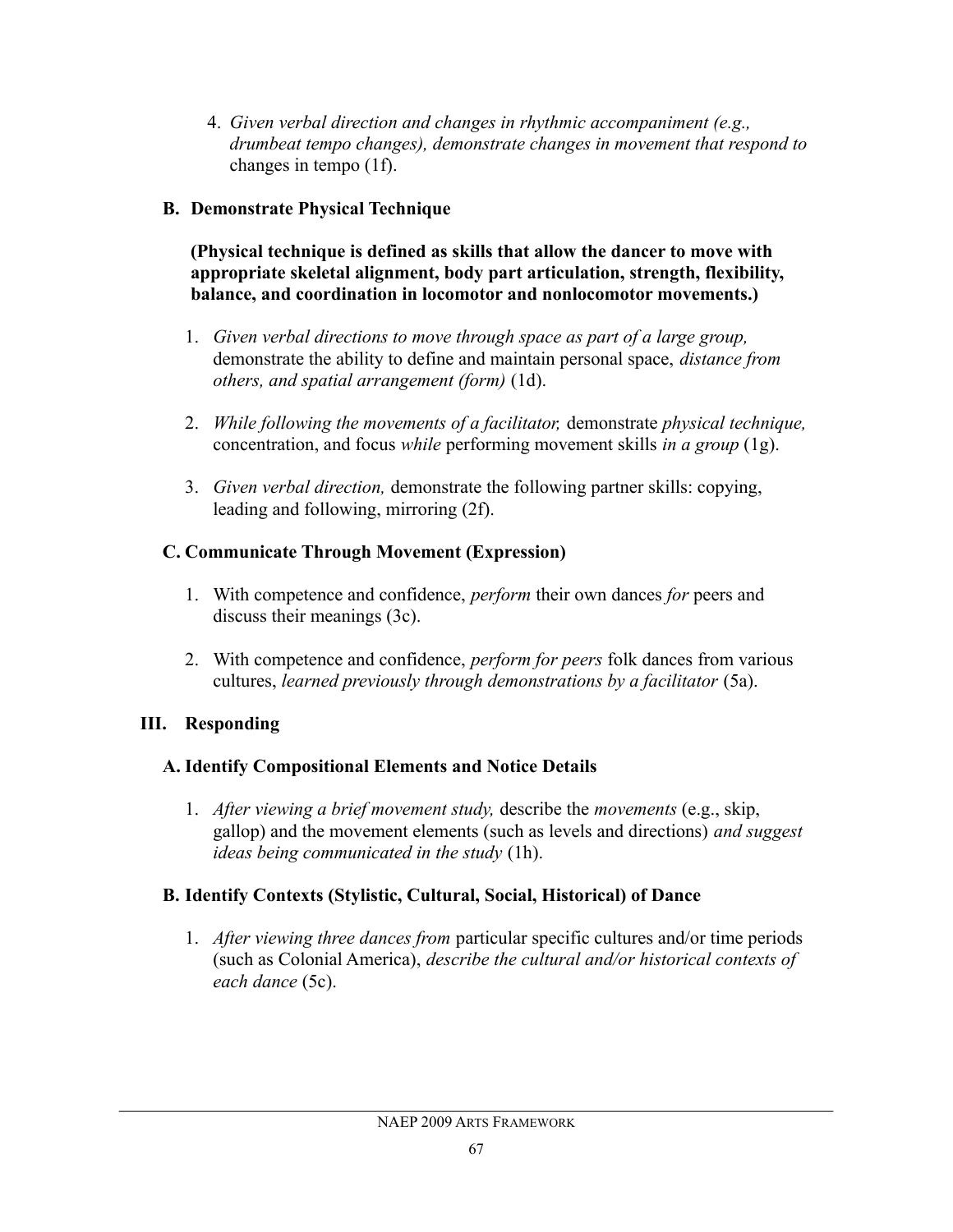#### **C. Make Informed Critical Observations About the Dance's and Dancer's Technical and Artistic Components**

- 1. Observe and discuss *how dancers* differ *from others who move (such as athletes, pedestrians)* (3a).
- 2. Take an active role in a discussion *of a dance, offering personal reactions and interpretations* (3b).
- 3. Observe two dances and discuss how they are similar and different in terms of one element of dance (such as space, shapes, levels, pathways) (4b).

#### *DANCE, GRADE 8*

#### **I. Creating**

#### **A. Invent Solutions to Movement Challenges, Generating and Selecting From Alternatives**

1. Create a warmup exercise and explain how that exercise prepares the body and mind for expressive purposes (6c).

#### **B. Follow Improvisational and Compositional Structures**

- 1. *Given verbal direction,* demonstrate *in movement* the principles of contrast and transition (2a).
- 2. *Given verbal direction, demonstrate movements that exemplify choreographic processes such as* reordering (2b).
- 3. *Given verbal direction,* demonstrate *movements in the following* forms of AB, ABA, canon, call and response, and narrative (2c).

#### **C. Collaborate to Achieve Solutions**

- 1. Demonstrate the following partner skills in a visually interesting way: creating and complementary shapes, taking and supporting weight (2e).
- 2. Demonstrate the ability to work cooperatively in a *group of three or four* during the choreographic process (2d).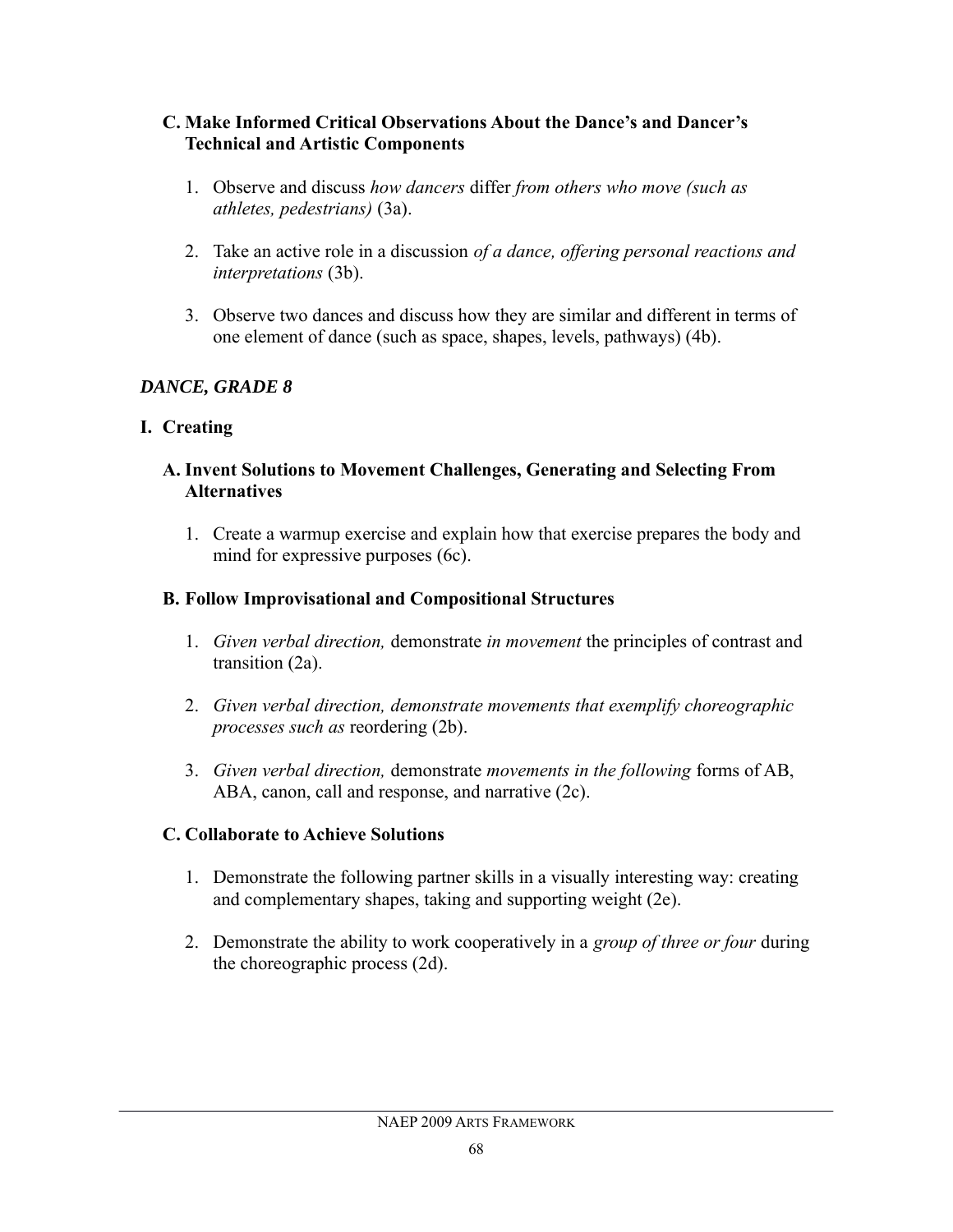#### **II. Performing**

#### **A. Accurately Recall and Reproduce Movement**

- 1. Memorize and reproduce *dance sequences that are at least 32 counts in length* (1g).
- 2. *Given the prompt of a rhythmic pattern drumbeat, reproduce* that rhythmic pattern in movement (1d).
- 3. *Given the prompt of a* spatial pattern *drawn on paper, reproduce that pattern by traveling through space* (1c).
- 4. *Given verbal prompts, demonstrate two previously learned dances, each at least 32 counts in length, representing two different styles, including* basic dance steps, *body* positions, and *spatial* patterns in demonstration (1b)(5b)(5a).

## **B. Demonstrate Physical Technique**

- 1. *Given verbal prompts,* demonstrate *through movement sustained, percussive, and vibratory* qualities (1e).
- 2. *While following the demonstrated movements of a facilitator,* demonstrate the skills of alignment, balance, articulation of isolated body parts, weight shift, elevation and landing, fall, and recovery (1a).

## **C. Communicate Through Movement (Expression)**

1. Create a dance *of at least 32 counts* that successfully communicates a topic of personal significance (3d).

## **III. Responding**

## **A. Identify Compositional Elements and Notice Details**

1. *After viewing a dance,* describe the *movements* and movement elements using appropriate dance vocabulary (i.e., level, direction) (1h).

## **B. Identify Contexts (Stylistic, Cultural, Social, Historical) of Dance**

1. Describe the role of dance in two different cultures and/or time periods (5d).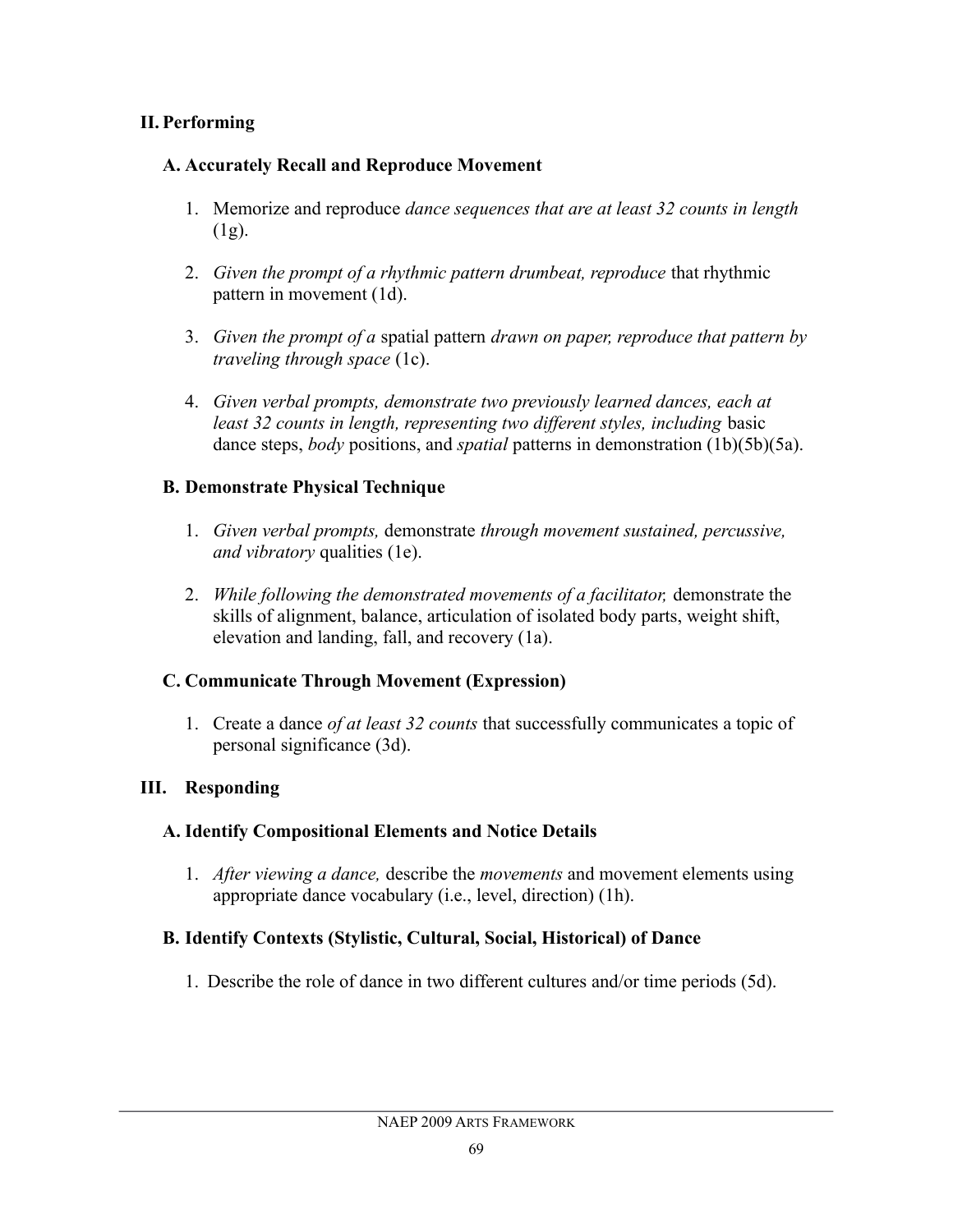#### **C. Make Informed Critical Observations About the Dance's and Dancer's Technical and Artistic Components**

- 1. *After observing a dance,* discuss *personal* opinions about *both the choreography and the performers* (4b).
- 2. Identify *and use* criteria for evaluating dance (such as skill of performers, originality, visual and/or emotional impact, variety, and contrast) (4d).
- 3. Compare and contrast two dance compositions in terms of space (such as shape and pathways), time (such as rhythm and tempo), and forceenergy (such as movement qualities) (4c).

## *DANCE, GRADE 12*

## **Proficient and Advanced**

\* Denotes expectations appropriate for the general twelfth-grade student.

The standards dance task force has identified both "proficient" and "advanced" levels of achievement for grades 9–12 to address the level of attainment for a student who has received instruction in the skills and/or knowledge of dance for 1 to 2 years beyond grade 8 and the level of attainment for a student who has received instruction for 3 to 4 years beyond grade 8.

## **I. Creating**

## **A. Invent Solutions to Movement Challenges, Generating and Selecting From Alternatives**

- \*1. Create and perform *a dance that includes two or more dynamic qualities (such as percussive) and expresses personal meaning* (Pro–1d).
- \*2. Use improvisation to generate movement for choreography (Pro–2a).
	- 3. *Create a dance, then* manipulate *it by applying a different form, describing how the meaning of the dance was changed* (Adv–2e).

## **B. Follow Improvisational and Compositional Structures**

- 1. *Create a movement sequence that illustrates one of the following* structures or forms: theme and variation, rondo, or round (Pro–2b).
- 2. Create a dance *of at least 1 minute, describing* the reasons for the *choreographic* decisions (Pro–4a).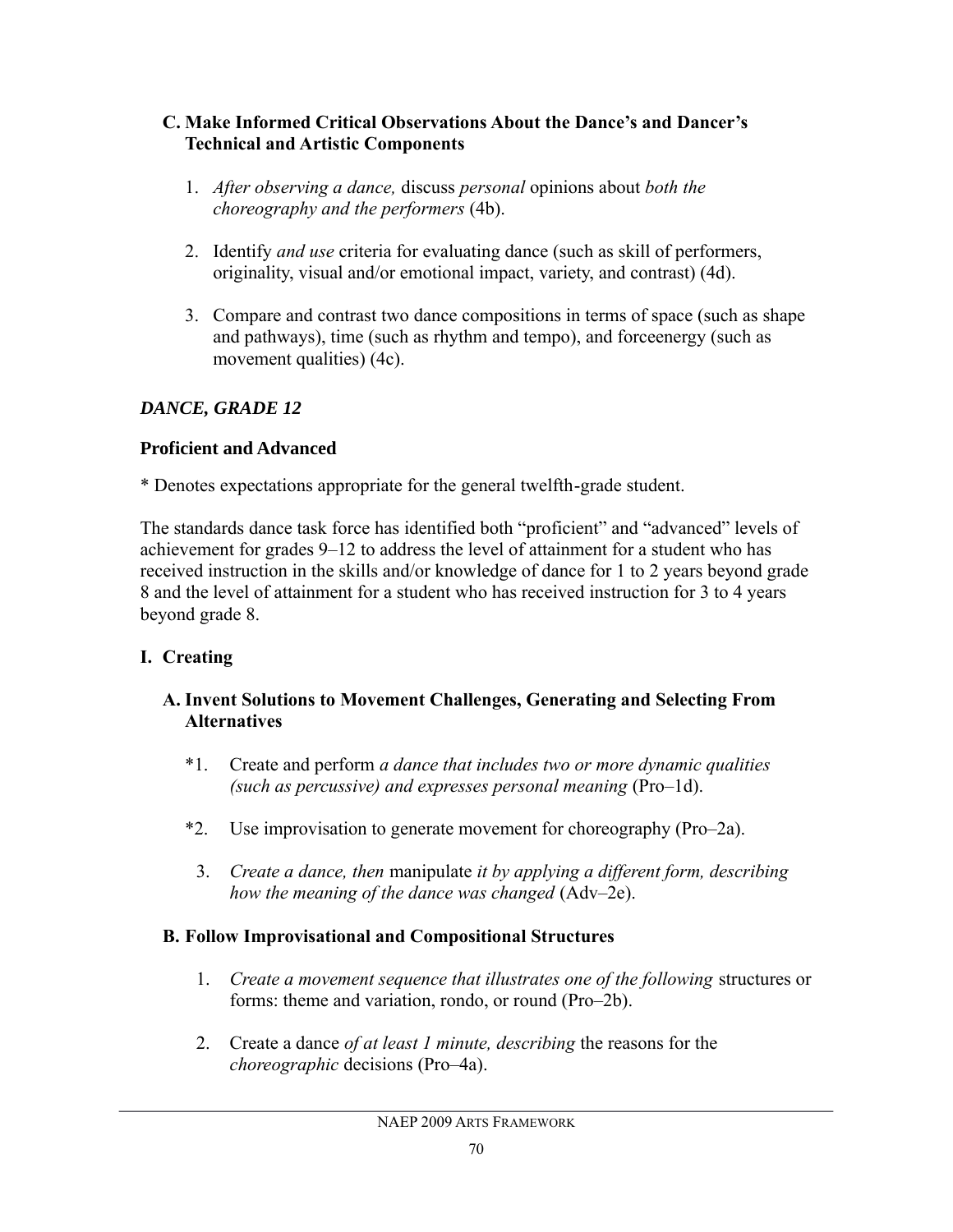\*3. *Observe a dance on video, describe the choreographic style, then create a dance of at least 1 minute in the style of the choreography observed.*

## **C. Collaborate to Achieve Solutions**

- 1. *Working in groups of three or four, choreograph a dance of at least 32 counts, then describe* the choreographic principles, processes, and structures used (Pro–2c).
- 2. *Working with a partner,* choreograph *and perform* a duet *of at least 64 counts discussing the use of* choreographic principles, processes, and structures (Pro–2c).

## **II. Performing**

## **A. Accurately Recall and Reproduce Movement**

- \*1. *After learning 32 counts of a dance taught by a facilitator, accurately recall and reproduce the movements and rhythmic patterns* (Pro–1f).
- 2. *After learning two dances of different styles, accurately recall and reproduce each dance.*

## **B. Demonstrate Physical Technique**

- \*1. *After learning 32 counts of a dance demonstrated by a facilitator,*  demonstrate appropriate skeletal alignment, bodypart articulation, strength, flexibility, agility, and coordination in locomotor and nonlocomotor movement (Pro–1a).
- 2. *After learning a 64-count dance,* perform *the dance* with artistic expression, demonstrating clarity, musicality, and stylistic nuance (Adv–1h).

# **C. Communicate Through Movement (Expression)**

- \*1. Create a dance *of at least 32 counts* that communicates a contemporary social theme (such as isolation, poverty, relationships, the environment) (Pro–3c).
- 2. *Create a dance of at least 32 counts that conveys a contemporary social theme, vary the choreography so that it expresses a different theme, and discuss each idea and the ways it was expressed.*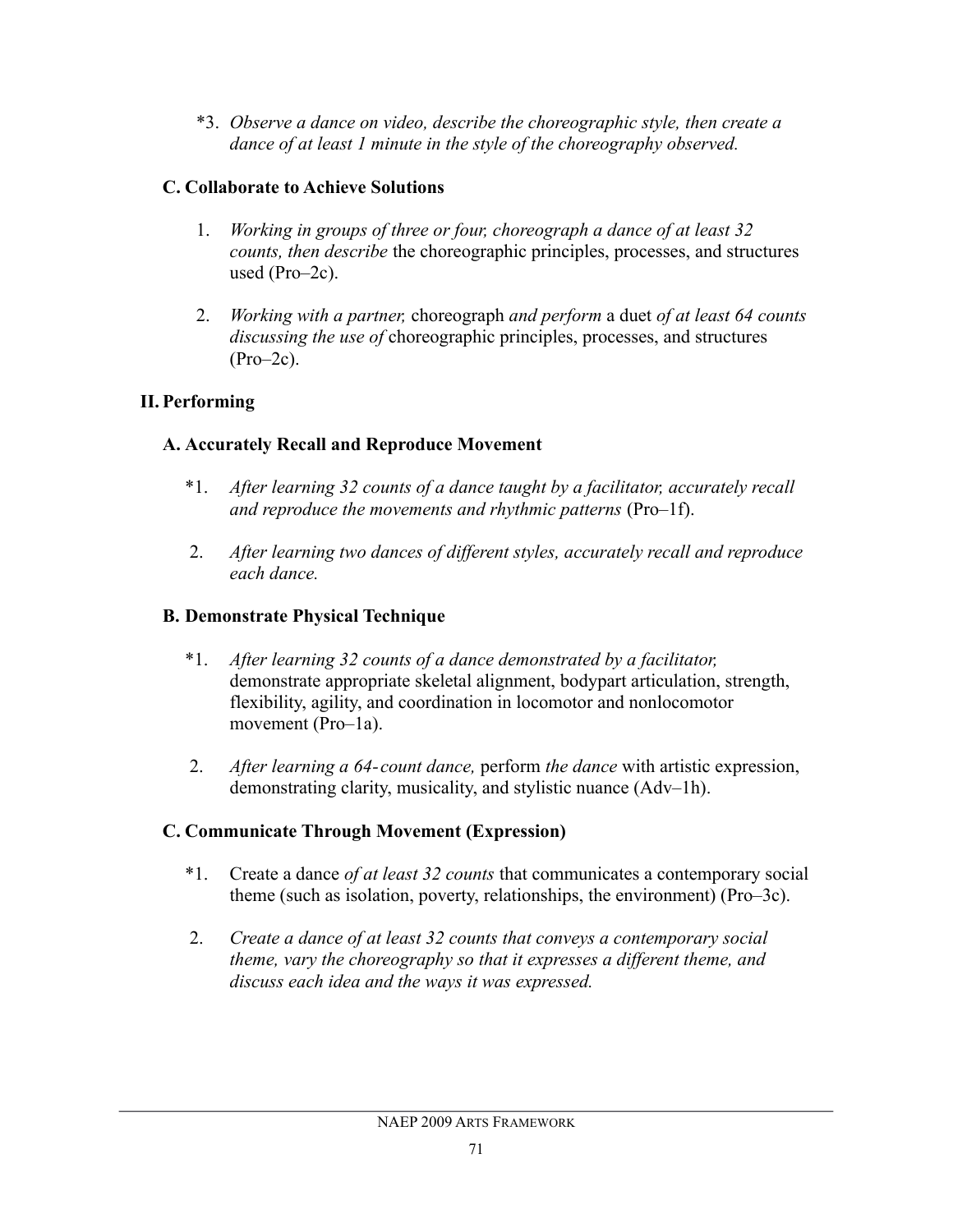#### **III. Responding**

#### **A. Identify Compositional Elements and Notice Details**

- \*1. *After observing a dance,* answer questions about how *the choreographer's* choices communicate ideas (Pro–3a).
- 2. After observing a dance on video, identify the choreographer's use of structure or form (i.e., theme and variation, rondo, round, canon call and response, narrative) (Pro–2b).
- 3. *After observing two different dances, compare how* the choreographers manipulate movement and movement *elements to express ideas* (Adv–2e).

## **B. Identify Contexts (Stylistic, Cultural, Social, Historical) of the Dance**

- \*1. *After observing* a classical dance form (such as ballet), discuss the traditions and technique (Pro–5b).
- 2. Analyze how dance and dancers are portrayed in contemporary American media (Pro–5d).
- 3. Compare and contrast the role and significance of dance in two different social/historical/cultural/political contexts *(such as dance used for political devices in Communist China compared with dance used in Native-American ceremonies)* (Adv–5f).

#### **C. Make Informed Critical Observations About the Dance's and Dancer's Technical and Artistic Components**

- 1. Establish aesthetic criteria and apply them in evaluating own work and that of others (Pro–4b).
- \*2. Describe similarities and differences between two contemporary theatrical dances (Pro–5a).
- 3. Analyze issues of ethnicity, gender, social/economic class, age and/or physical condition in relation to dance *(what are the stereotypes in dance in reference to these issues? how does dance reflect such contemporary issues? etc.)* (Adv-4f).
- 4. Examine ways that dance creates and conveys meaning by considering the dance from a variety of perspectives *(such as the dance critic, the audience, the choreographer, the performer)* (Adv–3d).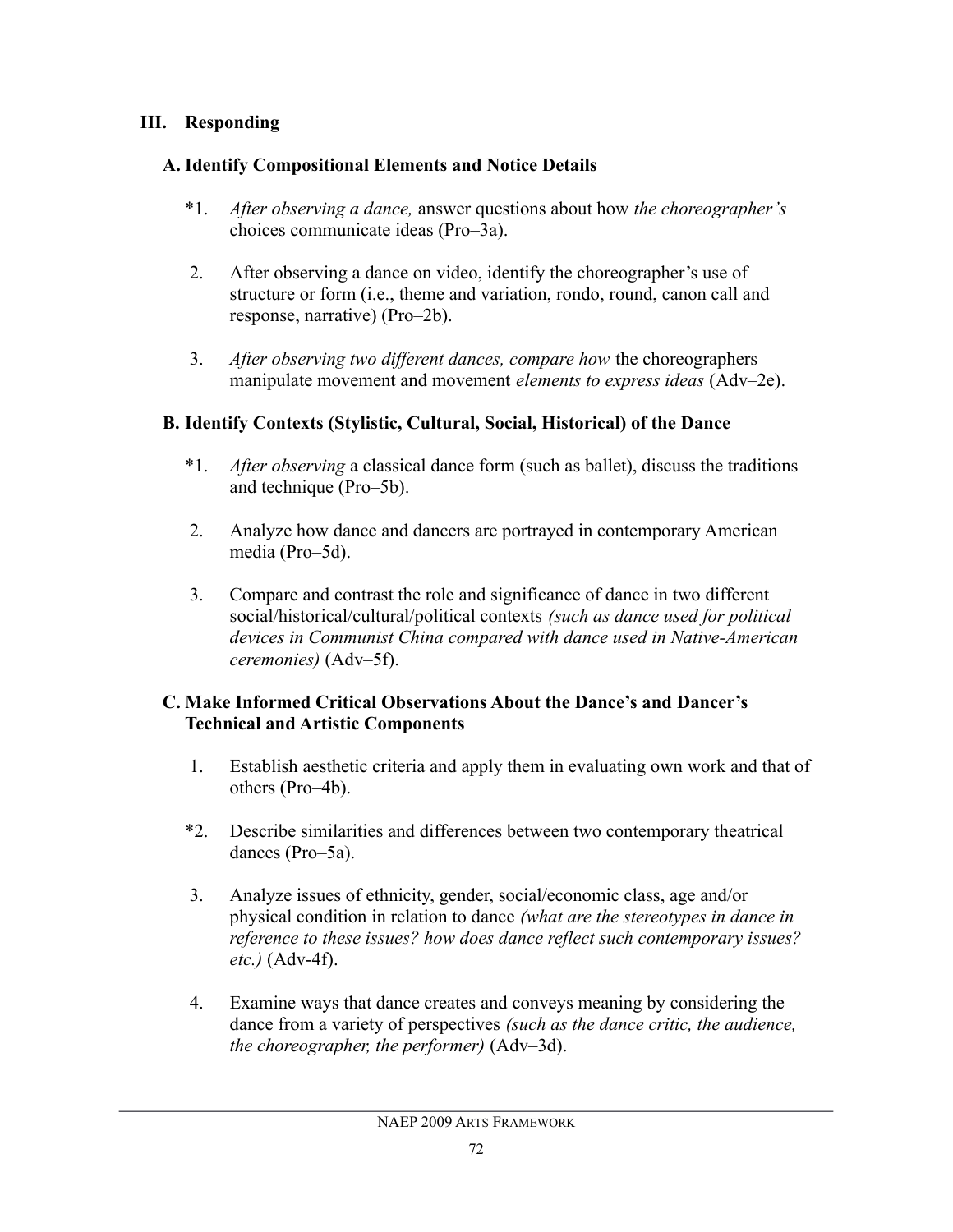## *MUSIC, GRADE 4*

## **I. Creating**

#### **A. Compose**

- 1. Create music to accompany readings or dramatizations, *manipulating dimensions such as the variety of sounds, tempo, loudness, and mood of a piece to enhance or match the readings or dramatizations and describing and explaining the choices made* (4a).
- 2. Create short songs and instrumental pieces *of 4 to 8 measures in length* within specified guidelines (e.g., a particular style, form *[call and response, ostinato, aba],* instrumentation, compositional technique, *tonality [major, minor, pentatonic], meter [duple, triple])* (4b).
- 3. Use a variety of sound sources *(e.g., classroom instruments, electronic instruments, body sounds)* when composing (4c).

## **B. Evaluate Own Composition**

- 1. *Use* criteria *based on knowledge of the elements and style of music* for *comparing,* evaluating, and *revising* compositions (7a).
- 2. Explain, using appropriate music terminology *(e.g., describing dimensions such as tempo, text, instrumentation),* personal preferences *(likes and dislikes)* for specific musical works or styles (7b).

## **C. Improvise**

- 1. Improvise "answers" in the same style to given rhythmic and melodic phrases *from 2 to 4 measures long* (3a).
- 2.Improvise simple rhythmic and melodic ostinato accompaniments (3b).
- 3. Improvise simple rhythmic variations and simple melodic embellishments on familiar melodies (3c).
- 4. Improvise short songs and instrumental pieces, using a variety of sound sources, including traditional sounds (e.g., voices, instruments); nontraditional sounds available in the classroom (e.g., paper tearing, pencil tapping); body sounds (e.g., hands clapping, fingers snapping); and sounds produced by electronic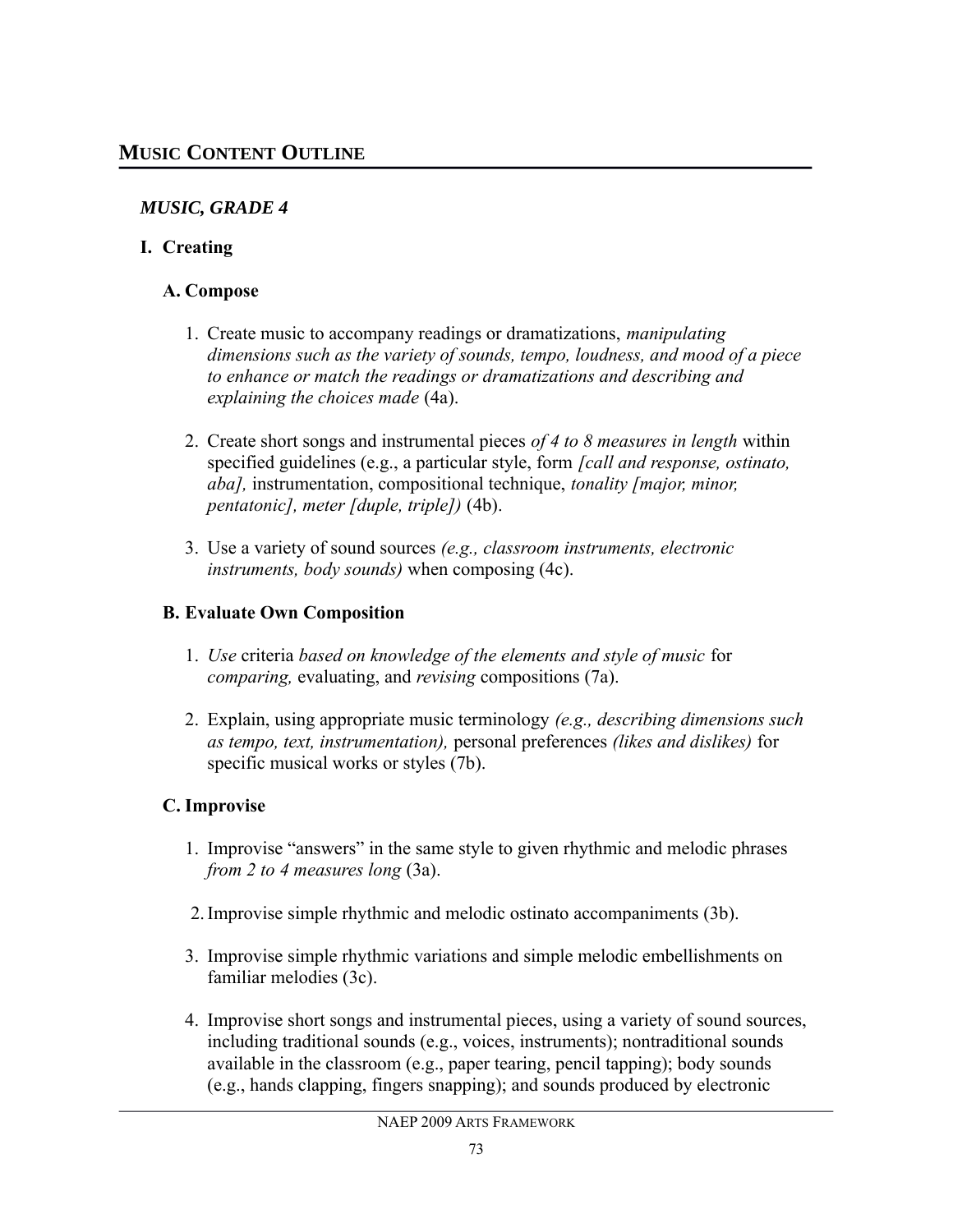means (e.g., personal computers and basic MIDI devices, including keyboards, sequencers, synthesizers, and drum machines) (3d).

## **II. Performing**

## **A. Sing: Competence and Expressiveness**

- 1. Sing independently *(as a soloist singing familiar songs),* on pitch and in rhythm, with appropriate timbre, diction, and posture and maintain a steady tempo (1a).
- 2. Sing expressively *(as a soloist singing familiar songs)* with appropriate dynamics, phrasing, and interpretation (1b).
- 3. Sing *familiar songs* from memory (1c).
- 4. Sing ostinatos, partner songs, and rounds *along with an ensemble on videotape that includes all parts* (1d).
- 5. Sing in groups *along with a videotape that includes the conductor,* blending vocal timbres, matching dynamic levels, and responding to the cues of the conductor (1e).

## **B. Sight Singing (Read Unfamiliar Pieces From Notation)**

- 1. Read whole, half, dotted half, quarter, and eighth notes and rests in 2/4, 3/4, and 4/4 *time* signatures (5a).
- 2. *Sing at sight* simple pitch notation in the treble clef in major keys *(range of no more than an octave, primarily stepwise movement, no more than 4 measures)* (5b).

## **C. Evaluate and Improve Own Singing**

- 1. *Use* criteria *based on knowledge of the elements and style of music* for evaluating and *suggesting improvements in* performance (7a).
- 2. Explain, using appropriate music terminology, personal preferences *(likes and dislikes)* for specific musical works or styles (7b).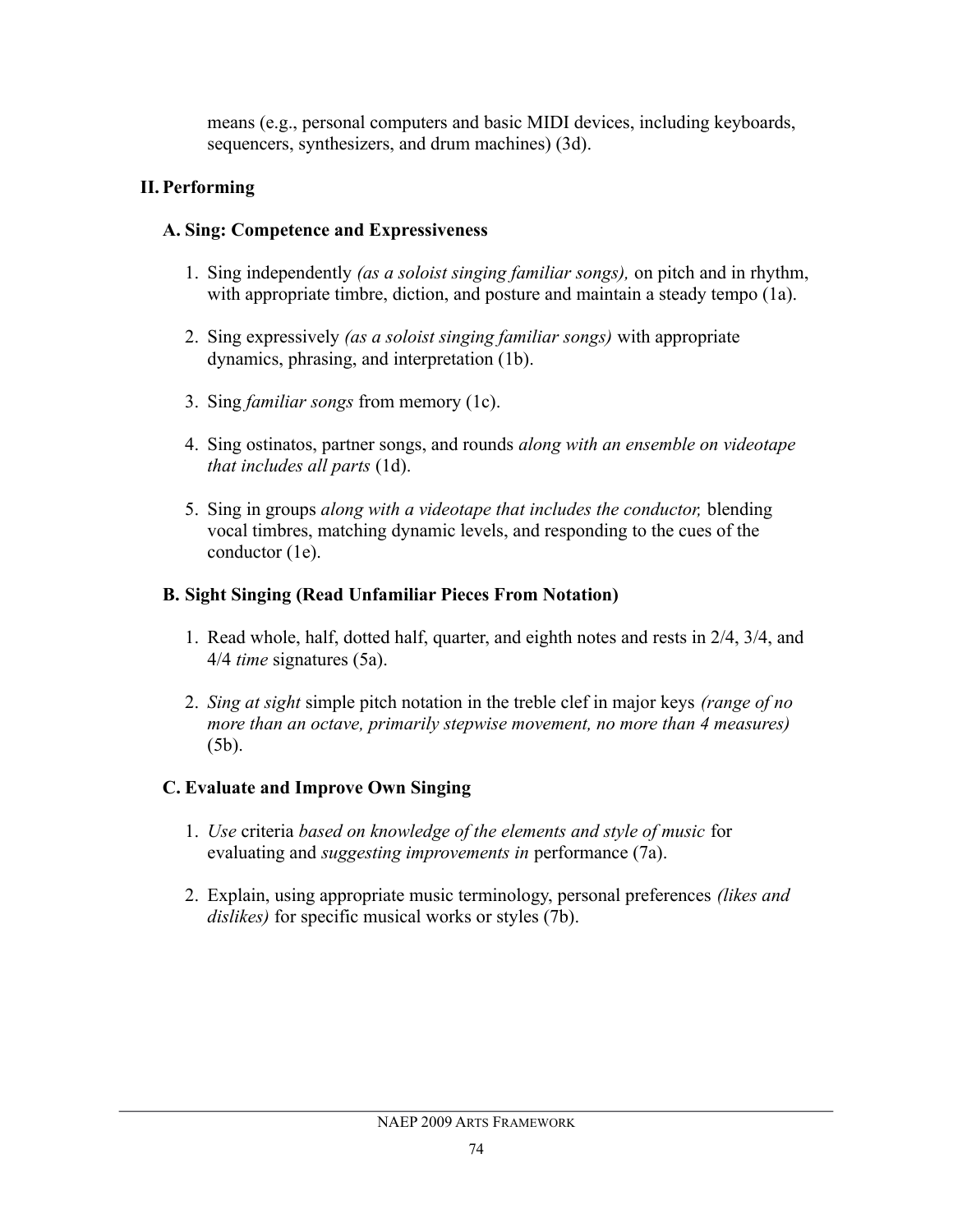#### **D. Play Instruments: Competence and Expressiveness**

- 1. Perform *familiar music as a soloist* expressively (2c) on pitch, in rhythm, with appropriate dynamics and timbre, and maintain a steady tempo (2a).
- 2. Perform *(in an ensemble or as a soloist)* easy rhythmic, melodic, and choral patterns accurately and independently on rhythmic, melodic, and harmonic classroom instruments, *either using own instrument or selecting an instrument from among those provided. The piece should be no more than 16 measures, with harmony limited to I and V chords and melody limited to the range of an octave and stepwise movement* (2b).
- 3. Echo short *(2 to 4 measures)* rhythms and melodic patterns (2d).
- 4. Perform in groups *along with a videotape that includes the conductor,* blending instrumental timbres, matching dynamic levels, and responding to the cues of the conductor (2e).
- 5. Perform independent instrumental parts while other students play *1 to 3* contrasting parts *on a videotape that includes a conductor* (2f).

#### **E. Sight Reading (Play an Unfamiliar Piece From Notation)**

- 1. *Play from notation* whole, half, dotted half, quarter, and eighth notes and rests in 2/4, 3/4, and 4/4 *time* signatures (5a).
- 2. *Play from notation* easy rhythmic, melodic, and chordal patterns on rhythmic, melodic, and harmonic classroom instruments (2b).

## **F. Evaluate Own Playing**

- 1. Use criteria *based on knowledge of the elements and style of music* for evaluating *and suggesting improvements in* performances (7a).
- 2. Explain, using appropriate music terminology, personal preferences *(likes and dislikes)* for specific musical works or styles (7b).

## **III. Responding**

#### **A. Describe, Analyze, Compare, and Contrast**

1. Identify simple music forms *(e.g., ABA, call and response)* presented aurally (6a).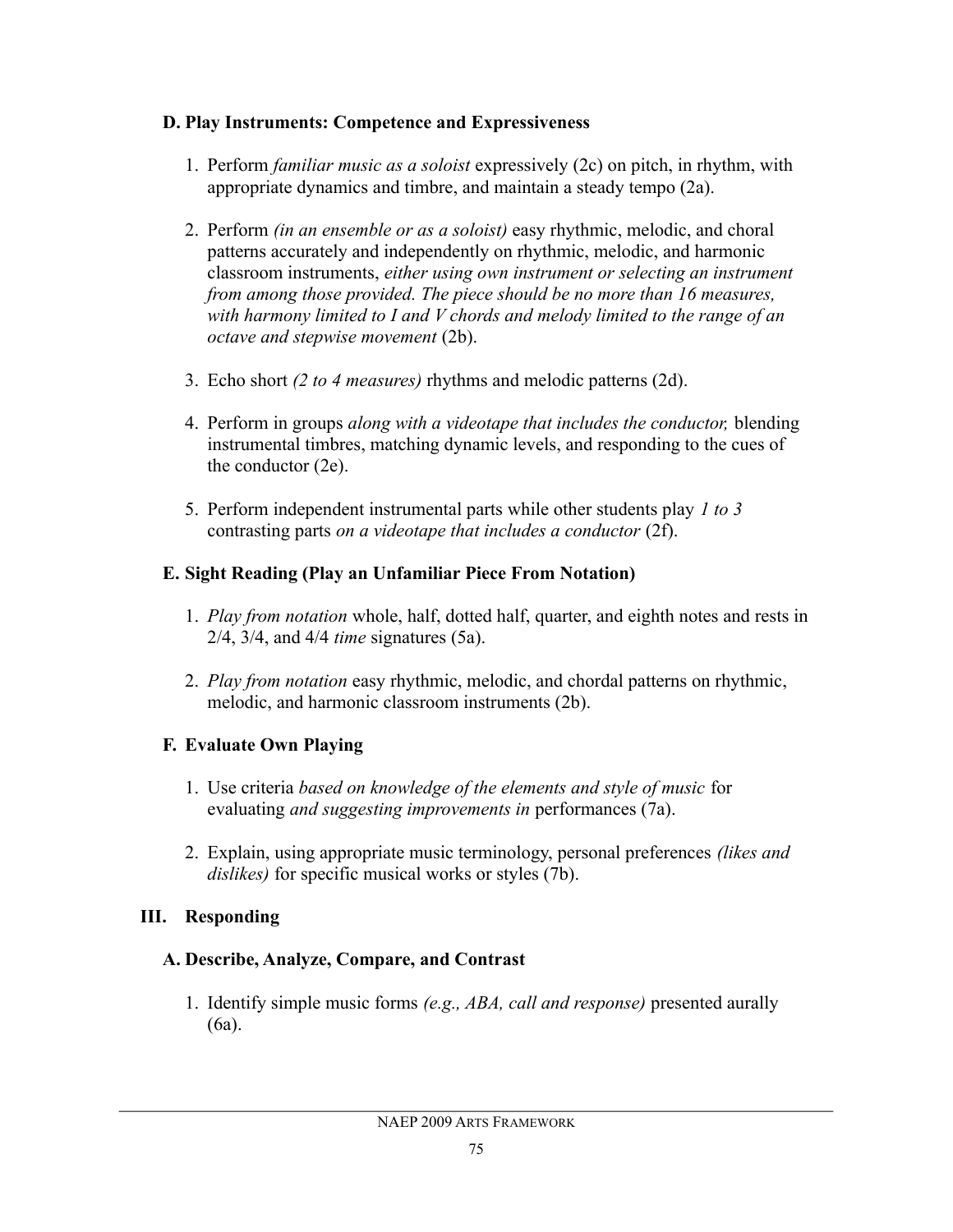- 2. Demonstrate perceptual skills by moving, answering questions about, and describing aural examples of various styles of music representing diverse cultures (6b).
- 3. Use appropriate terminology to explain music, music notation, music instruments and voices, and music performances (6c).
- 4. Identify the sounds of a variety of instruments, including many orchestra and band instruments, and instruments from various cultures, as well as male and female voices (6d).
- 5. Respond through purposeful movement to selected prominent music characteristics or to specific music events while listening to music (6e).

#### **B. Use Notation (Connect What Is Seen With What Is Heard)**

- 1. Read whole, half, dotted half, quarter, and eighth notes and rests in 2/4, 3/4, and 4/4 time signatures (5a).
- 2. Read simple pitch notation in the treble clef in major keys (5b).
- 3. Identify symbols and traditional terms referring to dynamics *(e.g., piano, forte, crescendo, diminuendo),* tempo *(e.g., presto, ritard, accelerando),* and articulation *(e.g., staccato, legato, marcato, accent)* (5c).
- 4. Use standard symbols to notate meter *(2/4, 3/4, and 4/4 time signatures),* rhythm *(whole, half, dotted half, quarter, and eighth notes),* pitch *(notes in treble clef),* and dynamics *(p, f, < [crescendo], > [diminuendo])* in simple patterns (5d).

## **C. Evaluate Performances and Recommend Improvements**

1. *Use* criteria *based on knowledge of musical elements and style* for evaluating performances (7a).

## **D. Evaluate Works**

- 1. *Use* criteria *based on knowledge of musical elements and style* for evaluating compositions (7a).
- 2. Explain, using appropriate music terminology *(e.g., describing dimensions such as tempo, text, instrumentation),* personal preferences *(likes and dislikes)* for specific musical works or styles (7b).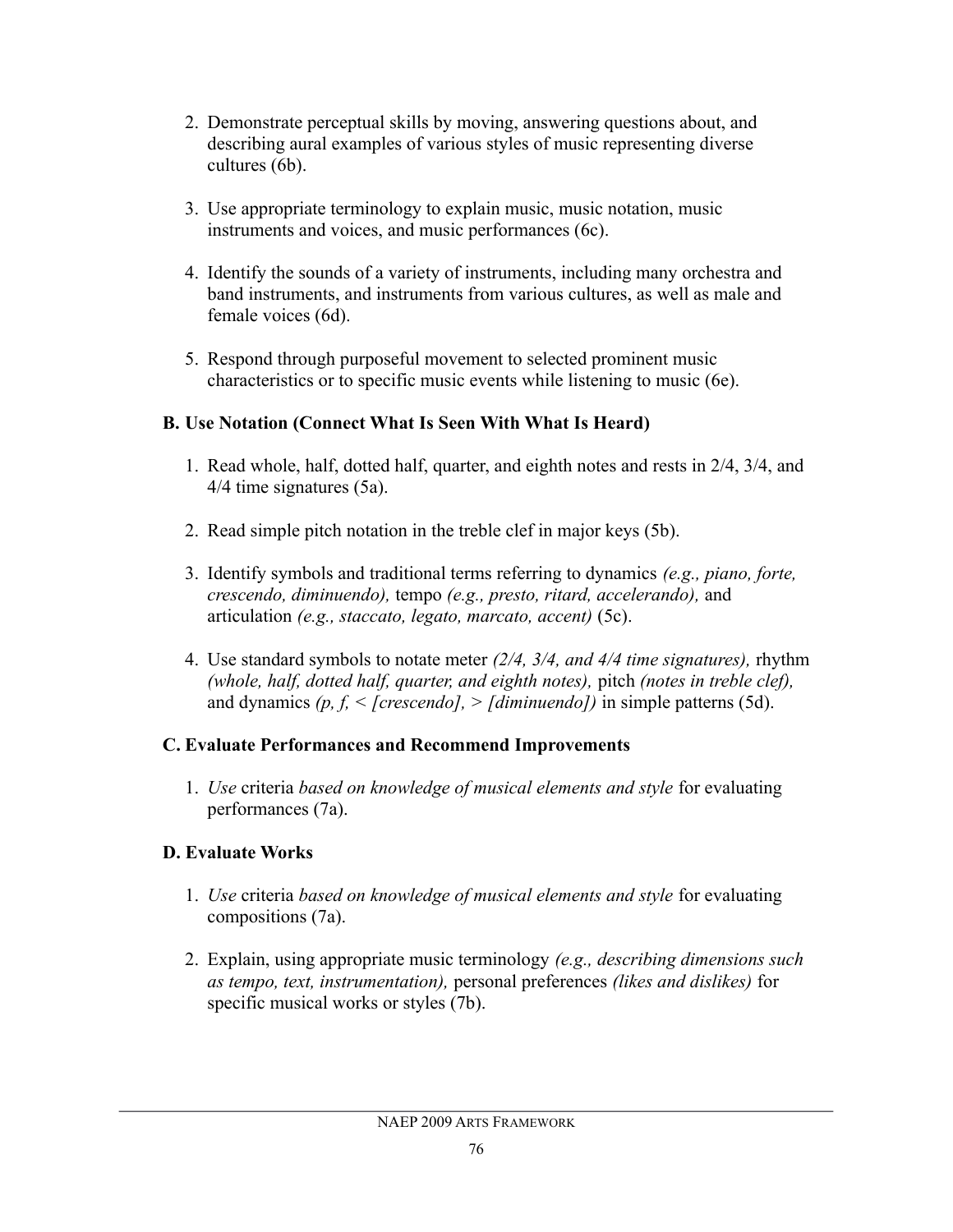#### **E. Place Works Within Cultural and Historical Context**

- 1. Identify, by genre or style, aural examples of music from various historical periods and cultures (9a).
- 2. Describe in simple terms how elements of music are used in music examples from various cultures of the world (9b).
- 3. Identify diverse uses of music in daily experiences and describe characteristics that make certain music suitable for each use (9c).
- 4. Identify and describe the roles of musicians in various music settings and cultures (9d).

## *MUSIC, GRADE 8*

## **I. Creating**

#### **A. Compose**

- 1. Compose short pieces *(8 to 12 measures)* within specified guidelines *(e.g., ABA form, limited range, and simple rhythms),* demonstrating how the elements of music are used to achieve unity, variety, tension/release, and balance (4a).
- 2. Arrange simple pieces *(limit 12 measures)* for voices or instruments other than those for which the pieces were written *(e.g., create guitar accompaniment for folk songs)* (4b).
- 3. Use a variety of traditional and nontraditional *(e.g., classroom instruments, body sounds, found sounds)* sound sources and electronic media *(synthesizer, sequencer)* when composing and arranging (4c).

#### **B. Evaluate Own Composition**

1. Evaluate the quality *(use of elements to create unity, variety, tension/release, and balance)* and effectiveness *(expressive impact)* of own and others' compositions and arrangements by applying specific criteria appropriate for the style of the music and offer constructive suggestions for improvement (7b).

#### **C. Notate Personal Musical Ideas**

1. Use standard notation to record their musical ideas and the musical ideas of others (5d).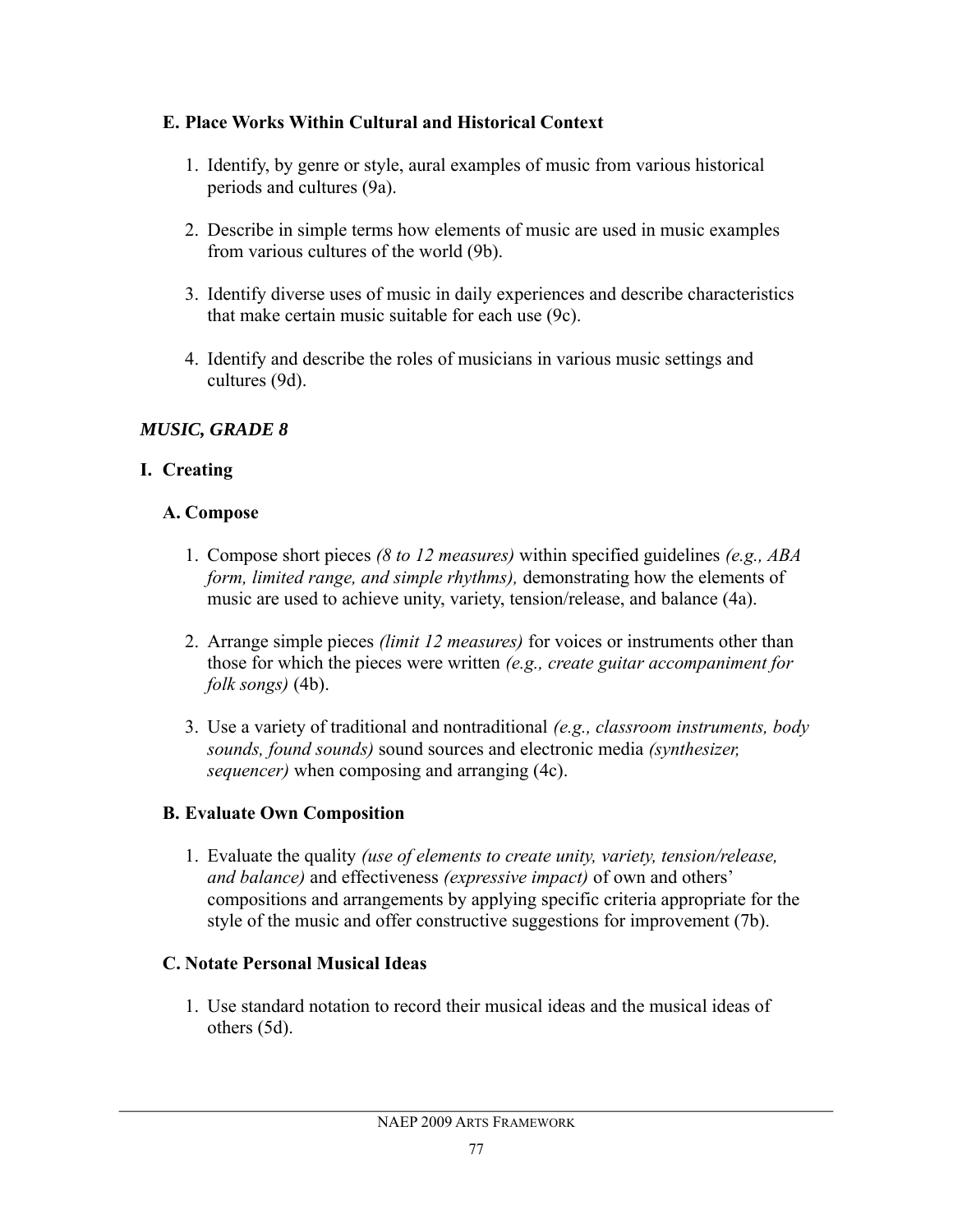#### **D. Improvise**

- 1. Improvise simple harmonic accompaniments (3a).
- 2. Improvise melodic embellishments and simple rhythmic and melodic variations on given pentatonic melodies and melodies in major keys (3b).
- 3. Improvise short melodies *(at least 12 measures),* unaccompanied and over a given rhythmic accompaniment, each in a consistent style *(e.g., classical, blues, folk, gospel),* meter *(e.g., duple, triple),* and tonality *(e.g., major, pentatonic)* (3c).

## **E. Evaluate Own Improvisation**

1. Evaluate the quality and effectiveness *(expressive impact)* of their own and others' improvisations by applying specific criteria appropriate for the style of the music and offer constructive suggestions for improvement (7b).

## **II. Performing**

## **A. Sing: Competence and Expressiveness**

- 1. *Sing familiar songs* accurately *(pitches, rhythms, expressions)* and with good *(consistent)* breath control throughout their singing ranges, alone and in small and large ensembles (1a).
- 2. Sing *familiar songs* with expression appropriate for the work being performed (1c).
- 3. Sing music written in two and three parts *(e.g., learn part through rote imitation and reading notation, then sing one part with a videotape of complete ensemble performance, including student's part, led by visible conductor)* (1d).

## **B. Sight Singing (Read Unfamiliar Pieces From Notation)**

- 1. Read whole, half, quarter, eighth, sixteenth, and dotted notes and rests in 2/4, 3/4, 4/4, 6/8, 3/8, and alla breve time signatures (5a).
- 2. Read at sight simple melodies *(melodies appropriate to student's vocal range, no longer than 8 measures, mostly stepwise movement and rhythms specified above; sung using syllables, numbers, letters, or nonsense syllables) in clef of student's choice* (5b).
- 3. Students who participate in a choral ensemble or class, sight-read, accurately and expressively, music with a level of difficulty of two (to be defined according to the piece selected for task) on a scale of one to six (5e).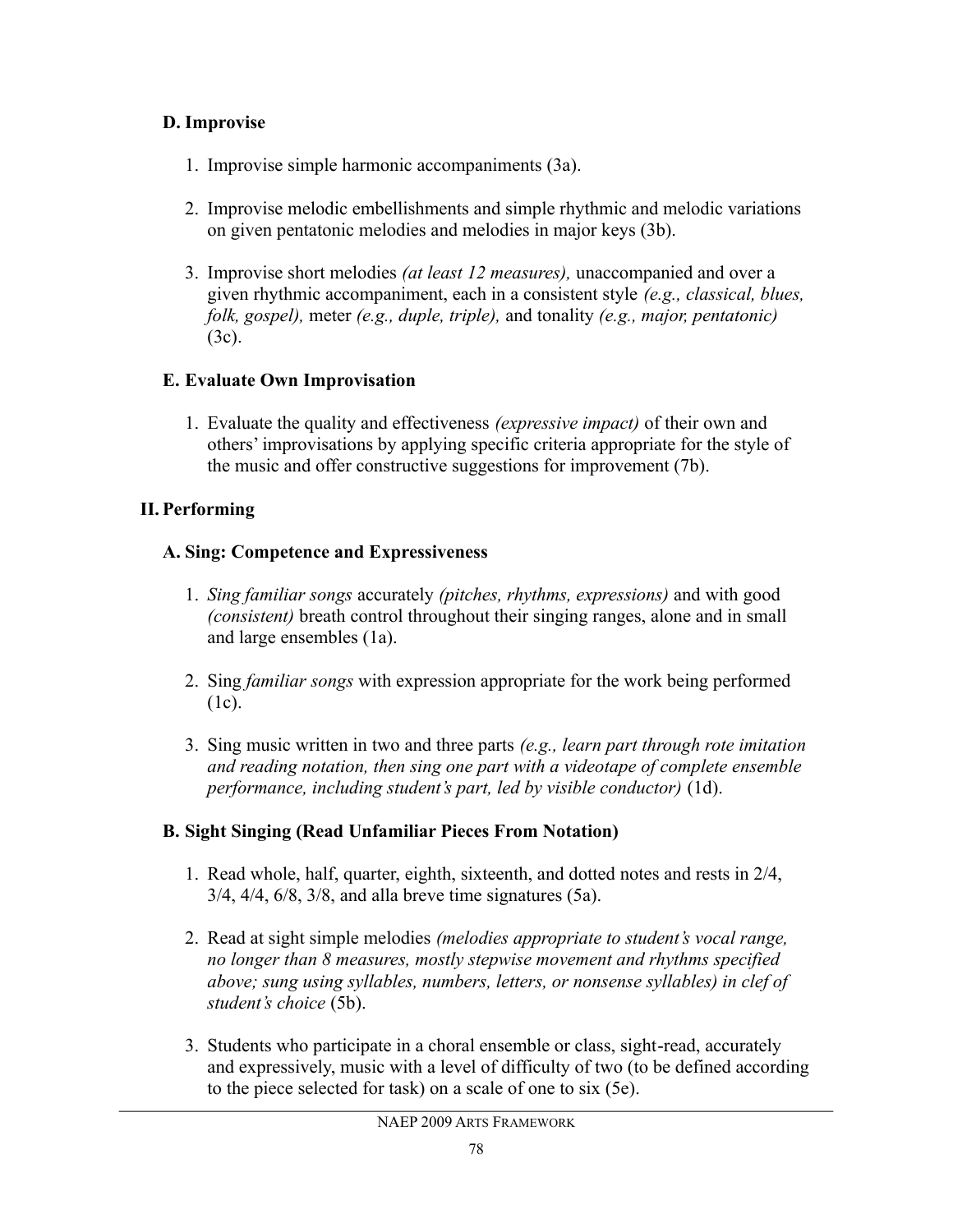#### **C. Evaluate and Improve Own Singing**

1. Evaluate the quality *(technical)* and effectiveness *(expressive impact)* of their own performances by applying specific criteria appropriate for the style of the music and offer constructive suggestions for improvement (7b).

#### **D. Play Instruments: Competence and Expressiveness**

- 1. Perform on at least one instrument accurately *(technical and expressive)* and independently, alone *(familiar music)* and in small and large ensembles *(e.g., a part learned through rote imitation and reading notation, then sung with a videotape of complete ensemble performance that includes doubling of the student's part, led by a visible conductor),* with good posture, good playing position, and good breath, bow, or stick control (2a).
- 2. Play by ear simple melodies *(e.g., folk songs)* on a melodic instrument with simple accompaniments *(e.g., strummed I, IV, V, vi, ii chords)* on a harmonic instrument (2d).
- 3. Perform music representing diverse genres and cultures, with expression appropriate for the work being performed (2c).

## **E. Sight Reading (Play an Unfamiliar Piece From Notation)**

- 1. Read whole, half, quarter, eighth, sixteenth, and dotted notes and rests in 2/4, 3/4, 4/4, 6/8, 3/8, and alla breve time signatures (5a).
- 2. Read at sight simple melodies *(limited to 8 measures, range determined by instrument, rhythms indicated above)* in the clef *appropriate to the instrument* (5b).
- 3. Students who participate in instrumental ensemble or class, sight-read, accurately and expressively, music with a level of difficulty of two on a scale of one to six (5e).

## **F. Evaluate Own Playing**

1. Evaluate the quality *(technical)* and effectiveness *(expressive impact)* of their own performances by applying specific criteria appropriate for the style of the music and offer constructive suggestions for improvement (7b).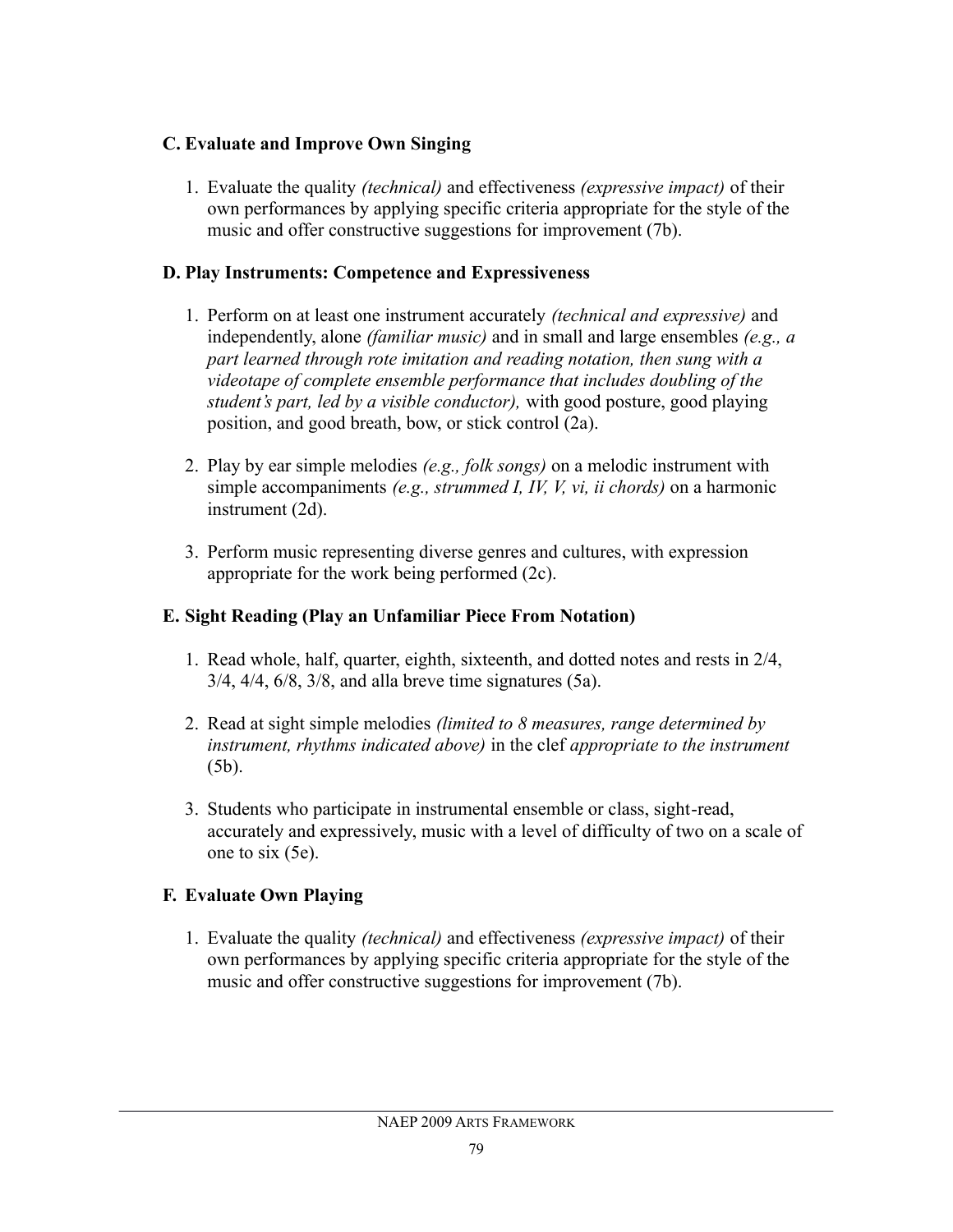#### **III. Responding**

#### **A. Describe, Analyze, Compare, and Contrast**

- 1. Describe specific music events in a given aural example, using appropriate terminology (6a).
- 2. Analyze the uses of elements of music in aural examples representing diverse genres and cultures (6b).
- 3. Demonstrate knowledge of the basic principles of meter, rhythm, tonality, intervals, chords, and harmonic progressions in their analyses of music (6c).

## **B. Read Notation (Connect What Is Seen With What Is Heard)**

- 1. Read whole, half, quarter, eighth, sixteenth, and dotted notes and rests in 2/4, 3/4, 4/4, 6/8, 3/8, and alla breve time signatures (5a).
- 2. Identify and define *(while looking at a score)* standard notation symbols for pitch, rhythm, articulation *(accents, legato, staccato, marcato),* dynamics *(piano, forte, crescendo, diminuendo),* tempo, and expression (phrasing) (5c).
- 3. Use standard notation to record their musical ideas and the musical ideas of others (5d).

## **C. Evaluate Performances and Recommend Improvement**

1. Evaluate the quality *(technical and expressive)* and effectiveness *(expressive impact)* of their own and others' performances and improvisations by applying specific criteria appropriate for the style of the music and offer constructive suggestions for improvement (7b).

## **D. Evaluate Works**

1. Evaluate the quality *(technical and expressive)* and effectiveness *(expressive impact*) of their own and others' compositions and arrangements by applying specific criteria appropriate for the style of the music and offer constructive suggestions for improvement (7b).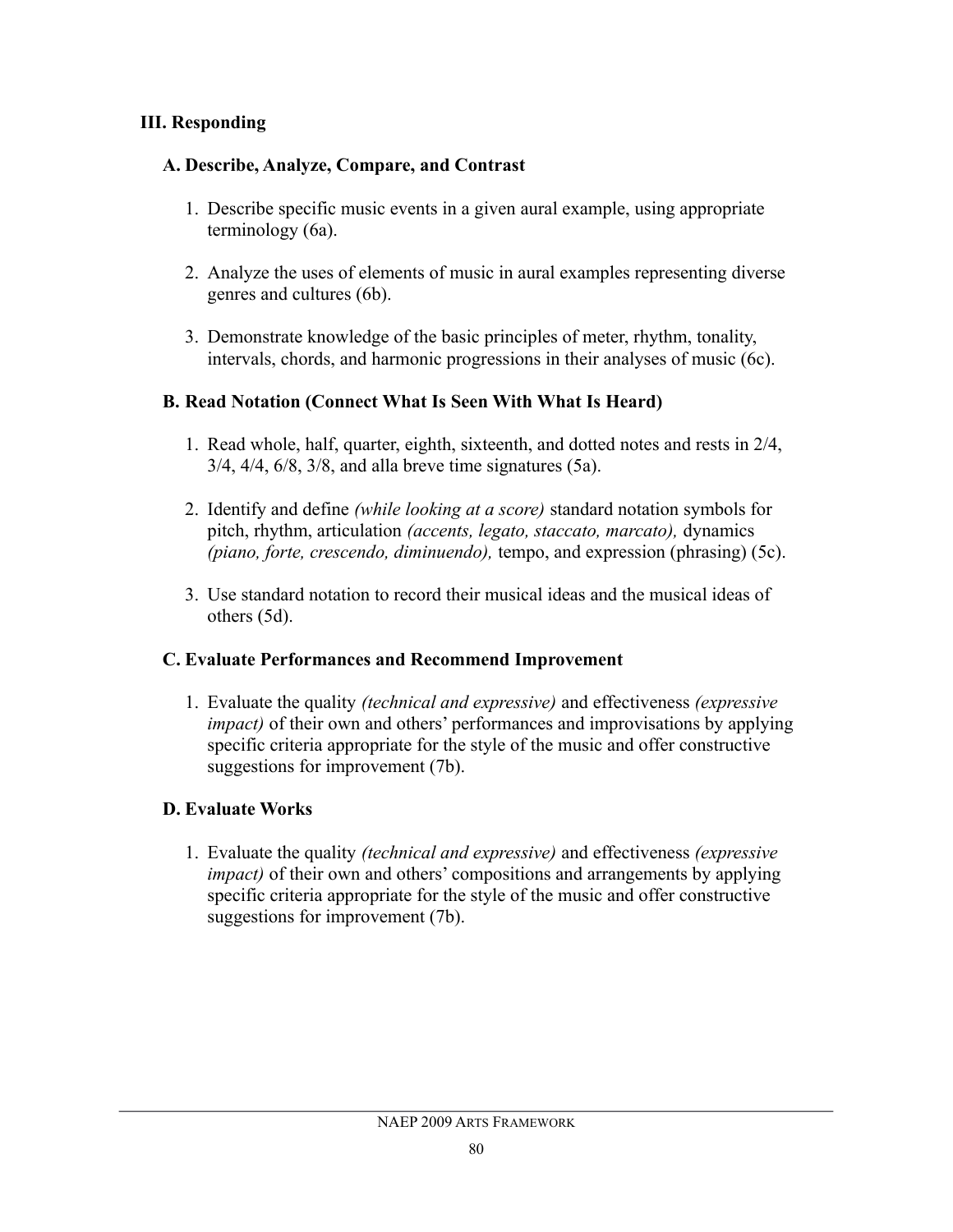#### **E. Place Works Within Cultural and Historical Context**

- 1. Describe distinguishing characteristics *(relating to instrumentation, texture, rhythmic qualities, melodic lines, form)* of representative music genres and styles from a variety of cultures (9a).
- 2. Classify by genre and style (and, if applicable, by historical period, composer, and title) a varied body of exemplary (that is, high-quality and characteristic) musical works and explain the characteristics that cause each work to be considered exemplary (9b).
- 3. Compare the functions music serves, the roles of musicians, and the conditions under which music is typically performed in several cultures of the world (9c).

#### *MUSIC, GRADE 12*

\* Denotes expectations appropriate for the general twelfth-grade student.

## **I. Creating**

#### **A. Compose**

- 1. Compose music in several distinct styles *(classical, folk, pop, jazz, rock),* demonstrating creativity in using the elements of music for expressive effect (Pro–4a) and imagination and technical skill in applying the principles of composition (Adv–4d).
- 2. Arrange *simple* pieces *(e.g., piano music, 4-part hymns, duets, trios, quartets)* for voices or instruments other than those for which the pieces were written, in ways that preserve or enhance the expressive effect of the music (Pro–4b).
- 3. Compose and arrange music for voices and various acoustic and electronic instruments, demonstrating knowledge of the ranges and traditional use of the sound sources (Pro–4c).

#### **B. Evaluate Own Composition**

- \*1. Apply specific criteria for making informed, critical evaluations of the quality *(technical)* and effectiveness *(expressive impact)* of compositions or arrangements in their personal participation in music (Pro–7a).
- \*2. Evaluate a composition or arrangement by comparing it to similar or exemplary models (Pro–7b).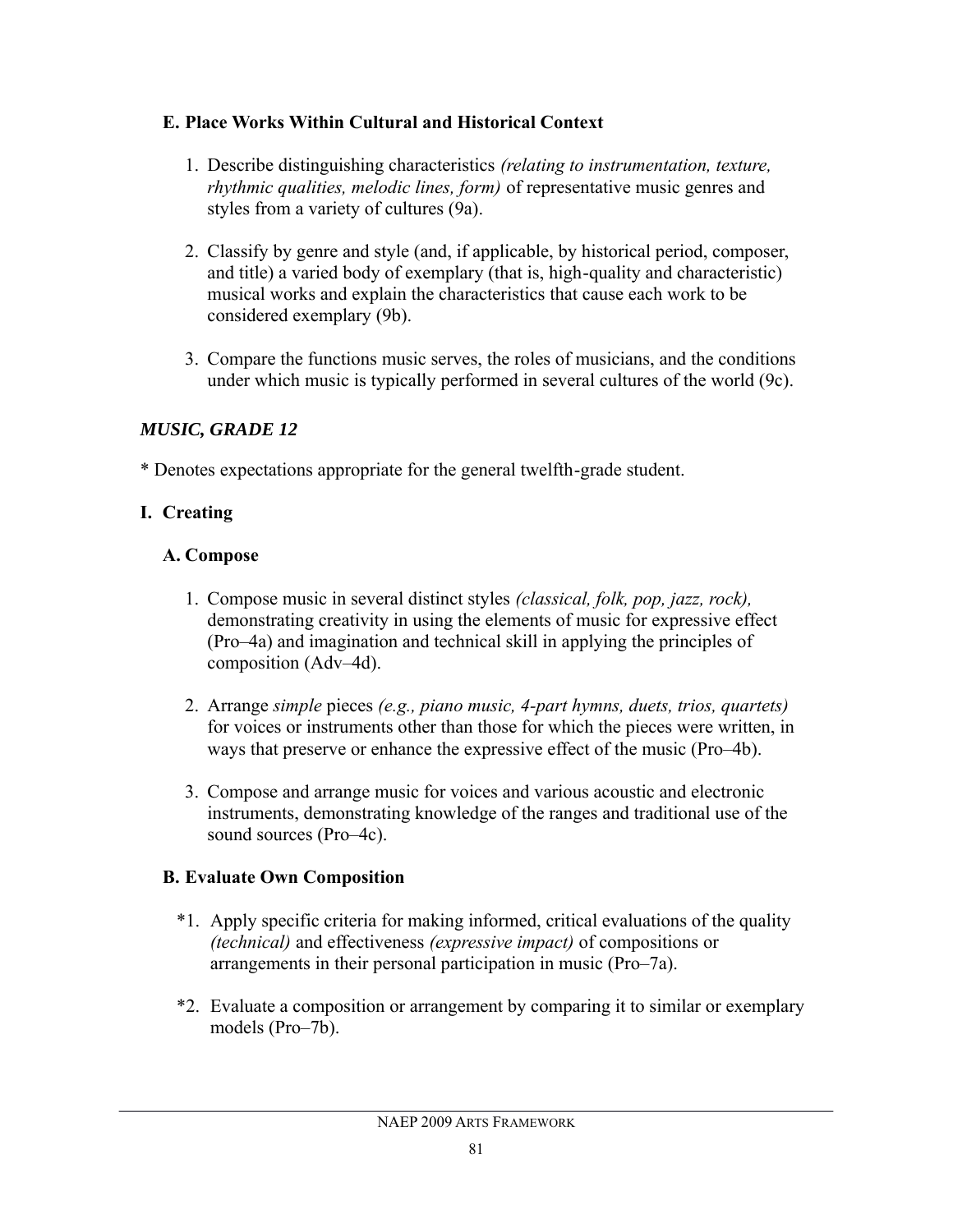3. Evaluate a given musical work in terms of its aesthetic qualities *(e.g., interplay of unity and variety, tension/release, balance, overall expressive impact)* and explain the musical means it uses to evoke feelings and emotions (Adv–7c).

## **C. Notate Personal Musical Ideas**

\*1. Use standard notation to record their musical ideas (Grade 8–5d).

## **D. Improvise**

- 1. Improvise stylistically appropriate harmonizing parts in a variety of styles *(e.g., classical, hymn, folk, pop, jazz, blues, rock)* (Adv–3d).
- 2. Improvise rhythmic and melodic variations on given pentatonic melodies and melodies in major and minor keys *(e.g., folk songs, standard pop songs, hymn tunes)* (Pro–3b).
- \*3. Improvise original melodies in a variety of styles *(e.g., classical, folk, pop, jazz, blues, rock),* over given chord progressions *(progressions typical of the styles),* each in a consistent style, meter, and tonality (Adv–3e).

## **E. Evaluate Own Improvisation**

- 1. Apply specific criteria for making informed, critical evaluations of the quality *(technical)* and effectiveness *(expressive impact)* of improvisations in their participation in music (Pro–7a).
- 2. Evaluate *(e.g., consider questions of unity or variety, consistency, appropriate use of resources)* an improvisation by comparing it to similar or exemplary models (Pro–7b).

# **II. Performing**

# **A. Singing: Competence and Expressiveness**

- \*1. Sing *familiar* songs performed from memory with expression and technical accuracy (Pro–1a).
- 2. Sing *(one of the parts in)* music written in four parts (Pro–1b) *and* more than four parts, *with and without accompaniment* (Adv–1e).
- 3. Demonstrate well-developed ensemble skills *(e.g., balance, intonation, rhythmic unity)* (Pro–1c).
- 4. Sing in small ensembles with one student on a part (Adv–1f).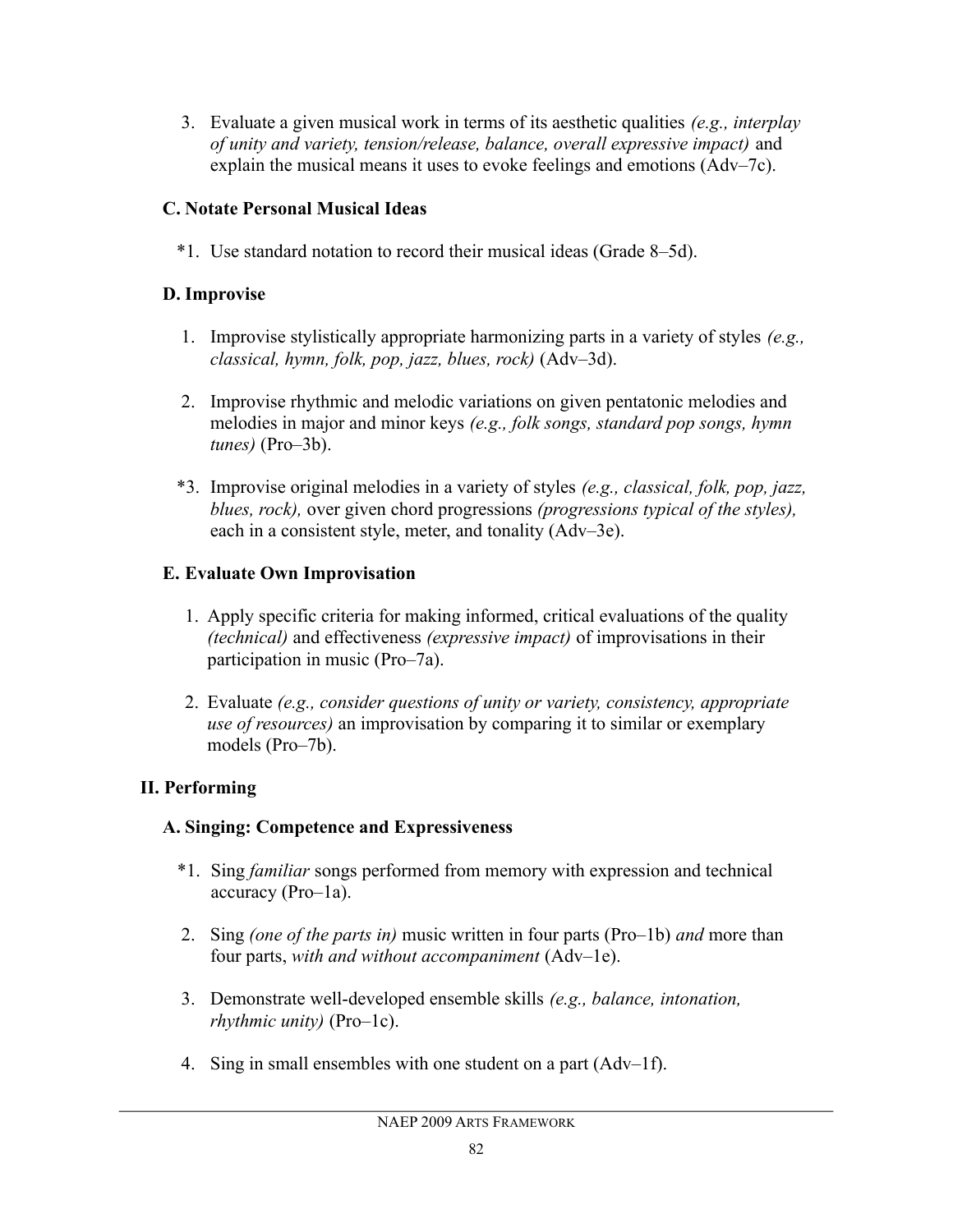#### **B. Sight Singing (Read Unfamiliar Pieces From Notation)**

#### **Students who participate in a choral or instrumental ensemble or class:**

- 1. Sight-read, accurately *(correct pitches and rhythms)* and expressively *(e.g., appropriate dynamics, phrasing),* music with a level of difficulty of three on a scale of one to six (Pro–5b) or four on a scale of one to six (Adv–5e).
- 2. Interpret nonstandard notation symbols used by some 20th-century composers (Adv–5d).

#### **C. Evaluate and Improve Own Singing**

- 1. Apply specific criteria for making informed, critical evaluations of the quality *(technical)* and effectiveness *(expressive impact)* of performances in their participation in music (Pro–7a).
- \*2. Evaluate a performance by comparing it to similar or exemplary models (Pro– 7b).
- 3. Evaluate the quality *(technical)* and effectiveness *(expressive impact)* of their own performances by applying specific criteria appropriate for the style of the music and offer constructive suggestions for improvement (Grade 8–7b).

#### **D. Play Instruments: Competence and Expressiveness**

- 1. *Play* with expression *(e.g., appropriate dynamics, phrasing, rubato)* and technical accuracy a large and varied repertoire of instrumental literature with a level of difficulty of four on a scale of one to six (Pro–2a) or five on a scale of one to six (Adv–2d).
- 2. Perform an appropriate part in an ensemble, demonstrating well-developed ensemble skills *(e.g., balance, intonation, rhythmic unity)* (2b).
- 3. Perform in small ensembles with one student on a part (2c).

## **E. Sight Reading (Play an Unfamiliar Piece From Notation)**

#### **Students who participate in a choral or instrumental ensemble or class:**

- 1. Sight-read, accurately and expressively, music with a level of difficulty of three on a scale of one to six (Pro–5b) or four on a scale of one to six (Adv–5e).
- 2. Interpret nonstandard notation symbols used by some 20th-century composers (Adv–5d).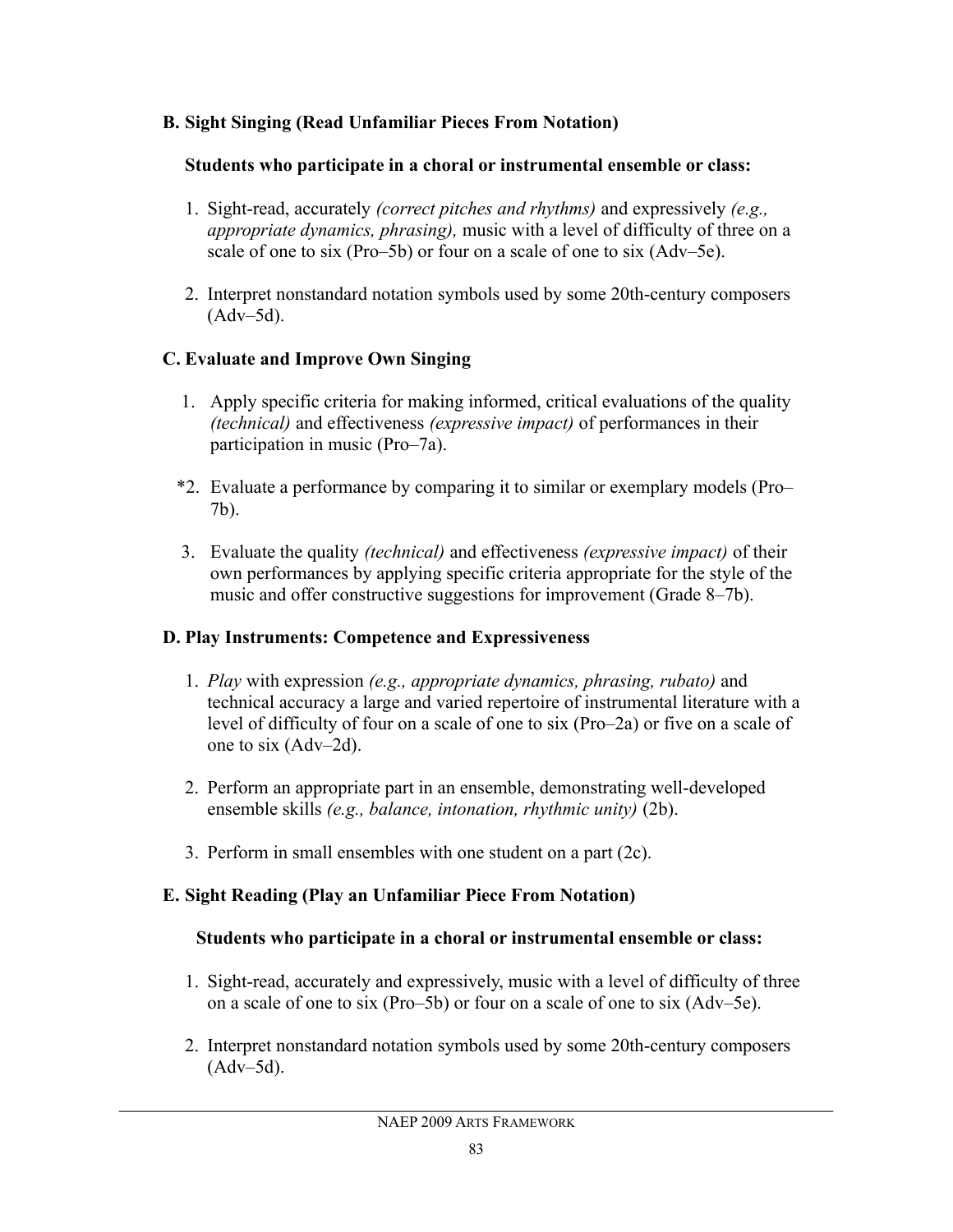#### **F. Evaluate Own Playing**

- 1. Apply specific criteria for making informed, critical evaluations of the quality *(technical)* and effectiveness *(expressive impact)* of performances, compositions, arrangements, and improvisations in their personal participation in music (Pro–7a).
- \*2. Evaluate a performance by comparing it to similar or exemplary models (Pro-7b).
	- 3. Evaluate the quality *(technical)* and effectiveness *(expressive impact)* of their own performances by applying specific criteria appropriate for the style of the music and offer constructive suggestions for improvement (Grade 8–7b).

#### **III. Responding**

#### **A. Describe, Analyze, Compare, and Contrast**

- 1. Analyze aural examples of a varied repertoire of music, representing diverse genres and cultures, by describing the uses of elements of music and expressive devices (Pro–6a).
- 2. Demonstrate knowledge of the technical vocabulary of music *(e.g., Italian terms, form, harmony, tempo markings)* (Pro–6b).
- 3. Identify and explain composition devices and techniques *(e.g., motives, imitation, retrograde, inversion)* used to provide unity, variety, tension, and resolution in a musical work and give examples of other works that make similar uses of these devices and techniques (Pro–6c).
- 4. Demonstrate the ability to perceive and remember music events by describing in detail significant events *(e.g., elements of form, order of themes or phrases, nature of variations)* occurring in a given aural example (Adv–6d).
- 5. Compare ways in which musical materials *(e.g., melody, accompaniment, instrumentation, dynamics)* are used in a given example relative to ways in which they are used in other works of the same genre or style (Adv–6e).
- 6. Analyze and describe uses of the elements in a given musical work that make it unique, interesting, and expressive (Adv–6f).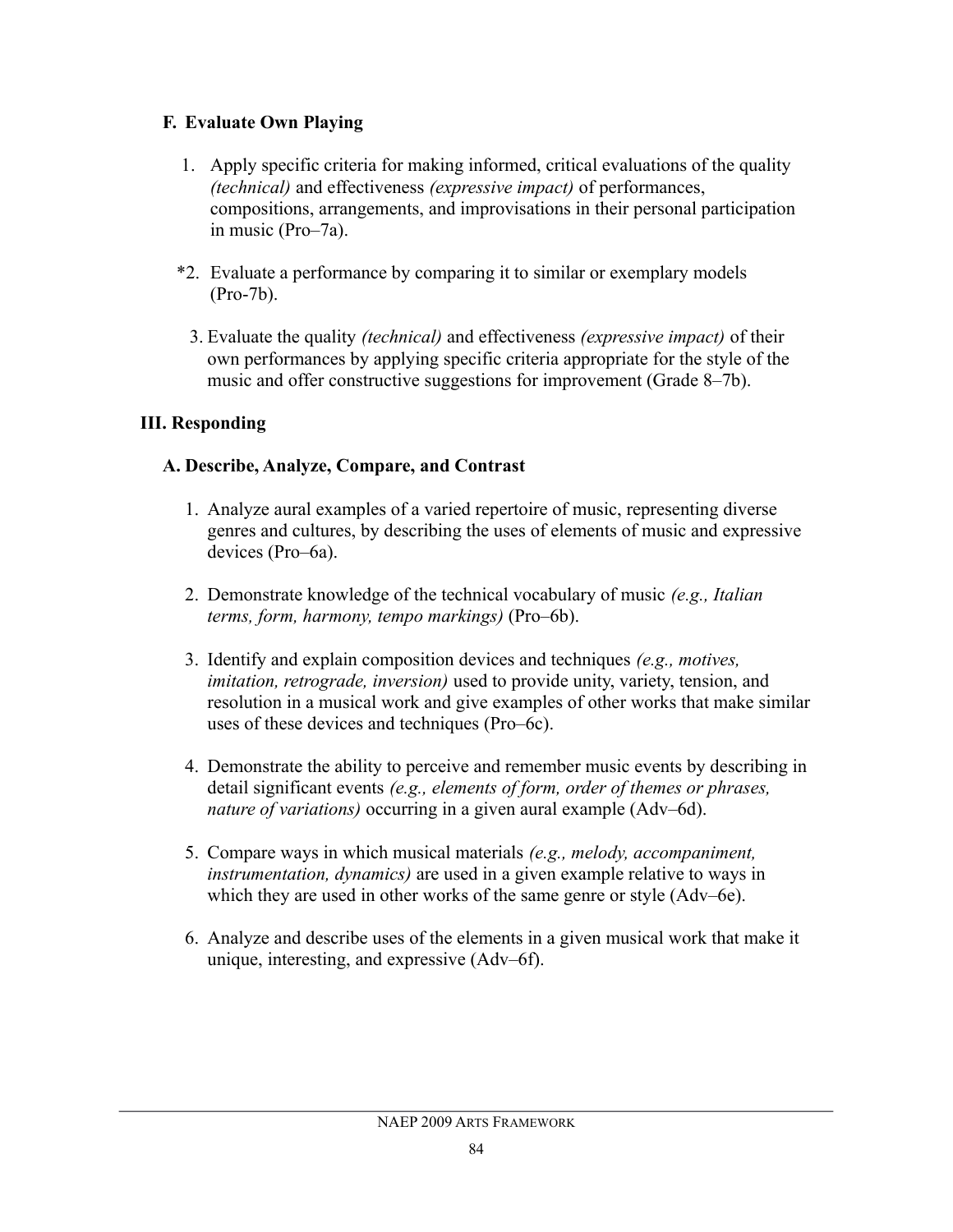#### **B. Use Notation (Connect What Is Seen With What Is Heard)**

- 1. Demonstrate the ability to read *(e.g., follow a score while listening)* an instrumental or vocal score of up to four staves by describing how the elements of music are used in the score (Pro–5a) and explaining all transpositions and clefs (Adv–5c).
- 2. Interpret nonstandard notation symbols used by some 20th-century composers (Adv–5d).
- \*3. Use standard notation to record the musical ideas of others (Grade 8–5d).

## **C. Evaluate Performances and Recommend Improvement**

- 1. Apply specific criteria for making informed, critical evaluations of the quality *(technical)* and effectiveness *(expressive impact)* of performances in their personal participation in music (Pro–7a).
- \*2. Evaluate a performance by comparing it to similar or exemplary models (Pro-7b).
- \*3. Evaluate the quality *(technical)* and effectiveness *(expressive impact)* of others' performances by applying specific criteria appropriate for the style of the music and offer constructive suggestions for improvement (Grade 8–7b).

## **D. Evaluating Works**

- \*1. *Apply* specific criteria for making informed, critical evaluations of the quality *(technical)* and effectiveness *(expressive impact)* of compositions, arrangements, and improvisations in their participation in music (Pro–7a).
- \*2. Evaluate a composition, arrangement, or improvisation by comparing it to similar or exemplary models (Pro–7b).
- \*3. Evaluate a given musical work in terms of its aesthetic qualities *(e.g., interplay of unity and variety, tension/release, balance, overall expressive impact)* and explain the musical means it uses to evoke feelings and emotions (Adv–7c).

## **E. Place Works Within Cultural and Historical Contexts**

- \*1. Compare characteristics of two or more arts within a particular historical period or style and cite examples from various cultures (Pro–8b).
- \*2. Classify by genre or style, and by historical period or culture, unfamiliar but representative aural examples of music and explain the reasoning behind their classifications (Pro–9a).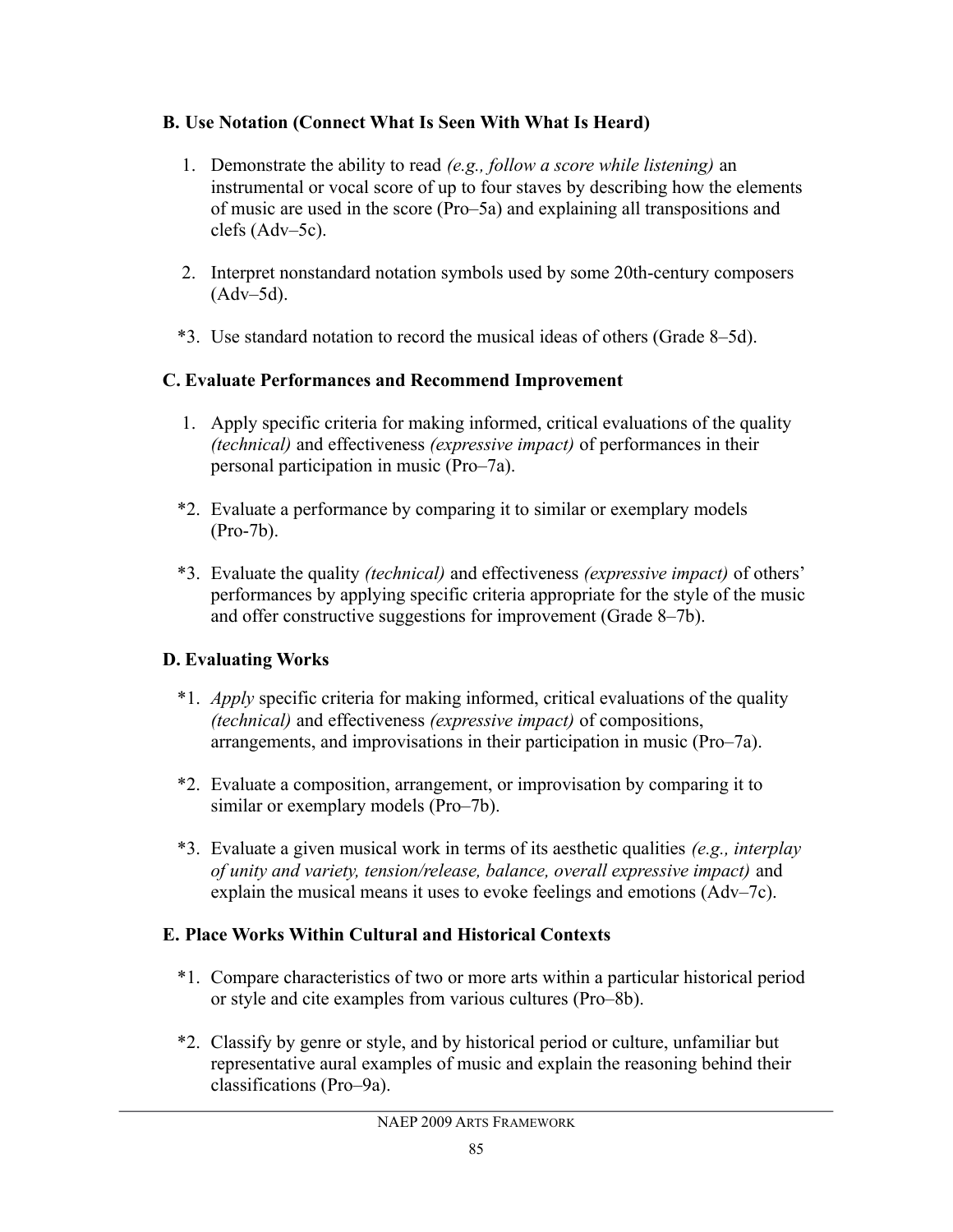- \*3. Identify sources of American music genres, trace the evolution of those genres, and cite well-known musicians associated with them (Pro–9b).
- \*4. Identify several *distinct* roles that musicians perform, cite representative individuals who have functioned in each role, and describe their activities and achievements (Pro–9c).
- 5. Identify and explain the stylistic features of a given musical work that serve to define its aesthetic tradition and its historical or cultural context (Adv–9d).
- 6. Identify and describe several distinct music genres or styles that show the influence of two or more cultural traditions, identify the cultural source of each influence, and trace the historical conditions that produced the synthesis of influences (Adv–9e).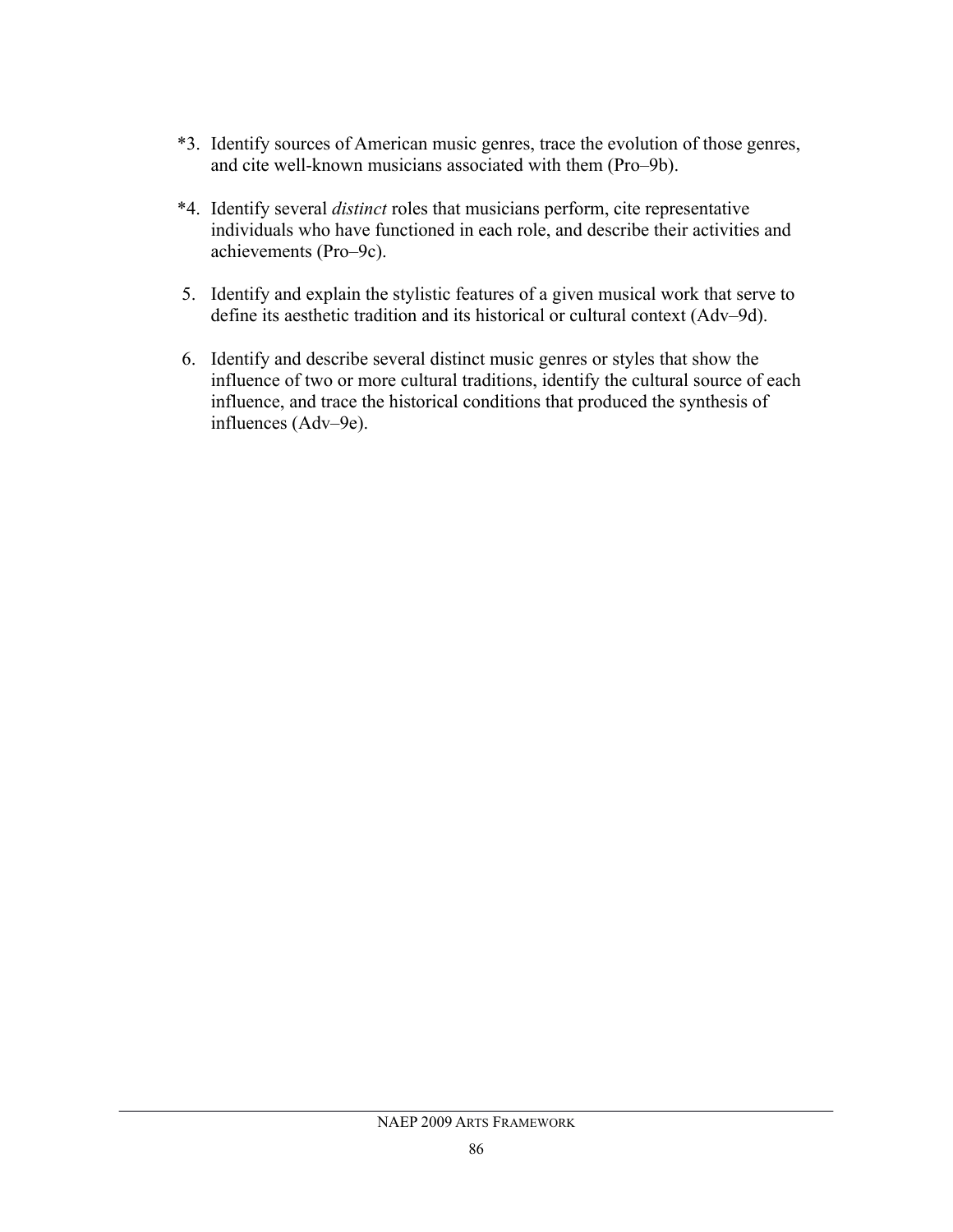## *THEATRE, GRADE 4*

## **I. Creating and Performing**

#### **A. Develop Scripts and Scenarios From Adaptations of Storylines or Objects Presented in Groups of Two to Eight**

## **(A scenario is an outline of a story.)**

- 1. Collaborate *(students contribute suggestions relevant to the improvisation; they listen and accept others' suggestions)* to select interrelated characters, environments, and situations for classroom dramatizations (1a).
- 2. Describe characters, their relationships, and their environments *in the process of developing the script or scenario* (2a).
- 3. Improvise dialogue to tell stories (1b).

#### **B. Develop Characters in Groups of Two to Eight, Act Out Characters, Their Relationships, and Their Environments**

- 1. Use variations of locomotor and nonlocomotor movement and vocal expression (pitch, tempo, and tone) *in creating* characters (2b).
- 2. Assume roles, exhibit concentration, and contribute to the action of classroom dramatizations based on personal experience and heritage, imagination, literature, and history (2c).

## **C. Make Design Choices to Communicate Locale and Mood**

**(Constructing designs, at this level, means creating an environment by arranging materials for classroom dramatizations. The materials could be a table, chairs, pieces of fabric, etc., or students might use materials to create objects or effects such as using two blocks of wood to sound like a door slamming.)**

1. Construct designs *that reflect* environments *that* communicate locale and mood using visual elements (such as space, color, line, texture) and aural aspects using a variety of sound sources (such as making wind noises with the mouth, stamping feet to simulate an army marching) (3a).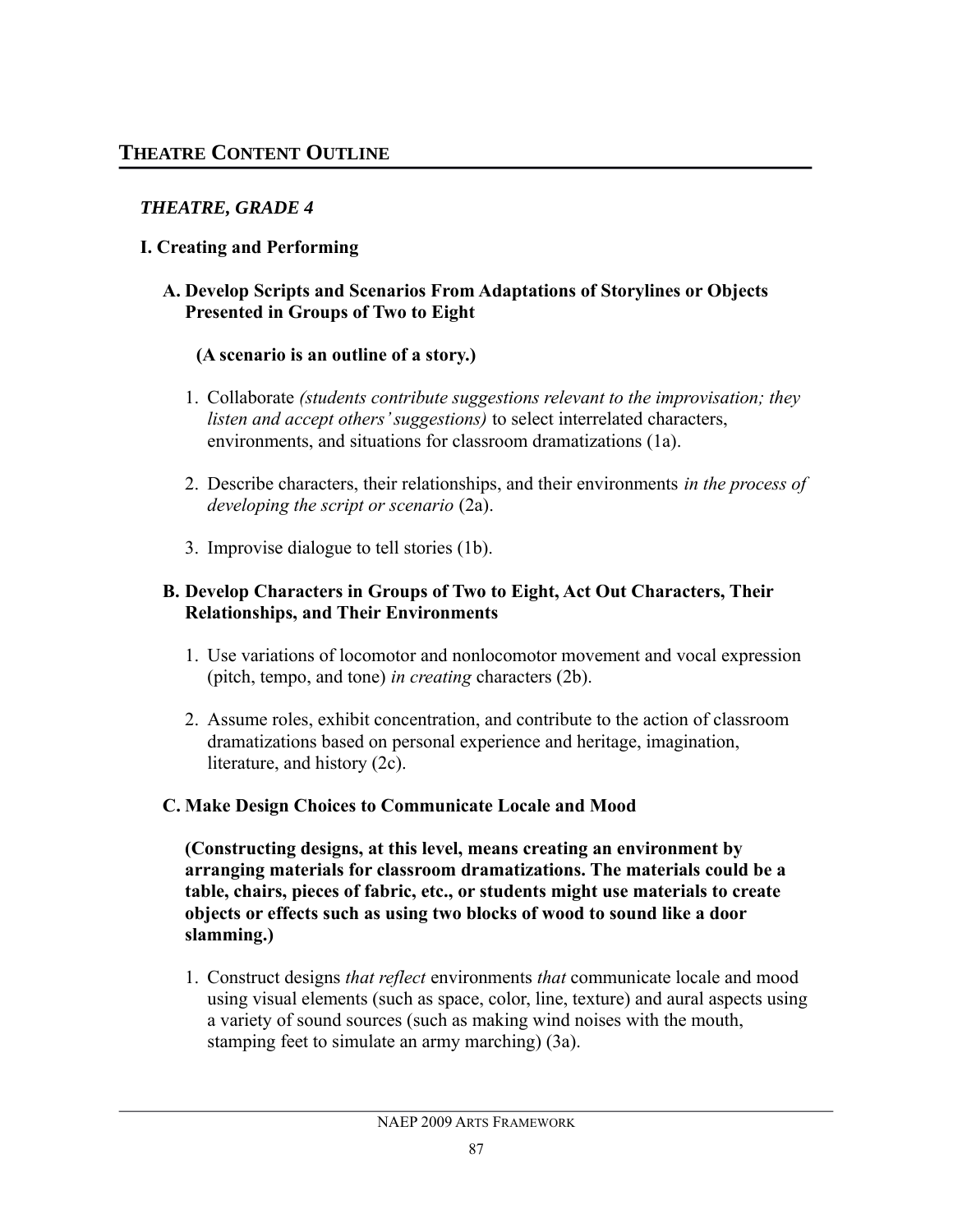2. Collaborate to establish playing spaces for classroom dramatizations and to select and safely organize available materials that suggest scenery, properties, lighting, sound, costumes, and makeup (3b).

## **D. Direct by Planning Classroom Dramatizations**

1. Collaboratively plan improvisations and a way of staging (organizing) classroom dramatizations (4a).

## **II. Responding**

#### **A. Describe and Analyze Artistic Choices in Their Own Dramatic Work**

#### **(Students know that they can and should make choices in all aspects of the creating and performing dramatic processes, and that in so doing, they will achieve different effects.)**

- 1. Identify and describe the visual *(see),* aural *(hear),* oral *(say),* and kinetic *(do with our bodies)* elements of classroom dramatizations and dramatic performances (7a).
- 2. *Describe and provide rationales for* personal choices in creative and performing work (7c).
- 3. Analyze classroom dramatizations and constructively suggest alternative ideas for dramatizing roles, arranging environments, and developing situations along with means of improving the collaborative process of planning, playing, and responding (7d).

#### **B. Describe and Compare Various Elements and Effects of Theatre to Dramatic Media (Film and Television)**

- 1. Describe visual, aural, oral, and kinetic elements in theatre and dramatic media *such as film and television* (6a).
- 2. Compare how ideas *(e.g., sibling rivalry, respect)* and emotions *(e.g., sadness, anger)* are expressed in theatre, film, and television (6b).

## **C. Place Work in Context (Personal, Social, Historical, Cultural)**

#### **(Students explain how context is reflected in and influences theatre, film, and television.)**

1. Identify and compare similar characters and situations in dramas from and about various cultures, and discuss how *theatre and dramatic media (film and television)* reflect life (8a).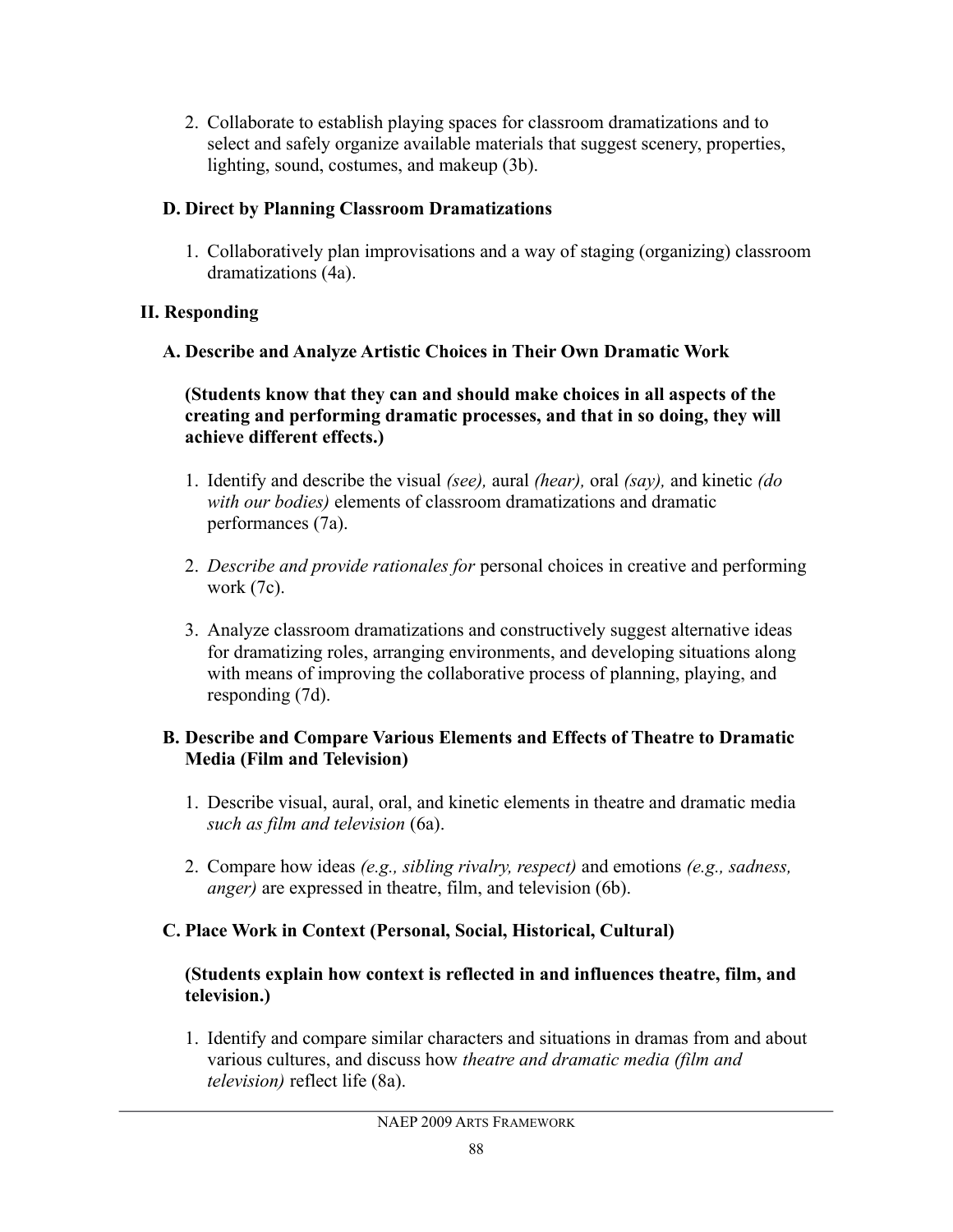2. Explain how the wants and needs of characters are similar to and different from *other people they know* (7b).

#### **D. Evaluate Performances as Audience**

- 1. Articulate emotional responses to dramatic performances and *give reasons for those responses* (7c).
- 2. State a personal preference *for certain* parts of a dramatic performance and provide reasons to support that preference (7c).
- 3. *Compare whole performances, stating a personal preference for one over another and providing reasons to support that preference* (7c).

#### *THEATRE, GRADE 8*

#### **I. Creating/Performing**

- **A. Develop Scripts and Scenarios From Adaptations of Storylines or Create Original Work**
	- 1. Individually and in groups create characters, environments, and actions that create tension and suspense (1a).
	- 2. Refine and record dialogue and action (1b).

#### **B. Develop Character Through Script Analysis and the Rehearsal Process**

- 1. Analyze descriptions, dialogue, and actions to discover, articulate, and justify character motivation and invent character behaviors based on the observation of interactions, ethical choices, and emotional responses of people (2a).
- 2. Demonstrate acting skills (such as sensory recall, concentration, breath control, diction, body alignment, control of isolated body parts) to develop characterizations that suggest artistic choices (2b).
- 3. In an ensemble (working compatibly together in groups of three or four), interact as invented characters (ones created by students) (3c).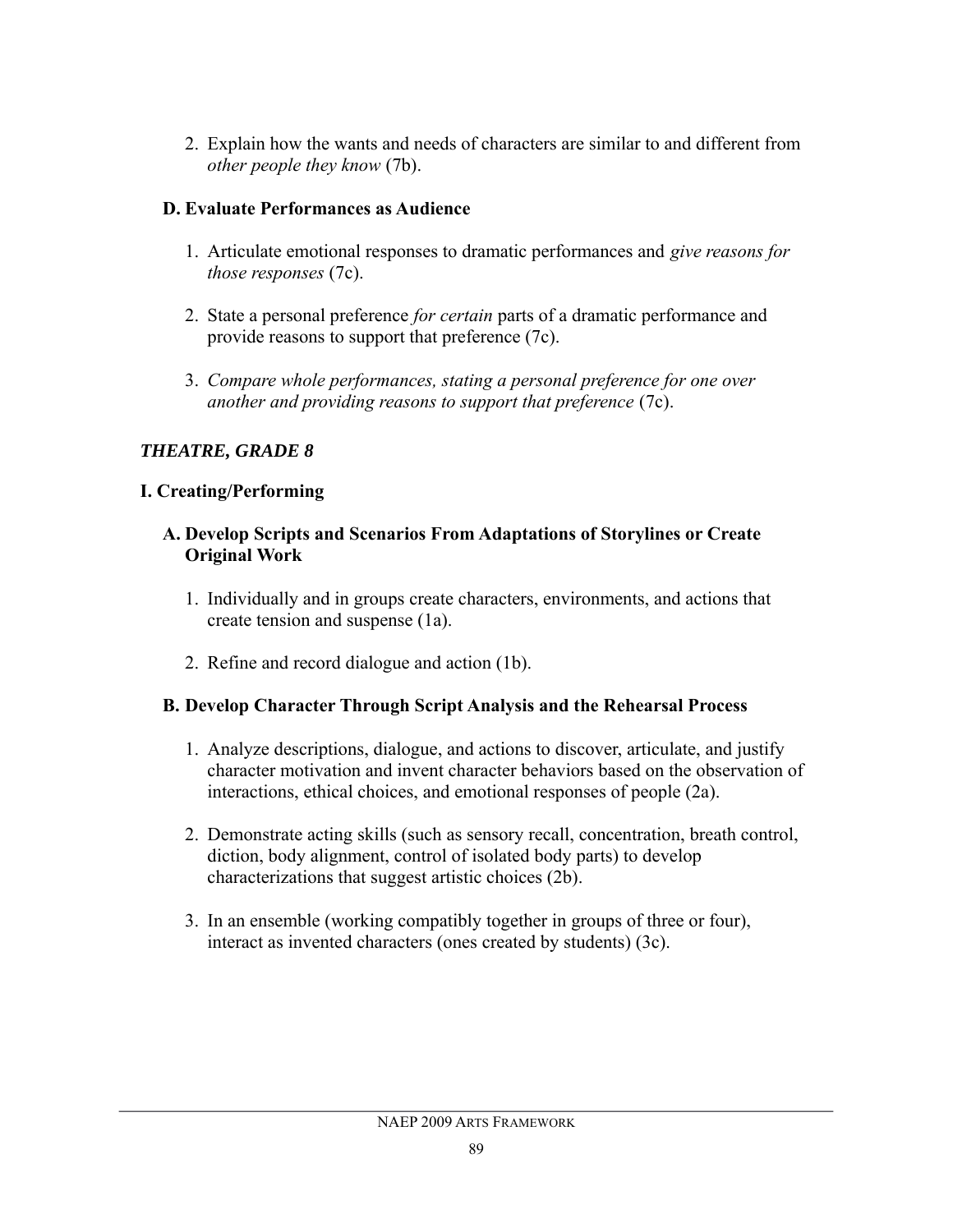#### **C. Make Design Choices to Communicate Locale and Mood and Understand the Use of Technical Theatre Elements**

- 1. Explain the functions and interrelated nature of scenery, properties, lighting, sound, costumes, and makeup in creating an environment appropriate to drama (3a).
- 2. Analyze improvised and scripted scenes for technical requirements (necessary scenery, properties, special lighting, sound, costumes, and makeup) (3b).
- 3. Work collaboratively and safely to select and create elements of scenery, properties, lighting, and sound to signify environments, and costumes and makeup to suggest character (3d).

#### **D. Direct by Interpreting Dramatic Texts and Organizing Time and People in Small Groups (Two to Four) in Planning and Rehearsing Improvised and Scripted Scenes**

1. Lead small groups in planning design elements and in rehearsing improvised and scripted scenes, demonstrating social and consensus skills (4a).

#### **II. Responding**

**A. Describe and Analyze Artistic Choices and Construct Meaning**

#### **(Students should understand dramatic/artistic intentions and actions and their social and personal significance, selected and organized from the aural, oral, and visual symbols of a dramatic production.)**

- 1. Articulate and support the meanings constructed from their and others' dramatic performances (7b).
- 2. Describe and evaluate the perceived effectiveness of students' contributions (as playwrights, actors, designers, and directors) to the collaborative process of developing improvised and scripted scenes (7d).
- 3. Explain the knowledge, skills, and discipline needed to pursue careers and avocational opportunities in theatre, *film, and television* (8b).

#### **B. Describe and Compare Elements, Styles, Genres, Media, and Dramatic Literature**

1. Describe and compare archetypal characters (those types that have emerged from centuries of storytelling, such as the trickster, the villain, the warrior, or the superhero) and situations in dramas from and about various *artistic styles, genres, and historical periods* (8a).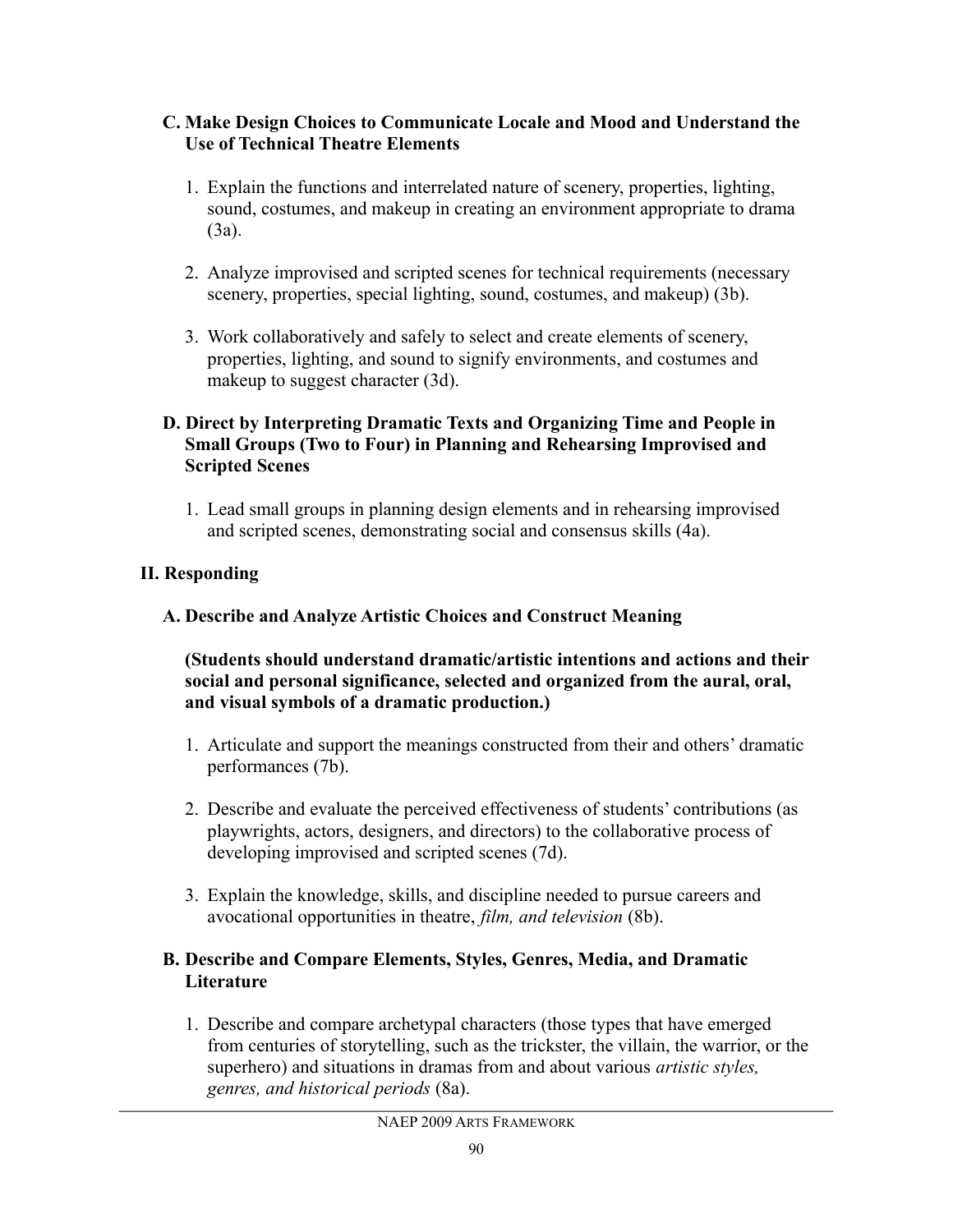2. *Identify the elements of film (composition, movement, sound, editing).*

## **C. Place Work in Context (Personal, Social, Historical, and Cultural)**

- 1. Analyze the emotional and social impact of dramatic events in their lives, in the community, and in other cultures (8c).
- 2. Explain how culture affects the content and production values of dramatic performances (8d).
- 3. Explain how social concepts such as cooperation, communication, collaboration, consensus, self-esteem, risk-taking, sympathy, and empathy apply in theatre and daily life (8e).

## **D. Evaluate Performances as Audience**

- 1. Use articulated criteria to describe, analyze, and constructively evaluate the perceived effectiveness of artistic choices found in dramatic performances *and identify some exemplary artists and works* (7c).
- 2. Describe and analyze the effect of publicity, study guides, programs, and physical environments on audience response and appreciation of dramatic performances (7a).
- 3. Describe characteristics and compare the presentation of characters, environments, and actions in theatre, musical theatre, and dramatic media (6a).

## *THEATRE, GRADE 12*

## **I. Creating and Performing**

## **A. Develop Scripts and Scenarios**

- 1. Construct imaginative scripts and collaborate with actors to refine scripts so that story and meaning are conveyed to an audience (Pro–1a).
- 2. Write theatre, film, and television scripts that include original characters with unique dialogue that motivates action (Adv–1b).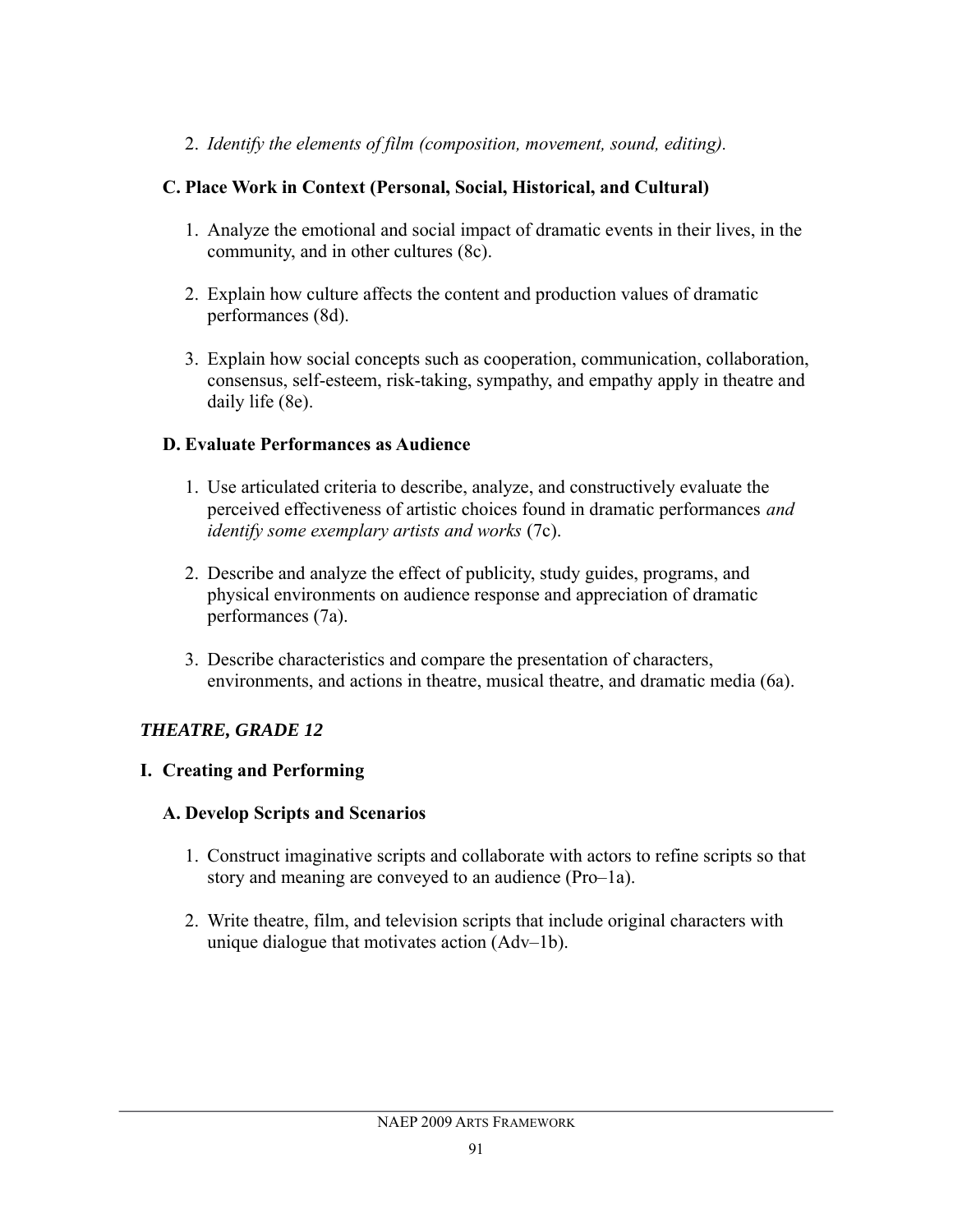#### **B. Develop Characters Through an Acting Process**

- 1. Analyze the physical, emotional, and social dimensions of characters found in dramatic texts *and* from various genres and media (Pro–2a).
- 2. In an ensemble, create and sustain characters who communicate with audiences (Pro–2c).
- 3. Create consistent characters from classical, contemporary, realistic, and nonrealistic dramatic texts in informal theatre productions (Adv–2e).

#### **C. Make Design and Technical Theatre Choices to Communicate Locale and Mood and Understand the Use of Technical Theatre Elements**

- 1. *Sketch designs for a set, lights, costumes, props, or makeup appropriate for a scene or a scenario considering the* cultural and historical perspectives (Pro-3b).
- 2. Select music and sound effects to convey environments that clearly support the text (Pro–3c).
- 3. Design coherent stage management, promotional, or business plans *for a production* (Pro–3e).
- 4. Explain how scientific and technological advances have impacted set, lights, sound, costume design, and implementation for theatre, film, and television productions (Adv–3f).
- 5. Collaborate with a director to develop unified production concepts (a brief statement, metaphor, or expression of the essential meaning of a play which orders and patterns all parts of the play) that convey the metaphorical nature of the drama for theatre, film, or television productions (Adv–3g).

#### **D. Direct by Interpreting Dramatic Texts and Organizing Time and People in Small Groups (Three to Five) in Planning and Rehearsing Improvised and Scripted Scenes**

- 1. Effectively communicate directorial choices to an ensemble for improvised or scripted scenes (Pro–4c).
- 2. Explain and compare the roles and interrelated responsibilities of the various personnel involved in theatre, film, and television productions *(e.g., set designers, costumers, camera operators)* (Adv–4d).
- 3. Collaborate with designers and actors to develop aesthetically unified production concepts for theatre, film, or television productions (Adv–4e).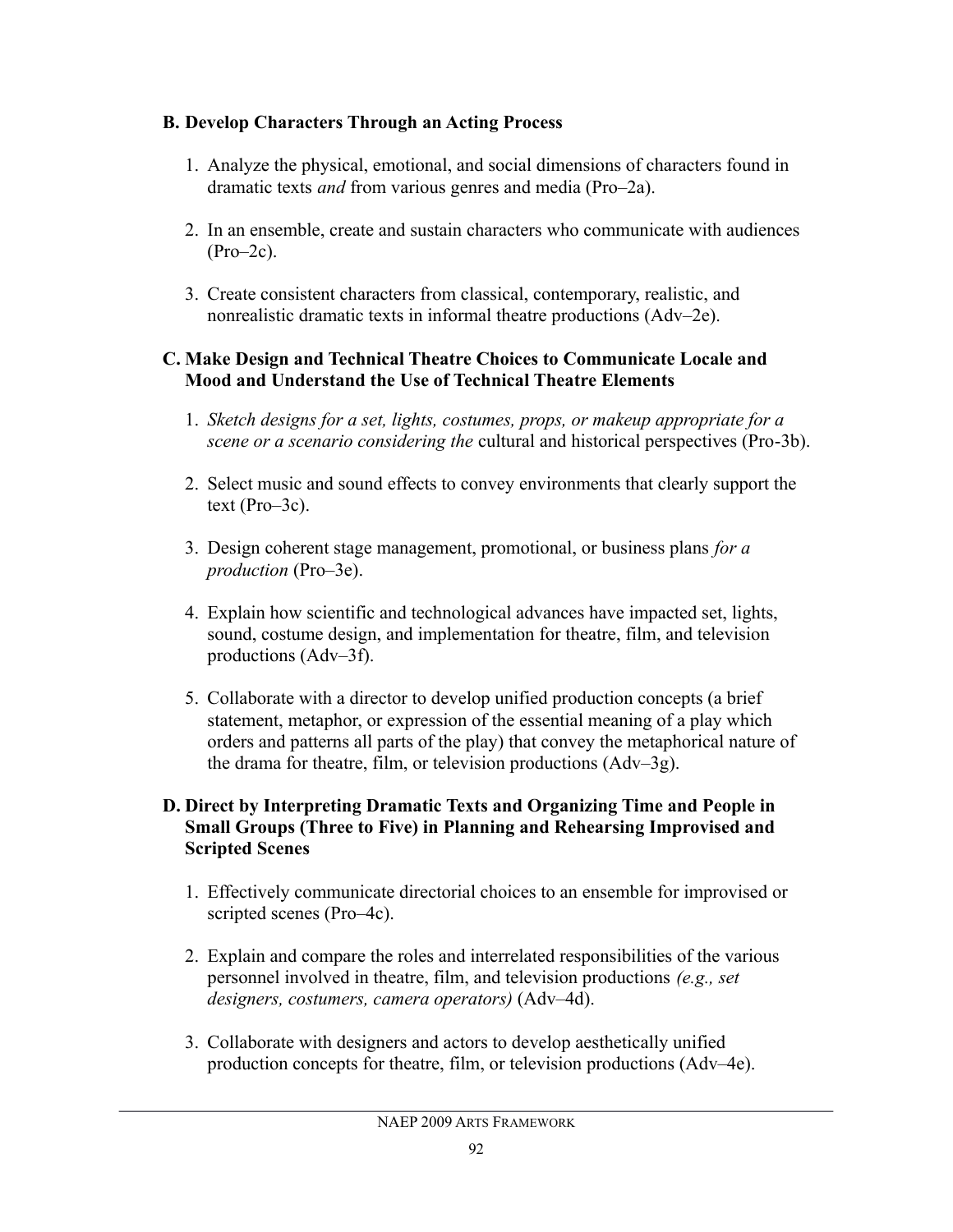4. *Direct a scene* to achieve production goals (Adv–4f).

#### **II. Responding**

#### **A. Describe and Analyze Artistic Choices and Construct Meaning**

- 1. Constructively evaluate personal and others' collaborative efforts and artistic choices in *theatre* productions (Pro–7d).
- 2. Analyze the effect of personal cultural experiences on own dramatic work (Pro-8d).
- 3. Articulate and justify personal aesthetic criteria that compare perceived artistic intent with the final aesthetic achievement (Pro–7b).

#### **B. Describe and Compare Elements of Styles, Genre, Media, and Dramatic Literature**

1. Compare how similar themes are treated in drama from various cultures and historical periods, illustrate with informal performances, and discuss how theatre can reveal universal concepts (Pro–8a).

## **C. Place Work in Context (Personal, Social, Historical, and Cultural)**

- 1. Identify and compare the lives, works, and influence of representative theatre artists in various cultures and historical periods (Pro–8b).
- 2. Identify cultural and historical influences on American theatre (Pro–8c).
- 3. Analyze the social impact of underrepresented theatre and film artists (e.g., Native American, Hispanic) (Adv–8e).

## **D. Evaluate Performances as Audience and Critic**

- 1. Analyze and critique parts of dramatic performances, taking into account the context, and constructively suggest alternative artistic choices (Pro–7c).
- 2. Analyze and evaluate critical comments about dramatic work, explaining which points are most appropriate to inform further development of the work (Adv-7h).
- 3. Analyze how dramatic forms, production practices, and theatrical traditions influence contemporary theatre, film, and television productions (Adv–8g).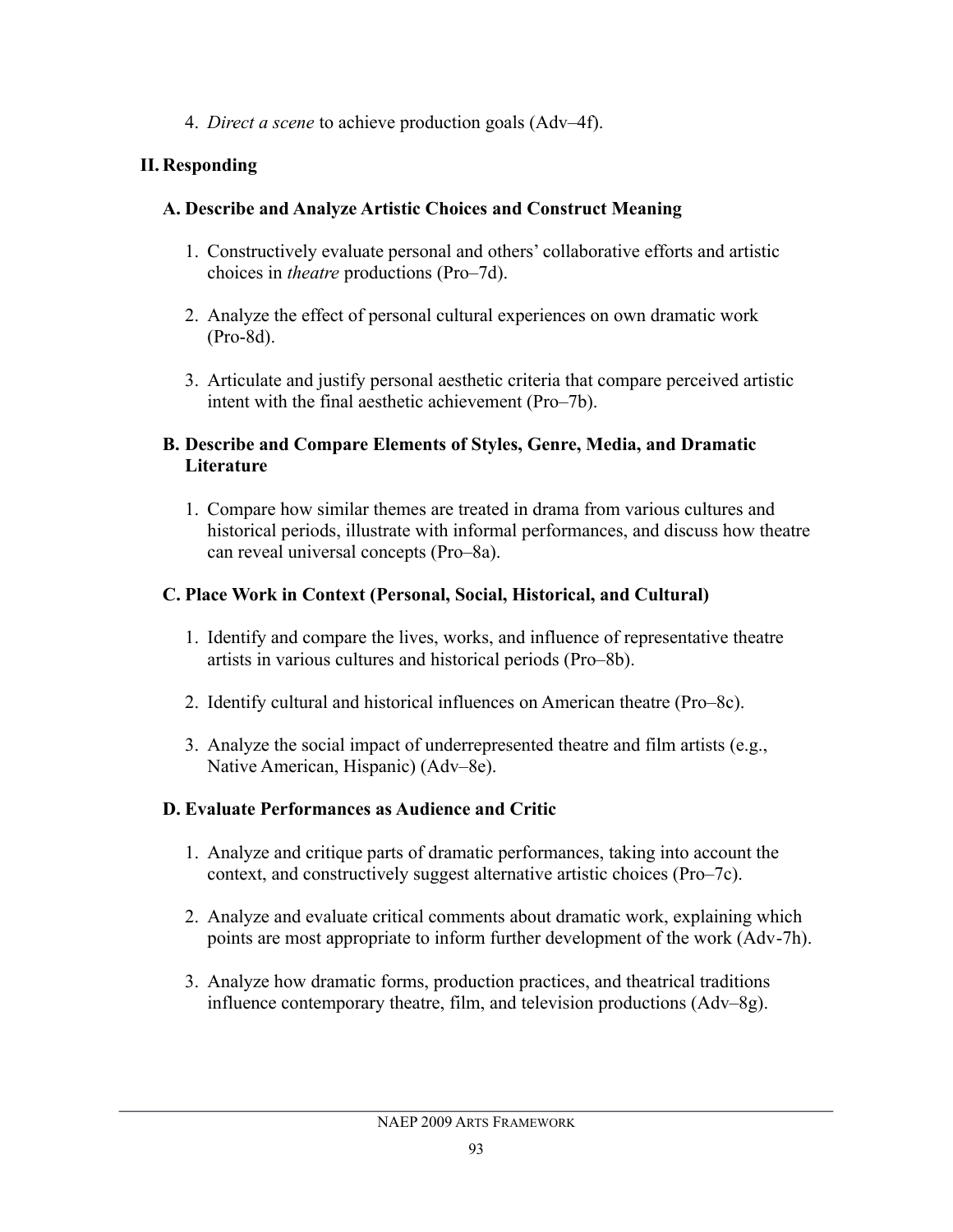## *VISUAL ARTS, GRADE 4*

#### **I. Creating**

#### **A. Generate Subjects, Themes, Problems, and Ideas for Works of Art and Design in Ways That Reflect Knowledge and Understanding of Values (Personal, Social, Cultural, Historical), Aesthetics, and Context**

- 1. Explore and understand prospective content for works of art *and design, selecting the subject matter, symbols, and ideas that are to be communicated* (3a).
- 2. Demonstrate awareness that the visual arts and design have both a history and specific relationship to various cultures (4a).
- 3. Demonstrate awareness *of* how history, culture, the visual arts, *and design* can influence one another in making and studying works of art/*design* (4c).

#### **B. Invent and Use Ways of Generating Visual, Spatial, and Temporal Concepts in Planning Works of Art and Design**

- 1. *Show development of ideas over time.*
- 2. *Demonstrate knowledge of* the difference between materials, techniques, and processes (1a).
- 3. *Show familiarity with and ability to* use different media, techniques, and processes to communicate ideas, experiences, and stories (1c).
- 4. Demonstrate *knowledge of* the differences among visual characteristics and purposes of art to convey ideas (2a).
- 5. *Plan compositions using specific placement or organization of elements, symbols, and images that communicate the intended meaning or function.*
- 6. *Provide reasons for specific selections and explain means for giving visual form to content expressed in words and other forms of communication.*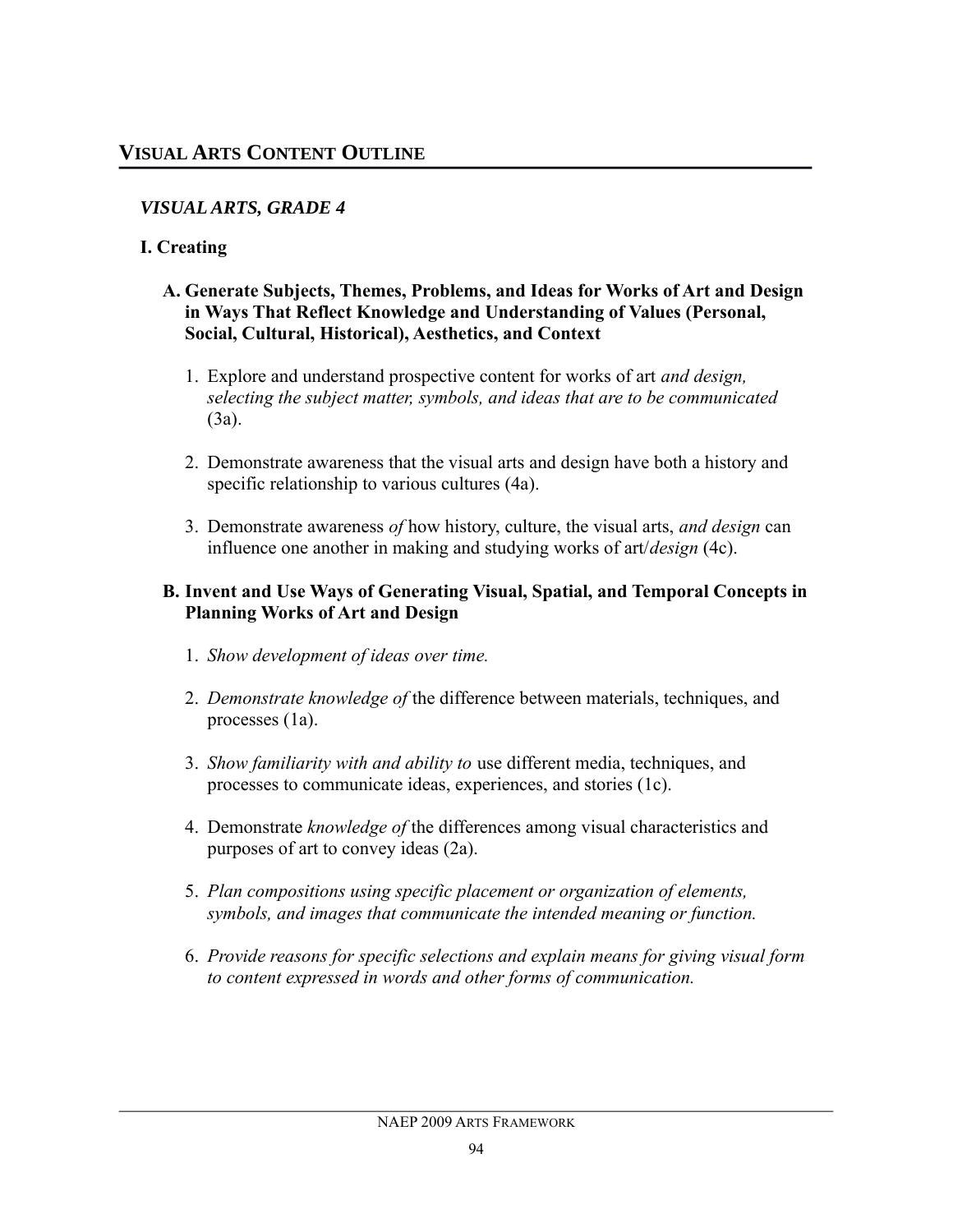#### **C. Select and Use Form, Media, Techniques, and Processes to Achieve Goodness of Fit With the Intended Meaning or Function of Works of Art and Design**

- 1. *Demonstrate ability to* use art *and design* materials and tools in a safe and responsible manner (1d).
- 2. *Select and use basic media, techniques, and processes with qualities and characteristics that communicate specific ideas.*
- 3. *Use different art and design materials in ways that result in the purposeful use of form (lines, shapes, colors, textures, space, etc.).*
- 4. Create *compositions using specific placement or organization of elements, symbols, and images.*

#### **D. Experiment With Ideas (Sketches, Models, etc.) Before Final Execution as a Method of Evaluation**

- 1. *Attempt multiple solutions to compositional and expressive problems.*
- 2. *Analyze* how different *compositional* and expressive features cause different responses (2b).
- 3. *Simulate, assess, and select prospective ideas (sketches, models, etc.) for development of final works of art and design* (3a).

#### **E. Create a Product That Reflects Ongoing Thoughts, Actions, and New Directions**

- 1. Use different media, techniques, and processes to communicate ideas, experiences, and stories (1c).
- 2. *Discuss* how different materials, techniques, and processes cause different responses (1b).
- **F. Reflect Upon and Evaluate Their Own Works of Art and Design (i.e., students judge the relationship between process and product; the redefinition of current ideas or problems; and the definition of new ideas, problems, and personal directions)**
	- 1. *Evaluate final compositions for use of compositional and expressive features*.
	- 2. *Demonstrate knowledge* of the various purposes *and reasons* for works of art *and design based on people's experiences (cultural backgrounds, human needs, etc.)* (5a and 5b).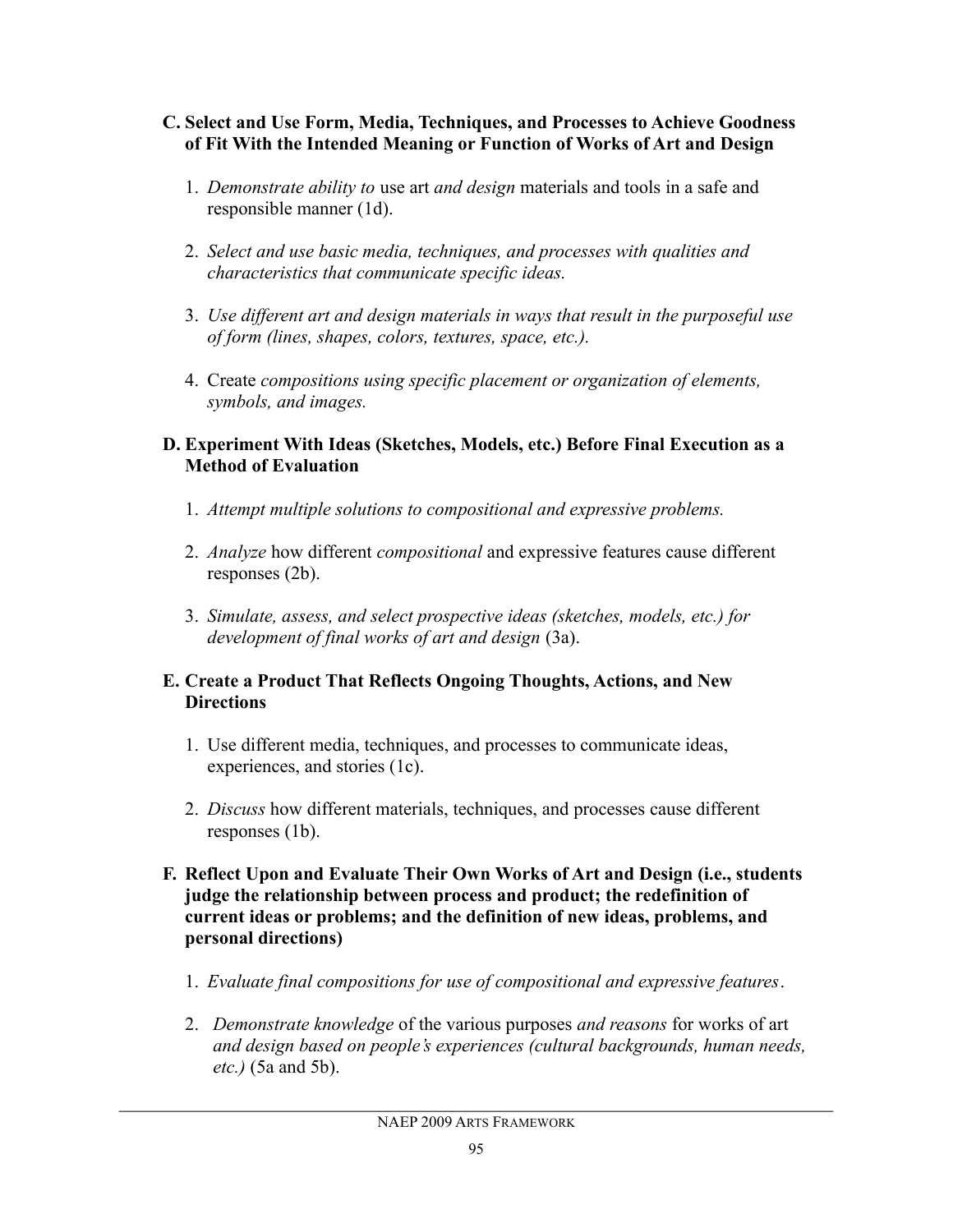3. *Propose how works in the visual arts and design affect the way people perceive their experiences.*

## **II. Responding**

- **A. Describe Works of Art and Design in Ways That Show Knowledge of Form, Aesthetics, and Context (Personal, Social, Cultural, Historical)**
	- 1. *Identify characteristics of materials and visual, spatial, and temporal structures in their works and the works of others.*
	- 2. *Provide reasons for an artist's or designer's specific selections of content and the communication role of visual, spatial, and temporal form in specific works of art and design.*
	- 3. Identify specific works of art as belonging to particular cultures, times, and places (4b).
	- 4. Describe *and compare* how people's experiences *(cultural backgrounds, human needs, etc.)* influence the development of specific art works that *differ visually, spatially, temporally, and functionally* (5b).

#### **B. Analyze and Interpret Works of Art and Design for Relationships Between Form and Context, Form and Meaning or Function, and the Work of Critics, Historians, Aestheticians, and Artists/Designers**

- 1. *Analyze and interpret* how history, culture, *personal experiences,* and the visual arts *and design* can influence one another in making and studying works of art/*design* (4c).
- 2. *Demonstrate knowledge* of various purposes and reasons for works of visual art *and design based on* people's experiences *(cultural backgrounds, human needs, etc.)* (5a and 5b).
- 3. *Analyze and interpret* similarities and differences between characteristics of the visual arts *and design* and other arts disciplines (6a).
- 4. *Interpret the ways other artists/designers use subject matter, symbols, and ideas and speculate on their influences on students' own work and the work of others.*
- 5. *Analyze how factors of time and place (such as climate, resources, ideas, and technology) influence the visual characteristics that give meaning to a work of art and design.*
- 6. *Analyze a variety of purposes for creating works of art and design.*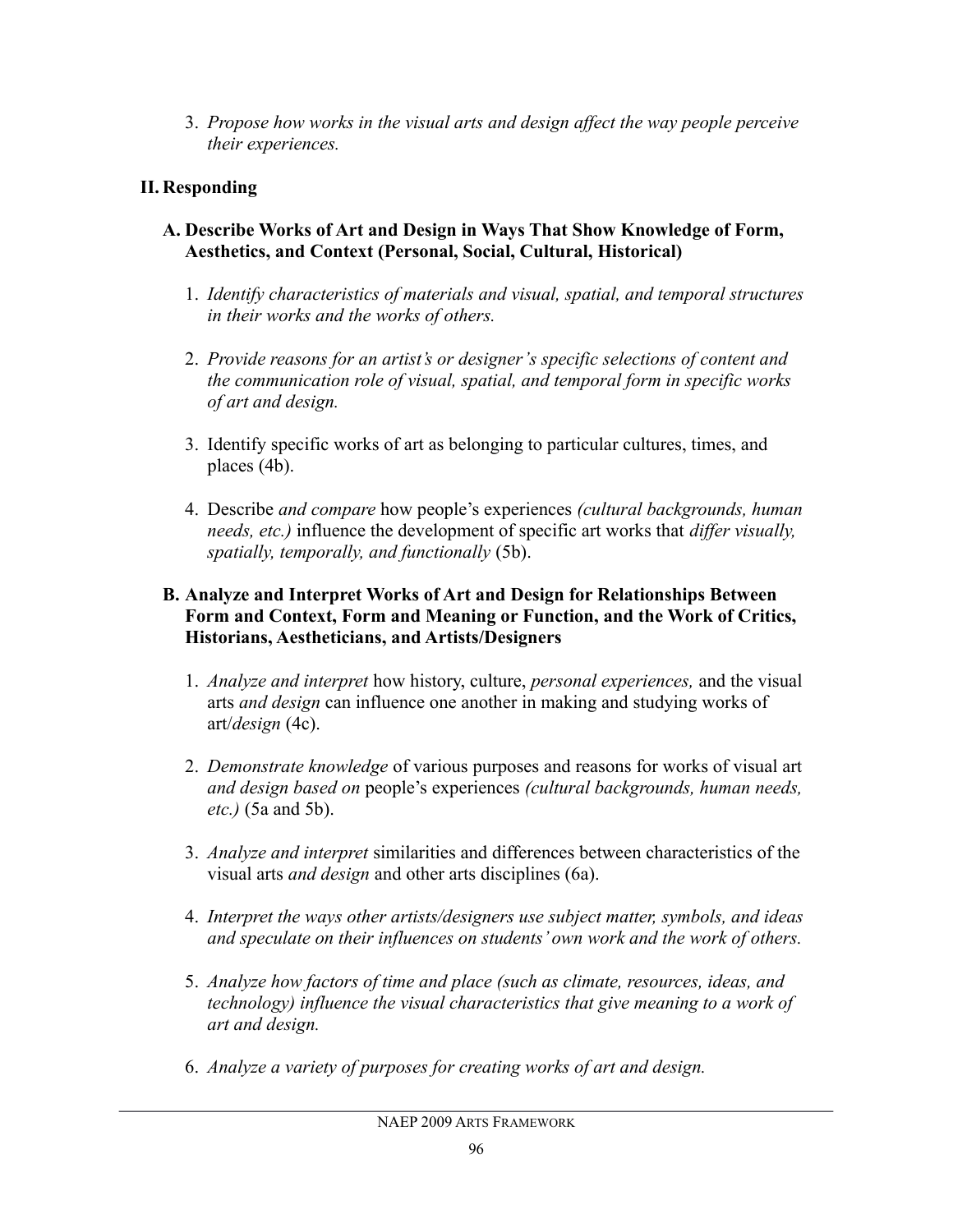#### **C. Articulate Judgments About Works of Art and Design That Reflect Attitudes and Prior Knowledge (Description, Analysis, Interpretation)**

1. *Judge art and design works that differ visually, spatially, temporally, and functionally and defend how similarities and differences are related to history and culture as expressed in human needs and beliefs of the times being considered.*

#### **D. Apply Judgments About Works of Art and Design to Decisions Made in Daily Life, Developing a Personal Belief System and World View That Is Informed by the Arts**

1. *Use different responses to works of visual art and design to form, confirm, or change a personal belief system.*

## *VISUAL ARTS, GRADE 8*

#### **I. Creating**

- **A. Generate Subjects, Themes, Problems, and Ideas for Works of Art and Design in Ways That Reflect Knowledge and Understanding of Values (Personal, Social, Cultural, Historical), Aesthetics, and Context**
	- 1. *Speculate and discriminate among various ideas, making the most appropriate choices for specific artistic or design purposes.*
	- 2. *Interpret and speculate on the ways that others have used subject matter, symbols, and ideas in visual, spatial, or temporal expressions, and how these are used to produce meaning or function that is appropriate to their own works.*
	- 3. *Analyze the characteristics of art and design works of various eras and cultures to discover possible expressions or solutions to problems.*
	- 4. *Speculate on* how factors of time and place (such as climate, resources, ideas, and technology) influence the visual, *spatial, or temporal* characteristics that give meaning *or function* to a work of art or design (4c).

#### **B. Invent and Use Ways of Generating Visual, Spatial, and Temporal Concepts in Planning Works of Art and Design**

- 1. *Demonstrate the development of ideas across time.*
- 2. *Analyze and consider form,* media, techniques, *and* processes and analyze what makes them effective or *ineffective* in communicating *specific* ideas (1a).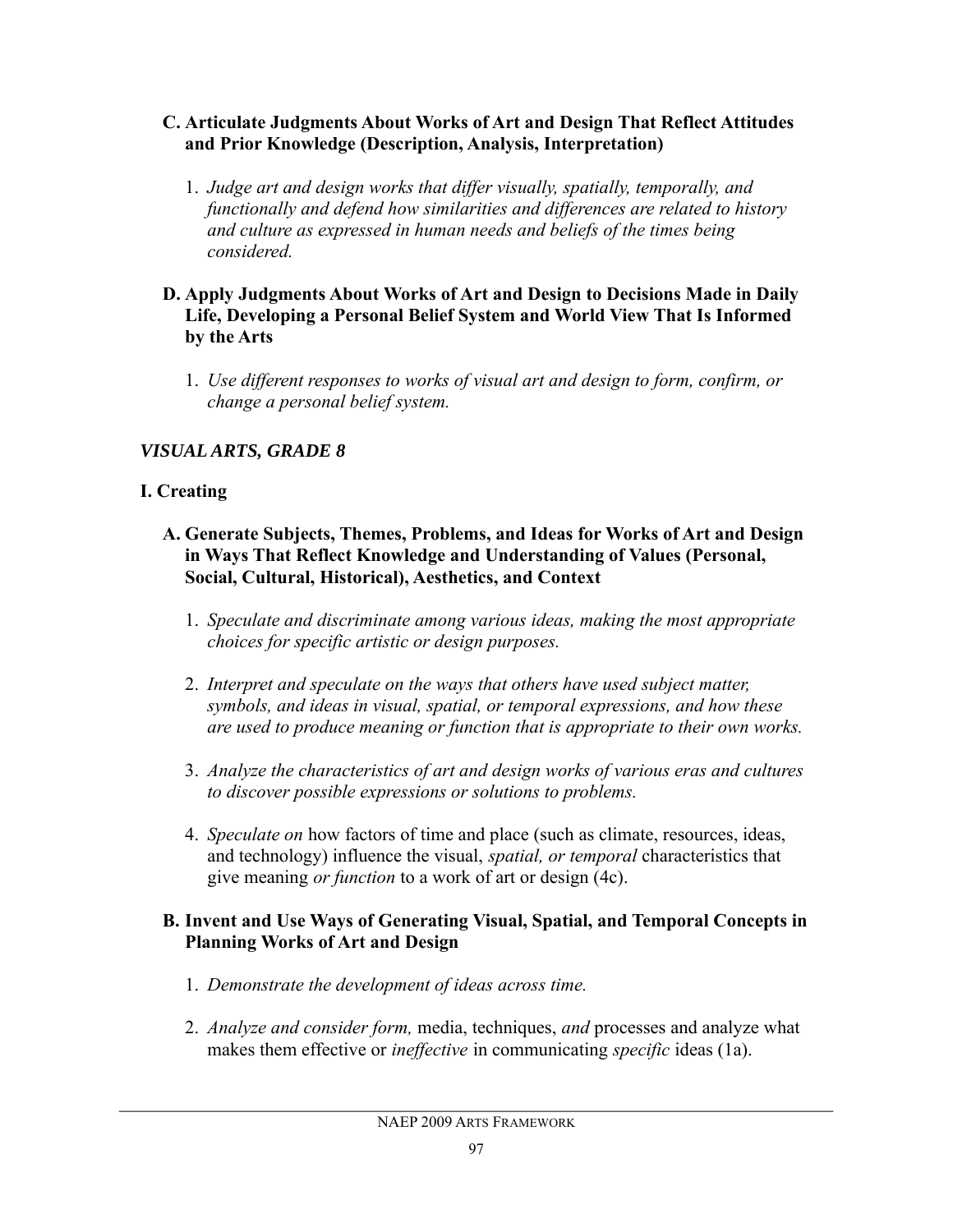- 3. *Demonstrate knowledge of how sensory qualities, expressive features, and the functions of the visual arts evoke intended responses and uses for works of art and design.*
- 4. *Speculate* about the effects of visual structures *(elements and principles of design)* and reflect upon *their influence on students' ideas* (2a).
- 5. *Evaluate and discriminate among various ideas, making the most effective choices for specific artistic purposes or design uses.*

#### **C. Select and Use Form, Media, Techniques, and Processes to Achieve Goodness of Fit With the Intended Meaning or Function of Works of Art and Design**

- 1. *Experiment,* select, *and employ form,* media, techniques, and processes and analyze what makes them effective or *ineffective* in communicating ideas (1a).
- 2. *Utilize knowledge of characteristics of materials and visual, spatial, and temporal structures to solve specific visual arts and design problems.*
- 3. *Interpret the way that others have used form, media, techniques, and processes and speculate how these produce meaning or function.*

#### **D. Experiment With Ideas (Sketches, Models, etc.) Before Final Execution as a Method of Evaluation**

- 1. *Evaluate, discriminate, and articulate differences among various ideas and forms, making the most effective choices for specific artistic purposes or design uses.*
- 2. *Simulate and articulate new insights and changes in direction that result from representation or simulation of ideas.*
- 3. Employ organizational structures and analyze what makes them effective or *ineffective* in the communication of ideas (2b).

#### **E. Create a Product That Reflects Ongoing Thoughts, Actions, and New Directions**

- 1. *Use* media, techniques, and processes and analyze what makes them effective or *ineffective* in communicating ideas (1a).
- 2. Integrate visual, spatial, and temporal concepts with content to communicate intended meaning in their art works (3a).
- 3. Use subjects, themes, and symbols that demonstrate knowledge of contexts, values, and aesthetics that communicate intended meaning in art works (3b).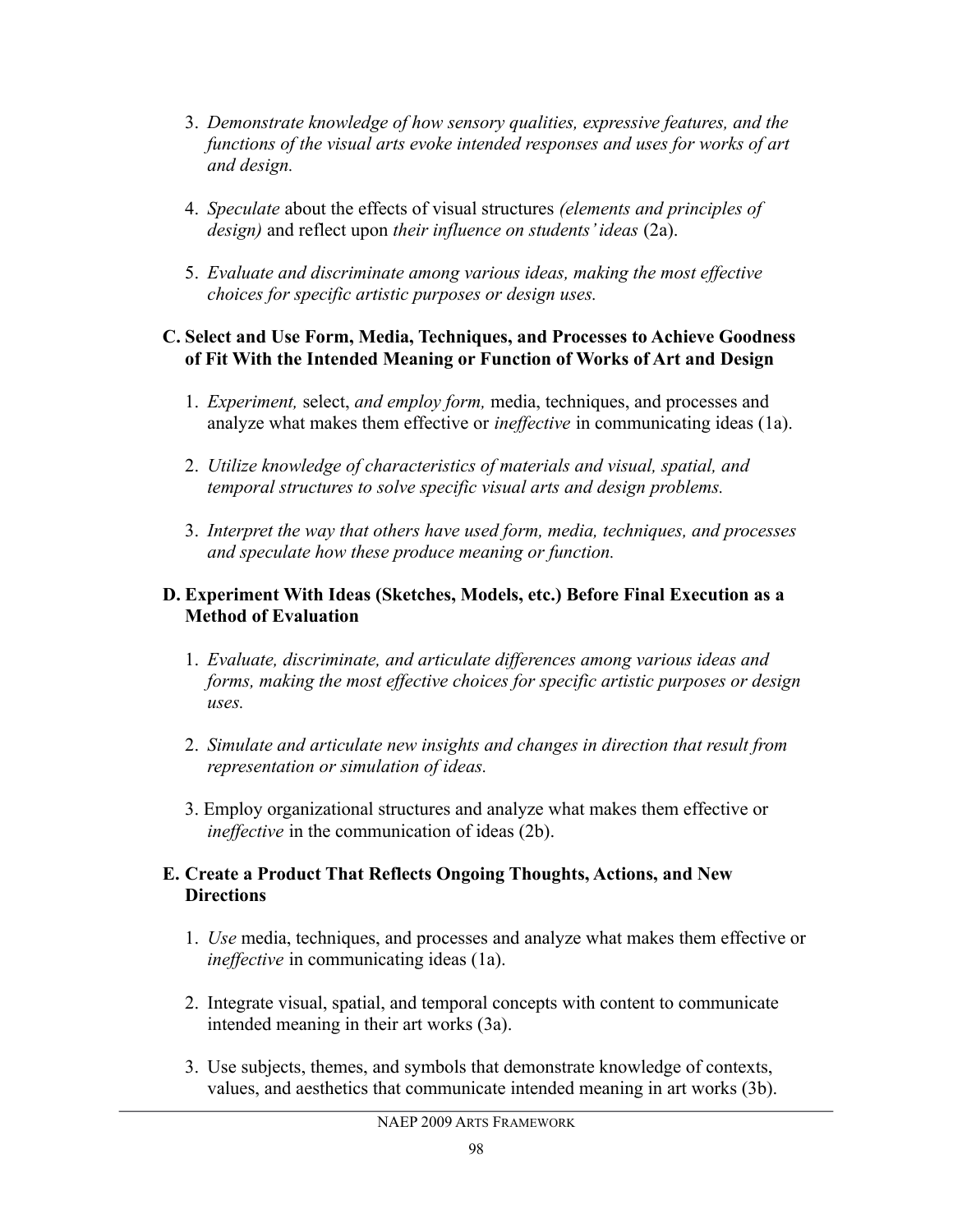- 4. *Evaluate ideas and art work throughout the creating process, making the most effective choices for specific artistic purposes or design uses.*
- **F. Reflect Upon and Evaluate Their Own Works of Art and Design (i.e., students judge the relationship between process and product; the redefinition of current ideas or problems; and the definition of new ideas, problems, and personal directions)**
	- 1. *Evaluate final compositions for use of compositional and expressive features.*
	- 2. *Demonstrate knowledge of the various purposes and reasons for works of visual art and design based on people's experiences (cultural backgrounds, human needs, etc.).*
	- 3. *Propose how works in the visual arts and design affect the way people perceive their experiences.*
	- 4. Compare *and evaluate* the characteristics of works in two or more art forms that share similar subject matter, historical period, or cultural context (6a).
	- 5. *Describe new insights that have emerged from process and products of art and design that are meaningful to daily life.*

## **II. Responding**

#### **A. Describe Works of Art and Design in Ways That Show Knowledge of Form, Aesthetics, and Context (Personal, Social, Cultural, Historical)**

- 1. Compare *and describe* the characteristics of *materials and visual, spatial, and temporal structures in their works and the works from* various eras and cultures (4a).
- 2. Describe and place a variety of art objects in historical and cultural contexts (4b).
- 3. Compare *and describe* multiple purposes for creating works of art *and design* (5a).
- 4. *Describe* contemporary and historic meanings in specific art works through cultural and aesthetic inquiry (5b).
- 5. Describe and compare *multiple critical* responses to their own art works and to art works from various eras and cultures (5c).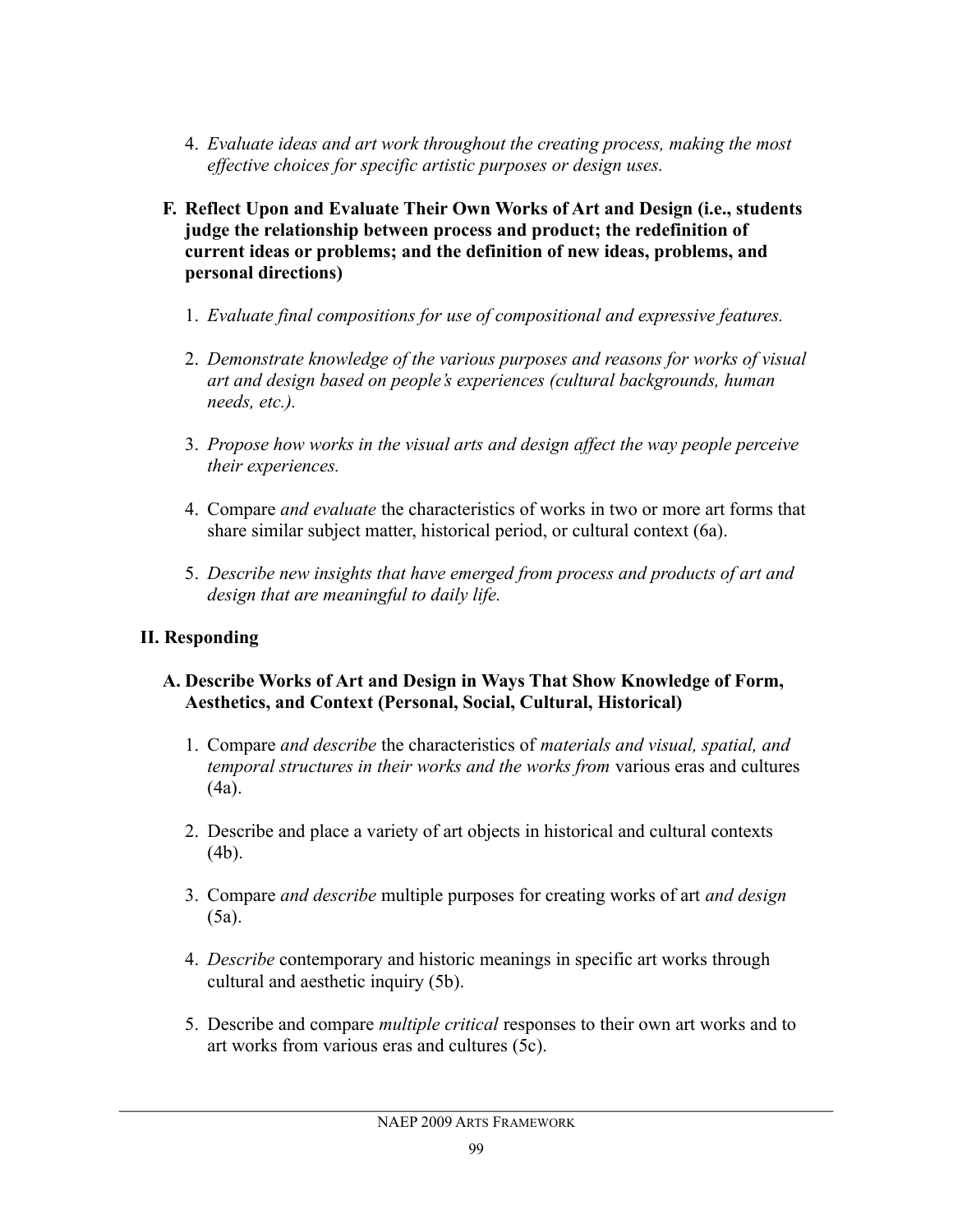6. Compare the characteristics of works in two or more art forms *and arts disciplines* that share similar subject matter, historical period, or cultural context (6a).

#### **B. Analyze and Interpret Works of Art and Design for Relationships Between Form and Context, Form and Meaning or Function, and the Work of Critics, Historians, Aestheticians, and Artists/Designers**

- 1. Compare *and analyze* the characteristics of art *and design* works in various eras and cultures (4a).
- 2. *Analyze and* place a variety of art *and design* objects in historical and cultural contexts (4b).
- 3. Analyze how factors of time and place (such as climate, resources, ideas, and technology) influence the visual characteristics that give meaning and value to a work of art *and design* (4c).
- 4. Compare *and analyze a variety* of purposes for creating works of art and design (5a).
- 5. Analyze contemporary and historic meanings in specific art works through cultural and aesthetic inquiry (5b).
- 6. Compare *and analyze* multiple *critical* responses to their own art works and to art *and design* works from various eras and cultures (5c).
- 7. *Compare and analyze* the characteristics of works in two or more *arts disciplines* that share similar subject matter, historical period, or cultural context (6a).

#### **C. Articulate Judgments About Works of Art and Design That Reflect Attitudes and Prior Knowledge (Description, Analysis, Interpretation)**

- 1. Compare *and describe attitudes implicit in their art and design works with* the characteristics of art works of various eras and cultures (4a).
- 2. Compare the characteristics of works in two or more art forms *and arts disciplines* that share similar subject matter, historical period, or cultural context (6a).
- **D. Apply Judgments About Works of Art and Design to Decisions Made in Daily Life, Developing a Personal Belief System and World View That Is Informed by the Arts**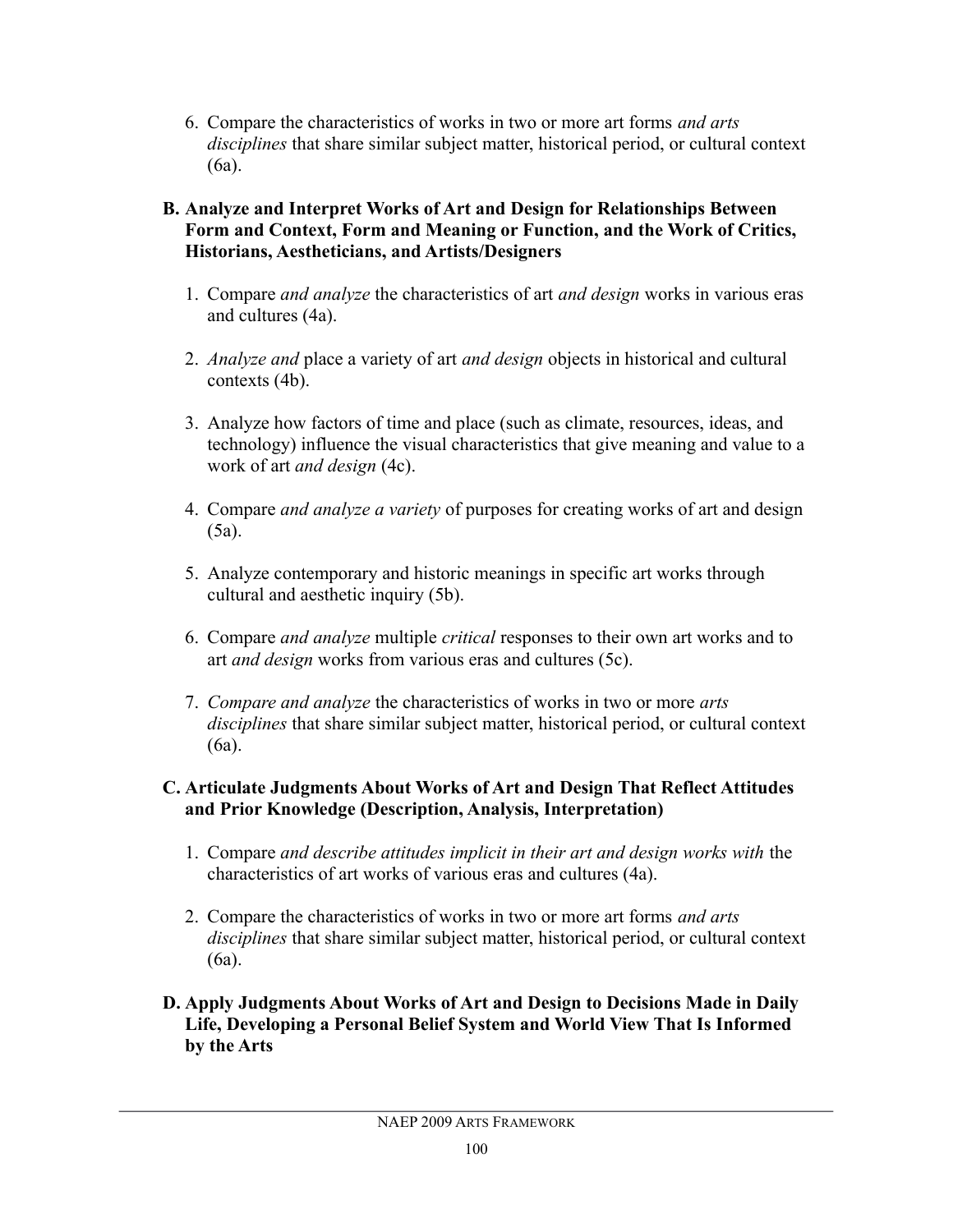- 1. *Propose and articulate how works in the visual arts and design might reflect and influence the way people perceive experiences in their lives; and conversely, how people's experiences influence the development of specific works.*
- 2. *Use different responses to works of art and design to form, confirm, or change a personal belief system.*

## *VISUAL ARTS, GRADE 12*

## **I. Creating**

- **A. Generate Subjects, Themes, Problems, and Ideas for Works of Art and Design in Ways That Reflect Knowledge and Understanding of Values (Personal, Social, Cultural, Historical), Aesthetics, and Context**
	- 1. *Identify a variety of sources for subject matter, symbols, and ideas they wish to convey in works of art and design, and select the sources that are most appropriate for the meaning they want to express.*
	- 2. *Determine the origin of the ideas and images they have chosen, and explain how and why specific choices were made.*
	- 3. *Speculate upon* multiple solutions to specific visual arts *and design* problems that demonstrate competence in producing effective relationships between *intent* and artistic *choices* (Adv–2e).
	- 4. *Hypothesize,* initiate, and define challenging visual arts problems independently using intellectual skills such as analysis, synthesis, and evaluation (Adv 1–d).

#### **B. Invent and Use Ways of Generating Visual, Spatial, and Temporal Concepts in Planning Works of Art and Design**

- 1. *Show development of ideas across time.*
- 2. *Generate ideas for* works of art *and design* that demonstrate an understanding of how the communication of ideas relates to the media, techniques, and processes used (Pro–1b).
- 3. *Demonstrate skills with several media and processes sufficient to execute plans for specific works and reflect on the effectiveness of the result.*
- 4. Create *and use relationships among sensory elements,* organizational *principles, expressive features,* and functions to solve specific visual arts *and design* problems (Pro–2c).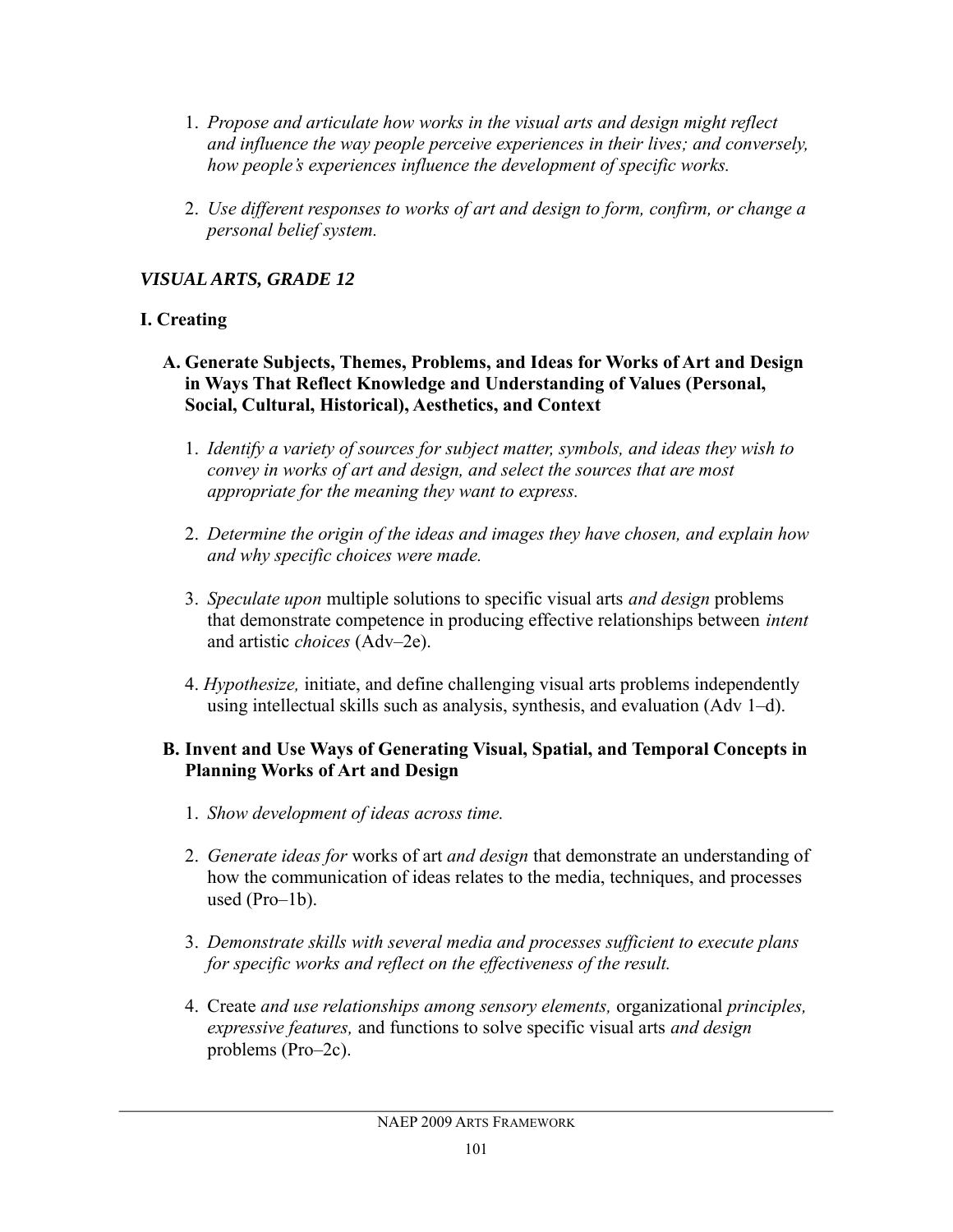- 5. Demonstrate the ability to form and defend judgments about the use of characteristics and structures to accomplish specific personal, communal, economic, intellectual, and other purposes in works of art *and design* (Pro–2a).
- 6. *Integrate subject matter and symbols, art forms, media, composition, and expressive qualities to define and convey their ideas.*
- 7. Create multiple solutions to specific visual arts problems that demonstrate competence in producing effective relationships between structural choices and artistic functions (Adv–2e).

#### **C. Select and Use Form, Media, Techniques, and Processes to Achieve Goodness of Fit With the Intended Meaning or Function of Works of Art and Design**

- 1. Demonstrate an understanding of how the communication of their ideas relates to the media, techniques, and processes used (Pro–1b).
- 2. Communicate ideas *effectively* in at least one visual arts medium (Adv–1c).
- 3. *Integrate subject matter and symbols, art forms, media, composition, and expressive qualities to define and convey own ideas.*
- 4. Create multiple solutions to specific visual arts problems that demonstrate competence in producing effective relationships between structural choices and artistic functions (Adv–2e).

#### **D. Experiment With Ideas (Sketches, Models, etc.) Before Final Execution as a Method of Evaluation**

- 1. *Simulate and analyze sketches, models, etc., for insight into own overall thinking about ideas and problems.*
- 2. *Formulate and articulate changes in direction.*
- 3. *Inform later decisionmaking through the synthesis of insight gained from analysis of previous sketches, models, etc., created in response to other problems or ideas.*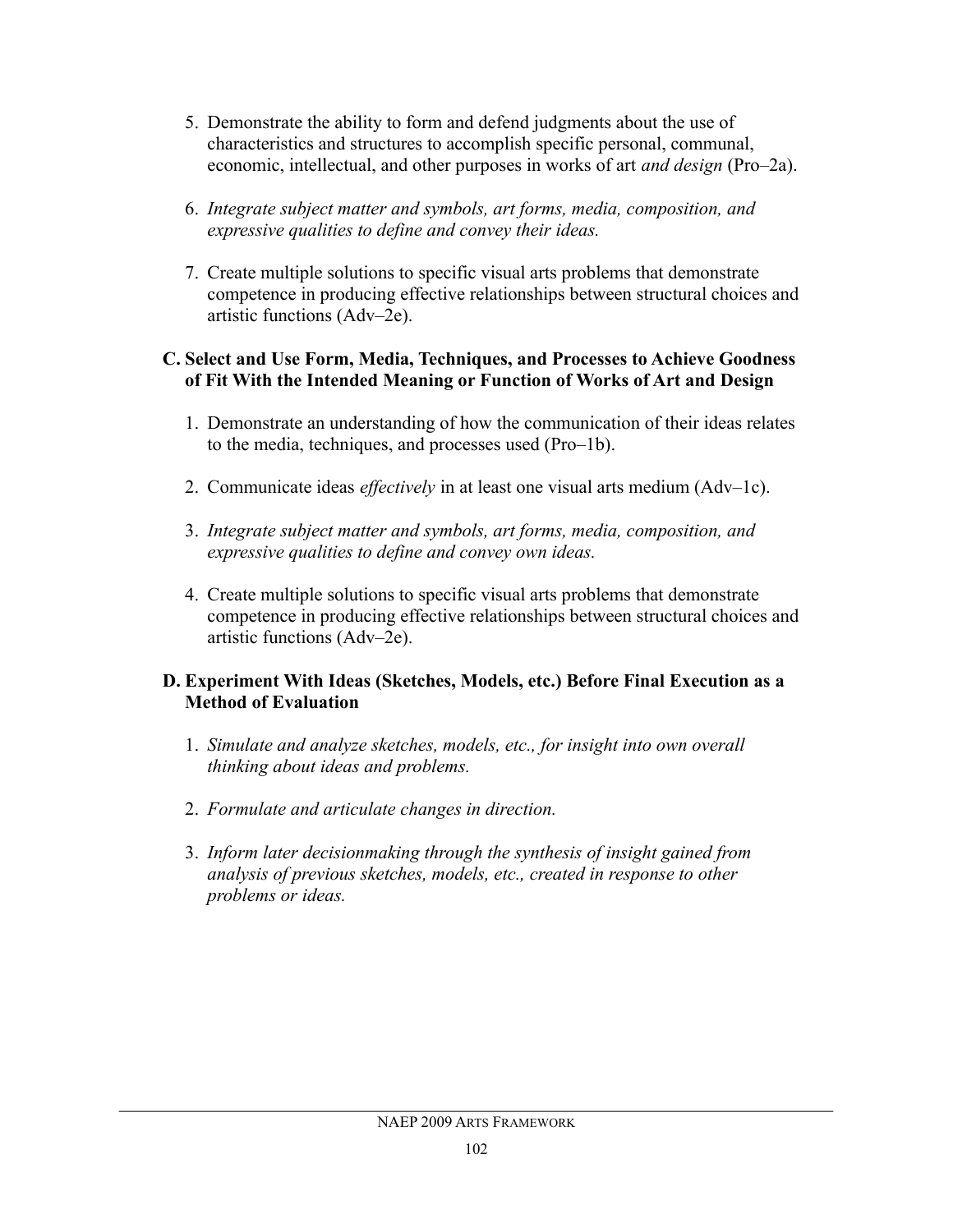#### **E. Create a Product That Reflects Ongoing Thoughts, Actions, and New Directions**

- 1. Apply media, techniques, and processes with sufficient confidence and sensitivity that their intentions are carried out in their art works (Pro–1a).
- 2. *Assess ideas and art works, making choices that are most effective for specific artistic purposes or design use.*
- 3. Create *a series of multiple works in response to* specific visual arts *and design* problems that demonstrates competence in producing effective relationships between structural choices and artistic functions (Adv–2e).

#### **F. Reflect Upon and Evaluate Their Own Works of Art and Design (i.e., students judge the relationship between process and product; the redefinition of current ideas or problems; and the definition of new ideas, problems, and personal directions)**

- 1. Identify intentions of those creating works of visual art *and design,* explore the implications of various choices, and justify their analyses of choices in particular works (Pro–5a).
- 2. Describe the meanings *and functions* of *works of art and design through* analyses *that incorporate knowledge of how* specific works are created and structured and how they relate to historical, cultural contexts, *and aesthetics* (Pro–5b).
- 3. Reflect analytically on various interpretations as a means for understanding and evaluating works of visual art *and design* (Pro–5c).
- 4. Compare the materials, technologies, media, and processes of the visual arts to those of other arts disciplines (Pro–6a).
- 5. Correlate responses to works of visual art with various techniques for communicating meanings, ideas, attitudes, views, and intentions (Adv–5d).
- 6. Synthesize the creative and analytical principles and techniques of the visual arts and selected other arts disciplines, the humanities, or the sciences (Adv–6c).

## **II. Responding**

#### **A. Describe Works of Art and Design in Ways That Show Knowledge of Form, Aesthetics, and Context (Personal, Social, Cultural, Historical)**

1. Describe the function and explore the meaning of specific art *and design* objects within varied cultures, times, and places (Pro–4b).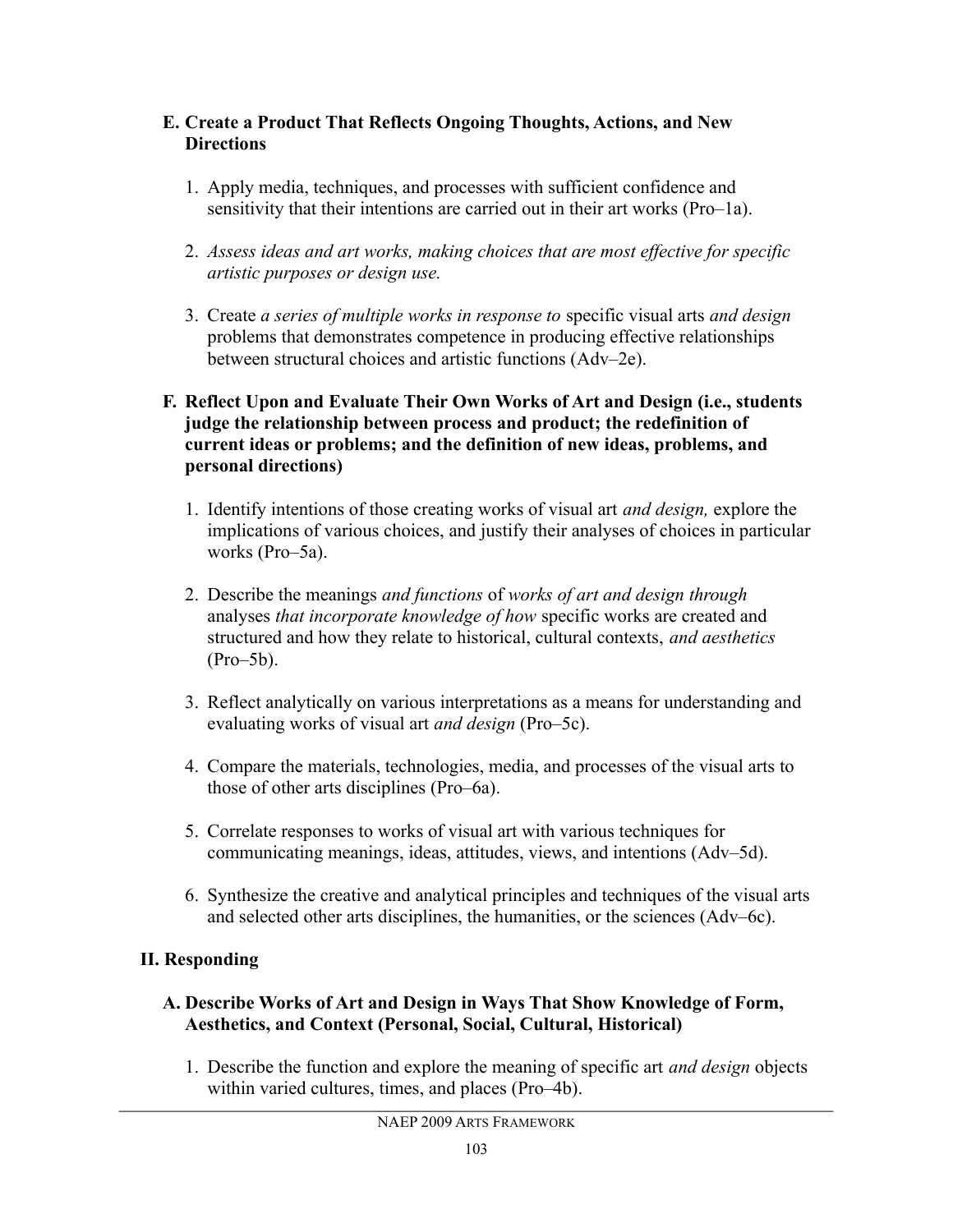- 2. *Identify and* differentiate among a variety of historical and cultural contexts in terms of characteristics and purposes of works of art *and design* (Pro–4a).
- 3. Analyze and interpret art works for relationships among form, context, purposes, and critical models, showing understanding of the work of critics, historians, aestheticians, and artists (Adv–4d).
- 4. Analyze common characteristics of visual arts evident across time and among cultural/ethnic groups to formulate analyses, evaluations, and interpretations of meaning (Adv–4e).

#### **B. Analyze and Interpret Works of Art and Design for Relationships Between Form and Context, Form and Meaning or Function, and the Work of Critics, Historians, Aestheticians, and Artists/Designers**

- 1. Differentiate *and analyze* a variety of historical and cultural contexts in terms of characteristics and purposes of works of art *and design* (Pro–4a).
- 2. Analyze relationships of works of art to one another in terms of history, aesthetics, and culture, and justify analyses (Pro–4c).
- 3. *Analyze,* evaluate, and defend the validity of sources for content and manner in which subject matter, symbols, and images are used in the students' works and in significant works by others (Adv–3d).
- 4. Analyze and interpret art works for relationships among form, context, and purposes, showing understanding of the work of critics, historians, aestheticians, and artists/*designers* (Adv–4d).
- 5. Analyze common characteristics of visual arts evident across time and among cultural/ethnic groups to formulate analyses, evaluations, and interpretations of meaning (Adv–4e).

#### **C. Articulate Judgments About Works of Art and Design That Reflect Attitudes and Prior Knowledge (Description, Analysis, Interpretation)**

- 1. Identify intentions of those creating art works, explore the implications of various purposes, and justify their analyses of purposes in particular works (Pro-5a).
- 2. Reflect analytically on various interpretations as a means for understanding and evaluating works of visual art *and design* (Pro–5c).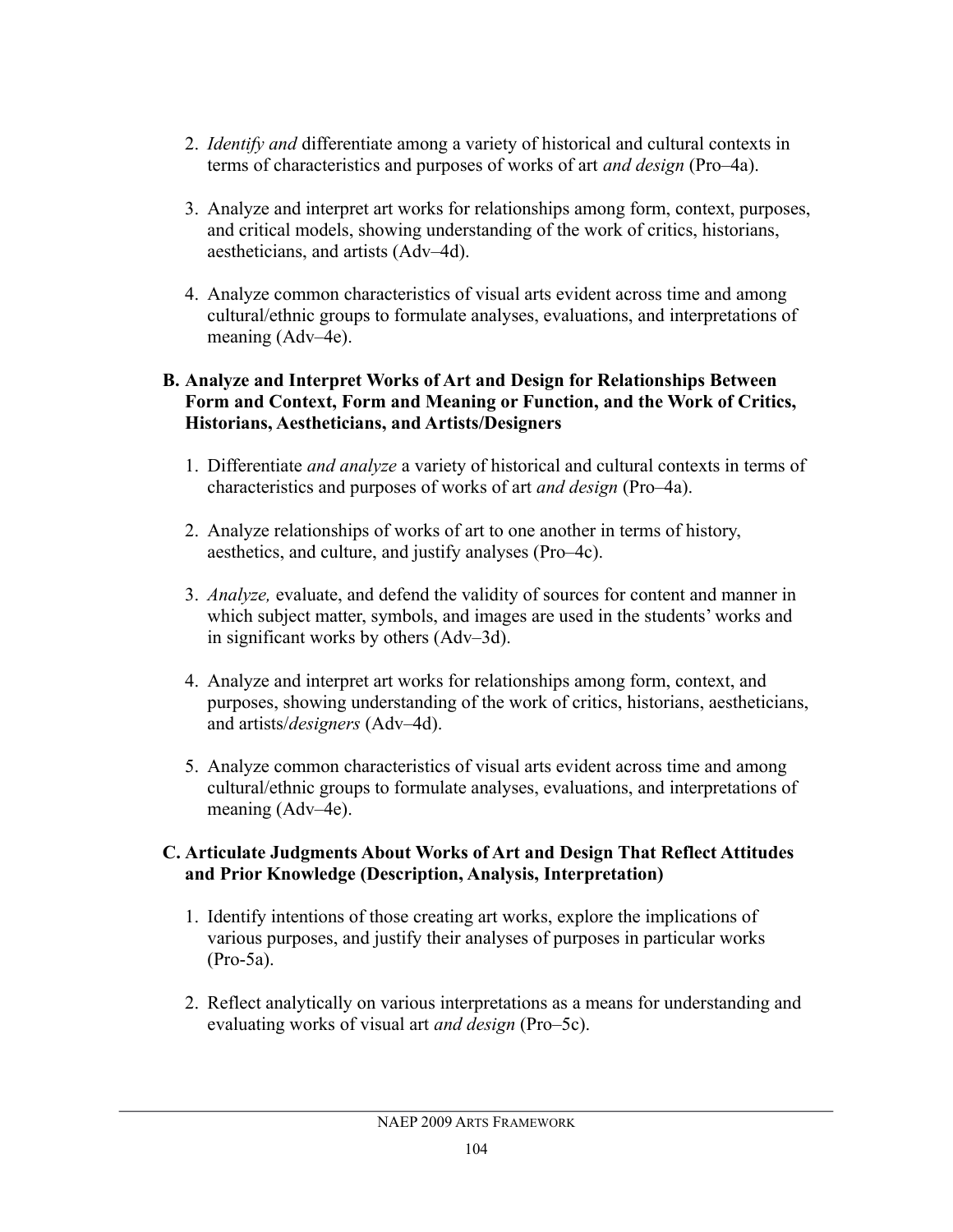3. Synthesize *and judge* the creative and analytical principles and techniques of the visual arts *and design* and selected other arts disciplines, the humanities, or the sciences (Adv–6c).

#### **D. Apply Judgments About Works of Art and Design to Decisions Made in Daily Life, Developing a Personal Belief System and World View That Is Informed by the Arts**

- 1. *Use different responses to works of art and design to form, confirm, or change a personal belief system.*
- 2. *Propose and articulate how works in the visual arts and design might reflect and influence the way people perceive experiences in their lives, and conversely, how people's experiences influence the development of specific works.*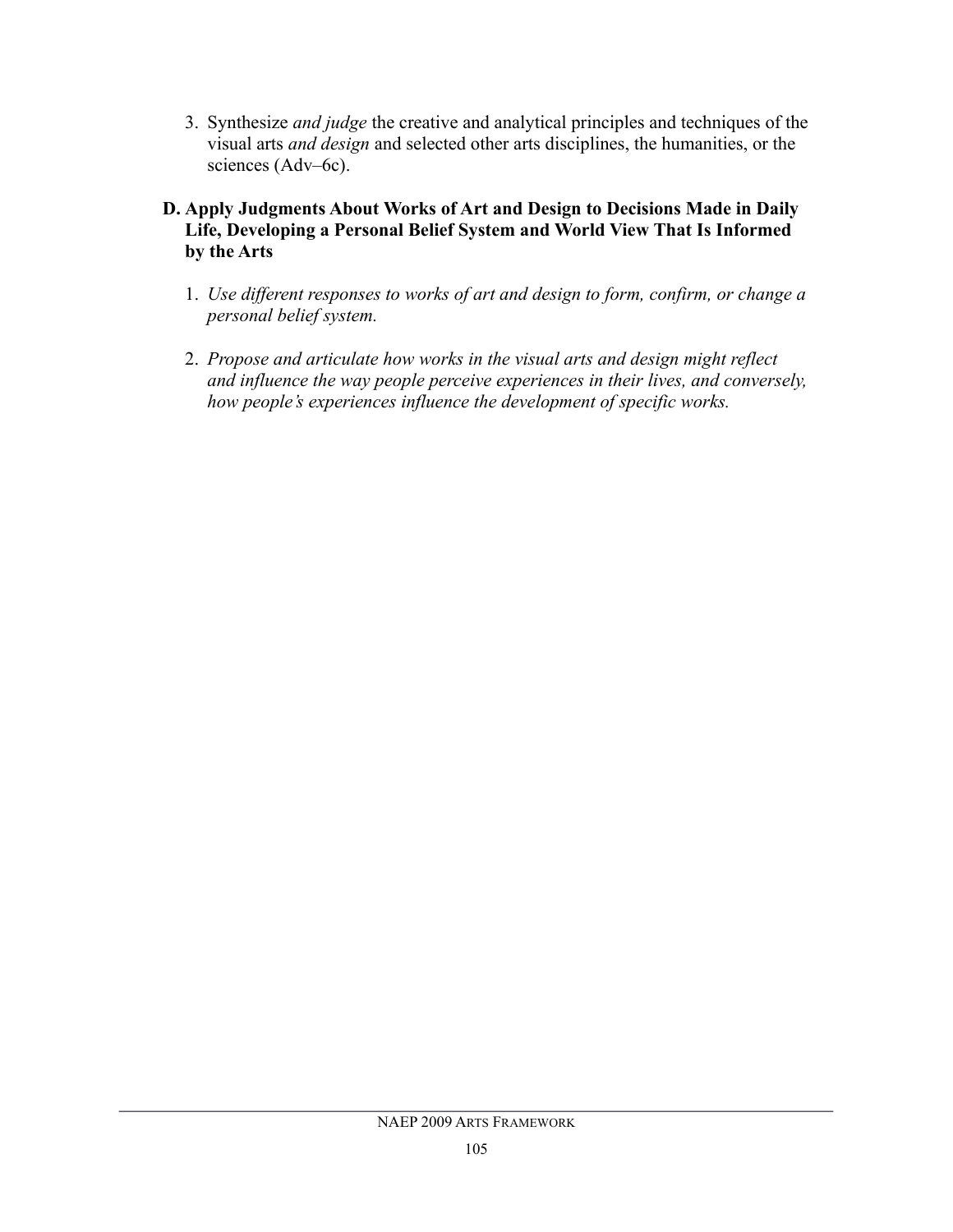# **APPENDIX B**

*PUBLIC HEARINGS*

## **REPORT ON THE FEBRUARY PUBLIC HEARINGS: THE ISSUES PAPER**

#### *SAN FRANCISCO NATIONAL HEARING*

#### **February 4, 1993**

The first national hearing for the 1997 NAEP Arts Education Framework Project was held at the San Francisco Hilton and Towers in conjunction with a conference organized by the Getty Center for Education in the Arts. Notification for the hearing was disseminated through conference mailings and was timed to coincide with the publication and dissemination of the Issues paper that invited testimony at all three hearing sites. The press and electronic media in the San Francisco Bay area were informed through traditional media information releases from the public information office of CCSSO. The hearing took place from 9:30 a.m. to 12:30 p.m., and 36 individuals provided oral testimony. A total of 354 individuals attended the program.

The invitation to provide testimony was broad and relied on self-identification rather than soliciting specific individuals or organizations. The individuals providing oral testimony included artists, educators, parents, and administrators. Each was given 5 minutes for a presentation, which was scheduled through the project office in Washington, DC. The allotted time for the presentation was monitored fairly and adhered to strictly.

The testimony provided could be classified in three categories of comments: advocacy for arts education, comments pertaining to the development of the *National Standards,* and comments that addressed the issues surrounding the development of NAEP. The hearings also demonstrated some of the difficulty on the part of those providing the testimony in clearly differentiating the roles of the standards development project and the assessment framework development project.

In addition to the panelists representing the contractor, subcontractors, and the Governing Board, the panel invited members of the steering and planning committees who were present to join the panel on a rotating basis to hear the testimony and be recognized as part of the assessment framework development process.

A complete list of individuals who provided the testimony in San Francisco and their affiliations, along with a complete transcript of the proceedings, is available from the project office.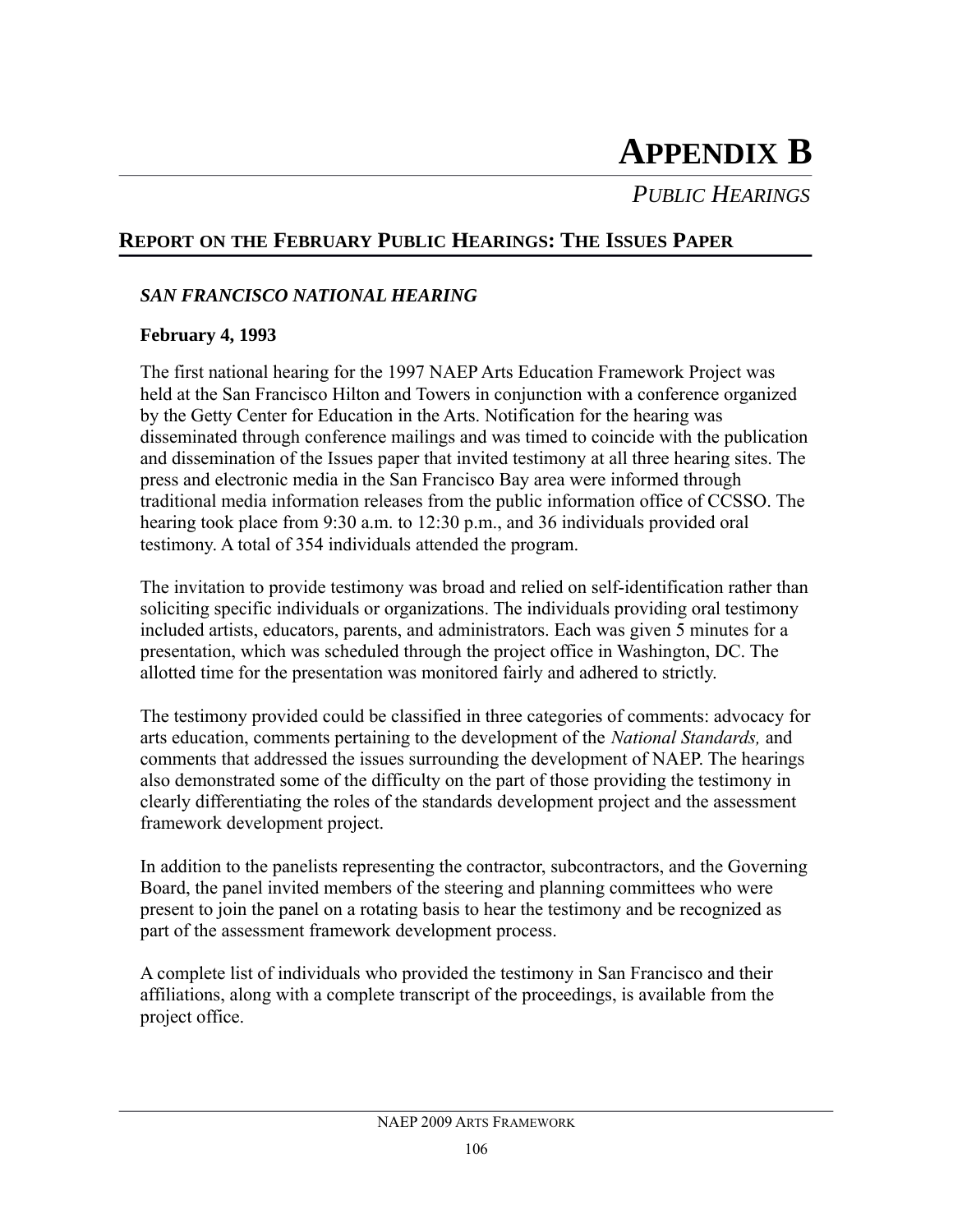#### *ORLANDO NATIONAL HEARING*

#### **February 9, 1993**

The second national hearing for the 1997 NAEP Arts Education Framework Project was held at the Orlando Marriott in conjunction with a conference organized by NCES and the Florida State Department of Education. The press and electronic media in the Orlando area were informed through traditional media releases from the public information office of CCSSO. Notification for the hearing was also disseminated through local arts education and other education leaders. In addition, project staff participated in local radio features discussing the hearings and the development of the assessment framework. The hearing took place from 4:30 p.m. to 8:30 p.m., and 29 individuals provided oral testimony. An effort was made to encourage classroom teachers, parents, and university students to attend and provide testimony. More than 60 individuals attended the program.

The individuals providing verbal testimony included an international opera star, a representative from the Disney organization in charge of talent recruiting, 9 teachers, 5 parents, 11 students, and 2 administrators. Each was given 5 minutes for a presentation, which was scheduled through the project office in Washington, DC. The allotted time for the presentation was monitored fairly and adhered to strictly.

The testimony could be classified in three categories of comments: advocacy for arts education, comments pertaining to the development of the *National Standards,* and comments that addressed the issues surrounding the development of NAEP. The hearings again demonstrated some of the difficulty in clearly differentiating the roles of the standards development project and the assessment framework development project.

Many of the concerns voiced in Orlando were similar to those heard in San Francisco. The presence of 11 university arts education majors from Central Florida University added unique viewpoints from recent graduates of a K–12 educational system. The Florida hearings provide an interesting contrast to the broad, general nature of the San Francisco group and to the urban contributions from New York City.

A complete list of individuals who provided the testimony in Orlando and their affiliations, along with a complete transcript of the proceedings, is available from the project office.

## *NEW YORK CITY NATIONAL HEARING*

#### **February 24, 1993**

The third national hearing for the 1997 NAEP Arts Education Framework Project was held at the corporate headquarters for New York Metropolitan Life Insurance. The press and electronic media in the New York metropolitan area were informed through traditional media releases from the public information office of CCSSO. Notification for the hearing was also disseminated through local arts education leaders, with help from the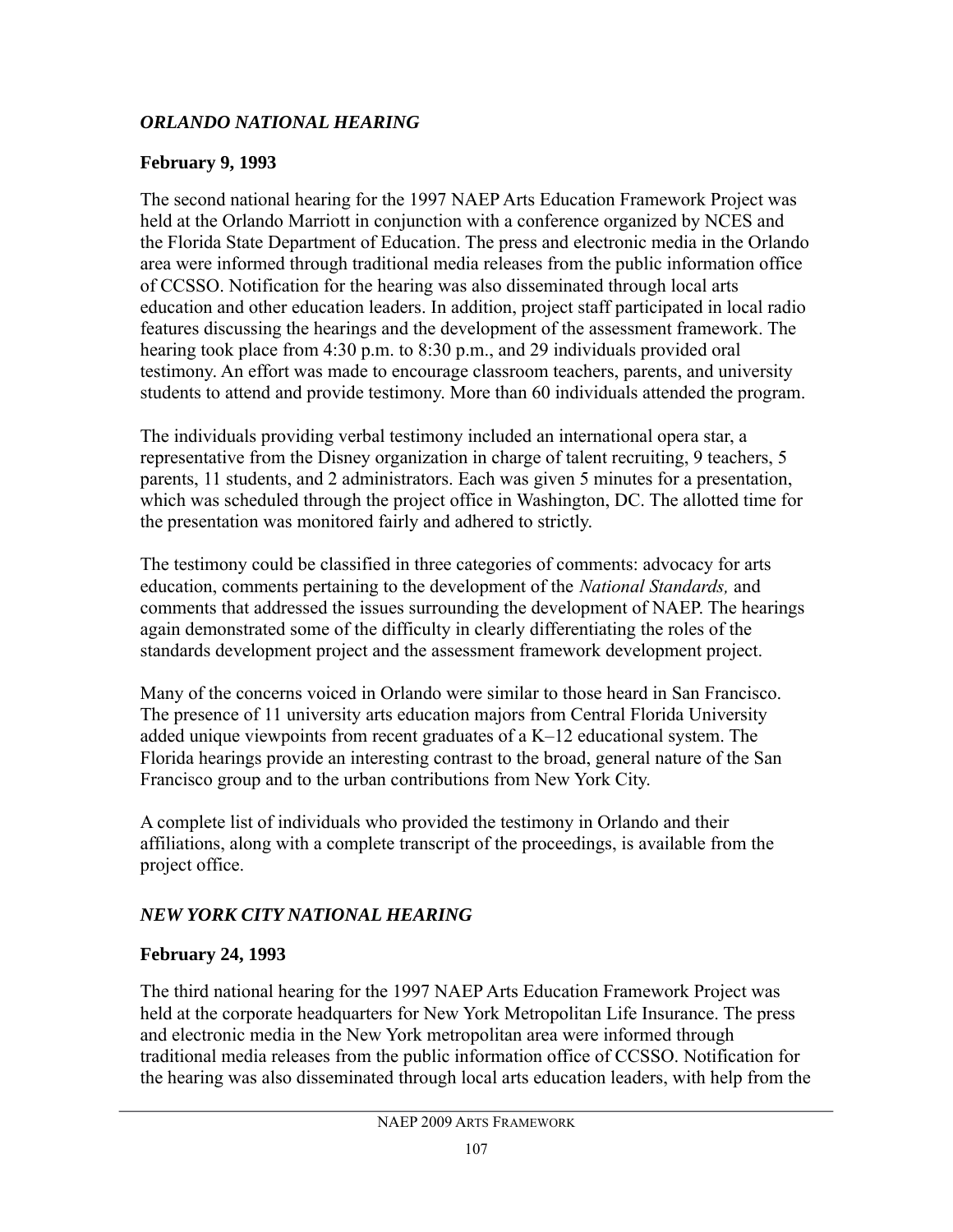American Council for the Arts and the New York Foundation for the Arts. John Merrow from the Public Broadcasting System series "Education Matters" collected some interview material during the proceedings, which were aired on his program in March. The hearing took place from 1 p.m. to 4 p.m., and 32 individuals provided oral testimony. The effort in New York was directed at attracting a broad spectrum of individuals and organizations to attend and provide testimony. More than 150 individuals attended the program.

The individuals providing oral testimony included 19 people representing arts organizations and associations and 8 arts educators. The rest of the testimony was provided by people representing special interest groups, from arts education organizations to special learner needs. Each was given 5 minutes for a presentation, which was scheduled through the project office in Washington, DC. The allotted time for the presentation was monitored fairly and adhered to strictly by A. Graham Down, the moderator for the hearing.

As in the previous two hearings, the testimony could be classified in three categories of comments: advocacy for arts education, comments pertaining to the development of the *National Standards,* and comments that addressed the issues surrounding the development of NAEP. The testimony in this hearing again demonstrated the difficulty in clearly differentiating the standards development project and the assessment framework development project.

A complete list of individuals who provided the testimony in New York and their affiliations, along with a complete transcript of the proceedings, is available from the project office.

## **REPORT ON THE OCTOBER PUBLIC HEARINGS**

## *NATIONAL REVIEW OF THE ASSESSMENT FRAMEWORK DRAFT*

## *SEATTLE, WASHINGTON, HEARING*

## **October 1, 1993**

The first national hearing to gather public input on the draft of the assessment framework was held at the Seattle Art Museum, with assistance from the Office of the Superintendent for Public Instruction for the State of Washington. The hearing was also held in conjunction with a meeting of the Superintendent's Arts Education Advisory Commission and a statewide meeting of the Washington Alliance for Arts Education. The press and electronic media in the Seattle area were informed through traditional media information releases from the public information office of CCSSO. The hearing took place from 2 p.m. to 6 p.m., and 30 individuals provided oral testimony. A total of 67 individuals attended the program.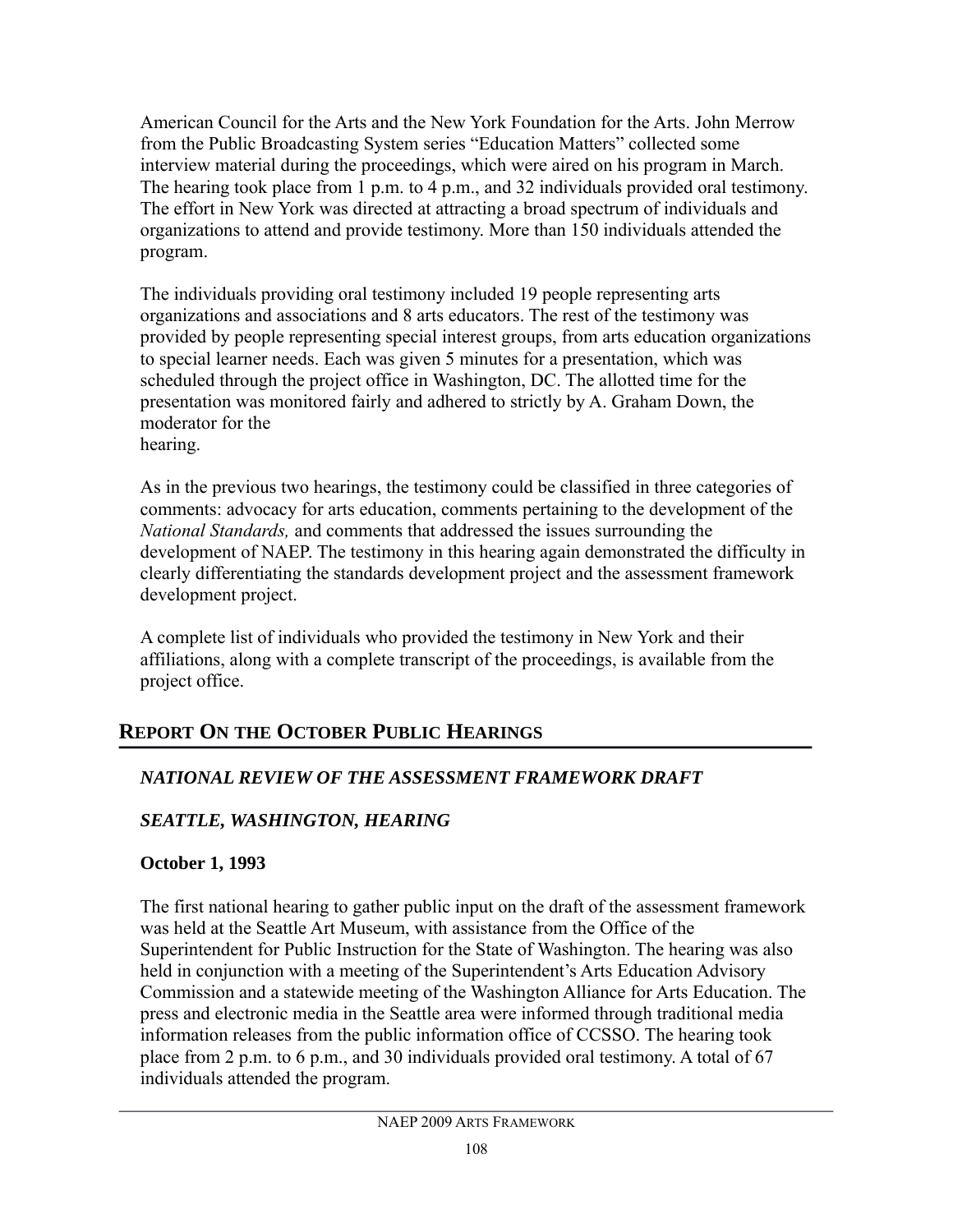The invitation to provide testimony was included in the mailing of the draft framework document to approximately 3,500 individuals and organizations and was supplemented by a special distribution by Gina May, arts education specialist for the Office of the Superintendent for Public Instruction. Individuals providing verbal testimony included artists, educators, parents, and administrators. Each was given 5 minutes for a presentation, which was scheduled through the project office in Washington, DC. The allotted time for the presentation was monitored and adhered to by the chair of the hearing panel, Ramsay Selden of CCSSO. The panel also included Deborah Brzoska from Vancouver, Washington, member of the NAEP planning committee; Barbara Wills from Seattle, Washington, and Kelvin Yazzie from Flagstaff, Arizona, members of the NAEP steering committee; Joan Peterson, representing the College Board; Gina May from the Office of the State Superintendent of Public Instruction; and Frank Philip, the NAEP project coordinator from CCSSO.

The hearing began with a welcome from Judith Billings, the Washington State Superintendent of Public Instruction.

A complete list of individuals who provided testimony in Seattle and their affiliations, along with a complete transcript of the proceedings, is available from the project office.

## *CHICAGO, ILLINOIS, HEARING*

### **October 5, 1993**

The second hearing to gather public input on the draft of the assessment framework was held at the Art Institute of Chicago, with assistance from the Office of Museum Education (Ronne Hartfield, executive director). The press and electronic media in the Chicago area were informed through traditional media information releases from the information office of CCSSO. The hearing took place from 1 p.m. to 5 p.m., and 25 individuals provided oral testimony. A total of 61 individuals attended the program.

The invitation to provide testimony was included in the mailing of the draft framework document to approximately 3,500 individuals and organizations and was supplemented by special invitations from the project staff and the Illinois Alliance for Arts Education (Nadine Saitlin, executive director). Individuals providing verbal testimony included artists, educators, parents, and administrators. Each was given 5 minutes for a presentation, which was scheduled through the project office in Washington, DC. The allotted time for the presentation was monitored and adhered to by the chair of the hearing panel, A. Graham Down, president of the Council for Basic Education and cochair of the NAEP steering committee. The panel also included Jerry Hausman, Ronne Hartfield, and Adrienne Bailey, members of the NAEP steering committee from Chicago; Laurel Serleth, Laura Salazar, and Ruth Ann Teague, members of the NAEP planning committee; Carol Myford, representing the Educational Testing Service and the College Board; and Frank Philip, the NAEP project coordinator from CCSSO.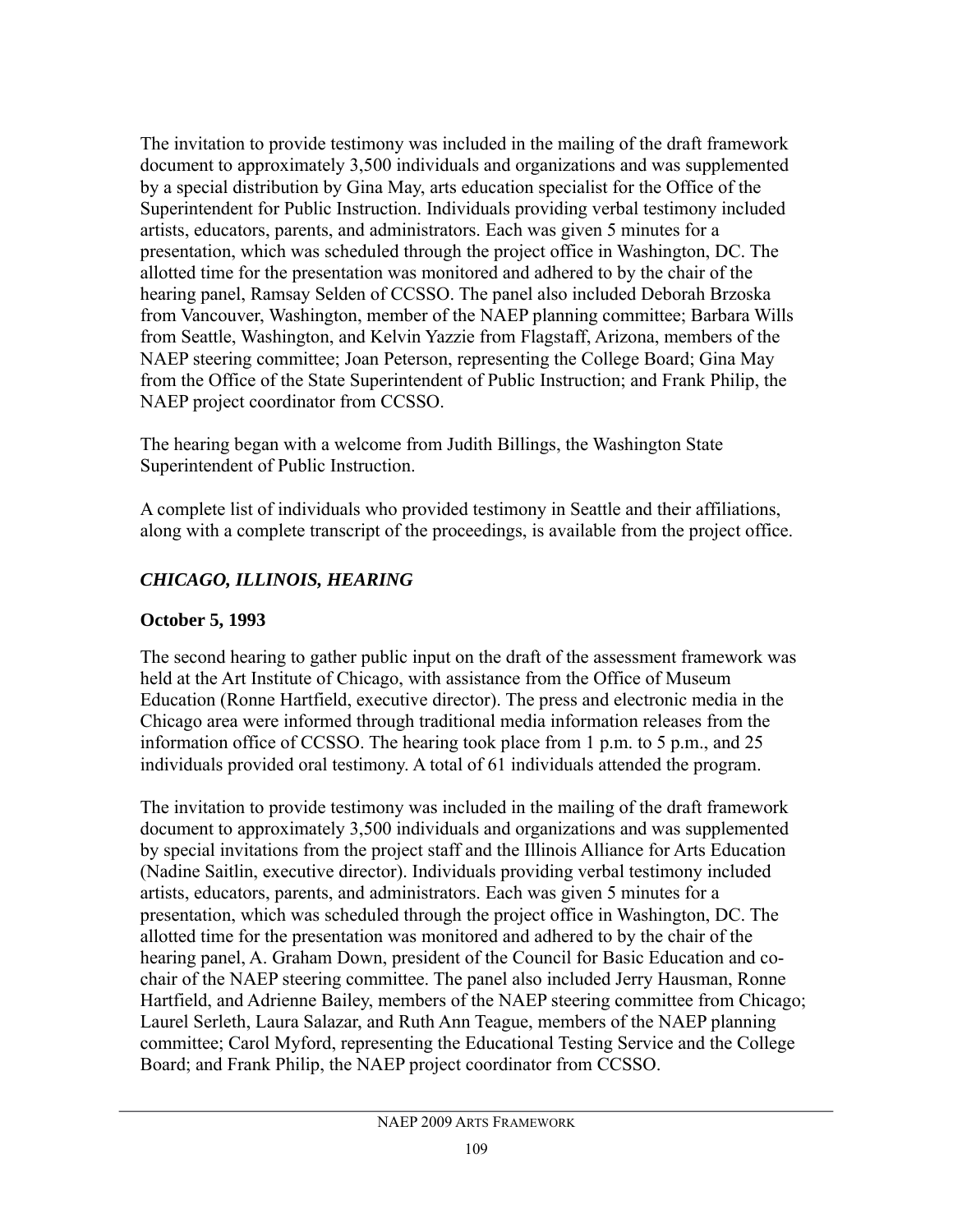The hearing began with a welcome from Ronne Hartfield and an explanation of the process by Frank Philip before being turned over to the chair, A. Graham Down.

A complete list of individuals who provided testimony in Chicago and their affiliations, along with a complete transcript of the proceedings, is available from the project office.

## *WASHINGTON, DC, HEARING*

## **October 7, 1993**

The third and final hearing to gather public input on the draft of the assessment framework was held in Washington, DC, at the American Film Institute Theatre at the John F. Kennedy Center for the Performing Arts, with assistance from the Alliance for Arts Education and the Arts Education Partnerships Working Group. The hearing coincided with a national meeting of state representatives for the Alliance for Arts Education that was held in Washington on October 7–9, 1993. The press and electronic media in the Washington area were informed through traditional media information releases from the public information office of CCSSO. The hearing took place from 1 p.m. to 5 p.m., with 14 individuals providing oral testimony. Apparently due to a musicians' strike at the Kennedy Center, many of the individuals who originally signed up decided not to cross the picket line. A total of 73 individuals attended the program.

The invitation to provide testimony was included in the mailing of the draft framework document to approximately 3,500 individuals and organizations and was supplemented by special invitations from the project staff and the office of the Alliance for Arts Education at the Kennedy Center. Individuals providing oral testimony included artists, educators, parents, and administrators. Each was given 5 minutes for a presentation, which was scheduled through the project office in Washington, DC. The allotted time for the presentation was monitored and adhered to by the chairs of the hearing panel: A. Graham Down, president of the Council for Basic Education, and Ramsay Selden of CCSSO, who also co-chairs the NAEP steering committee.

The panel also included members of the NAEP steering committee: Harry Clark from Pittsburgh; Ed Gero, Tom Hatfield, Rebbecca Hutton, and David O'Fallon from the Washington, DC, area; Claudette Morton, a member of the NAEP planning committee from Montana; Michael Sikes, representing the National Endowment for the Arts; Mary Crovo, representing the Governing Board; Ruth Mitchell, a consultant to the project; and Frank Philip, the NAEP project coordinator from CCSSO.

The hearing began with a welcome from David O'Fallon from the Arts Education Partnerships Working Group and an explanation of the process by Ramsay Selden before beginning the testimony.

A complete list of individuals who provided testimony in Washington, DC, and their affiliations, along with a complete transcript of the proceedings, is available from the project office.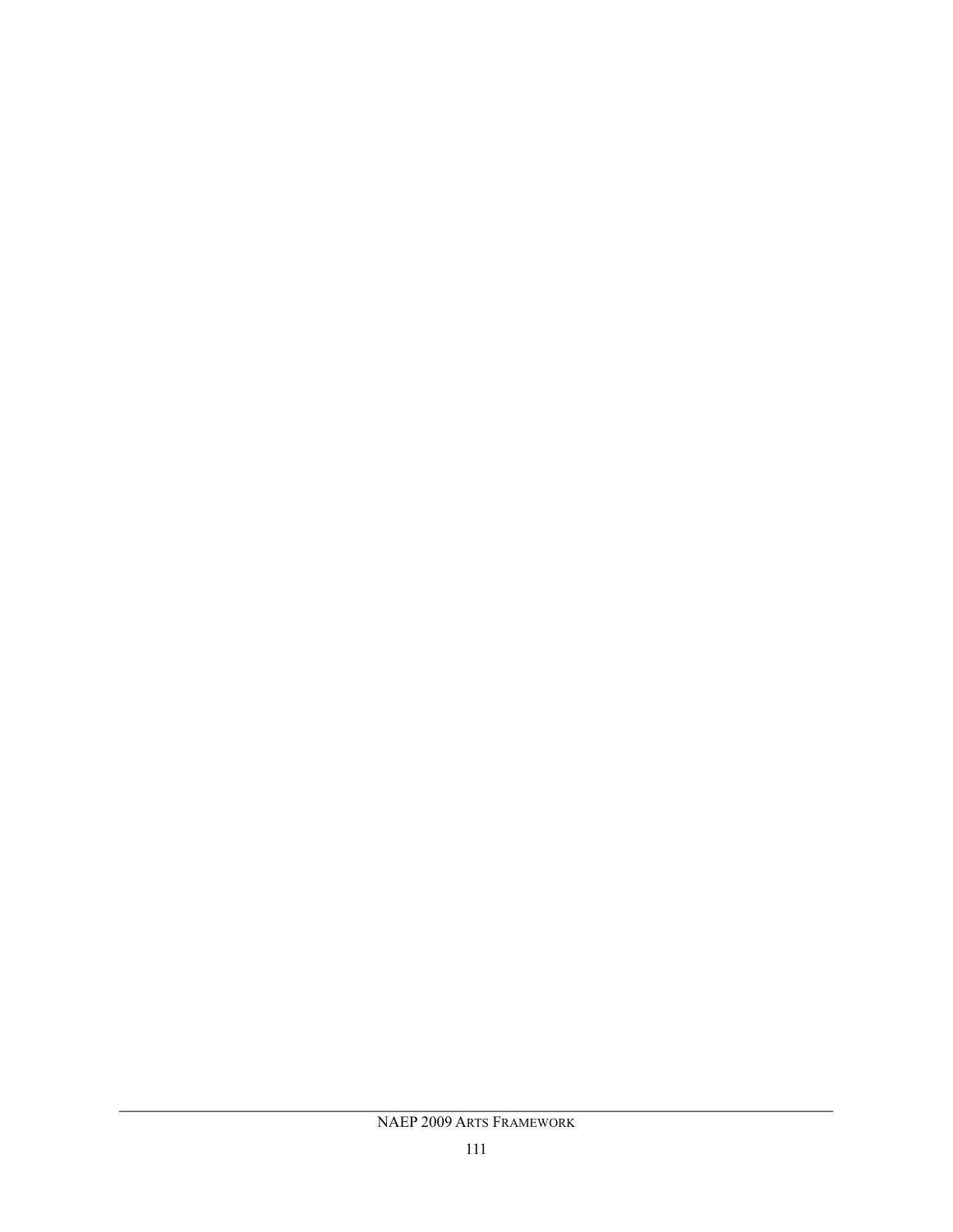# **APPENDIX C**

## *PLANNING: SCHEDULES AND TIMELINES*

## **SIGNIFICANT DATES FOR THE STEERING AND PLANNING COMMITTEES**

#### *STEERING COMMITTEE MEETINGS*

| <b>Dates</b>        | Location       | <b>Notes</b>                                                                                                                                                                                                                                                                                              |
|---------------------|----------------|-----------------------------------------------------------------------------------------------------------------------------------------------------------------------------------------------------------------------------------------------------------------------------------------------------------|
| January 19–20, 1993 | Baltimore, MD  | <b>Organizational Meeting</b><br>Receive overview and charge<br>Formulate guidelines<br>$\bullet$<br>Meet with planning committee<br>٠                                                                                                                                                                    |
| August 9–10, 1993   | Washington, DC | Mid-Project Meeting<br>Review draft of framework for<br>national review and public hearings<br>Provide suggestions for drafts of<br>$\bullet$<br>framework and review progress of<br>documents for specifications,<br>contextual variables, and reporting<br>formats<br>Meet with planning committee<br>٠ |
| January 11-12, 1994 | Washington, DC | Final Meeting<br>Review final draft of framework and<br>other documents<br>Provide suggestions for drafts and<br>conditional approval<br>Meet with planning committee                                                                                                                                     |